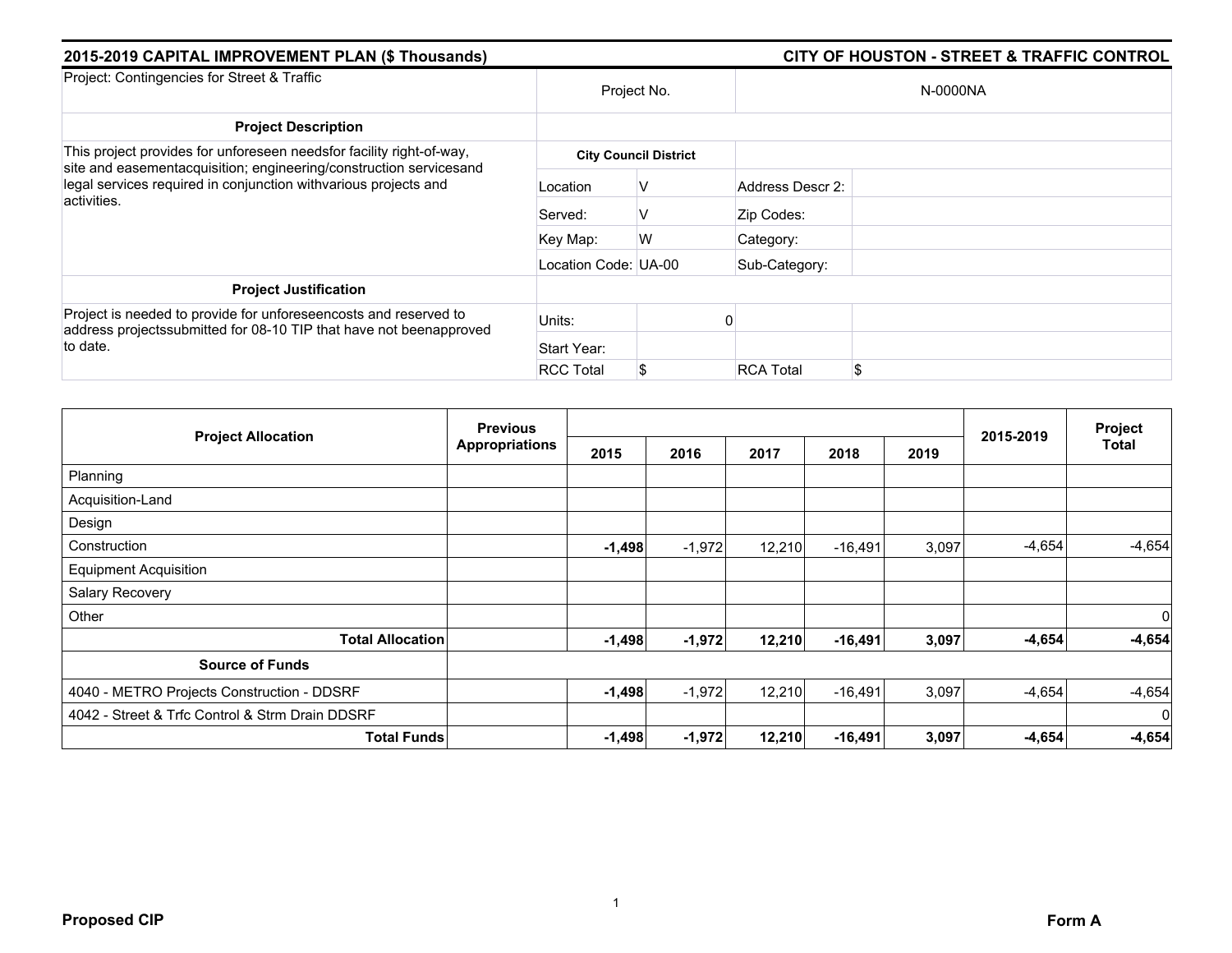| 2015-2019 CAPITAL IMPROVEMENT PLAN (\$ Thousands)                                                                                                        |                      | <b>CITY OF HOUSTON - STREET &amp; TRAFFIC CONTROL</b> |                  |    |  |  |  |
|----------------------------------------------------------------------------------------------------------------------------------------------------------|----------------------|-------------------------------------------------------|------------------|----|--|--|--|
| Project: NSR Project 453                                                                                                                                 | Project No.          |                                                       | N-000385         |    |  |  |  |
| <b>Project Description</b>                                                                                                                               |                      |                                                       |                  |    |  |  |  |
| Project includes: Beverly Hill, Barrington, Schumacher, Windswept,<br>Pagewood, Lincrest, Yorktown and Judalon. Projectprovides for the                  |                      | <b>City Council District</b>                          |                  |    |  |  |  |
| design and construction forconcrete paving with storm drainage,<br>curbs, sidewalks, driveways, street lighting, andnecessary<br>underground utilities.  | Location             | G                                                     | Address Descr 2: |    |  |  |  |
|                                                                                                                                                          | Served:              | G                                                     | Zip Codes:       |    |  |  |  |
|                                                                                                                                                          | Key Map:             | 491XY                                                 | Category:        |    |  |  |  |
|                                                                                                                                                          | Location Code: UA-00 |                                                       | Sub-Category:    |    |  |  |  |
| <b>Project Justification</b>                                                                                                                             |                      |                                                       |                  |    |  |  |  |
| Project will replace existing residential streets that have been<br>deteriorated beyond economicalrepair and normal maintenance, and<br>improvedrainage. | Units:               |                                                       |                  |    |  |  |  |
|                                                                                                                                                          | Start Year:          | 2012                                                  |                  |    |  |  |  |
|                                                                                                                                                          | <b>RCC Total</b>     | S                                                     | <b>RCA Total</b> | S. |  |  |  |

|                                                 | <b>Previous</b>       |        |      |      |      |      |           | Project        |
|-------------------------------------------------|-----------------------|--------|------|------|------|------|-----------|----------------|
| <b>Project Allocation</b>                       | <b>Appropriations</b> | 2015   | 2016 | 2017 | 2018 | 2019 | 2015-2019 | <b>Total</b>   |
| Planning                                        |                       |        |      |      |      |      |           |                |
| Acquisition-Land                                |                       |        |      |      |      |      |           |                |
| Design                                          | 923                   |        |      |      |      |      |           | 923            |
| Construction                                    | 7,770                 | 10,469 |      |      |      |      | 10,469    | 18,239         |
| <b>Equipment Acquisition</b>                    |                       |        |      |      |      |      |           |                |
| Salary Recovery                                 |                       |        |      |      |      |      |           |                |
| Other                                           |                       |        |      |      |      |      |           |                |
| <b>Total Allocation</b>                         | 8,692                 | 10,469 |      |      |      |      | 10,469    | 19,161         |
| <b>Source of Funds</b>                          |                       |        |      |      |      |      |           |                |
| 4042 - Street & Trfc Control & Strm Drain DDSRF | 8,692                 | 10,469 |      |      |      |      | 10,469    | 19,161         |
| 4510 - Contribution for Capital Projects        |                       |        |      |      |      |      |           | $\mathbf{0}$   |
| 8500 - PWE-W&S Syst Consolidated Constr Fd      |                       |        |      |      |      |      |           | $\overline{0}$ |
| <b>Total Funds</b>                              | 8,692                 | 10,469 |      |      |      |      | 10,469    | 19,161         |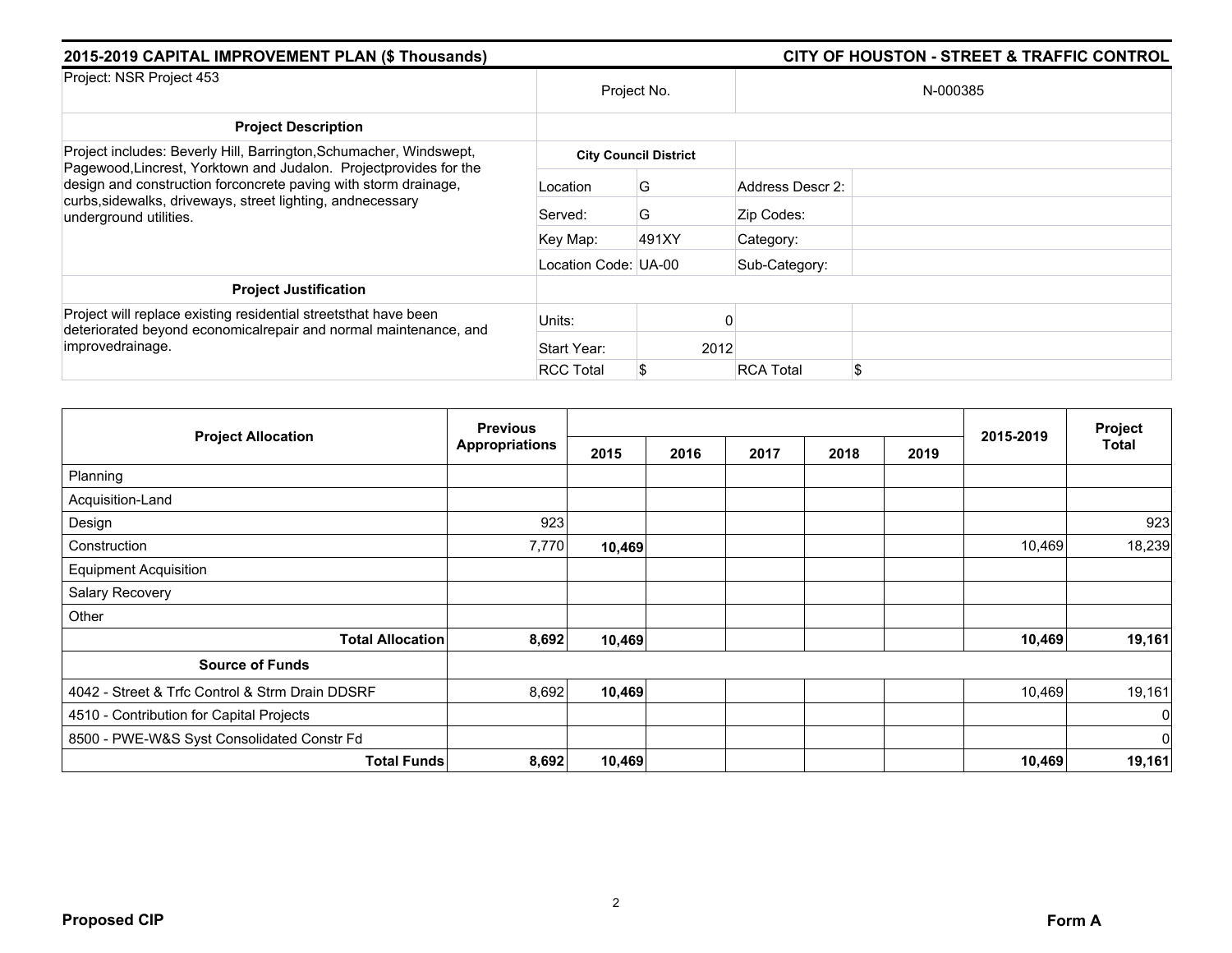| 2015-2019 CAPITAL IMPROVEMENT PLAN (\$ Thousands)                                                                                                                                                           |                      |                              |                  |  |  |
|-------------------------------------------------------------------------------------------------------------------------------------------------------------------------------------------------------------|----------------------|------------------------------|------------------|--|--|
| Project: NSR Project 454                                                                                                                                                                                    | Project No.          |                              | N-000386         |  |  |
| <b>Project Description</b>                                                                                                                                                                                  |                      |                              |                  |  |  |
| Tanglewood Area Streets. Project providesfor the design and<br>construction for concretepaving with storm drainage, curbs,<br>sidewalks, driveways, street lighting, and necessaryunderground<br>utilities. |                      | <b>City Council District</b> |                  |  |  |
|                                                                                                                                                                                                             | Location             | G                            | Address Descr 2: |  |  |
|                                                                                                                                                                                                             | Served:              | G                            | Zip Codes:       |  |  |
|                                                                                                                                                                                                             | Key Map:             | 488,491                      | Category:        |  |  |
|                                                                                                                                                                                                             | Location Code: UA-00 |                              | Sub-Category:    |  |  |
| <b>Project Justification</b>                                                                                                                                                                                |                      |                              |                  |  |  |
| Project will replace existing residential streetsthat have been<br>deteriorated beyond economicalrepair and normal maintenance, and<br>improvedrainage.                                                     | Units:               |                              |                  |  |  |
|                                                                                                                                                                                                             | Start Year:          | 2013                         |                  |  |  |
|                                                                                                                                                                                                             | <b>RCC Total</b>     | S                            | <b>RCA Total</b> |  |  |

|                                                 | <b>Previous</b>       |       |      |        |        |      |           | Project      |
|-------------------------------------------------|-----------------------|-------|------|--------|--------|------|-----------|--------------|
| <b>Project Allocation</b>                       | <b>Appropriations</b> | 2015  | 2016 | 2017   | 2018   | 2019 | 2015-2019 | <b>Total</b> |
| Planning                                        |                       |       |      |        |        |      |           |              |
| Acquisition-Land                                |                       |       |      |        |        |      |           |              |
| Design                                          | 1,024                 | 1,427 |      |        |        |      | 1,427     | 2,451        |
| Construction                                    |                       |       |      | 12,400 | 13,367 |      | 25,767    | 25,767       |
| <b>Equipment Acquisition</b>                    |                       |       |      |        |        |      |           |              |
| Salary Recovery                                 |                       |       |      |        |        |      |           |              |
| Other                                           |                       |       |      |        |        |      |           |              |
| <b>Total Allocation</b>                         | 1,024                 | 1,427 |      | 12,400 | 13,367 |      | 27,194    | 28,218       |
| <b>Source of Funds</b>                          |                       |       |      |        |        |      |           |              |
| 4042 - Street & Trfc Control & Strm Drain DDSRF | 1,024                 | 1,427 |      | 12,400 | 13,367 |      | 27,194    | 28,218       |
| <b>Total Funds</b>                              | 1,024                 | 1,427 |      | 12,400 | 13,367 |      | 27,194    | 28,218       |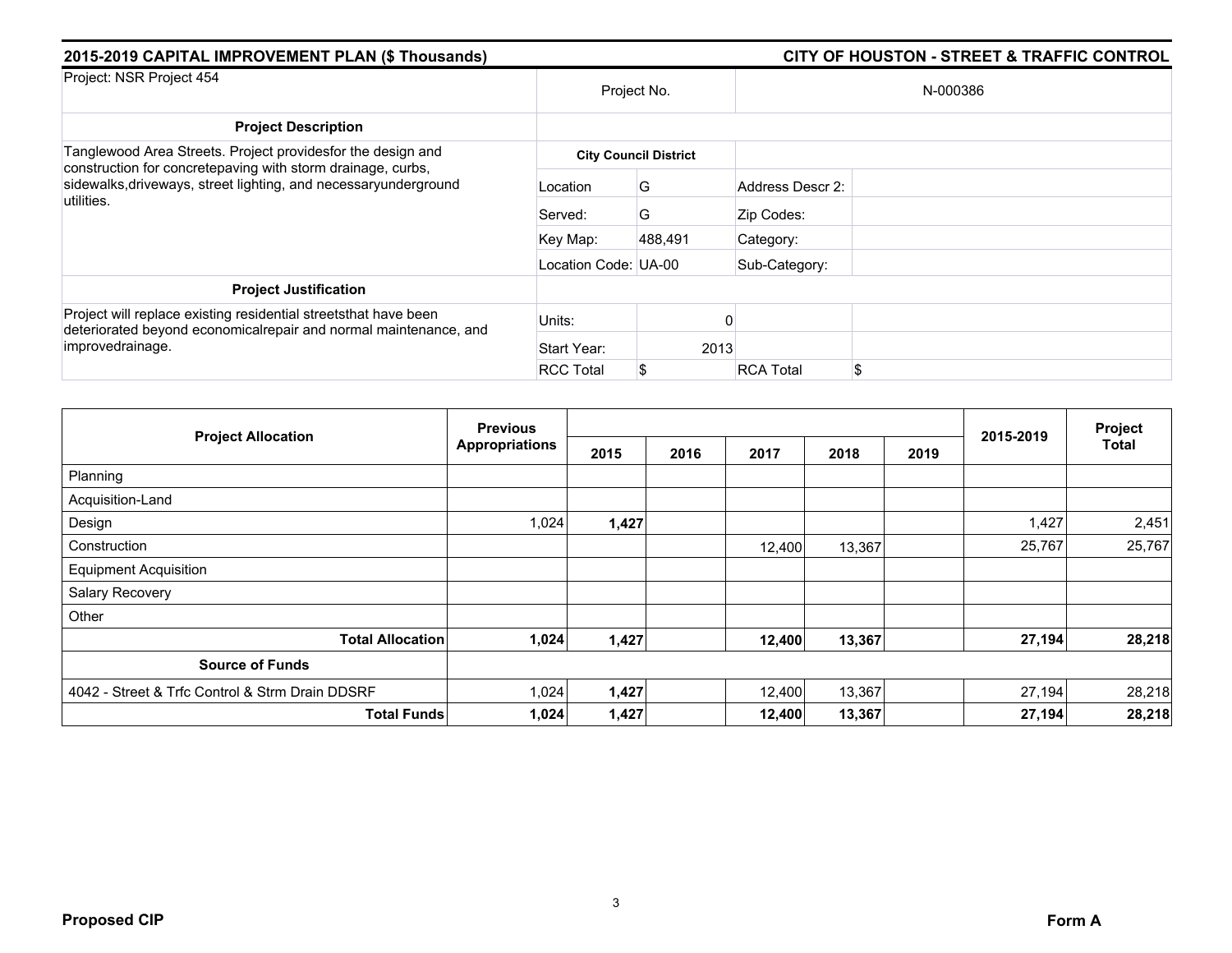| 2015-2019 CAPITAL IMPROVEMENT PLAN (\$ Thousands)                                                                                                                                          |                      |                              |                  |          |  |
|--------------------------------------------------------------------------------------------------------------------------------------------------------------------------------------------|----------------------|------------------------------|------------------|----------|--|
| Project: NSR Project 456                                                                                                                                                                   | Project No.          |                              |                  | N-000388 |  |
| <b>Project Description</b>                                                                                                                                                                 |                      |                              |                  |          |  |
| Project includes: Buescher, Mapleton, Southerland, Wycliffe,                                                                                                                               |                      | <b>City Council District</b> |                  |          |  |
| Waterbury: Projectprovides for the design and construction<br>forconcrete paving with storm drainage, curbs, sidewalks,<br>driveways, street lighting, andnecessary underground utilities. | Location             | A                            | Address Descr 2: |          |  |
|                                                                                                                                                                                            | Served:              | A                            | Zip Codes:       |          |  |
|                                                                                                                                                                                            | Key Map:             | 450E,K,L                     | Category:        |          |  |
|                                                                                                                                                                                            | Location Code: UA-00 |                              | Sub-Category:    |          |  |
| <b>Project Justification</b>                                                                                                                                                               |                      |                              |                  |          |  |
| Project will replace existing residential streets that have been<br>deteriorated beyond economicalrepair and normal maintenance, and<br>improvedrainage.                                   | Units:               |                              |                  |          |  |
|                                                                                                                                                                                            | Start Year:          | 2013                         |                  |          |  |
|                                                                                                                                                                                            | <b>RCC Total</b>     | S                            | <b>RCA Total</b> |          |  |

|                                                 | <b>Previous</b><br><b>Appropriations</b> |        |      |      |      |      |           | Project      |
|-------------------------------------------------|------------------------------------------|--------|------|------|------|------|-----------|--------------|
| <b>Project Allocation</b>                       |                                          | 2015   | 2016 | 2017 | 2018 | 2019 | 2015-2019 | <b>Total</b> |
| Planning                                        |                                          |        |      |      |      |      |           |              |
| Acquisition-Land                                |                                          |        |      |      |      |      |           |              |
| Design                                          | 900                                      |        |      |      |      |      |           | 900          |
| Construction                                    |                                          | 10,021 |      |      |      |      | 10,021    | 10,021       |
| <b>Equipment Acquisition</b>                    |                                          |        |      |      |      |      |           |              |
| Salary Recovery                                 |                                          |        |      |      |      |      |           |              |
| Other                                           |                                          |        |      |      |      |      |           |              |
| <b>Total Allocation</b>                         | 900                                      | 10,021 |      |      |      |      | 10,021    | 10,921       |
| <b>Source of Funds</b>                          |                                          |        |      |      |      |      |           |              |
| 4042 - Street & Trfc Control & Strm Drain DDSRF | 900                                      | 9,267  |      |      |      |      | 9,267     | 10,167       |
| 4510 - Contribution for Capital Projects        |                                          |        |      |      |      |      |           | $\Omega$     |
| 8500 - PWE-W&S Syst Consolidated Constr Fd      |                                          | 754    |      |      |      |      | 754       | 754          |
| <b>Total Funds</b>                              | 900                                      | 10,021 |      |      |      |      | 10,021    | 10,921       |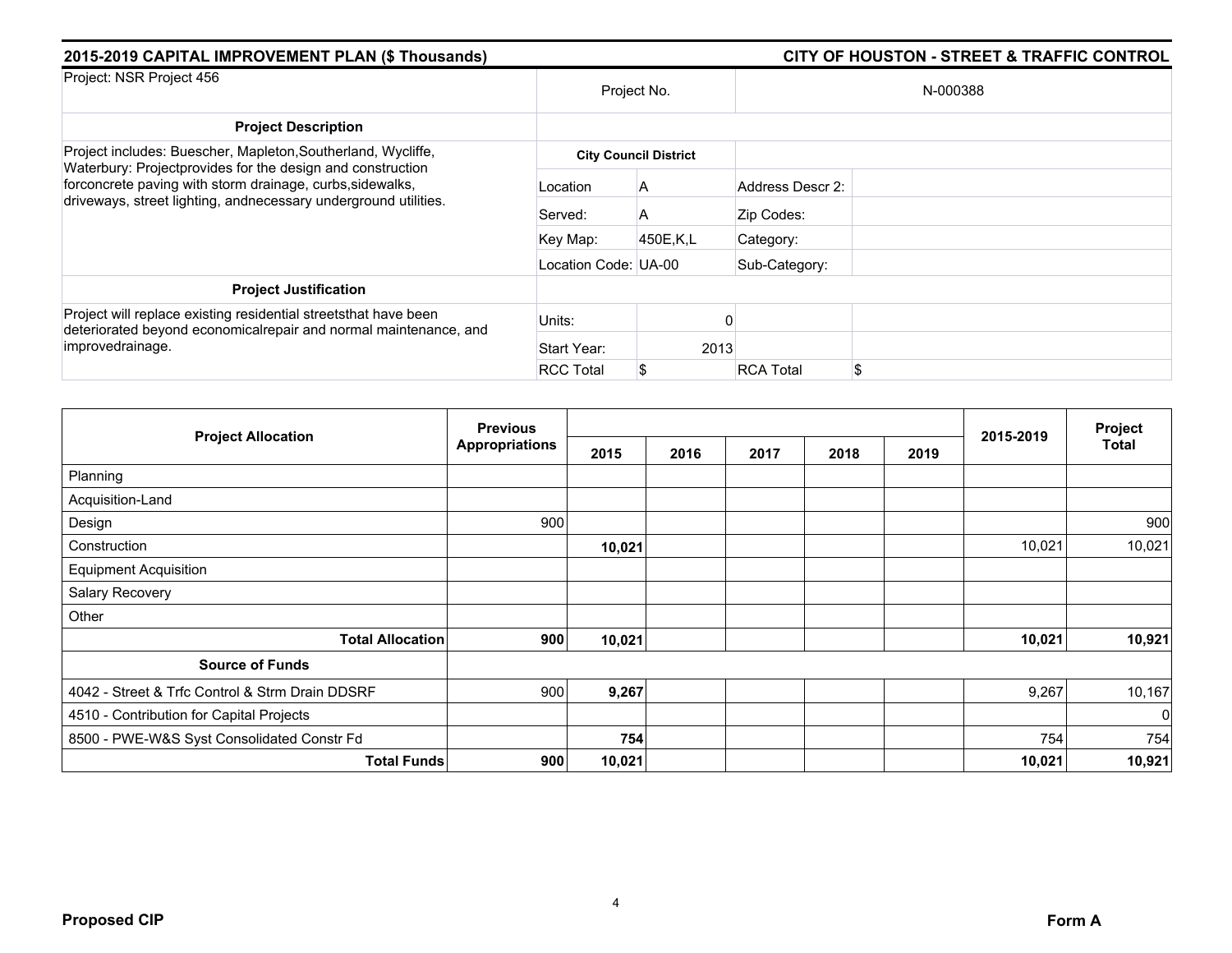| 2015-2019 CAPITAL IMPROVEMENT PLAN (\$ Thousands)                                                                                                                             |                      |                              |                  | <b>CITY OF HOUSTON - STREET &amp; TRAFFIC CONTROL</b> |  |  |  |
|-------------------------------------------------------------------------------------------------------------------------------------------------------------------------------|----------------------|------------------------------|------------------|-------------------------------------------------------|--|--|--|
| Project: NSR Project 460                                                                                                                                                      | Project No.          |                              | N-000389         |                                                       |  |  |  |
| <b>Project Description</b>                                                                                                                                                    |                      |                              |                  |                                                       |  |  |  |
| Project Includes: 10th E, 12 1/2 E, 17th W,                                                                                                                                   |                      | <b>City Council District</b> |                  |                                                       |  |  |  |
| 25th E, 26th E, Arlington, Ashland, Blair,<br>Columbia, Granberry, Harvard, Laird, Le<br>Green, Northwood, Oxford, West 18th,<br>Boots Drive: Project provides for the design | Location             | B, C, H                      | Address Descr 2: |                                                       |  |  |  |
|                                                                                                                                                                               | Served:              | B, C, H                      | Zip Codes:       |                                                       |  |  |  |
| and construction for concrete paving with<br>storm drainage and necessary underground                                                                                         | Key Map:             | 452, 453,                    | Category:        |                                                       |  |  |  |
| utilities                                                                                                                                                                     | Location Code: UA-00 |                              | Sub-Category:    |                                                       |  |  |  |
| <b>Project Justification</b>                                                                                                                                                  |                      |                              |                  |                                                       |  |  |  |
| Project will replace existing residential streets<br>that have been deteriorated beyond economical                                                                            | Units:               |                              |                  |                                                       |  |  |  |
| repair and normal maintenance, and improve                                                                                                                                    | Start Year:          |                              |                  |                                                       |  |  |  |
| drainage.                                                                                                                                                                     | <b>RCC Total</b>     | S                            | <b>RCA Total</b> | \$                                                    |  |  |  |

|                                                 | <b>Previous</b>       |      |      |        |      |      | 2015-2019 | Project     |
|-------------------------------------------------|-----------------------|------|------|--------|------|------|-----------|-------------|
| <b>Project Allocation</b>                       | <b>Appropriations</b> | 2015 | 2016 | 2017   | 2018 | 2019 |           | Total       |
| Planning                                        |                       |      |      |        |      |      |           |             |
| Acquisition-Land                                |                       |      |      |        |      |      |           |             |
| Design                                          |                       |      |      |        |      |      |           |             |
| Construction                                    |                       |      |      | 13,092 |      |      | 13,092    | 13,092      |
| <b>Equipment Acquisition</b>                    |                       |      |      |        |      |      |           |             |
| Salary Recovery                                 |                       |      |      |        |      |      |           |             |
| Other                                           |                       |      |      |        |      |      |           |             |
| <b>Total Allocation</b>                         |                       |      |      | 13,092 |      |      | 13,092    | 13,092      |
| <b>Source of Funds</b>                          |                       |      |      |        |      |      |           |             |
| 4042 - Street & Trfc Control & Strm Drain DDSRF |                       |      |      | 13,092 |      |      | 13,092    | 13,092      |
| 8500 - PWE-W&S Syst Consolidated Constr Fd      |                       |      |      |        |      |      |           | $\mathbf 0$ |
| <b>Total Funds</b>                              |                       |      |      | 13,092 |      |      | 13,092    | 13,092      |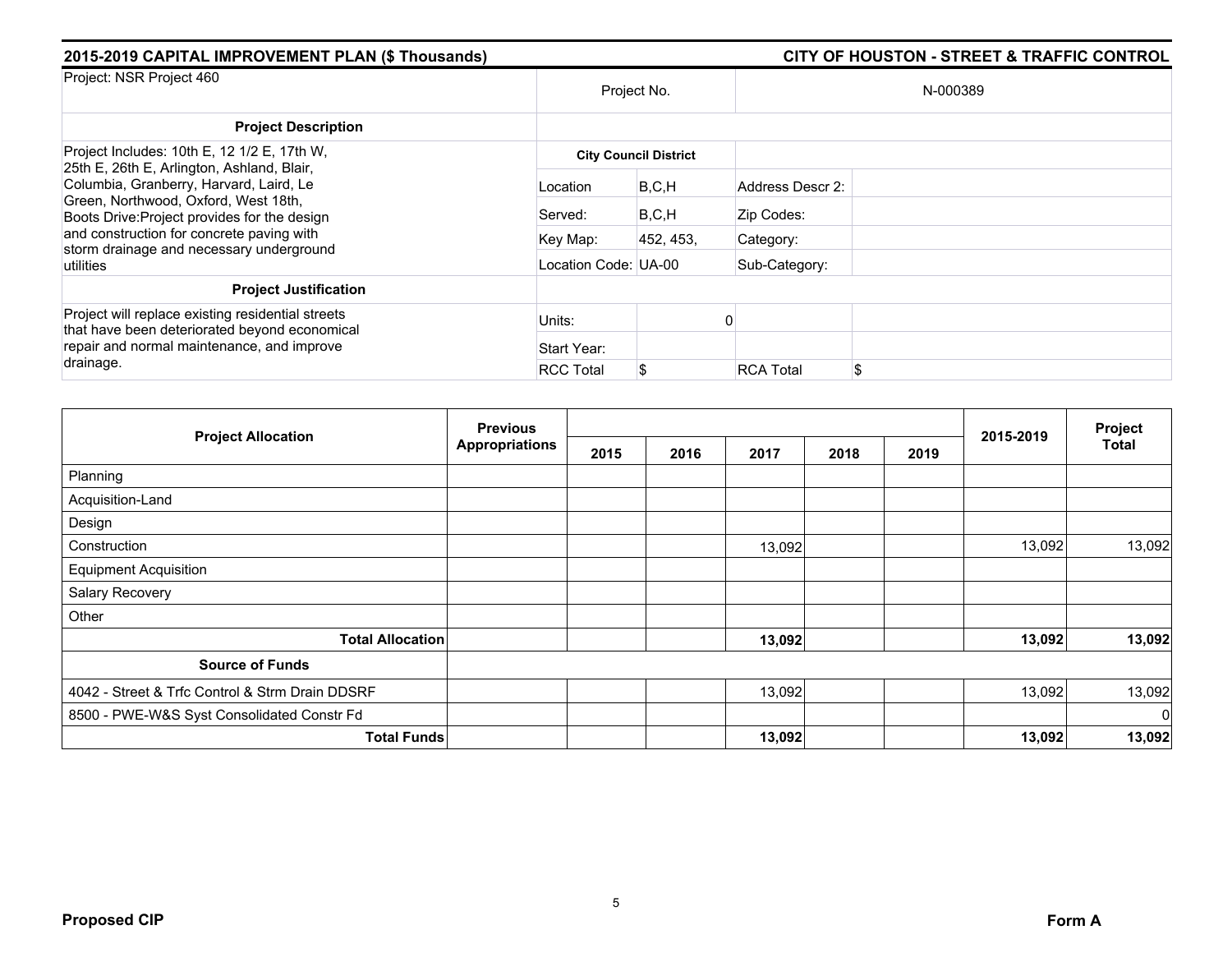| 2015-2019 CAPITAL IMPROVEMENT PLAN (\$ Thousands)                                                                                                                                                              |                      |                              | <b>CITY OF HOUSTON - STREET &amp; TRAFFIC CONTROL</b> |  |  |  |  |
|----------------------------------------------------------------------------------------------------------------------------------------------------------------------------------------------------------------|----------------------|------------------------------|-------------------------------------------------------|--|--|--|--|
| Project: NSR Project 464                                                                                                                                                                                       | Project No.          |                              | N-000397                                              |  |  |  |  |
| <b>Project Description</b>                                                                                                                                                                                     |                      |                              |                                                       |  |  |  |  |
| Project include: Glosridge, Lynnview, Norcrest, Restridge, Ridgemore,                                                                                                                                          |                      | <b>City Council District</b> |                                                       |  |  |  |  |
| Shortpoint, and Turquoise: Project provides for thedesign and<br>construction for concrete paving with storm drainage, curbs,<br>sidewalks, driveways, street lighting, and necessaryunderground<br>utilities. | Location             | A                            | Address Descr 2:                                      |  |  |  |  |
|                                                                                                                                                                                                                | Served:              | A                            | Zip Codes:                                            |  |  |  |  |
|                                                                                                                                                                                                                | Key Map:             | 451N, S                      | Category:                                             |  |  |  |  |
|                                                                                                                                                                                                                | Location Code: UA-00 |                              | Sub-Category:                                         |  |  |  |  |
| <b>Project Justification</b>                                                                                                                                                                                   |                      |                              |                                                       |  |  |  |  |
| Project will replace existing residential streets that have been<br>deteriorated beyond economicalrepair and normal maintenance, and<br>improvedrainage.                                                       | Units:               |                              |                                                       |  |  |  |  |
|                                                                                                                                                                                                                | Start Year:          | 2012                         |                                                       |  |  |  |  |
|                                                                                                                                                                                                                | <b>RCC Total</b>     | S                            | <b>RCA Total</b>                                      |  |  |  |  |

|                                                 | <b>Previous</b><br><b>Appropriations</b> |       |      |      |      |      |           | Project      |
|-------------------------------------------------|------------------------------------------|-------|------|------|------|------|-----------|--------------|
| <b>Project Allocation</b>                       |                                          | 2015  | 2016 | 2017 | 2018 | 2019 | 2015-2019 | <b>Total</b> |
| Planning                                        |                                          |       |      |      |      |      |           |              |
| Acquisition-Land                                |                                          |       |      |      |      |      |           |              |
| Design                                          | 700                                      |       |      |      |      |      |           | 700          |
| Construction                                    |                                          | 6,029 |      |      |      |      | 6,029     | 6,029        |
| <b>Equipment Acquisition</b>                    |                                          |       |      |      |      |      |           |              |
| Salary Recovery                                 |                                          |       |      |      |      |      |           |              |
| Other                                           |                                          |       |      |      |      |      |           |              |
| <b>Total Allocation</b>                         | 700                                      | 6,029 |      |      |      |      | 6,029     | 6,729        |
| <b>Source of Funds</b>                          |                                          |       |      |      |      |      |           |              |
| 4042 - Street & Trfc Control & Strm Drain DDSRF | 700                                      | 5,938 |      |      |      |      | 5,938     | 6,638        |
| 4510 - Contribution for Capital Projects        |                                          |       |      |      |      |      |           | $\Omega$     |
| 8500 - PWE-W&S Syst Consolidated Constr Fd      |                                          | 91    |      |      |      |      | 91        | 91           |
| <b>Total Funds</b>                              | 700                                      | 6,029 |      |      |      |      | 6,029     | 6,729        |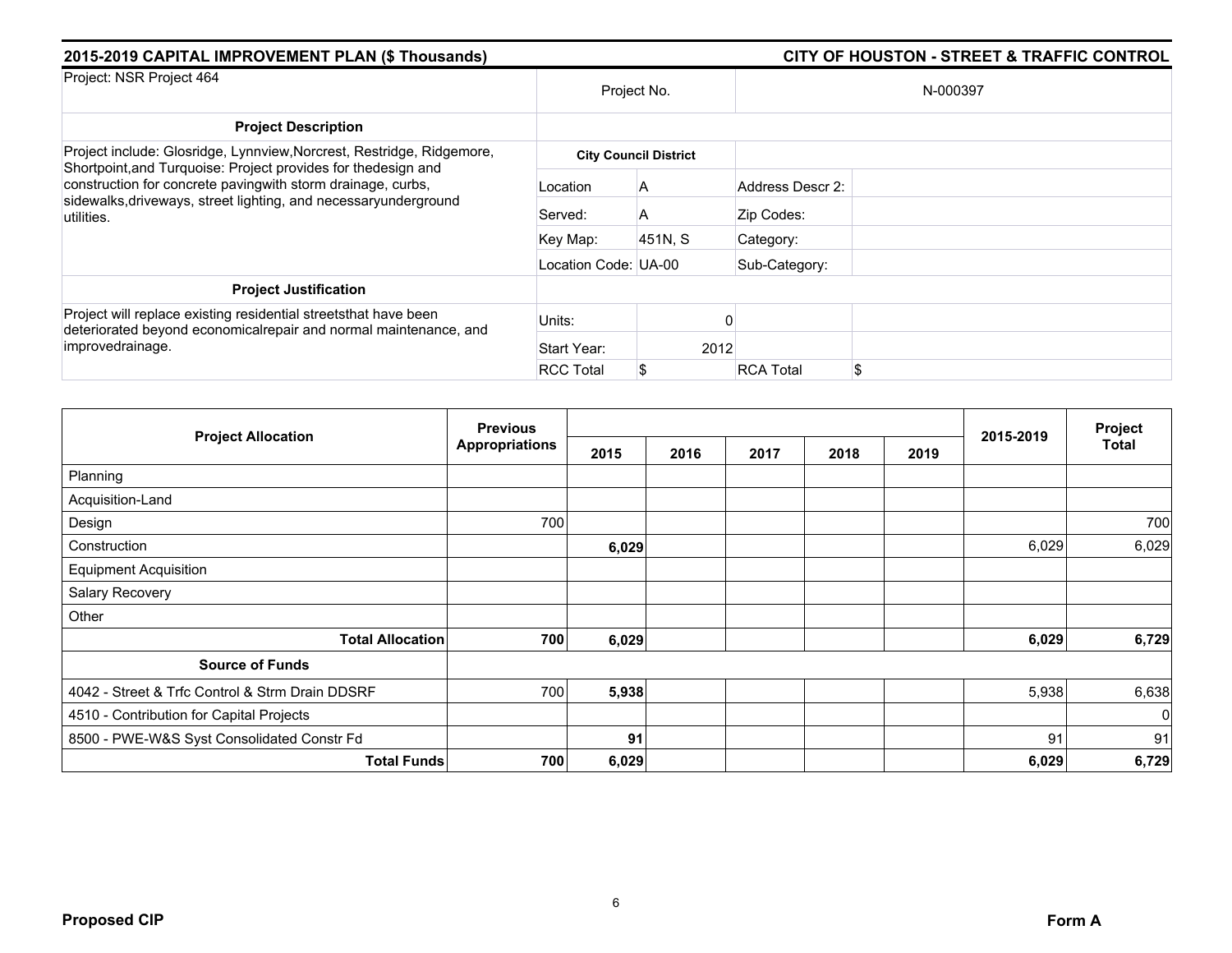| 2015-2019 CAPITAL IMPROVEMENT PLAN (\$ Thousands)                                                                                                                                 |                      |                              |                  | <b>CITY OF HOUSTON - STREET &amp; TRAFFIC CONTROL</b> |
|-----------------------------------------------------------------------------------------------------------------------------------------------------------------------------------|----------------------|------------------------------|------------------|-------------------------------------------------------|
| Project: NSR Project 468                                                                                                                                                          | Project No.          |                              |                  | N-000401                                              |
| <b>Project Description</b>                                                                                                                                                        |                      |                              |                  |                                                       |
| Project includes: Mosscrest, Roandale,                                                                                                                                            |                      | <b>City Council District</b> |                  |                                                       |
| Simsbrook, Murr Way, Dumore Drive, Denoron<br>Drive, Lockgate, Portsmouth, Bay Cedar<br>Drive: Project provides for the design and<br>construction for concrete paving with storm | Location             | C, D, K                      | Address Descr 2: |                                                       |
|                                                                                                                                                                                   | Served:              | C, D, K                      | Zip Codes:       |                                                       |
| drainage, curbs, sidewalks, driveways, street<br>lighting, and necessary underground utilities.                                                                                   | Key Map:             | 573H                         | Category:        |                                                       |
|                                                                                                                                                                                   | Location Code: UA-00 |                              | Sub-Category:    |                                                       |
| <b>Project Justification</b>                                                                                                                                                      |                      |                              |                  |                                                       |
| Project will replace existing residential streets<br>that have been deteriorated beyond economical                                                                                | Units:               |                              |                  |                                                       |
| repair and normal maintenance, and improve<br>drainage.                                                                                                                           | Start Year:          |                              |                  |                                                       |
|                                                                                                                                                                                   | <b>RCC Total</b>     | \$                           | <b>RCA Total</b> | S                                                     |

|                                                 | <b>Previous</b>       |      |       |      | Project |      |           |              |
|-------------------------------------------------|-----------------------|------|-------|------|---------|------|-----------|--------------|
| <b>Project Allocation</b>                       | <b>Appropriations</b> | 2015 | 2016  | 2017 | 2018    | 2019 | 2015-2019 | <b>Total</b> |
| Planning                                        |                       |      |       |      |         |      |           |              |
| Acquisition-Land                                |                       |      |       |      |         |      |           |              |
| Design                                          |                       |      |       |      |         |      |           |              |
| Construction                                    |                       |      | 4,284 |      |         |      | 4,284     | 4,284        |
| <b>Equipment Acquisition</b>                    |                       |      |       |      |         |      |           |              |
| Salary Recovery                                 |                       |      |       |      |         |      |           |              |
| Other                                           |                       |      |       |      |         |      |           |              |
| <b>Total Allocation</b>                         |                       |      | 4,284 |      |         |      | 4,284     | 4,284        |
| <b>Source of Funds</b>                          |                       |      |       |      |         |      |           |              |
| 4042 - Street & Trfc Control & Strm Drain DDSRF |                       |      | 4,284 |      |         |      | 4,284     | 4,284        |
| 8500 - PWE-W&S Syst Consolidated Constr Fd      |                       |      |       |      |         |      |           | $\mathbf 0$  |
| <b>Total Funds</b>                              |                       |      | 4,284 |      |         |      | 4,284     | 4,284        |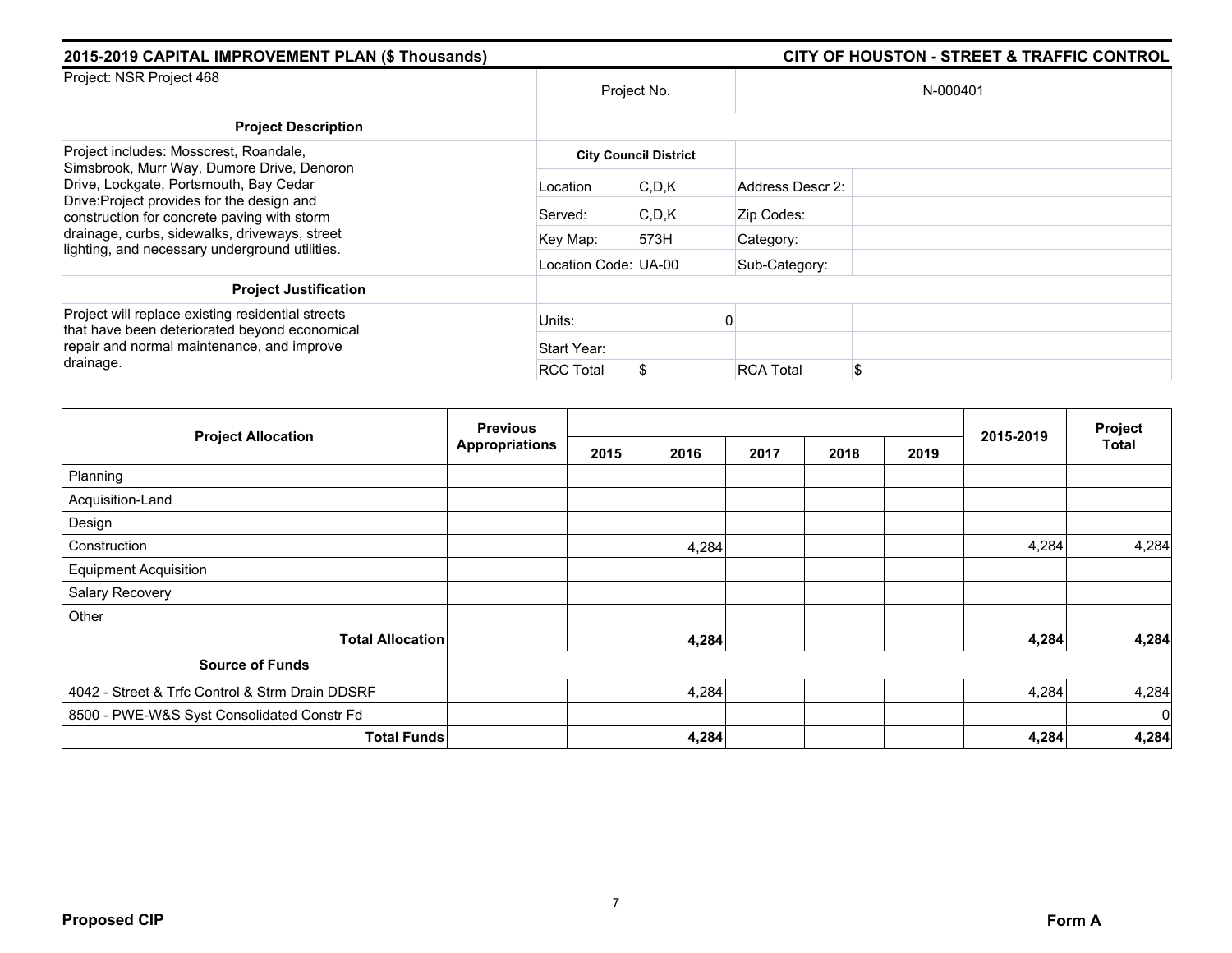| 2015-2019 CAPITAL IMPROVEMENT PLAN (\$ Thousands)                                                 |                      |                              |                  | <b>CITY OF HOUSTON - STREET &amp; TRAFFIC CONTROL</b> |
|---------------------------------------------------------------------------------------------------|----------------------|------------------------------|------------------|-------------------------------------------------------|
| Project: Hike & Bike Trail Program                                                                | Project No.          |                              |                  | N-000420                                              |
| <b>Project Description</b>                                                                        |                      |                              |                  |                                                       |
| Design, acquisition and construction of Hike and<br>Bike Trails throughout the City. Projects are |                      | <b>City Council District</b> |                  |                                                       |
| identified through the City of Houston Bikeway<br>Masterplan.                                     | Location             | W                            | Address Descr 2: |                                                       |
|                                                                                                   | Served:              | v                            | Zip Codes:       |                                                       |
|                                                                                                   | Key Map:             | V                            | Category:        |                                                       |
|                                                                                                   | Location Code: UA-00 |                              | Sub-Category:    |                                                       |
| <b>Project Justification</b>                                                                      |                      |                              |                  |                                                       |
| Program provides an alternate route of travel                                                     | Units:               |                              |                  |                                                       |
| for bicyclists and/or hikers away from street<br>traffic. Various trails will encourage an        | Start Year:          | 2007                         |                  |                                                       |
| alternative method of commute within the<br>City. (Program includes Candidate TIP and             |                      |                              |                  |                                                       |
| TIP Projects)                                                                                     | <b>RCC Total</b>     | Ъ                            | <b>RCA Total</b> | ъ                                                     |

|                                                 | <b>Previous</b>       |       |      |      |       | Project |           |              |
|-------------------------------------------------|-----------------------|-------|------|------|-------|---------|-----------|--------------|
| <b>Project Allocation</b>                       | <b>Appropriations</b> | 2015  | 2016 | 2017 | 2018  | 2019    | 2015-2019 | <b>Total</b> |
| Planning                                        |                       |       |      |      |       |         |           |              |
| Acquisition-Land                                | 2,120                 |       |      |      |       |         |           | 2,120        |
| Design                                          | 4,077                 |       |      |      |       |         |           | 4,077        |
| Construction                                    | 14,353                | 1,760 |      |      | 803   | 564     | 3,127     | 17,480       |
| <b>Equipment Acquisition</b>                    |                       |       |      |      |       |         |           |              |
| Salary Recovery                                 |                       |       |      |      |       |         |           |              |
| Other                                           |                       |       |      |      | 1,337 | 1,015   | 2,352     | 2,352        |
| <b>Total Allocation</b>                         | 20,549                | 1,760 |      |      | 2,140 | 1,579   | 5,479     | 26,028       |
| <b>Source of Funds</b>                          |                       |       |      |      |       |         |           |              |
| 4040A - Metro Construction - Other              |                       | 35    |      |      | 803   | 564     | 1,402     | 1,402        |
| 4040 - METRO Projects Construction - DDSRF      | 6,994                 |       |      |      |       |         |           | 6,994        |
| 4042 - Street & Trfc Control & Strm Drain DDSRF |                       |       |      |      |       |         |           | $\mathbf 0$  |
| 4510 - Contribution for Capital Projects        | 1,152                 |       |      |      |       |         |           | 1,152        |
| 5030 - Federal State Local - Pass Through Fund  |                       | 1,725 |      |      |       |         | 1,725     | 1,725        |
| Army Corp of Eng.                               |                       |       |      |      | 1,070 | 784     | 1,854     | 1,854        |
| Parks Board                                     |                       |       |      |      | 267   | 231     | 498       | 498          |
| <b>Total Funds</b>                              | 20,549                | 1,760 |      |      | 2,140 | 1,579   | 5,479     | 26,028       |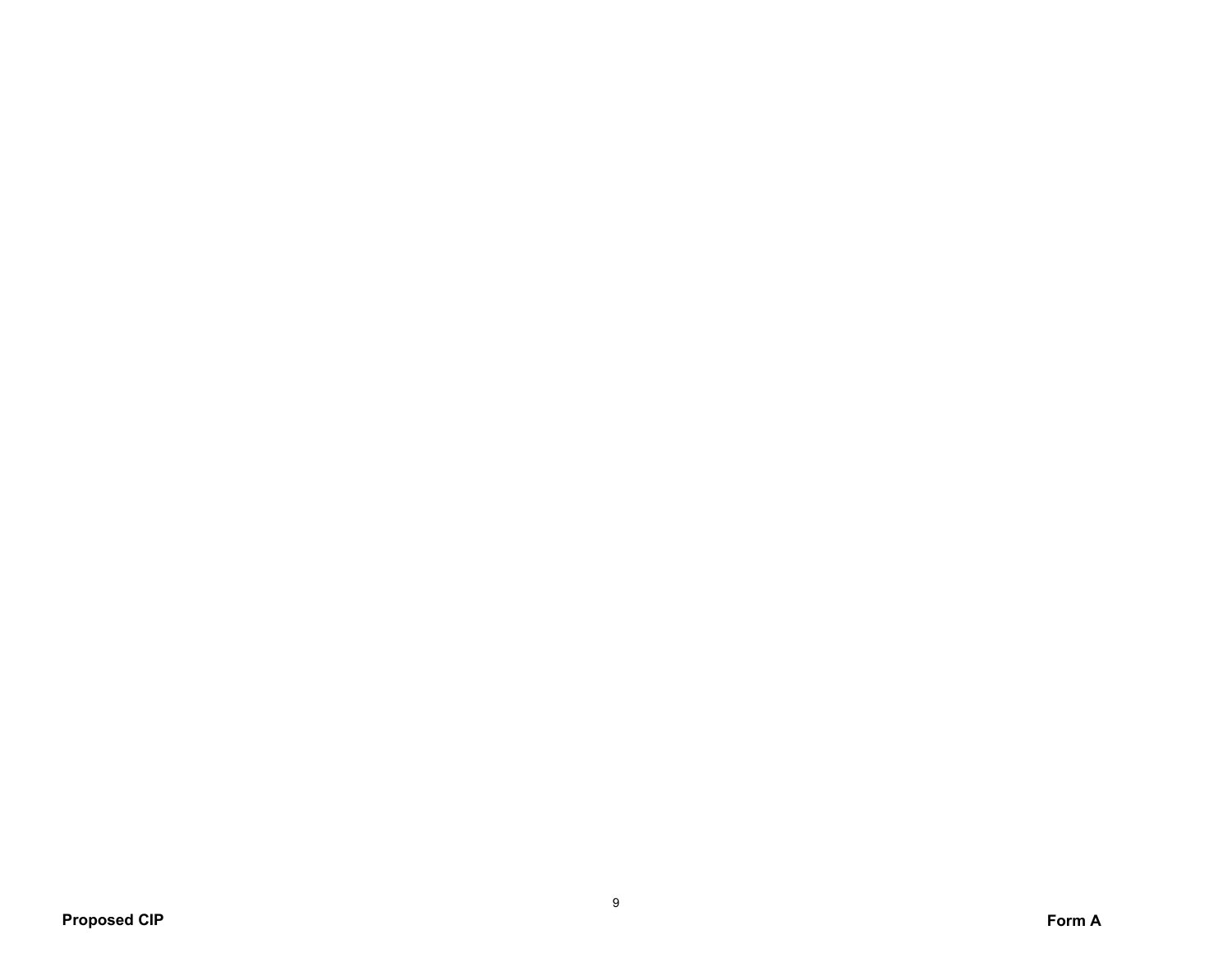| 2015-2019 CAPITAL IMPROVEMENT PLAN (\$ Thousands) |                  |                                                           |                                                                        |  |
|---------------------------------------------------|------------------|-----------------------------------------------------------|------------------------------------------------------------------------|--|
| Project No.                                       |                  |                                                           | N-000475                                                               |  |
|                                                   |                  |                                                           |                                                                        |  |
|                                                   |                  |                                                           |                                                                        |  |
| Location                                          | C, H             | Address Descr 2:                                          |                                                                        |  |
| Served:                                           |                  | Zip Codes:                                                |                                                                        |  |
| Key Map:                                          | 452F             | Category:                                                 |                                                                        |  |
|                                                   |                  | Sub-Category:                                             |                                                                        |  |
|                                                   |                  |                                                           |                                                                        |  |
| Units:                                            |                  |                                                           |                                                                        |  |
| Start Year:                                       |                  |                                                           |                                                                        |  |
|                                                   |                  |                                                           |                                                                        |  |
|                                                   | <b>RCC Total</b> | <b>City Council District</b><br>Location Code: UA-00<br>ъ | CITY OF HOUSTON - STREET & TRAFFIC CONTROL<br>2007<br><b>RCA Total</b> |  |

|                                                 | <b>Previous</b><br><b>Appropriations</b> |       |      |      | 2015-2019 | Project |       |              |
|-------------------------------------------------|------------------------------------------|-------|------|------|-----------|---------|-------|--------------|
| <b>Project Allocation</b>                       |                                          | 2015  | 2016 | 2017 | 2018      | 2019    |       | <b>Total</b> |
| Planning                                        |                                          |       |      |      |           |         |       |              |
| Acquisition-Land                                | 769                                      |       |      |      |           |         |       | 769          |
| Design                                          | 1,290                                    |       |      |      |           |         |       | 1,290        |
| Construction                                    | 7,241                                    | 8,931 |      |      |           |         | 8,931 | 16,172       |
| <b>Equipment Acquisition</b>                    |                                          |       |      |      |           |         |       |              |
| Salary Recovery                                 |                                          |       |      |      |           |         |       |              |
| Other                                           |                                          |       |      |      |           |         |       |              |
| <b>Total Allocation</b>                         | 9,300                                    | 8,931 |      |      |           |         | 8,931 | 18,231       |
| <b>Source of Funds</b>                          |                                          |       |      |      |           |         |       |              |
| 4040 - METRO Projects Construction - DDSRF      | 7,241                                    | 6,806 |      |      |           |         | 6,806 | 14,047       |
| 4042 - Street & Trfc Control & Strm Drain DDSRF | 1,022                                    | 1,503 |      |      |           |         | 1,503 | 2,525        |
| 4510 - Contribution for Capital Projects        |                                          |       |      |      |           |         |       | 0            |
| 8500 - PWE-W&S Syst Consolidated Constr Fd      |                                          | 622   |      |      |           |         | 622   | 622          |
| <b>Total Funds</b>                              | 9,300                                    | 8,931 |      |      |           |         | 8,931 | 18,231       |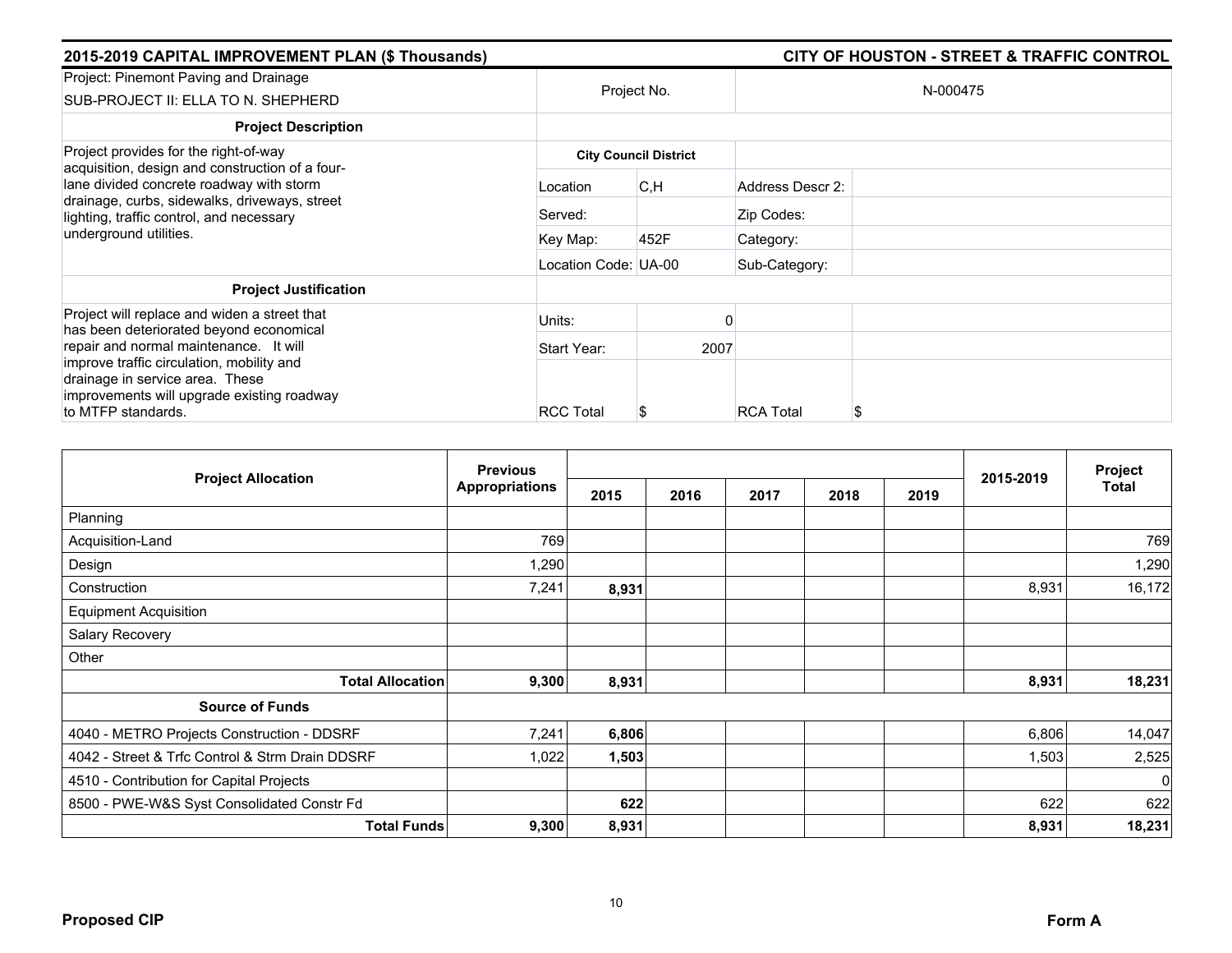| 2015-2019 CAPITAL IMPROVEMENT PLAN (\$ Thousands)                                                                                                                                                                         |                      | <b>CITY OF HOUSTON - STREET &amp; TRAFFIC CONTROL</b> |                  |          |  |
|---------------------------------------------------------------------------------------------------------------------------------------------------------------------------------------------------------------------------|----------------------|-------------------------------------------------------|------------------|----------|--|
| Project: Fulton Paving & Drainage<br>E. TIDWELL TO E. PARKER                                                                                                                                                              |                      | Project No.                                           |                  | N-000542 |  |
| <b>Project Description</b>                                                                                                                                                                                                |                      |                                                       |                  |          |  |
| Project provides for the right-of-way<br>acquisition, design and construction of a four-                                                                                                                                  |                      | <b>City Council District</b>                          |                  |          |  |
| lane divided concrete roadway with storm<br>drainage, curbs, sidewalks, driveways, street<br>lighting, traffic control, and necessary<br>underground utilities. Project is coordinated<br>with Sub-Project I in M-000284. | Location             | H                                                     | Address Descr 2: |          |  |
|                                                                                                                                                                                                                           | Served:              | W                                                     | Zip Codes:       |          |  |
|                                                                                                                                                                                                                           | Key Map:             | 413X, 453B                                            | Category:        |          |  |
|                                                                                                                                                                                                                           | Location Code: UA-00 |                                                       | Sub-Category:    |          |  |
| <b>Project Justification</b>                                                                                                                                                                                              |                      |                                                       |                  |          |  |
| Project will replace and widen a street that<br>has been deteriorated beyond economical                                                                                                                                   | Units:               |                                                       |                  |          |  |
| repair and normal maintenance. It will                                                                                                                                                                                    | Start Year:          | 2007                                                  |                  |          |  |
| improve traffic circulation, mobility and<br>drainage in service area. These<br>improvements will upgrade existing roadway<br>to MTFP standards.                                                                          | <b>RCC Total</b>     |                                                       | <b>RCA Total</b> | S        |  |

| <b>Project Allocation</b>                       | <b>Previous</b> |      |        |      |      |      | 2015-2019 | Project<br><b>Total</b> |
|-------------------------------------------------|-----------------|------|--------|------|------|------|-----------|-------------------------|
|                                                 | Appropriations  | 2015 | 2016   | 2017 | 2018 | 2019 |           |                         |
| Planning                                        |                 |      |        |      |      |      |           |                         |
| Acquisition-Land                                |                 |      |        |      |      |      |           |                         |
| Design                                          | 1,205           |      |        |      |      |      |           | 1,205                   |
| Construction                                    |                 |      | 18,602 |      |      |      | 18,602    | 18,602                  |
| <b>Equipment Acquisition</b>                    |                 |      |        |      |      |      |           |                         |
| Salary Recovery                                 |                 |      |        |      |      |      |           |                         |
| Other                                           |                 |      |        |      |      |      |           |                         |
| <b>Total Allocation</b>                         | 1,205           |      | 18,602 |      |      |      | 18,602    | 19,807                  |
| <b>Source of Funds</b>                          |                 |      |        |      |      |      |           |                         |
| 4042 - Street & Trfc Control & Strm Drain DDSRF |                 |      | 18,602 |      |      |      | 18,602    | 18,602                  |
| 8500 - PWE-W&S Syst Consolidated Constr Fd      |                 |      |        |      |      |      |           | - Ol                    |
| <b>Total Funds</b>                              | 1,205           |      | 18,602 |      |      |      | 18,602    | 19,807                  |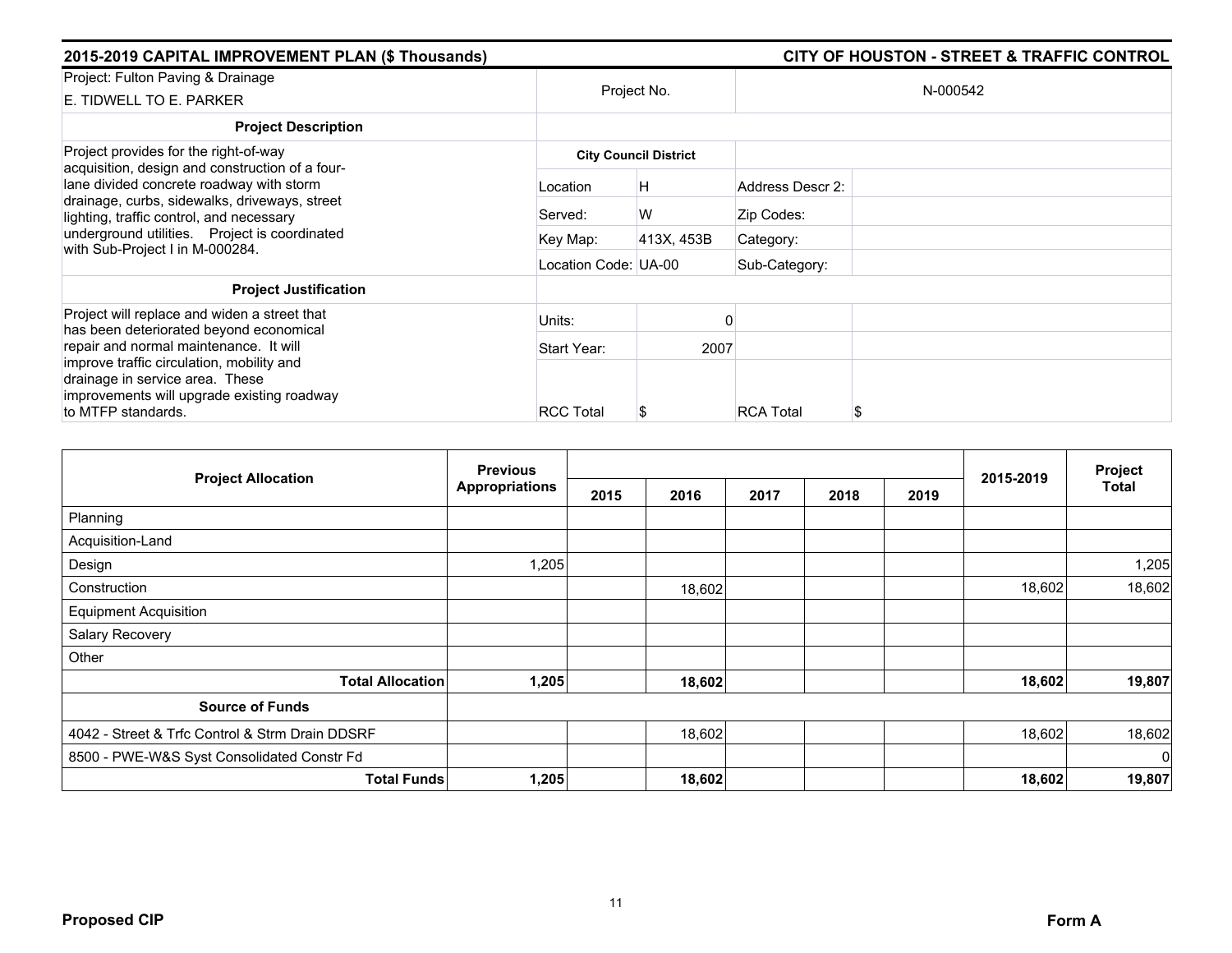| 2015-2019 CAPITAL IMPROVEMENT PLAN (\$ Thousands)                                                                                                                                                                  |                      |                              |                  | <b>CITY OF HOUSTON - STREET &amp; TRAFFIC CONTROL</b> |
|--------------------------------------------------------------------------------------------------------------------------------------------------------------------------------------------------------------------|----------------------|------------------------------|------------------|-------------------------------------------------------|
| Project: Tanner Road Paving & Drainage<br><b>HEMPSTEAD HIGHWAY TO TRIWAY</b>                                                                                                                                       |                      | Project No.                  |                  | N-000589                                              |
| <b>Project Description</b>                                                                                                                                                                                         |                      |                              |                  |                                                       |
| Project provides for the right-of-way                                                                                                                                                                              |                      | <b>City Council District</b> |                  |                                                       |
| acquisition, design and construction of a four-<br>lane divided concrete roadway with storm                                                                                                                        | Location             | A                            | Address Descr 2: |                                                       |
| drainage, curbs, sidewalks, driveways, street<br>lighting, traffic control, and necessary                                                                                                                          | Served:              | W                            | Zip Codes:       |                                                       |
| underground utilities.                                                                                                                                                                                             | Key Map:             | 449CD, 450                   | Category:        |                                                       |
|                                                                                                                                                                                                                    | Location Code: UA-00 |                              | Sub-Category:    |                                                       |
| <b>Project Justification</b>                                                                                                                                                                                       |                      |                              |                  |                                                       |
| Project will replace and widen a street that<br>has been deteriorated beyond economical                                                                                                                            | Units:               |                              |                  |                                                       |
| repair and normal maintenance. It will<br>improve traffic circulation, mobility and<br>drainage in service area. These<br>improvements will upgrade existing roadway<br>to MTFP standards. (Candidate TIP project) | Start Year:          | 2007                         |                  |                                                       |
|                                                                                                                                                                                                                    | <b>RCC Total</b>     |                              | <b>RCA Total</b> | S                                                     |

|                                                 | <b>Previous</b>       |      |      |        | Project |      |           |              |
|-------------------------------------------------|-----------------------|------|------|--------|---------|------|-----------|--------------|
| <b>Project Allocation</b>                       | <b>Appropriations</b> | 2015 | 2016 | 2017   | 2018    | 2019 | 2015-2019 | <b>Total</b> |
| Planning                                        |                       |      |      |        |         |      |           |              |
| Acquisition-Land                                | 35                    |      |      |        |         |      |           | 35           |
| Design                                          | 4,649                 |      |      |        |         |      |           | 4,649        |
| Construction                                    | 1,555                 |      |      | 13,954 |         |      | 13,954    | 15,509       |
| <b>Equipment Acquisition</b>                    |                       |      |      |        |         |      |           |              |
| Salary Recovery                                 |                       |      |      |        |         |      |           |              |
| Other                                           | 759                   |      |      |        |         |      |           | 759          |
| <b>Total Allocation</b>                         | 6,998                 |      |      | 13,954 |         |      | 13,954    | 20,952       |
| <b>Source of Funds</b>                          |                       |      |      |        |         |      |           |              |
| 4040 - METRO Projects Construction - DDSRF      | 1,390                 |      |      | 1,058  |         |      | 1,058     | 2,448        |
| 4042 - Street & Trfc Control & Strm Drain DDSRF | 2,270                 |      |      | 2,116  |         |      | 2,116     | 4,386        |
| 4510 - Contribution for Capital Projects        |                       |      |      |        |         |      |           | 0            |
| 8500 - PWE-W&S Syst Consolidated Constr Fd      |                       |      |      |        |         |      |           | $\mathbf 0$  |
| Proposed TXDOT                                  |                       |      |      | 10,780 |         |      | 10,780    | 10,780       |
| <b>Total Funds</b>                              | 6,998                 |      |      | 13,954 |         |      | 13,954    | 20,952       |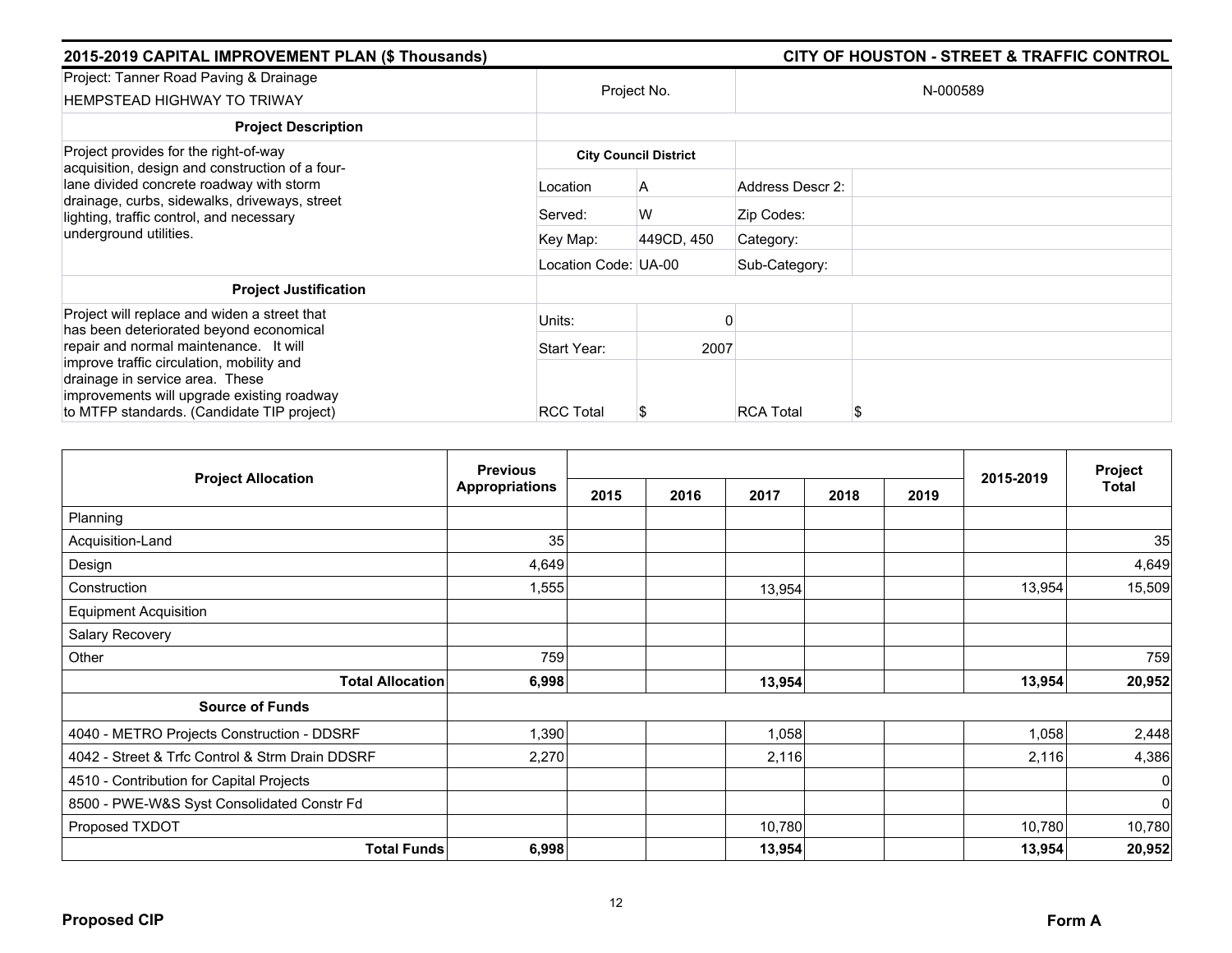| 2015-2019 CAPITAL IMPROVEMENT PLAN (\$ Thousands)                                                                                     | <b>CITY OF HOUSTON - STREET &amp; TRAFFIC CONTROL</b> |             |                  |          |  |  |  |  |
|---------------------------------------------------------------------------------------------------------------------------------------|-------------------------------------------------------|-------------|------------------|----------|--|--|--|--|
| Project: Holmes Road Paving & Drainage<br><b>MAIN STREET TO KIRBY DRIVE</b>                                                           |                                                       | Project No. |                  | N-000590 |  |  |  |  |
| <b>Project Description</b>                                                                                                            |                                                       |             |                  |          |  |  |  |  |
| Project provides for the right-of-way<br>acquisition, design and construction of a four-                                              | <b>City Council District</b>                          |             |                  |          |  |  |  |  |
| lane divided concrete roadway with storm<br>drainage, curbs, sidewalks, driveways, street<br>lighting, traffic control, and necessary | Location                                              | Κ           | Address Descr 2: |          |  |  |  |  |
|                                                                                                                                       | Served:                                               | W           | Zip Codes:       |          |  |  |  |  |
| underground utilities.                                                                                                                | Key Map:                                              | 532XY, 572  | Category:        |          |  |  |  |  |
|                                                                                                                                       | Location Code: UA-00                                  |             | Sub-Category:    |          |  |  |  |  |
| <b>Project Justification</b>                                                                                                          |                                                       |             |                  |          |  |  |  |  |
| Project will replace and widen a street that<br>has been deteriorated beyond economical                                               | Units:                                                |             |                  |          |  |  |  |  |
| repair and normal maintenance. It will                                                                                                | Start Year:                                           | 2007        |                  |          |  |  |  |  |
| improve traffic circulation, mobility and<br>drainage in service area. These<br>improvements will upgrade existing roadway            |                                                       |             |                  |          |  |  |  |  |
| to MTFP standards.                                                                                                                    | <b>RCC Total</b>                                      |             | <b>RCA Total</b> | S        |  |  |  |  |

|                                                 | <b>Previous</b>       |      |       |      |      |      |           | Project<br>Total |
|-------------------------------------------------|-----------------------|------|-------|------|------|------|-----------|------------------|
| <b>Project Allocation</b>                       | <b>Appropriations</b> | 2015 | 2016  | 2017 | 2018 | 2019 | 2015-2019 |                  |
| Planning                                        |                       |      |       |      |      |      |           |                  |
| Acquisition-Land                                | 100                   |      |       |      |      |      |           | 100              |
| Design                                          | 1,469                 |      |       |      |      |      |           | 1,469            |
| Construction                                    |                       |      | 5,910 |      |      |      | 5,910     | 5,910            |
| <b>Equipment Acquisition</b>                    |                       |      |       |      |      |      |           |                  |
| Salary Recovery                                 |                       |      |       |      |      |      |           |                  |
| Other                                           |                       |      |       |      |      |      |           |                  |
| <b>Total Allocation</b>                         | 1,569                 |      | 5,910 |      |      |      | 5,910     | 7,479            |
| <b>Source of Funds</b>                          |                       |      |       |      |      |      |           |                  |
| 4040 - METRO Projects Construction - DDSRF      |                       |      | 3,591 |      |      |      | 3,591     | 3,591            |
| 4042 - Street & Trfc Control & Strm Drain DDSRF | 1,071                 |      | 2,319 |      |      |      | 2,319     | 3,390            |
| Proposed Metro                                  |                       |      |       |      |      |      |           | $\mathbf 0$      |
| <b>Total Funds</b>                              | 1,569                 |      | 5,910 |      |      |      | 5,910     | 7,479            |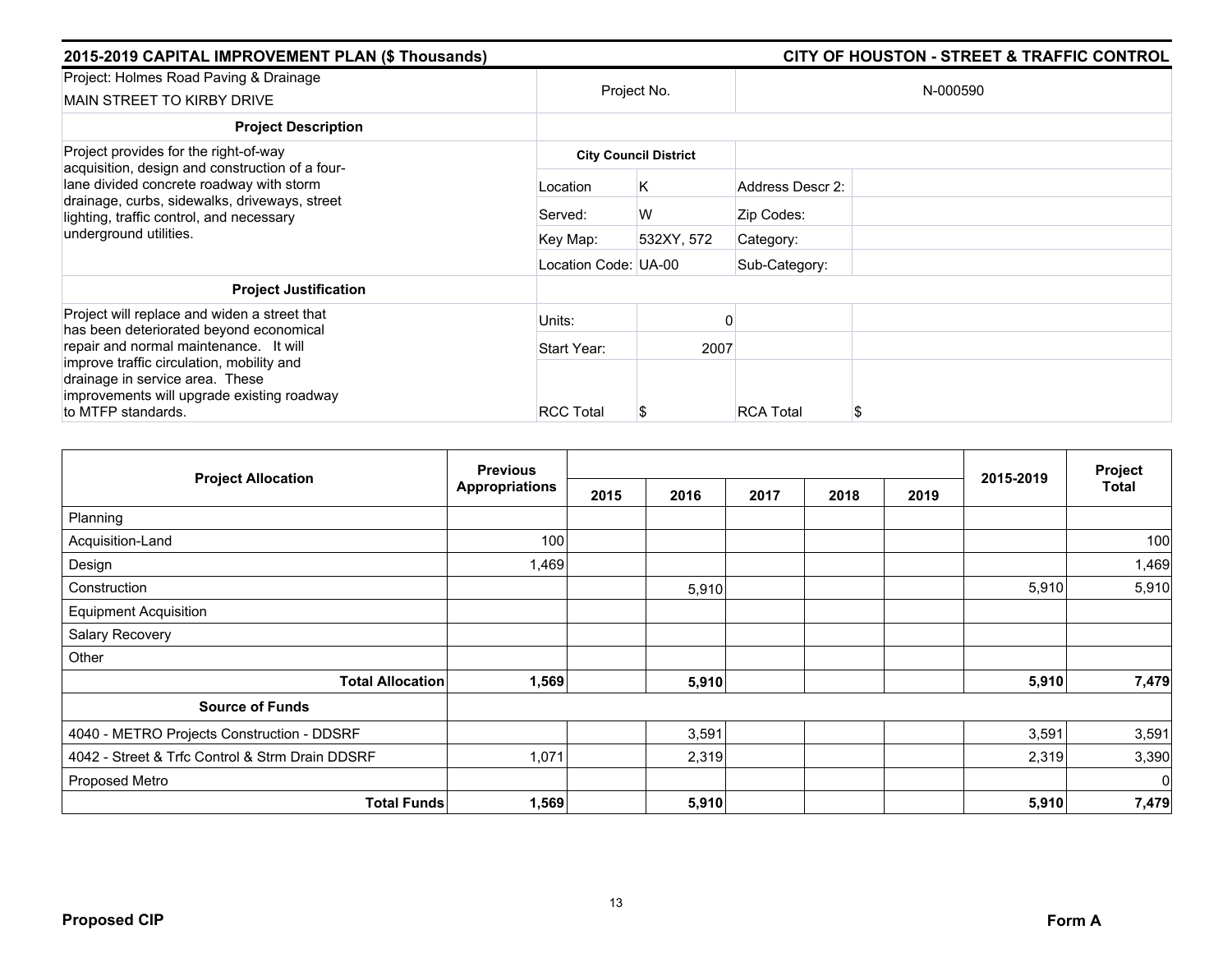| 2015-2019 CAPITAL IMPROVEMENT PLAN (\$ Thousands)                                                                                       |                      |                              |                  | <b>CITY OF HOUSTON - STREET &amp; TRAFFIC CONTROL</b> |
|-----------------------------------------------------------------------------------------------------------------------------------------|----------------------|------------------------------|------------------|-------------------------------------------------------|
| Project: Kirby Paving & Drainage<br>SUB-PROJECT III: AIRPORT TO FANNIN                                                                  | Project No.          |                              |                  | N-000594                                              |
| <b>Project Description</b>                                                                                                              |                      |                              |                  |                                                       |
| Project provides for the right-of-way<br>acquisition, design and construction of a four-                                                |                      | <b>City Council District</b> |                  |                                                       |
| lane, divided concrete roadway with storm<br>drainage, curbs, sidewalks, driveways, street<br>lighting, traffic control, and necessary  | Location             | D,K                          | Address Descr 2: |                                                       |
|                                                                                                                                         | Served:              | W                            | Zip Codes:       |                                                       |
| underground utilities.                                                                                                                  | Key Map:             | 572 CDNM                     | Category:        |                                                       |
|                                                                                                                                         | Location Code: UA-00 |                              | Sub-Category:    |                                                       |
| <b>Project Justification</b>                                                                                                            |                      |                              |                  |                                                       |
| Project will construct a new major<br>thoroughfare that will improve traffic                                                            | Units:               |                              |                  |                                                       |
| circulation, mobility and drainage in service<br>area. These improvements will complete the<br>thoroughfare segment to the City Limits. | Start Year:          | 2009                         |                  |                                                       |
|                                                                                                                                         | <b>RCC Total</b>     |                              | <b>RCA Total</b> | S                                                     |

|                                                 | <b>Previous</b>       |      |      |       | Project |      |           |        |
|-------------------------------------------------|-----------------------|------|------|-------|---------|------|-----------|--------|
| <b>Project Allocation</b>                       | <b>Appropriations</b> | 2015 | 2016 | 2017  | 2018    | 2019 | 2015-2019 | Total  |
| Planning                                        |                       |      |      |       |         |      |           |        |
| Acquisition-Land                                | 58                    |      |      |       |         |      |           | 58     |
| Design                                          | 3,214                 |      |      |       |         |      |           | 3,214  |
| Construction                                    | 3,626                 |      |      | 9,081 |         |      | 9,081     | 12,707 |
| <b>Equipment Acquisition</b>                    |                       |      |      |       |         |      |           |        |
| Salary Recovery                                 |                       |      |      |       |         |      |           |        |
| Other                                           |                       |      |      |       |         |      |           |        |
| <b>Total Allocation</b>                         | 6,897                 |      |      | 9,081 |         |      | 9,081     | 15,978 |
| <b>Source of Funds</b>                          |                       |      |      |       |         |      |           |        |
| 4040 - METRO Projects Construction - DDSRF      |                       |      |      | 106   |         |      | 106       | 106    |
| 4042 - Street & Trfc Control & Strm Drain DDSRF | 1,084                 |      |      | 1,049 |         |      | 1,049     | 2,133  |
| Proposed TXDOT                                  |                       |      |      | 7,926 |         |      | 7,926     | 7,926  |
| <b>Total Funds</b>                              | 6,897                 |      |      | 9,081 |         |      | 9,081     | 15,978 |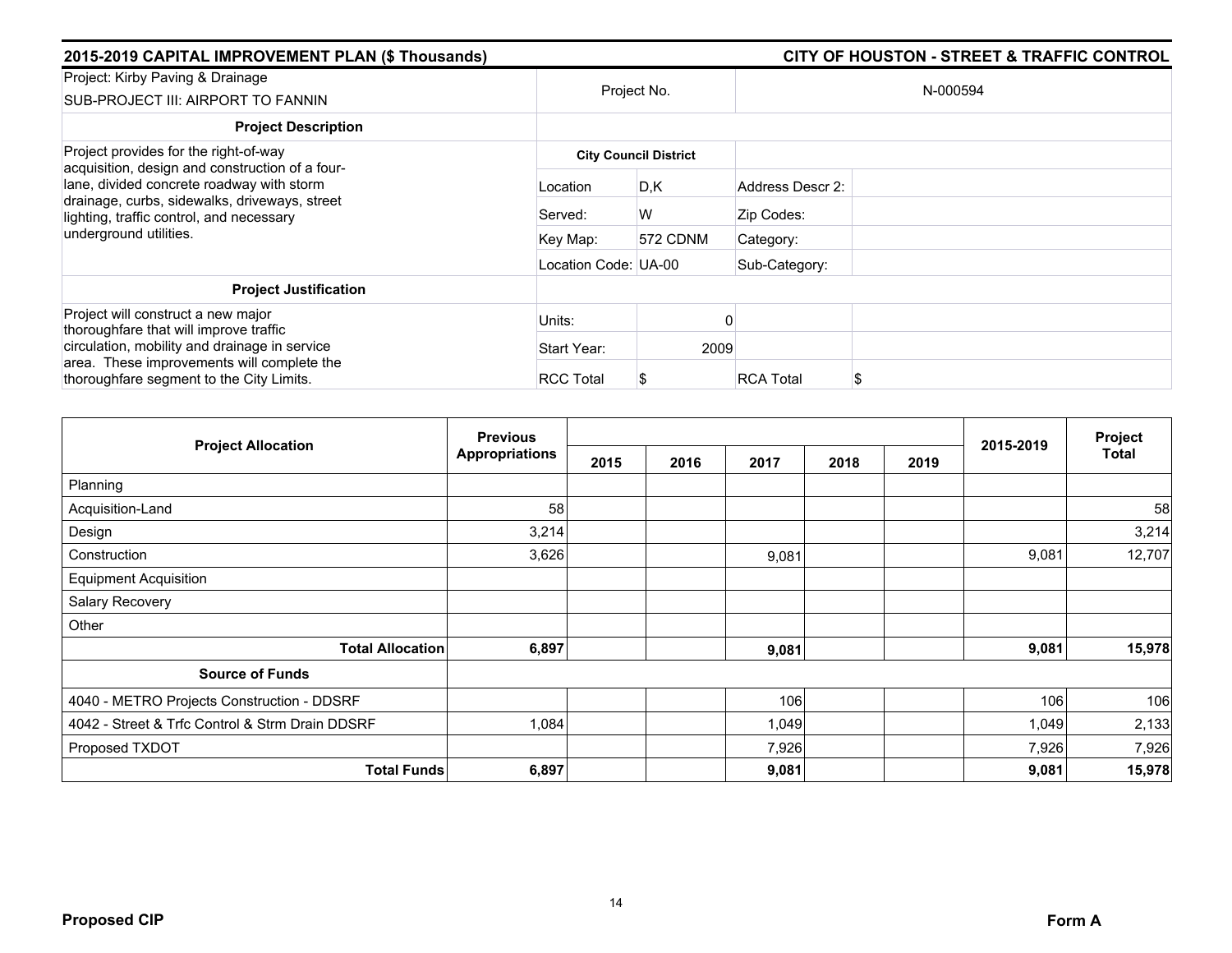| 2015-2019 CAPITAL IMPROVEMENT PLAN (\$ Thousands)                                                                                                                                                                                                                       |                      |                              |                  | <b>CITY OF HOUSTON - STREET &amp; TRAFFIC CONTROL</b> |
|-------------------------------------------------------------------------------------------------------------------------------------------------------------------------------------------------------------------------------------------------------------------------|----------------------|------------------------------|------------------|-------------------------------------------------------|
| Project: N. McCarty                                                                                                                                                                                                                                                     |                      |                              |                  |                                                       |
| MESA TO IH 610                                                                                                                                                                                                                                                          |                      | Project No.                  |                  | N-000611                                              |
| <b>Project Description</b>                                                                                                                                                                                                                                              |                      |                              |                  |                                                       |
| Project provides for the right-of-wayacquisition, design and                                                                                                                                                                                                            |                      | <b>City Council District</b> |                  |                                                       |
| construction of a six-lane divided concrete roadway with<br>stormdrainage, curbs, sidewalks, driveways, streetlighting,<br>traffic control, and necessaryunderground utilities.                                                                                         | Location             | B                            | Address Descr 2: |                                                       |
|                                                                                                                                                                                                                                                                         | Served:              |                              | Zip Codes:       |                                                       |
|                                                                                                                                                                                                                                                                         | Key Map:             | 455T.455U                    | Category:        |                                                       |
|                                                                                                                                                                                                                                                                         | Location Code: UA-00 |                              | Sub-Category:    |                                                       |
| <b>Project Justification</b>                                                                                                                                                                                                                                            |                      |                              |                  |                                                       |
| Project will replace and widen a street thathas been deteriorated<br>beyond economical repair and normal maintenance. It willimprove<br>traffic circulation, mobility anddrainage in service area.<br>Theseimprovements will upgrade existing roadwayto MTFP standards. | Units:               |                              |                  |                                                       |
|                                                                                                                                                                                                                                                                         | Start Year:          | 2007                         |                  |                                                       |
|                                                                                                                                                                                                                                                                         | <b>RCC Total</b>     |                              | <b>RCA Total</b> | \$                                                    |

|                              | <b>Previous</b>       |      |      |        |      | 2015-2019 | Project |              |
|------------------------------|-----------------------|------|------|--------|------|-----------|---------|--------------|
| <b>Project Allocation</b>    | <b>Appropriations</b> | 2015 | 2016 | 2017   | 2018 | 2019      |         | <b>Total</b> |
| Planning                     |                       |      |      |        |      |           |         |              |
| Acquisition-Land             | 1,186                 |      |      |        |      |           |         | 1,186        |
| Design                       | 248                   |      |      |        |      |           |         | 248          |
| Construction                 | 110                   |      |      |        |      |           |         | 110          |
| <b>Equipment Acquisition</b> |                       |      |      |        |      |           |         |              |
| Salary Recovery              |                       |      |      |        |      |           |         |              |
| Other                        |                       |      |      | 10,000 |      |           | 10,000  | 10,000       |
| <b>Total Allocation</b>      | 1,544                 |      |      | 10,000 |      |           | 10,000  | 11,544       |
| <b>Source of Funds</b>       |                       |      |      |        |      |           |         |              |
| TXDOT-9999                   |                       |      |      | 10,000 |      |           | 10,000  | 10,000       |
| <b>Total Funds</b>           | 1,544                 |      |      | 10,000 |      |           | 10,000  | 11,544       |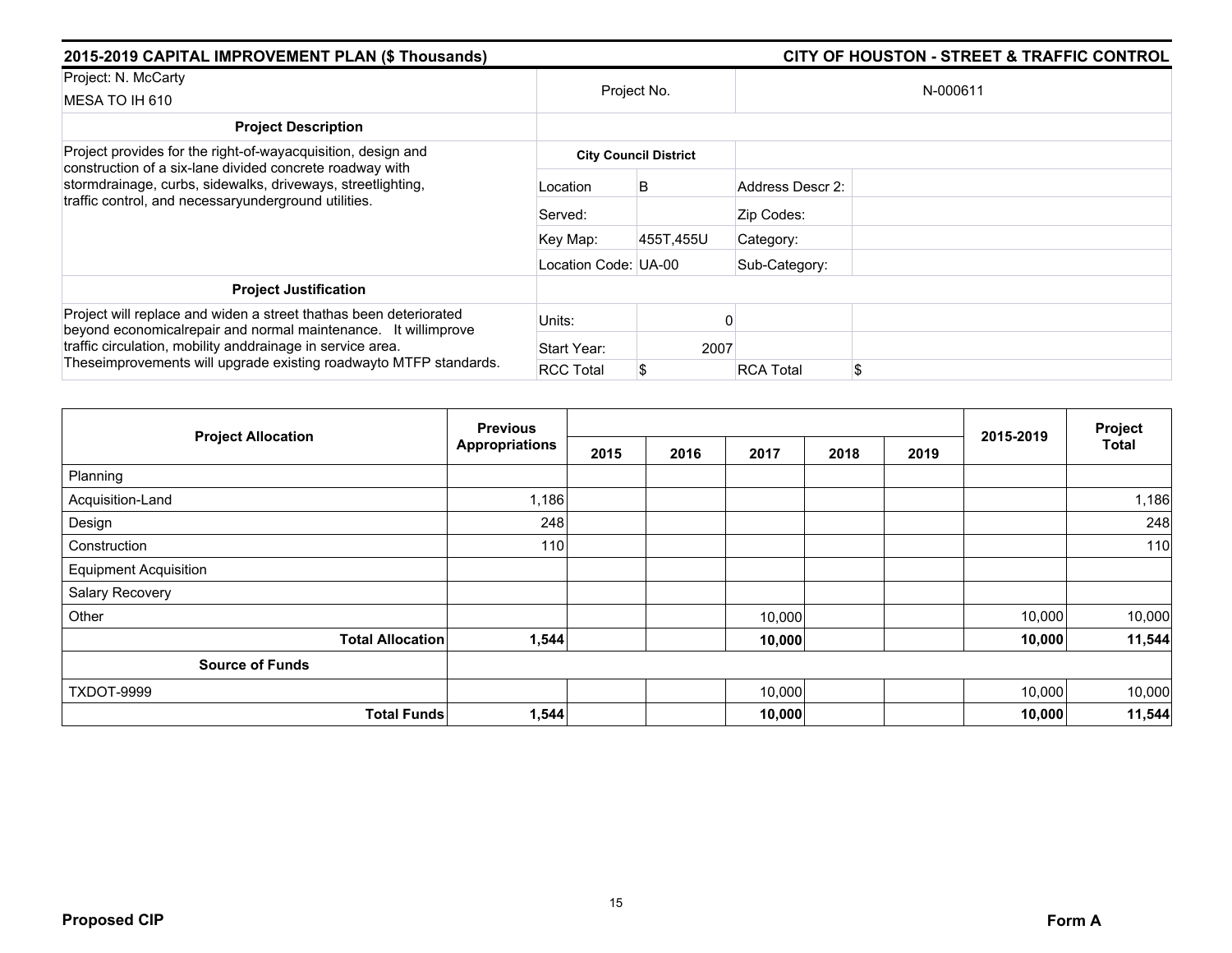| 2015-2019 CAPITAL IMPROVEMENT PLAN (\$ Thousands)                                                                                                |                      |                              |                  | <b>CITY OF HOUSTON - STREET &amp; TRAFFIC CONTROL</b> |
|--------------------------------------------------------------------------------------------------------------------------------------------------|----------------------|------------------------------|------------------|-------------------------------------------------------|
| Project: Wallisville Paving & Drainage<br>LOCKWOOD TO N. WAYSIDE                                                                                 | Project No.          |                              |                  | N-000626                                              |
| <b>Project Description</b>                                                                                                                       |                      |                              |                  |                                                       |
| Project provides for the right-of-way<br>acquisition, design and construction of a four-                                                         |                      | <b>City Council District</b> |                  |                                                       |
| lane undivided concrete roadway with storm                                                                                                       | Location             | B, H                         | Address Descr 2: |                                                       |
| drainage, curbs, sidewalks, driveways, street<br>lighting, traffic control, and necessary<br>underground utilities.                              | Served:              | W                            | Zip Codes:       |                                                       |
|                                                                                                                                                  | Key Map:             | 494CD, 495                   | Category:        |                                                       |
|                                                                                                                                                  | Location Code: UA-00 |                              | Sub-Category:    |                                                       |
| <b>Project Justification</b>                                                                                                                     |                      |                              |                  |                                                       |
| Project will replace and widen a street that<br>has been deteriorated beyond economical                                                          | Units:               |                              |                  |                                                       |
| repair and normal maintenance. It will                                                                                                           | Start Year:          | 2012                         |                  |                                                       |
| improve traffic circulation, mobility and<br>drainage in service area. These<br>improvements will upgrade existing roadway<br>to MTFP standards. | <b>RCC Total</b>     | \$                           | <b>RCA Total</b> |                                                       |
|                                                                                                                                                  |                      |                              |                  |                                                       |

|                                                 |                         | <b>Previous</b>       |       |      |      |      |      |           | Project        |
|-------------------------------------------------|-------------------------|-----------------------|-------|------|------|------|------|-----------|----------------|
| <b>Project Allocation</b>                       |                         | <b>Appropriations</b> | 2015  | 2016 | 2017 | 2018 | 2019 | 2015-2019 | Total          |
| Planning                                        |                         |                       |       |      |      |      |      |           |                |
| Acquisition-Land                                |                         |                       |       |      |      |      |      |           |                |
| Design                                          |                         | 944                   |       |      |      |      |      |           | 944            |
| Construction                                    |                         | 11,193                | 9,932 |      |      |      |      | 9,932     | 21,125         |
| <b>Equipment Acquisition</b>                    |                         |                       |       |      |      |      |      |           |                |
| Salary Recovery                                 |                         |                       |       |      |      |      |      |           |                |
| Other                                           |                         |                       |       |      |      |      |      |           |                |
|                                                 | <b>Total Allocation</b> | 12,137                | 9,932 |      |      |      |      | 9,932     | 22,069         |
| <b>Source of Funds</b>                          |                         |                       |       |      |      |      |      |           |                |
| 4042 - Street & Trfc Control & Strm Drain DDSRF |                         | 12,137                | 9,932 |      |      |      |      | 9,932     | 22,069         |
| 4510 - Contribution for Capital Projects        |                         |                       |       |      |      |      |      |           | $\overline{0}$ |
| 8500 - PWE-W&S Syst Consolidated Constr Fd      |                         |                       |       |      |      |      |      |           | $\overline{0}$ |
|                                                 | <b>Total Funds</b>      | 12,137                | 9,932 |      |      |      |      | 9,932     | 22,069         |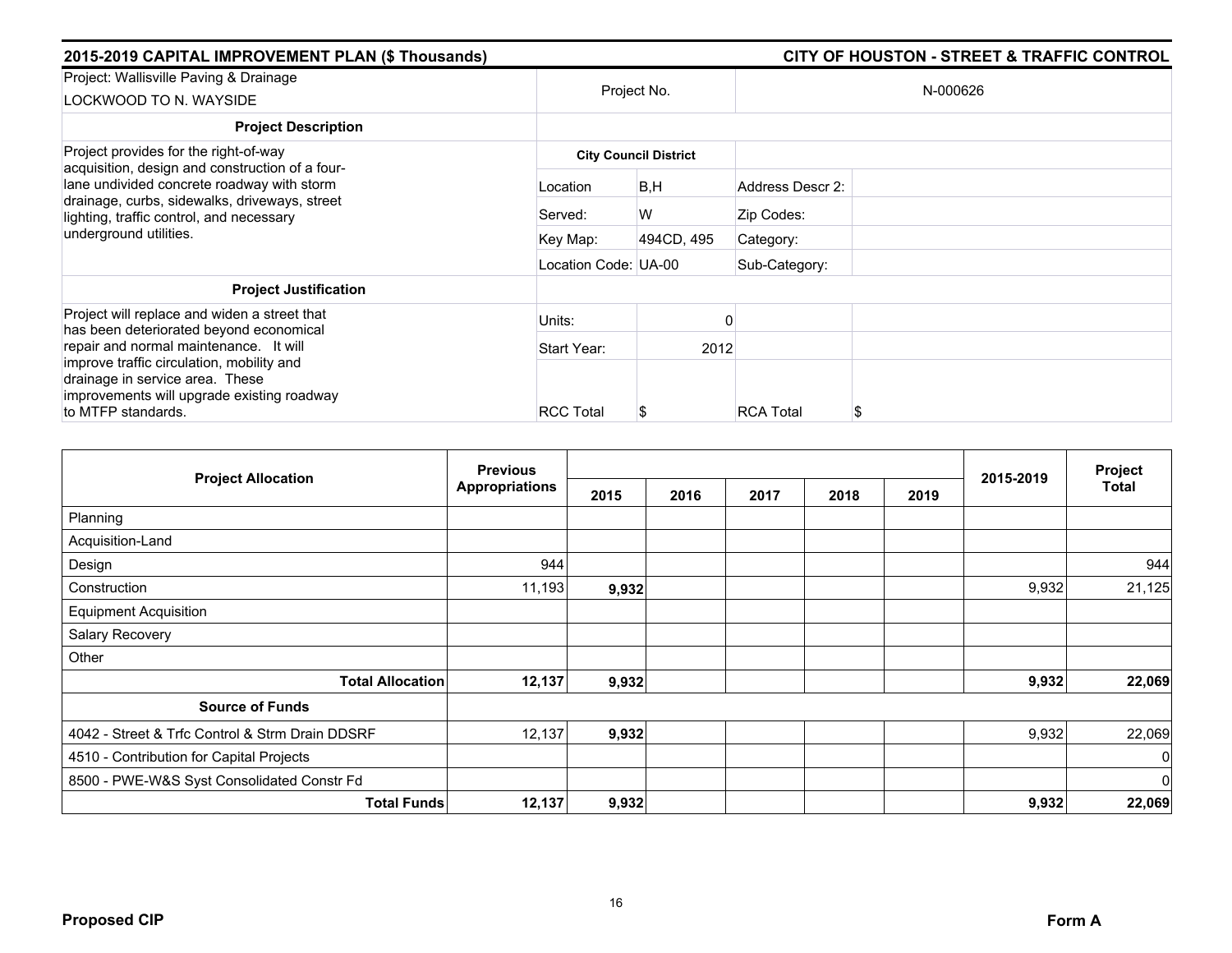| 2015-2019 CAPITAL IMPROVEMENT PLAN (\$ Thousands)                                                                          |                      |                              |                  | <b>CITY OF HOUSTON - STREET &amp; TRAFFIC CONTROL</b> |  |  |
|----------------------------------------------------------------------------------------------------------------------------|----------------------|------------------------------|------------------|-------------------------------------------------------|--|--|
| Project: Greens Rd. Paving & Drainage JFK to 59                                                                            |                      |                              |                  |                                                       |  |  |
| JFK BLVD. TO US 59                                                                                                         |                      | Project No.                  | N-000664         |                                                       |  |  |
| <b>Project Description</b>                                                                                                 |                      |                              |                  |                                                       |  |  |
| Project provides for the right-of-way                                                                                      |                      | <b>City Council District</b> |                  |                                                       |  |  |
| acquisition, design and construction of a four-<br>lane divided concrete roadway with storm                                | Location             | B                            | Address Descr 2: |                                                       |  |  |
| drainage, curbs, sidewalks, driveways, street<br>lighting, traffic control, and necessary<br>underground utilities.        | Served:              |                              | Zip Codes:       |                                                       |  |  |
|                                                                                                                            | Key Map:             | 374P.Q                       | Category:        |                                                       |  |  |
|                                                                                                                            | Location Code: UA-00 |                              | Sub-Category:    |                                                       |  |  |
| <b>Project Justification</b>                                                                                               |                      |                              |                  |                                                       |  |  |
| Project will replace and widen a street that<br>has been deteriorated beyond economical                                    | Units:               |                              |                  |                                                       |  |  |
| repair and normal maintenance. It will                                                                                     | Start Year:          | 2007                         |                  |                                                       |  |  |
| improve traffic circulation, mobility and<br>drainage in service area. These<br>improvements will upgrade existing roadway |                      |                              |                  |                                                       |  |  |
| to MTFP standards. TIP Project                                                                                             | <b>RCC Total</b>     | S                            | <b>RCA Total</b> |                                                       |  |  |

|                                                 | <b>Previous</b>       |       | 2015-2019 | Project      |  |      |        |        |
|-------------------------------------------------|-----------------------|-------|-----------|--------------|--|------|--------|--------|
| <b>Project Allocation</b>                       | <b>Appropriations</b> | 2015  | 2016      | 2017<br>2018 |  | 2019 |        | Total  |
| Planning                                        |                       |       |           |              |  |      |        |        |
| Acquisition-Land                                | 124                   | 1,529 |           |              |  |      | 1,529  | 1,653  |
| Design                                          | 620                   |       |           |              |  |      |        | 620    |
| Construction                                    |                       |       | 14,135    |              |  |      | 14,135 | 14,135 |
| <b>Equipment Acquisition</b>                    |                       |       |           |              |  |      |        |        |
| Salary Recovery                                 |                       |       |           |              |  |      |        |        |
| Other                                           |                       |       |           |              |  |      |        |        |
| <b>Total Allocation</b>                         | 744                   | 1,529 | 14,135    |              |  |      | 15,664 | 16,408 |
| <b>Source of Funds</b>                          |                       |       |           |              |  |      |        |        |
| 4042 - Street & Trfc Control & Strm Drain DDSRF | 253                   | 1,529 | 357       |              |  |      | 1,886  | 2,139  |
| <b>TXDOT-5030</b>                               |                       |       | 13,778    |              |  |      | 13,778 | 13,778 |
| <b>Total Funds</b>                              | 744                   | 1,529 | 14,135    |              |  |      | 15,664 | 16,408 |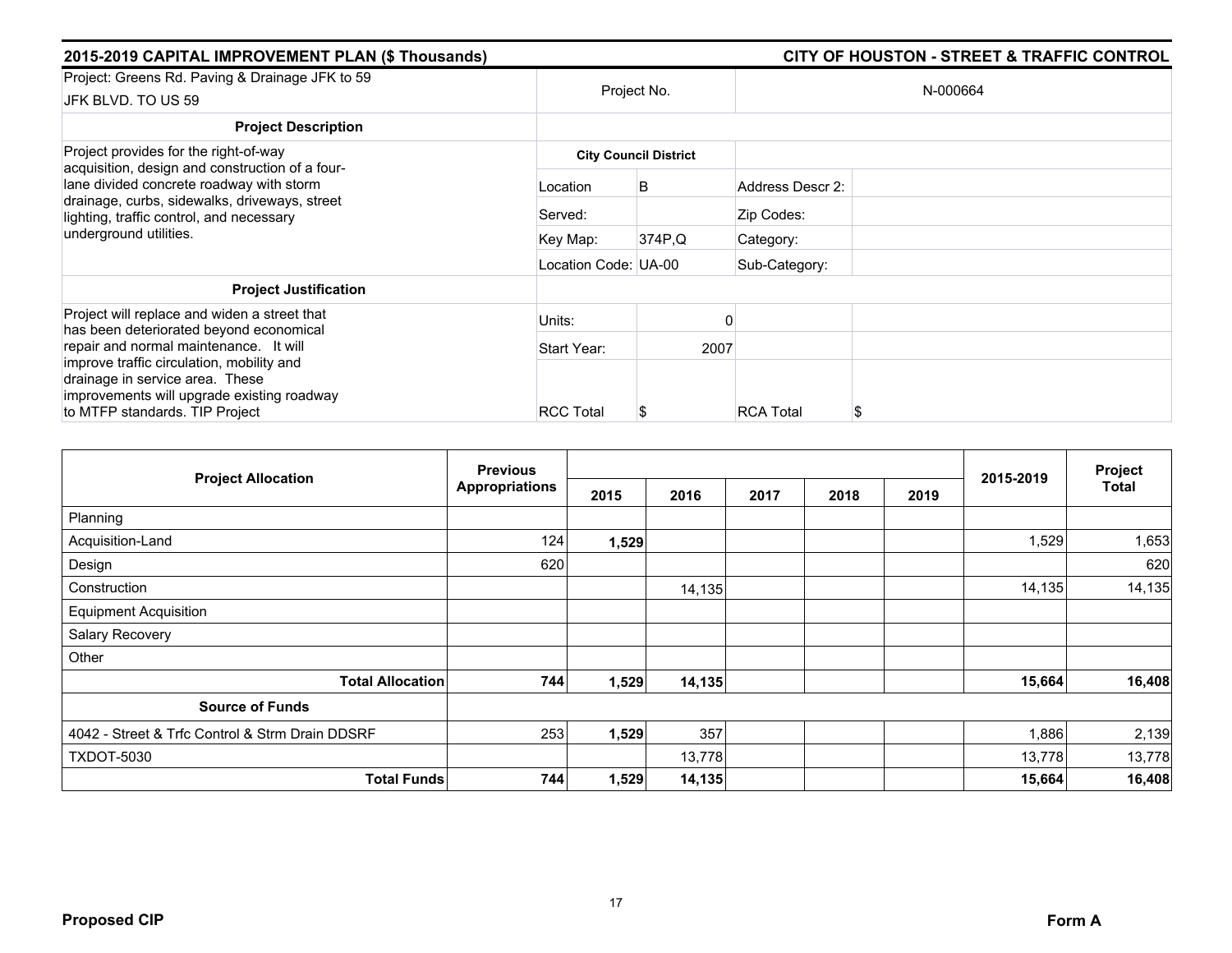| 2015-2019 CAPITAL IMPROVEMENT PLAN (\$ Thousands)                                                                                                                                            |                              | <b>CITY OF HOUSTON - STREET &amp; TRAFFIC CONTROL</b> |                  |          |  |  |  |  |
|----------------------------------------------------------------------------------------------------------------------------------------------------------------------------------------------|------------------------------|-------------------------------------------------------|------------------|----------|--|--|--|--|
| Project: Railroad Crossing Improvements<br>HARRISBURG OVERPASS/UNDERPASS                                                                                                                     |                              | Project No.                                           |                  | N-000670 |  |  |  |  |
| <b>Project Description</b>                                                                                                                                                                   |                              |                                                       |                  |          |  |  |  |  |
| Project provides for major reconstruction of existing selected                                                                                                                               | <b>City Council District</b> |                                                       |                  |          |  |  |  |  |
| railroad crossings and improvements to lighting and signal systems<br>not included in normal street construction projects. Current<br>project is for the Metro East End Corridor Segment 1A. | Location                     | ν                                                     | Address Descr 2: |          |  |  |  |  |
|                                                                                                                                                                                              | Served:                      | v                                                     | Zip Codes:       |          |  |  |  |  |
|                                                                                                                                                                                              | Key Map:                     |                                                       | Category:        |          |  |  |  |  |
|                                                                                                                                                                                              | Location Code: UA-00         |                                                       | Sub-Category:    |          |  |  |  |  |
| <b>Project Justification</b>                                                                                                                                                                 |                              |                                                       |                  |          |  |  |  |  |
| Joint participation with private railroad companies is required.<br>Improved crossings will provide safer and more efficient roadways.                                                       | Units:                       |                                                       |                  |          |  |  |  |  |
| Current project involves joint participation with Metro.                                                                                                                                     | Start Year:                  | 2007                                                  |                  |          |  |  |  |  |
|                                                                                                                                                                                              | <b>RCC Total</b>             |                                                       | <b>RCA Total</b> | \$       |  |  |  |  |

|                                                 | <b>Previous</b>       |        |      | Project |      |      |           |                |
|-------------------------------------------------|-----------------------|--------|------|---------|------|------|-----------|----------------|
| <b>Project Allocation</b>                       | <b>Appropriations</b> | 2015   | 2016 | 2017    | 2018 | 2019 | 2015-2019 | Total          |
| Planning                                        |                       |        |      |         |      |      |           |                |
| Acquisition-Land                                |                       |        |      |         |      |      |           |                |
| Design                                          | $-14$                 |        |      |         |      |      |           | $-14$          |
| Construction                                    | 67                    | 18,119 |      |         |      |      | 18,119    | 18,186         |
| <b>Equipment Acquisition</b>                    |                       |        |      |         |      |      |           |                |
| Salary Recovery                                 |                       |        |      |         |      |      |           |                |
| Other                                           |                       |        |      |         |      |      |           |                |
| <b>Total Allocation</b>                         | 53                    | 18,119 |      |         |      |      | 18,119    | 18,172         |
| <b>Source of Funds</b>                          |                       |        |      |         |      |      |           |                |
| 4039 - Misc Cap. Projects/Acquisitions CP Ser E | $-28$                 | 10,019 |      |         |      |      | 10,019    | 9,991          |
| 4040 - METRO Projects Construction - DDSRF      |                       | 8,100  |      |         |      |      | 8,100     | 8,100          |
| 4042 - Street & Trfc Control & Strm Drain DDSRF |                       |        |      |         |      |      |           | $\overline{0}$ |
| 4510 - Contribution for Capital Projects        |                       |        |      |         |      |      |           | 0              |
| <b>Total Funds</b>                              | 53                    | 18,119 |      |         |      |      | 18,119    | 18,172         |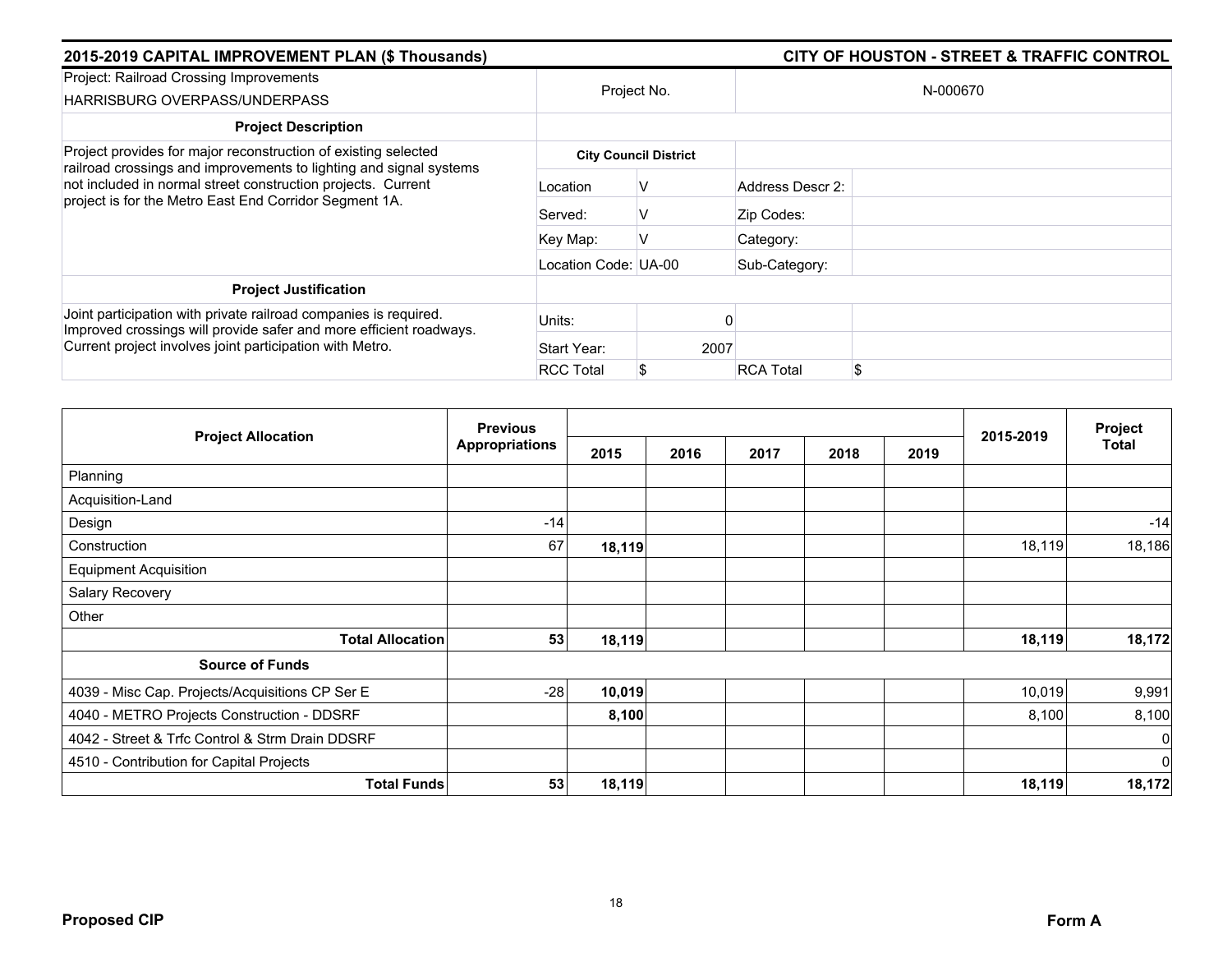| 2015-2019 CAPITAL IMPROVEMENT PLAN (\$ Thousands)                                                                                              |                      |                              |                  | <b>CITY OF HOUSTON - STREET &amp; TRAFFIC CONTROL</b> |  |
|------------------------------------------------------------------------------------------------------------------------------------------------|----------------------|------------------------------|------------------|-------------------------------------------------------|--|
| Project: Greens Rd. Pave & Drain JFK to Aldine-W.<br>JFK TO ALDINE-WESTFIELD                                                                   | Project No.          |                              | N-000686         |                                                       |  |
| <b>Project Description</b>                                                                                                                     |                      |                              |                  |                                                       |  |
| Project provides for the right-of-wayacquisition, design and<br>construction of a four-lane divided concrete roadway with                      |                      | <b>City Council District</b> |                  |                                                       |  |
| stormdrainage, curbs, sidewalks, driveways, streetlighting,<br>traffic control, and necessaryunderground utilities.                            | Location             | B                            | Address Descr 2: |                                                       |  |
|                                                                                                                                                | Served:              | W                            | Zip Codes:       |                                                       |  |
|                                                                                                                                                | Key Map:             | 373R, 374NP                  | Category:        |                                                       |  |
|                                                                                                                                                | Location Code: UA-00 |                              | Sub-Category:    |                                                       |  |
| <b>Project Justification</b>                                                                                                                   |                      |                              |                  |                                                       |  |
| Project will replace and widen a street thathas been deteriorated<br>beyond economical repair and normal maintenance. It willimprove           | Units:               |                              |                  |                                                       |  |
| traffic circulation, mobility anddrainage in service area.<br>Theseimprovements will upgrade existing roadwayto MTFP standards.<br>TIP Project | Start Year:          | 2007                         |                  |                                                       |  |
|                                                                                                                                                | <b>RCC Total</b>     |                              | <b>RCA Total</b> |                                                       |  |

|                                                 | <b>Previous</b>       |        |      |      |      |      |           | Project      |
|-------------------------------------------------|-----------------------|--------|------|------|------|------|-----------|--------------|
| <b>Project Allocation</b>                       | <b>Appropriations</b> | 2015   | 2016 | 2017 | 2018 | 2019 | 2015-2019 | <b>Total</b> |
| Planning                                        |                       |        |      |      |      |      |           | $\mathbf 0$  |
| Acquisition-Land                                |                       | 1,529  |      |      |      |      | 1,529     | 1,529        |
| Design                                          | 2,642                 |        |      |      |      |      |           | 2,642        |
| Construction                                    |                       | 11,193 |      |      |      |      | 11,193    | 11,193       |
| <b>Equipment Acquisition</b>                    |                       |        |      |      |      |      |           |              |
| Salary Recovery                                 |                       |        |      |      |      |      |           |              |
| Other                                           |                       |        |      |      |      |      |           |              |
| <b>Total Allocation</b>                         | 2,642                 | 12,722 |      |      |      |      | 12,722    | 15,364       |
| <b>Source of Funds</b>                          |                       |        |      |      |      |      |           |              |
| 4040 - METRO Projects Construction - DDSRF      |                       |        |      |      |      |      |           | 0            |
| 4042 - Street & Trfc Control & Strm Drain DDSRF | 1,245                 | 2,257  |      |      |      |      | 2,257     | 3,502        |
| 4510 - Contribution for Capital Projects        |                       |        |      |      |      |      |           | $\Omega$     |
| 8500 - PWE-W&S Syst Consolidated Constr Fd      |                       | 781    |      |      |      |      | 781       | 781          |
| <b>TXDOT-5430</b>                               |                       | 9,684  |      |      |      |      | 9,684     | 9,684        |
| <b>Total Funds</b>                              | 2,642                 | 12,722 |      |      |      |      | 12,722    | 15,364       |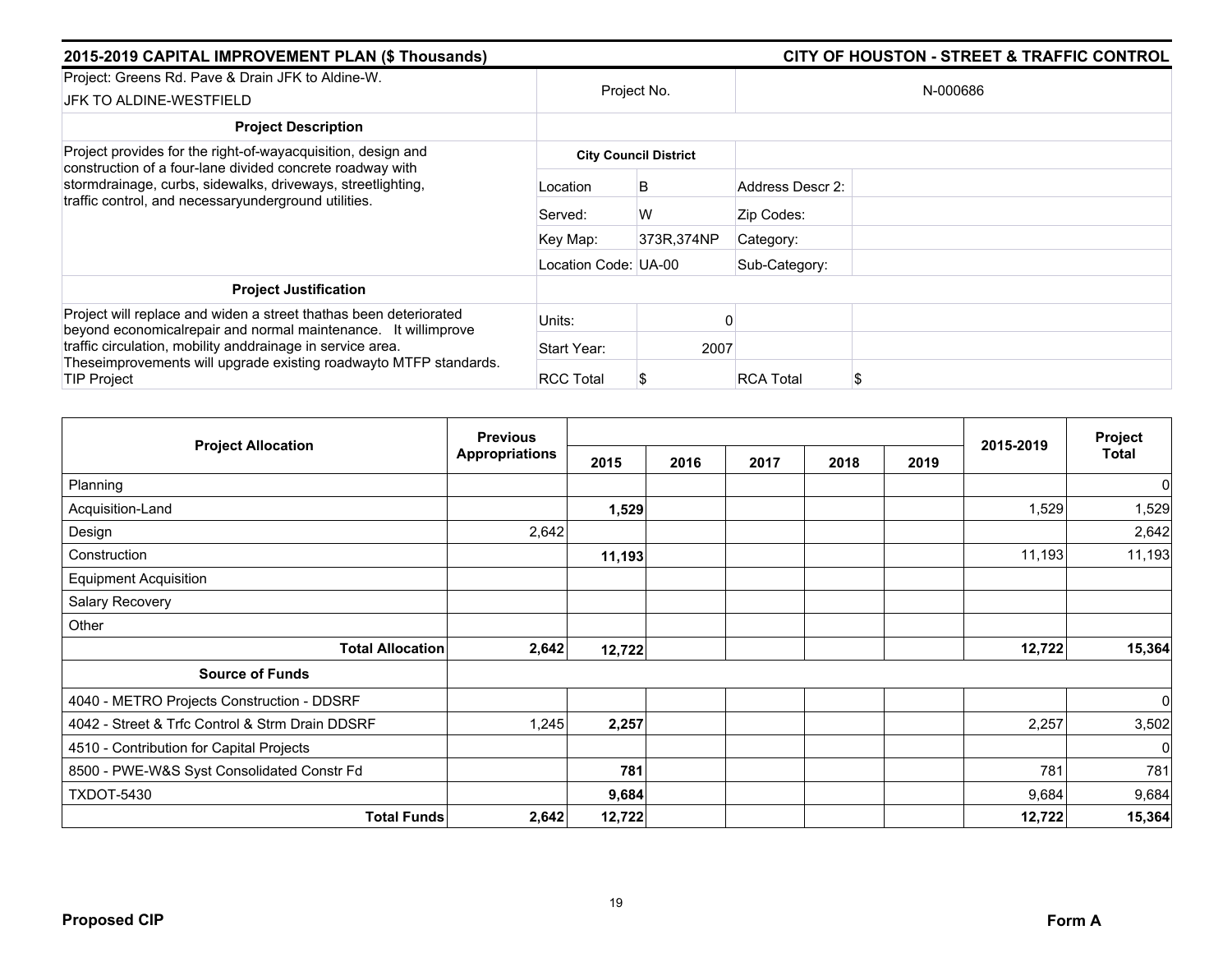| 2015-2019 CAPITAL IMPROVEMENT PLAN (\$ Thousands)                                                                                                                                                                             |                      |                              |                  | <b>CITY OF HOUSTON - STREET &amp; TRAFFIC CONTROL</b> |
|-------------------------------------------------------------------------------------------------------------------------------------------------------------------------------------------------------------------------------|----------------------|------------------------------|------------------|-------------------------------------------------------|
| Project: Hollister Road Paving & Drainage<br>WHITE OAK BAYOU TO W. GULF BANK                                                                                                                                                  | Project No.          |                              |                  | N-000704                                              |
| <b>Project Description</b>                                                                                                                                                                                                    |                      |                              |                  |                                                       |
| Project provides for the design and construction of a two-lane,                                                                                                                                                               |                      | <b>City Council District</b> |                  |                                                       |
| approximately 2,000 linear feet of undivided concrete roadway to a<br>four lane divide roadway with storm drainage, curbs, sidewalks,<br>driveways, street lighting, traffic control, and necessary<br>underground utilities. | Location             | A                            | Address Descr 2: |                                                       |
|                                                                                                                                                                                                                               | Served:              | W                            | Zip Codes:       |                                                       |
|                                                                                                                                                                                                                               | Key Map:             | 410R.M                       | Category:        |                                                       |
|                                                                                                                                                                                                                               | Location Code: UA-00 |                              | Sub-Category:    |                                                       |
| <b>Project Justification</b>                                                                                                                                                                                                  |                      |                              |                  |                                                       |
| Project will widen a thoroughfare and will improve traffic<br>circulation, mobility and drainage in service area. These                                                                                                       | Units:               |                              |                  |                                                       |
| improvements will upgrade existing roadway to MTFP standards.                                                                                                                                                                 | Start Year:          | 2013                         |                  |                                                       |
|                                                                                                                                                                                                                               | <b>RCC Total</b>     |                              | <b>RCA Total</b> | \$                                                    |

| <b>Project Allocation</b>                       | <b>Previous</b>       |      |       |      |      |      | 2015-2019 | Project<br><b>Total</b> |
|-------------------------------------------------|-----------------------|------|-------|------|------|------|-----------|-------------------------|
|                                                 | <b>Appropriations</b> | 2015 | 2016  | 2017 | 2018 | 2019 |           |                         |
| Planning                                        |                       |      |       |      |      |      |           |                         |
| Acquisition-Land                                |                       |      |       |      |      |      |           |                         |
| Design                                          | 505                   |      |       |      |      |      |           | 505                     |
| Construction                                    |                       |      | 2,005 |      |      |      | 2,005     | 2,005                   |
| <b>Equipment Acquisition</b>                    |                       |      |       |      |      |      |           |                         |
| Salary Recovery                                 |                       |      |       |      |      |      |           |                         |
| Other                                           |                       |      |       |      |      |      |           |                         |
| <b>Total Allocation</b>                         | 505                   |      | 2,005 |      |      |      | 2,005     | 2,510                   |
| <b>Source of Funds</b>                          |                       |      |       |      |      |      |           |                         |
| 4040 - METRO Projects Construction - DDSRF      | 505                   |      | 1,365 |      |      |      | 1,365     | 1,870                   |
| 4042 - Street & Trfc Control & Strm Drain DDSRF |                       |      | 640   |      |      |      | 640       | 640                     |
| 8500 - PWE-W&S Syst Consolidated Constr Fd      |                       |      |       |      |      |      |           | $\overline{0}$          |
| <b>Total Funds</b>                              | 505                   |      | 2,005 |      |      |      | 2,005     | 2,510                   |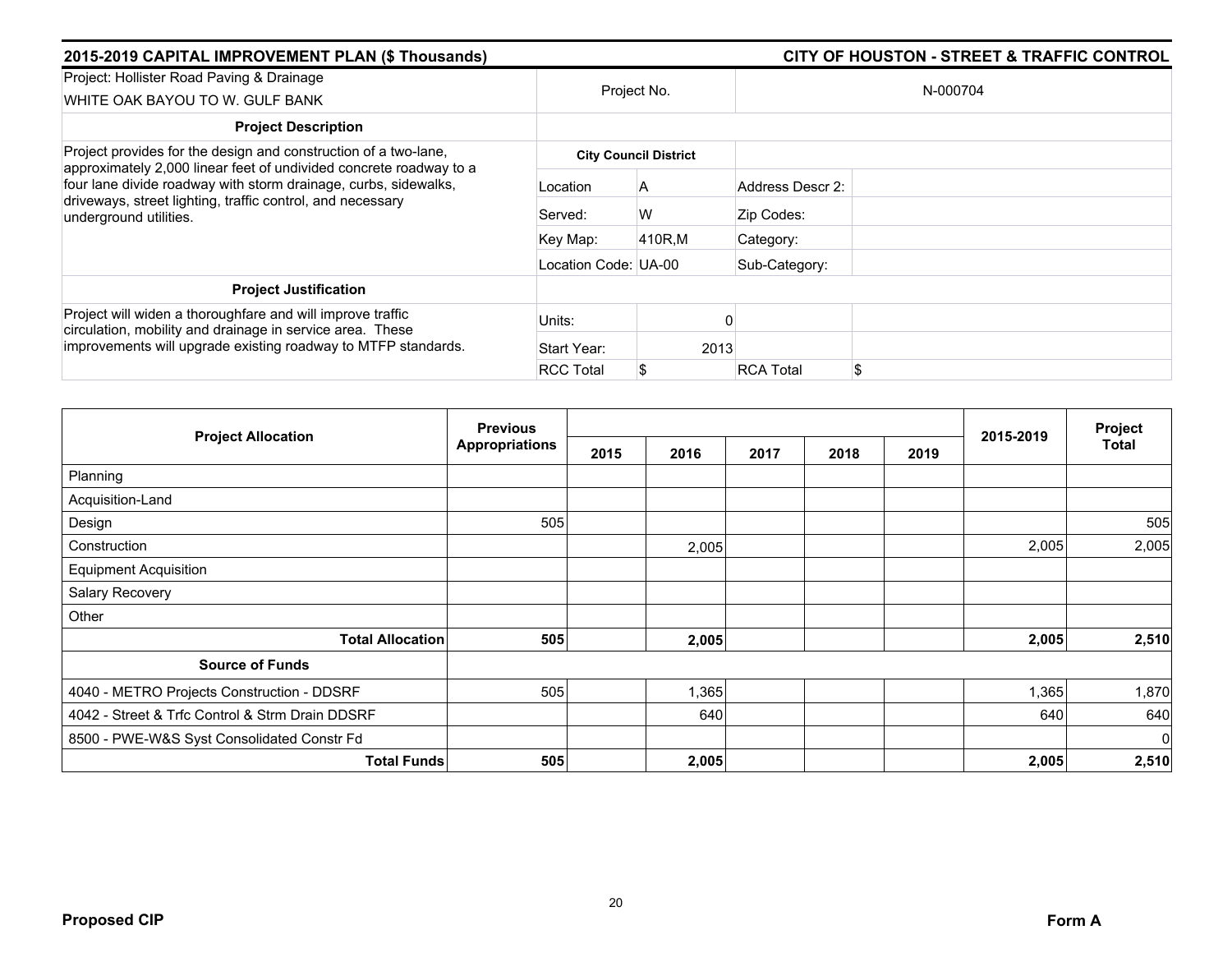| 2015-2019 CAPITAL IMPROVEMENT PLAN (\$ Thousands)                                                                                                            |                      |                              |                  | <b>CITY OF HOUSTON - STREET &amp; TRAFFIC CONTROL</b> |  |
|--------------------------------------------------------------------------------------------------------------------------------------------------------------|----------------------|------------------------------|------------------|-------------------------------------------------------|--|
| Project: West Alabama Paving & Drainage<br>WESLAYAN TO BUFFALO SPEEDWAY                                                                                      | Project No.          |                              | N-000751         |                                                       |  |
| <b>Project Description</b>                                                                                                                                   |                      |                              |                  |                                                       |  |
| Project provides for the right-of-way<br>acquisition, design and reconstruction of an                                                                        |                      | <b>City Council District</b> |                  |                                                       |  |
| undivided concrete roadway with storm<br>drainage, curbs, sidewalks, driveways, street<br>lighting, traffic control, and necessary<br>underground utilities. | Location             | C                            | Address Descr 2: |                                                       |  |
|                                                                                                                                                              | Served:              | W                            | Zip Codes:       |                                                       |  |
|                                                                                                                                                              | Key Map:             | 492STUV, 4                   | Category:        |                                                       |  |
|                                                                                                                                                              | Location Code: UA-00 |                              | Sub-Category:    |                                                       |  |
| <b>Project Justification</b>                                                                                                                                 |                      |                              |                  |                                                       |  |
| Project will replace a street that has been<br>deteriorated beyond economical repair and                                                                     | Units:               |                              |                  |                                                       |  |
| normal maintenance. It will improve traffic                                                                                                                  | Start Year:          | 2011                         |                  |                                                       |  |
| circulation, mobility and drainage in service<br>area. These improvements will upgrade<br>existing roadway to MTFP standards.                                | <b>RCC Total</b>     | \$                           | <b>RCA Total</b> |                                                       |  |

| <b>Project Allocation</b>                       | <b>Previous</b>       |      |       |      |      |      |           | Project |
|-------------------------------------------------|-----------------------|------|-------|------|------|------|-----------|---------|
|                                                 | <b>Appropriations</b> | 2015 | 2016  | 2017 | 2018 | 2019 | 2015-2019 | Total   |
| Planning                                        |                       |      |       |      |      |      |           |         |
| Acquisition-Land                                |                       | 321  |       |      |      |      | 321       | 321     |
| Design                                          | 1,305                 |      |       |      |      |      |           | 1,305   |
| Construction                                    |                       |      | 5,849 |      |      |      | 5,849     | 5,849   |
| <b>Equipment Acquisition</b>                    |                       |      |       |      |      |      |           |         |
| Salary Recovery                                 |                       |      |       |      |      |      |           |         |
| Other                                           |                       |      |       |      |      |      |           |         |
| <b>Total Allocation</b>                         | 1,305                 | 321  | 5,849 |      |      |      | 6,170     | 7,475   |
| <b>Source of Funds</b>                          |                       |      |       |      |      |      |           |         |
| 4040 - METRO Projects Construction - DDSRF      | 738                   |      | 3,877 |      |      |      | 3,877     | 4,615   |
| 4042 - Street & Trfc Control & Strm Drain DDSRF | 284                   | 321  | 1,972 |      |      |      | 2,293     | 2,577   |
| <b>Total Funds</b>                              | 1,305                 | 321  | 5,849 |      |      |      | 6,170     | 7,475   |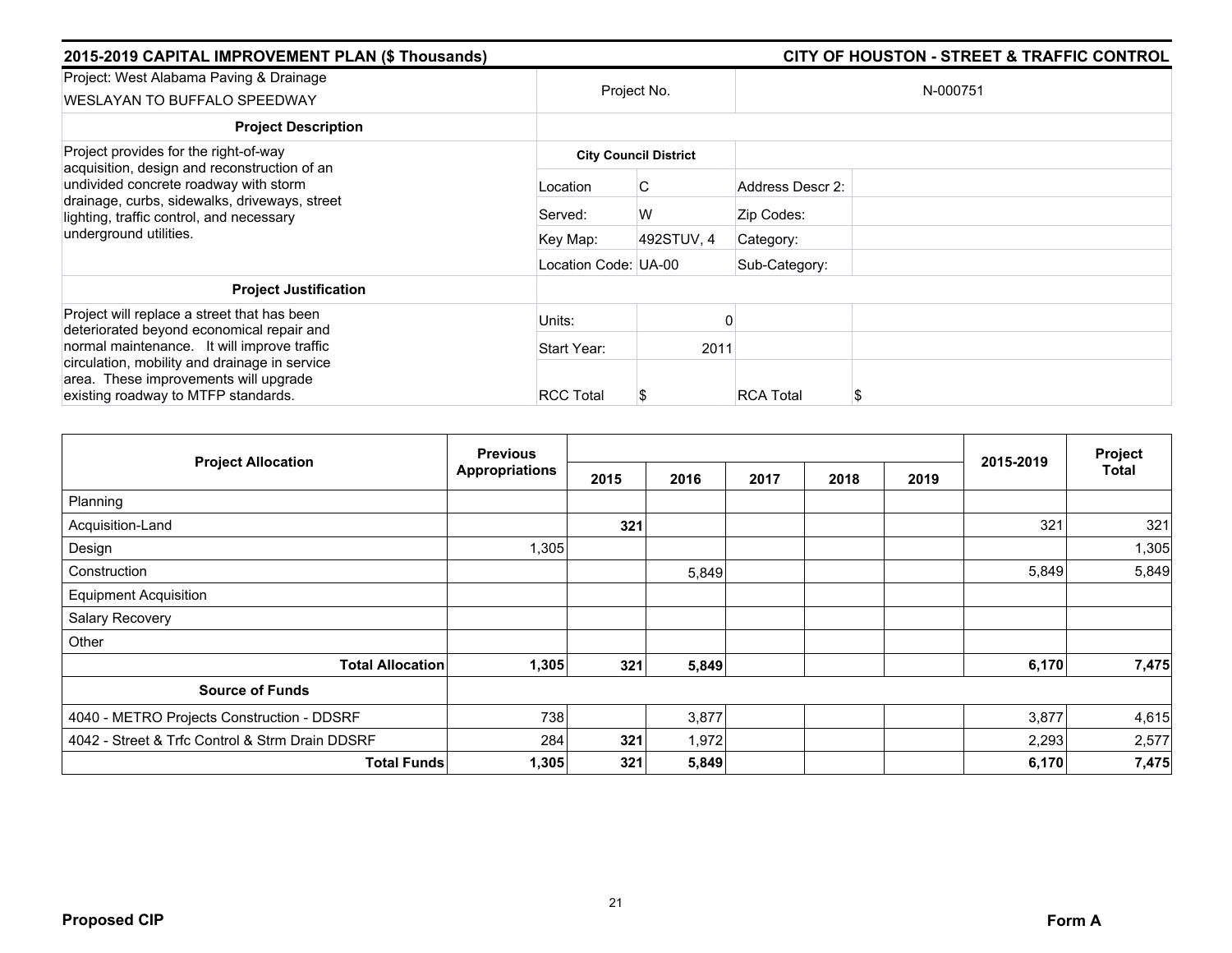| 2015-2019 CAPITAL IMPROVEMENT PLAN (\$ Thousands)                                                                                                                                                                                  |                      |                              |                  | <b>CITY OF HOUSTON - STREET &amp; TRAFFIC CONTROL</b> |
|------------------------------------------------------------------------------------------------------------------------------------------------------------------------------------------------------------------------------------|----------------------|------------------------------|------------------|-------------------------------------------------------|
| Project: Buffalo Speedway Paving & Drainage<br>HOLMES RD. TO AIRPORT BLVD.                                                                                                                                                         |                      | Project No.                  |                  | N-000784                                              |
| <b>Project Description</b>                                                                                                                                                                                                         |                      |                              |                  |                                                       |
| Sub-Project 1: Paving and Drainage<br>Sub-Project 2: Bridge Project provides for                                                                                                                                                   |                      | <b>City Council District</b> |                  |                                                       |
| the right-of-way acquisition, design and<br>construction of a four-lane divided concrete<br>roadway with storm drainage, curbs,<br>sidewalks, driveways, street lighting, traffic<br>control, and necessary underground utilities. | Location             | Κ                            | Address Descr 2: |                                                       |
|                                                                                                                                                                                                                                    | Served:              |                              | Zip Codes:       |                                                       |
|                                                                                                                                                                                                                                    | Key Map:             | 532 X, 572                   | Category:        |                                                       |
|                                                                                                                                                                                                                                    | Location Code: UA-00 |                              | Sub-Category:    |                                                       |
| <b>Project Justification</b>                                                                                                                                                                                                       |                      |                              |                  |                                                       |
| Project will construct a major thoroughfare<br>that will improve traffic circulation, mobility                                                                                                                                     | Units:               |                              |                  |                                                       |
| and drainage in service area. These                                                                                                                                                                                                | Start Year:          | 2007                         |                  |                                                       |
| improvements will upgrade existing roadway<br>to MTFP standards and provide a grade                                                                                                                                                |                      |                              |                  |                                                       |
| separation. SP2 is a TIP Project.                                                                                                                                                                                                  | <b>RCC Total</b>     | S                            | <b>RCA Total</b> |                                                       |

| <b>Project Allocation</b>                  | <b>Previous</b>             |      |       | 2015-2019 | Project |      |       |              |
|--------------------------------------------|-----------------------------|------|-------|-----------|---------|------|-------|--------------|
|                                            | <b>Appropriations</b>       | 2015 | 2016  | 2017      | 2018    | 2019 |       | <b>Total</b> |
| Planning                                   |                             |      |       |           |         |      |       |              |
| Acquisition-Land                           |                             |      |       |           |         |      |       |              |
| Design                                     | 581                         |      |       |           |         |      |       | 581          |
| Construction                               |                             |      | 5,697 |           |         |      | 5,697 | 5,697        |
| <b>Equipment Acquisition</b>               |                             |      |       |           |         |      |       |              |
| Salary Recovery                            |                             |      |       |           |         |      |       |              |
| Other                                      | 1,680                       | 255  |       |           |         |      | 255   | 1,935        |
| <b>Total Allocation</b>                    | 2,261                       | 255  | 5,697 |           |         |      | 5,952 | 8,213        |
| <b>Source of Funds</b>                     |                             |      |       |           |         |      |       |              |
| 4040 - METRO Projects Construction - DDSRF | 1,680                       | 255  | 1,697 |           |         |      | 1,952 | 3,632        |
| <b>TXDOT-5430</b>                          |                             |      | 4,000 |           |         |      | 4,000 | 4,000        |
|                                            | <b>Total Funds</b><br>2,261 | 255  | 5,697 |           |         |      | 5,952 | 8,213        |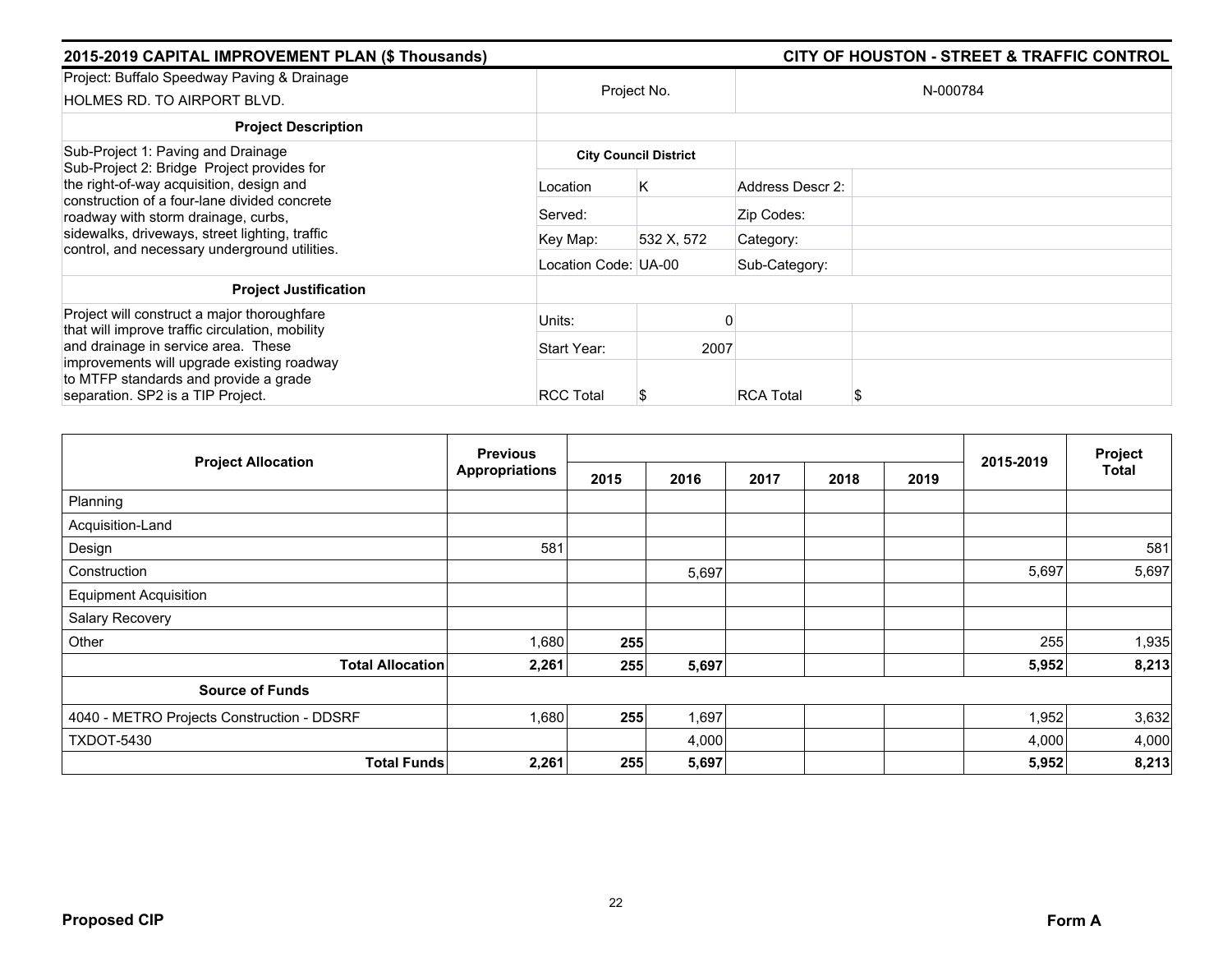| 2015-2019 CAPITAL IMPROVEMENT PLAN (\$ Thousands)                                                                                             |                      |                              |                  | <b>CITY OF HOUSTON - STREET &amp; TRAFFIC CONTROL</b> |
|-----------------------------------------------------------------------------------------------------------------------------------------------|----------------------|------------------------------|------------------|-------------------------------------------------------|
| Project: Memorial Drive Paving & Drainage<br>N. ELDRIDGE PARKWAY TO KIRKWOOD                                                                  |                      | Project No.                  |                  | N-000798                                              |
| <b>Project Description</b>                                                                                                                    |                      |                              |                  |                                                       |
| Project provides for the right-of-way<br>acquisition, design and construction of a four-                                                      |                      | <b>City Council District</b> |                  |                                                       |
| lane divided concrete roadway with storm<br>drainage, curbs, sidewalks, driveways, street<br>lighting, traffic control, and necessary         | Location             | G                            | Address Descr 2: |                                                       |
|                                                                                                                                               | Served:              | G                            | Zip Codes:       |                                                       |
| underground utilities.                                                                                                                        | Key Map:             | 489E,488H,                   | Category:        |                                                       |
|                                                                                                                                               | Location Code: UA-00 |                              | Sub-Category:    |                                                       |
| <b>Project Justification</b>                                                                                                                  |                      |                              |                  |                                                       |
| Project will replace a street that has been<br>deteriorated beyond economical repair and                                                      | Units:               |                              |                  |                                                       |
| normal maintenance. It will improve traffic                                                                                                   | Start Year:          | 2010                         |                  |                                                       |
| circulation, mobility and drainage in service<br>area. These improvements will upgrade<br>existing roadway to MTFP standards. TIP<br>Project. | <b>RCC Total</b>     |                              | <b>RCA Total</b> | S                                                     |

| <b>Project Allocation</b>                       | <b>Previous</b>       |        |      |      |      |      |           | Project      |
|-------------------------------------------------|-----------------------|--------|------|------|------|------|-----------|--------------|
|                                                 | <b>Appropriations</b> | 2015   | 2016 | 2017 | 2018 | 2019 | 2015-2019 | <b>Total</b> |
| Planning                                        |                       |        |      |      |      |      |           |              |
| Acquisition-Land                                |                       |        |      |      |      |      |           |              |
| Design                                          | 2,360                 |        |      |      |      |      |           | 2,360        |
| Construction                                    |                       | 18,119 |      |      |      |      | 18,119    | 18,119       |
| <b>Equipment Acquisition</b>                    |                       |        |      |      |      |      |           |              |
| Salary Recovery                                 |                       |        |      |      |      |      |           |              |
| Other                                           |                       |        |      |      |      |      |           |              |
| <b>Total Allocation</b>                         | 2,360                 | 18,119 |      |      |      |      | 18,119    | 20,479       |
| <b>Source of Funds</b>                          |                       |        |      |      |      |      |           |              |
| 4040 - METRO Projects Construction - DDSRF      |                       |        |      |      |      |      |           | $\mathbf 0$  |
| 4042 - Street & Trfc Control & Strm Drain DDSRF | 1,763                 | 3,136  |      |      |      |      | 3,136     | 4,899        |
| 4510 - Contribution for Capital Projects        |                       |        |      |      |      |      |           | $\mathbf 0$  |
| 8500 - PWE-W&S Syst Consolidated Constr Fd      |                       | 1,983  |      |      |      |      | 1,983     | 1,983        |
| Proposed TXDOT                                  |                       |        |      |      |      |      |           | $\mathbf 0$  |
| <b>TXDOT-5430</b>                               |                       | 13,000 |      |      |      |      | 13,000    | 13,000       |
| <b>Total Funds</b>                              | 2,360                 | 18,119 |      |      |      |      | 18,119    | 20,479       |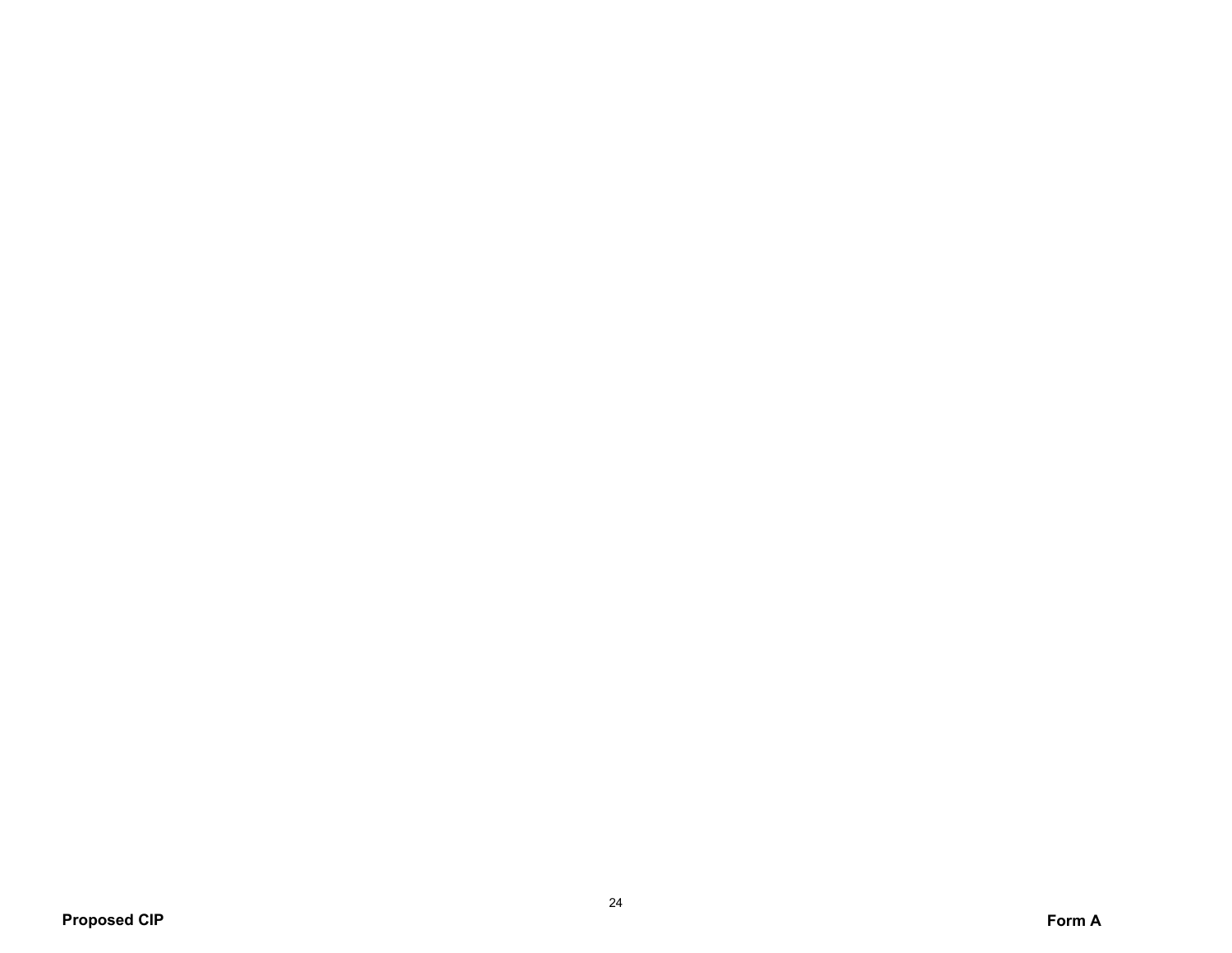|             |                  |                                                            | <b>CITY OF HOUSTON - STREET &amp; TRAFFIC CONTROL</b> |  |
|-------------|------------------|------------------------------------------------------------|-------------------------------------------------------|--|
| Project No. |                  | N-000801                                                   |                                                       |  |
|             |                  |                                                            |                                                       |  |
|             |                  |                                                            |                                                       |  |
| Location    | D                | Address Descr 2:                                           |                                                       |  |
| Served:     | W                | Zip Codes:                                                 |                                                       |  |
| Key Map:    | 534NSW           | Category:                                                  |                                                       |  |
|             |                  | Sub-Category:                                              |                                                       |  |
|             |                  |                                                            |                                                       |  |
| Units:      |                  |                                                            |                                                       |  |
| Start Year: |                  |                                                            |                                                       |  |
|             |                  |                                                            |                                                       |  |
|             | <b>RCC Total</b> | <b>City Council District</b><br>Location Code: UA-00<br>\$ | 2012<br><b>RCA Total</b>                              |  |

| <b>Project Allocation</b>                       | <b>Previous</b>       |        |      |      |      |      | 2015-2019 | Project      |
|-------------------------------------------------|-----------------------|--------|------|------|------|------|-----------|--------------|
|                                                 | <b>Appropriations</b> | 2015   | 2016 | 2017 | 2018 | 2019 |           | <b>Total</b> |
| Planning                                        |                       |        |      |      |      |      |           |              |
| Acquisition-Land                                |                       |        |      |      |      |      |           |              |
| Design                                          | 991                   |        |      |      |      |      |           | 991          |
| Construction                                    |                       | 12,250 |      |      |      |      | 12,250    | 12,250       |
| <b>Equipment Acquisition</b>                    |                       |        |      |      |      |      |           |              |
| Salary Recovery                                 |                       |        |      |      |      |      |           |              |
| Other                                           |                       |        |      |      |      |      |           |              |
| <b>Total Allocation</b>                         | 991                   | 12,250 |      |      |      |      | 12,250    | 13,241       |
| <b>Source of Funds</b>                          |                       |        |      |      |      |      |           |              |
| 4040 - METRO Projects Construction - DDSRF      | 812                   | 8,101  |      |      |      |      | 8,101     | 8,913        |
| 4042 - Street & Trfc Control & Strm Drain DDSRF | 179                   | 3,342  |      |      |      |      | 3,342     | 3,521        |
| 4510 - Contribution for Capital Projects        |                       |        |      |      |      |      |           | $\Omega$     |
| 8500 - PWE-W&S Syst Consolidated Constr Fd      |                       | 807    |      |      |      |      | 807       | 807          |
| <b>Total Funds</b>                              | 991                   | 12,250 |      |      |      |      | 12,250    | 13,241       |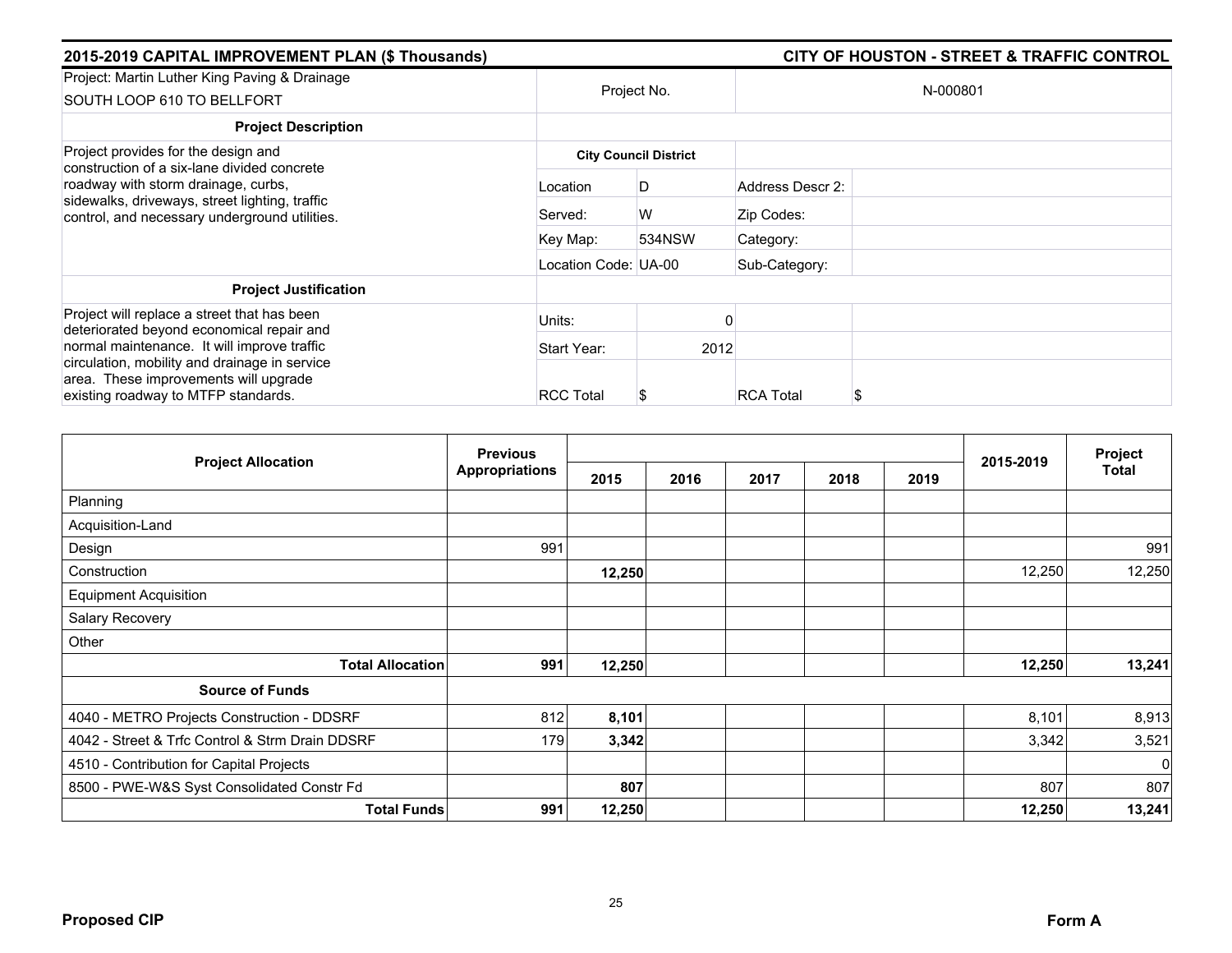| 2015-2019 CAPITAL IMPROVEMENT PLAN (\$ Thousands)                                                                                                                                                        |                              | <b>CITY OF HOUSTON - STREET &amp; TRAFFIC CONTROL</b> |                  |          |  |  |  |  |
|----------------------------------------------------------------------------------------------------------------------------------------------------------------------------------------------------------|------------------------------|-------------------------------------------------------|------------------|----------|--|--|--|--|
| Project: Almeda Rd Paving & Drainage<br>MACGREGOR TO OST                                                                                                                                                 |                              | Project No.                                           |                  | N-000806 |  |  |  |  |
| <b>Project Description</b>                                                                                                                                                                               |                              |                                                       |                  |          |  |  |  |  |
| Project provides for the design and<br>construction of a divided concrete roadway                                                                                                                        | <b>City Council District</b> |                                                       |                  |          |  |  |  |  |
| with storm drainage, and necessary<br>underground utilities. Project includes the<br>extension of a Bike Trail from Holcombe to<br>OST. LID will be considered in project<br>development. SP2 is bridge. | Location                     | D                                                     | Address Descr 2: |          |  |  |  |  |
|                                                                                                                                                                                                          | Served:                      | W                                                     | Zip Codes:       |          |  |  |  |  |
|                                                                                                                                                                                                          | Key Map:                     | 533 EFJ                                               | Category:        |          |  |  |  |  |
|                                                                                                                                                                                                          | Location Code: UA-00         |                                                       | Sub-Category:    |          |  |  |  |  |
| <b>Project Justification</b>                                                                                                                                                                             |                              |                                                       |                  |          |  |  |  |  |
| Project will replace and widen a street that<br>has been deteriorated beyond economical                                                                                                                  | Units:                       |                                                       |                  |          |  |  |  |  |
| repair and normal maintenance. It will                                                                                                                                                                   | Start Year:                  |                                                       | 2012             |          |  |  |  |  |
| improve traffic circulation, mobility and<br>drainage in service area. These<br>improvements will upgrade existing roadway<br>to MTFP standards. TIP Project                                             | <b>RCC Total</b>             |                                                       | <b>RCA Total</b> | S        |  |  |  |  |

| <b>Project Allocation</b>                       | <b>Previous</b>       |        |       |      |      |      |           | Project      |
|-------------------------------------------------|-----------------------|--------|-------|------|------|------|-----------|--------------|
|                                                 | <b>Appropriations</b> | 2015   | 2016  | 2017 | 2018 | 2019 | 2015-2019 | <b>Total</b> |
| Planning                                        |                       |        |       |      |      |      |           |              |
| Acquisition-Land                                |                       |        |       |      |      |      |           |              |
| Design                                          | 2,145                 |        |       |      |      |      |           | 2,145        |
| Construction                                    |                       | 12,730 | 4,811 |      |      |      | 17,541    | 17,541       |
| <b>Equipment Acquisition</b>                    |                       |        |       |      |      |      |           |              |
| Salary Recovery                                 |                       |        |       |      |      |      |           |              |
| Other                                           |                       |        |       |      |      |      |           |              |
| <b>Total Allocation</b>                         | 2,145                 | 12,730 | 4,811 |      |      |      | 17,541    | 19,686       |
| <b>Source of Funds</b>                          |                       |        |       |      |      |      |           |              |
| 2425 - Woodlands Regional Participation         |                       | 2,057  |       |      |      |      | 2,057     | 2,057        |
| 4040 - METRO Projects Construction - DDSRF      |                       |        | 338   |      |      |      | 338       | 338          |
| 4042 - Street & Trfc Control & Strm Drain DDSRF | 2,145                 | 2,125  | 618   |      |      |      | 2,743     | 4,888        |
| 8500 - PWE-W&S Syst Consolidated Constr Fd      |                       | 388    |       |      |      |      | 388       | 388          |
| Harris Ct FCD                                   |                       |        | 3,855 |      |      |      | 3,855     | 3,855        |
| Proposed Metro                                  |                       |        |       |      |      |      |           | 0            |
| Proposed TXDOT                                  |                       |        |       |      |      |      |           | $\mathbf 0$  |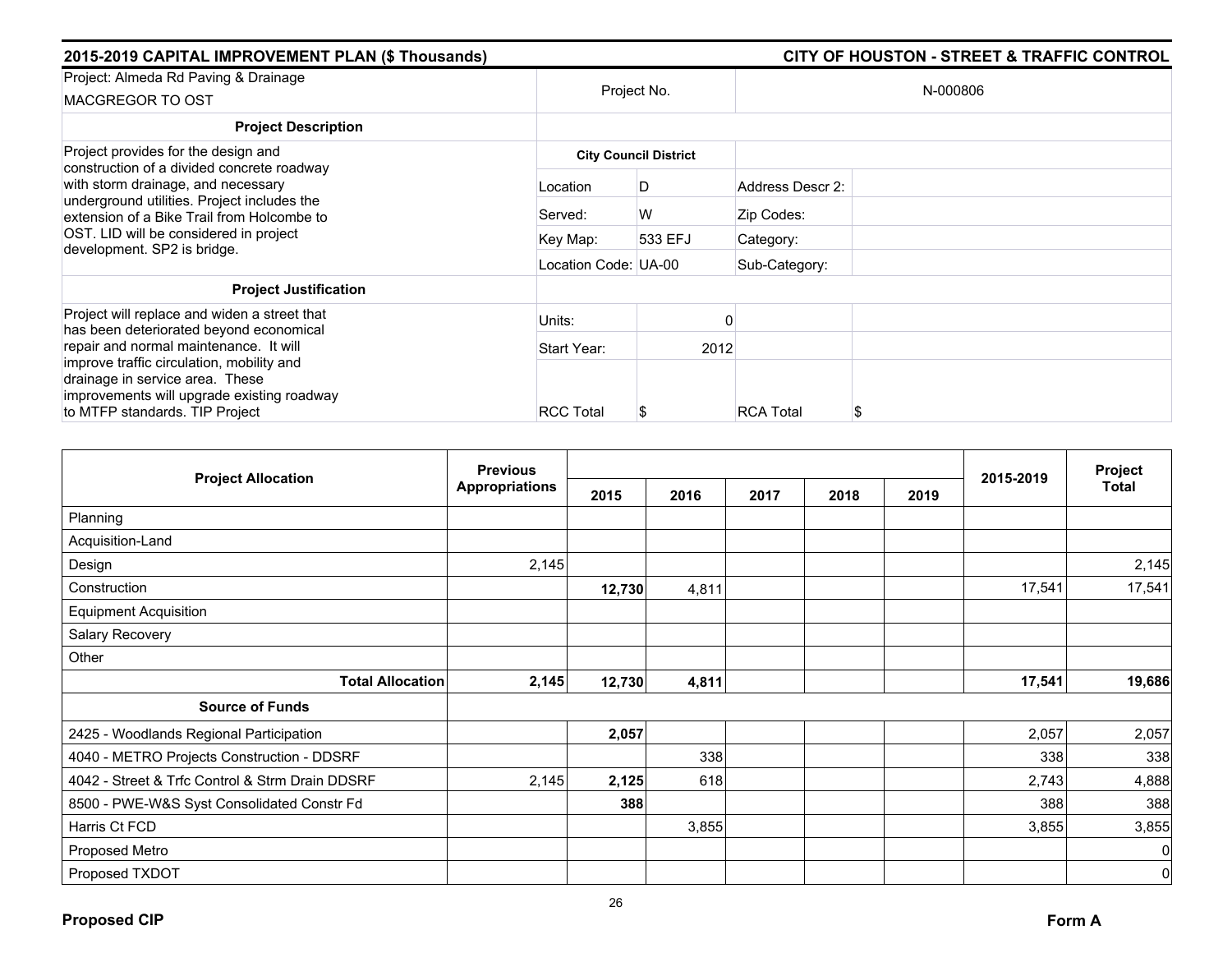| TXDOT-5430 |                    |       | ا01, د |       | 8.160  | 160    |
|------------|--------------------|-------|--------|-------|--------|--------|
|            | <b>Total Funds</b> | 2.145 | 12,730 | 4.811 | 17,541 | 19,686 |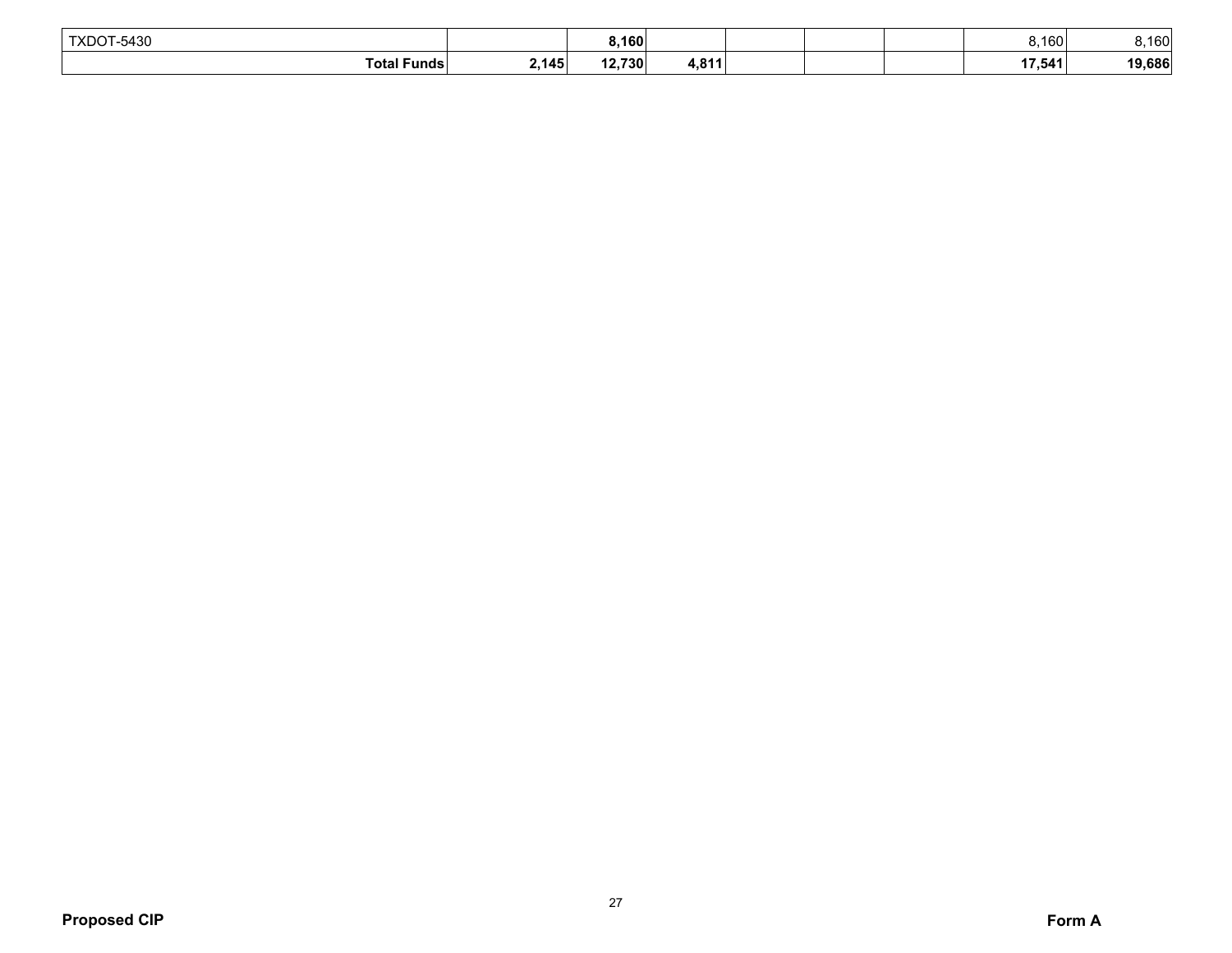| 2015-2019 CAPITAL IMPROVEMENT PLAN (\$ Thousands)                                                                                      |                      |                              |                  | <b>CITY OF HOUSTON - STREET &amp; TRAFFIC CONTROL</b> |  |  |  |
|----------------------------------------------------------------------------------------------------------------------------------------|----------------------|------------------------------|------------------|-------------------------------------------------------|--|--|--|
| Project: Gessner Road Paving & Drainage<br>LONG POINT TO NEUNS                                                                         |                      | Project No.                  | N-000809         |                                                       |  |  |  |
| <b>Project Description</b>                                                                                                             |                      |                              |                  |                                                       |  |  |  |
| Project provides for the design and<br>construction of a six-lane divided concrete                                                     |                      | <b>City Council District</b> |                  |                                                       |  |  |  |
| roadway with storm drainage, curbs,<br>sidewalks, driveways, street lighting, traffic<br>control, and necessary underground utilities. | Location             | A                            | Address Descr 2: |                                                       |  |  |  |
|                                                                                                                                        | Served:              | W                            | Zip Codes:       |                                                       |  |  |  |
|                                                                                                                                        | Key Map:             | 450SW                        | Category:        |                                                       |  |  |  |
|                                                                                                                                        | Location Code: UA-00 |                              | Sub-Category:    |                                                       |  |  |  |
| <b>Project Justification</b>                                                                                                           |                      |                              |                  |                                                       |  |  |  |
| Project will replace a street that has been<br>deteriorated beyond economical repair and                                               | Units:               |                              |                  |                                                       |  |  |  |
| normal maintenance. It will improve traffic                                                                                            | Start Year:          | 2013                         |                  |                                                       |  |  |  |
| circulation, mobility and drainage in service<br>area. These improvements will upgrade<br>existing roadway to MTFP standards.          | <b>RCC Total</b>     | \$                           | <b>RCA Total</b> |                                                       |  |  |  |

| <b>Project Allocation</b>                       | <b>Previous</b>       |      |       | 2015-2019 | Project |      |        |              |
|-------------------------------------------------|-----------------------|------|-------|-----------|---------|------|--------|--------------|
|                                                 | <b>Appropriations</b> | 2015 | 2016  | 2017      | 2018    | 2019 |        | <b>Total</b> |
| Planning                                        |                       |      |       |           |         |      |        |              |
| Acquisition-Land                                |                       | 611  |       |           |         |      | 611    | 611          |
| Design                                          | 1,124                 |      |       |           |         |      |        | 1,124        |
| Construction                                    |                       |      | 9,476 |           |         |      | 9,476  | 9,476        |
| <b>Equipment Acquisition</b>                    |                       |      |       |           |         |      |        |              |
| Salary Recovery                                 |                       |      |       |           |         |      |        |              |
| Other                                           |                       |      |       |           |         |      |        |              |
| <b>Total Allocation</b>                         | 1,124                 | 611  | 9,476 |           |         |      | 10,087 | 11,211       |
| <b>Source of Funds</b>                          |                       |      |       |           |         |      |        |              |
| 4040 - METRO Projects Construction - DDSRF      | 1,124                 |      | 7,452 |           |         |      | 7,452  | 8,576        |
| 4042 - Street & Trfc Control & Strm Drain DDSRF |                       | 611  | 2,024 |           |         |      | 2,635  | 2,635        |
| <b>Total Funds</b>                              | 1,124                 | 611  | 9,476 |           |         |      | 10,087 | 11,211       |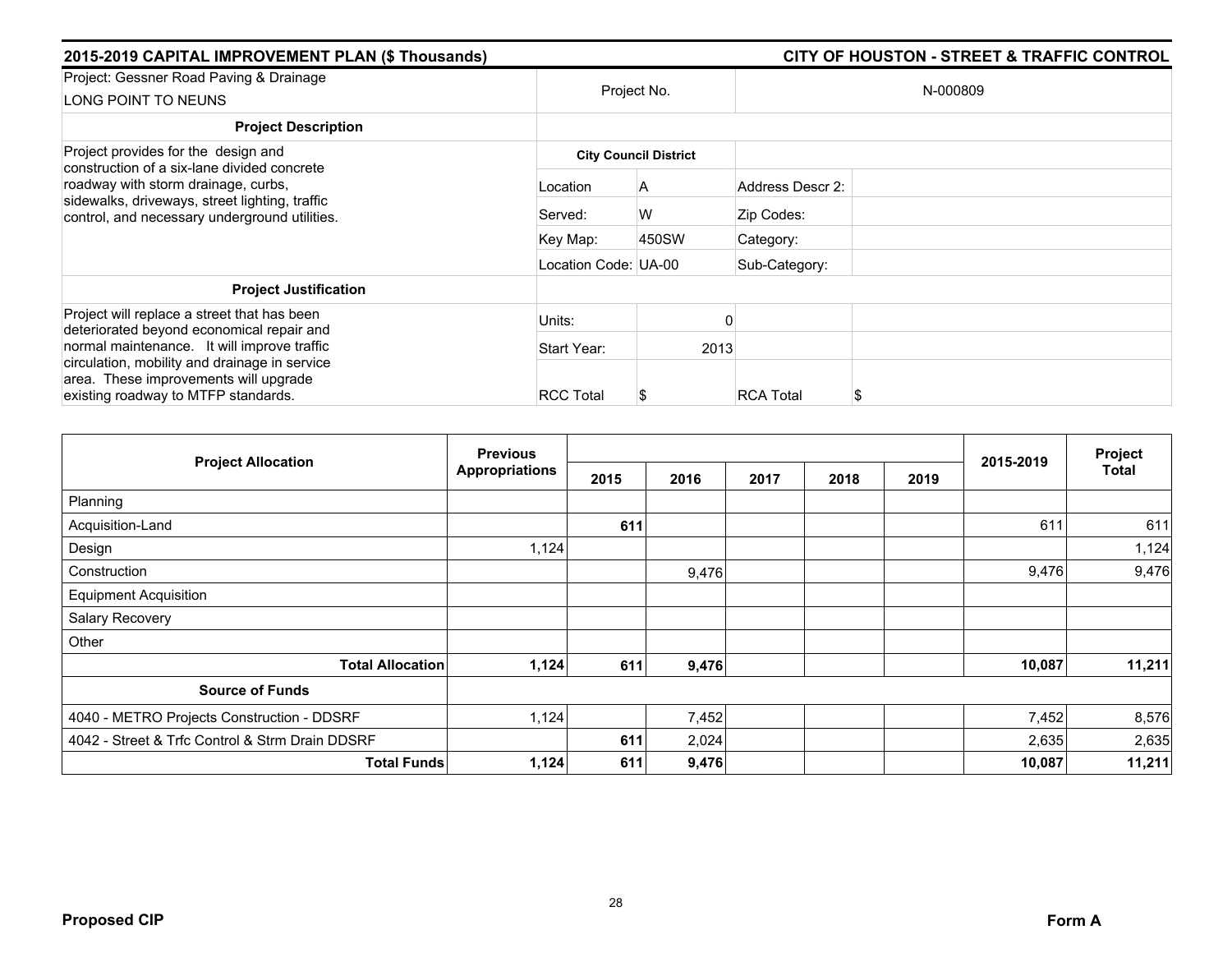| 2015-2019 CAPITAL IMPROVEMENT PLAN (\$ Thousands)                                                                                                                                       |                      |                              |                  | <b>CITY OF HOUSTON - STREET &amp; TRAFFIC CONTROL</b> |
|-----------------------------------------------------------------------------------------------------------------------------------------------------------------------------------------|----------------------|------------------------------|------------------|-------------------------------------------------------|
| Project: Watonga Paving & Drainage<br>W. 34TH TO W. 43RD                                                                                                                                |                      | Project No.                  |                  | N-000811                                              |
| <b>Project Description</b>                                                                                                                                                              |                      |                              |                  |                                                       |
| Project provides for the design and                                                                                                                                                     |                      | <b>City Council District</b> |                  |                                                       |
| construction of a four-lane, divided concrete<br>roadway with storm drainage, curbs,<br>sidewalks, driveways, street lighting, traffic<br>control, and necessary underground utilities. | Location             | A, C                         | Address Descr 2: |                                                       |
|                                                                                                                                                                                         | Served:              |                              | Zip Codes:       |                                                       |
|                                                                                                                                                                                         | Key Map:             | 451R                         | Category:        |                                                       |
|                                                                                                                                                                                         | Location Code: UA-00 |                              | Sub-Category:    |                                                       |
| <b>Project Justification</b>                                                                                                                                                            |                      |                              |                  |                                                       |
| Project will replace a street that has been<br>deteriorated beyond economical repair and                                                                                                | Units:               |                              |                  |                                                       |
| normal maintenance. It will improve traffic                                                                                                                                             | Start Year:          | 2014                         |                  |                                                       |
| circulation, mobility and drainage in service<br>area. These improvements will upgrade<br>existing roadway to MTFP standards.                                                           | <b>RCC Total</b>     | \$                           | <b>RCA Total</b> |                                                       |

|                                                 | <b>Previous</b>       |      |      |                      |  | 2015-2019    | Project     |
|-------------------------------------------------|-----------------------|------|------|----------------------|--|--------------|-------------|
| <b>Project Allocation</b>                       | <b>Appropriations</b> | 2015 | 2016 | 2017<br>2018<br>2019 |  | <b>Total</b> |             |
| Planning                                        |                       |      |      |                      |  |              |             |
| Acquisition-Land                                |                       |      |      |                      |  |              |             |
| Design                                          | 885                   |      |      |                      |  |              | 885         |
| Construction                                    |                       |      |      | 6,552                |  | 6,552        | 6,552       |
| <b>Equipment Acquisition</b>                    |                       |      |      |                      |  |              |             |
| Salary Recovery                                 |                       |      |      |                      |  |              |             |
| Other                                           |                       |      | 260  |                      |  | 260          | 260         |
| <b>Total Allocation</b>                         | 885                   |      | 260  | 6,552                |  | 6,812        | 7,697       |
| <b>Source of Funds</b>                          |                       |      |      |                      |  |              |             |
| 4040 - METRO Projects Construction - DDSRF      | 885                   |      | 260  | 5,369                |  | 5,629        | 6,514       |
| 4042 - Street & Trfc Control & Strm Drain DDSRF |                       |      |      | 1,183                |  | 1,183        | 1,183       |
| 4510 - Contribution for Capital Projects        |                       |      |      |                      |  |              | $\mathbf 0$ |
| Proposed Metro                                  |                       |      |      |                      |  |              | $\mathbf 0$ |
| <b>Total Funds</b>                              | 885                   |      | 260  | 6,552                |  | 6,812        | 7,697       |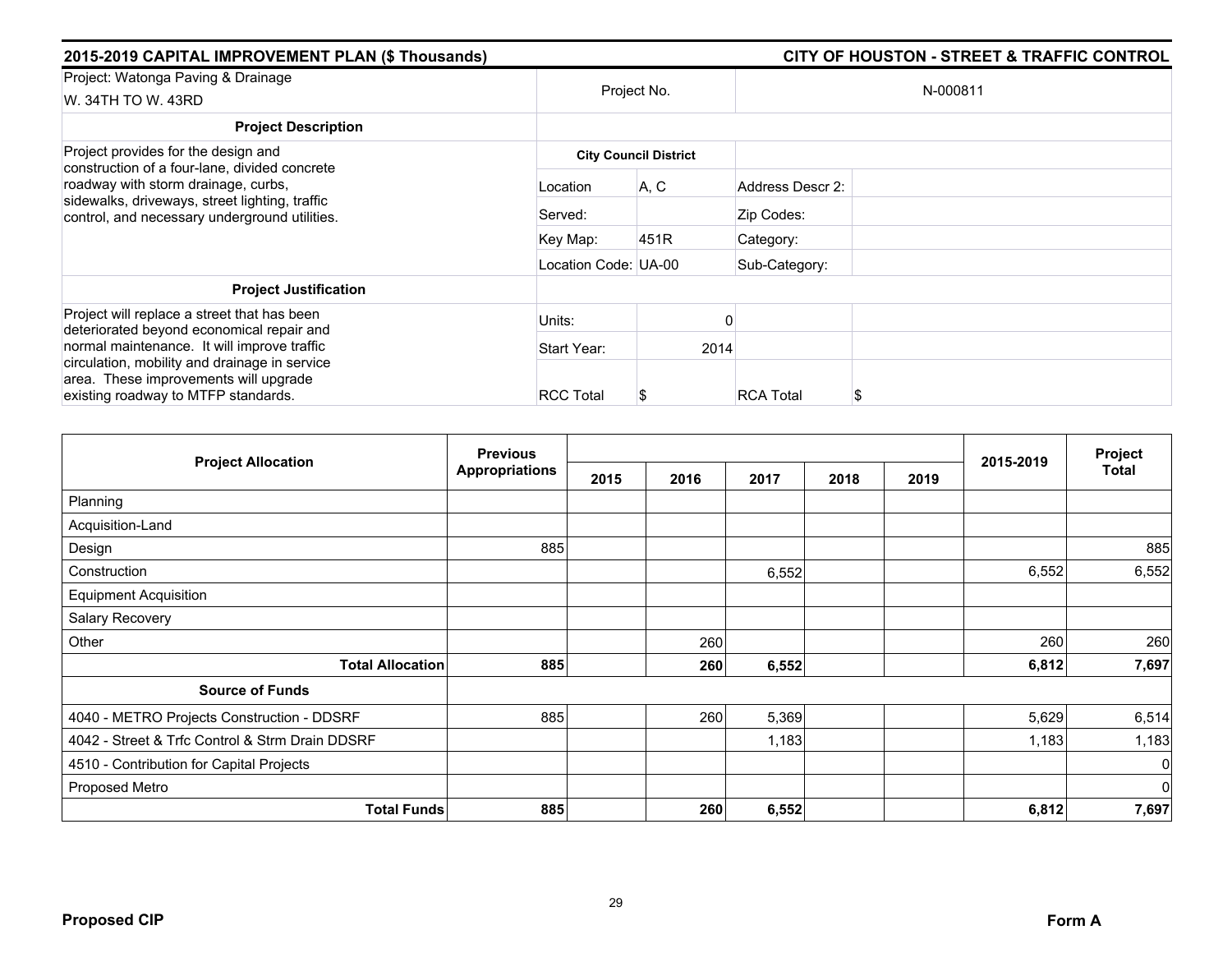| 2015-2019 CAPITAL IMPROVEMENT PLAN (\$ Thousands)                                                                                                                                                                             |                      |                              |                  | <b>CITY OF HOUSTON - STREET &amp; TRAFFIC CONTROL</b> |  |  |
|-------------------------------------------------------------------------------------------------------------------------------------------------------------------------------------------------------------------------------|----------------------|------------------------------|------------------|-------------------------------------------------------|--|--|
| Project: Silber Paving and Drainage<br><b>I-10 TO HARTLAND</b>                                                                                                                                                                |                      | Project No.                  | N-000812         |                                                       |  |  |
| <b>Project Description</b>                                                                                                                                                                                                    |                      |                              |                  |                                                       |  |  |
| Project provides for the right-of-way<br>acquisition, design and construction of a four-<br>lane, approximately 1400 linear feet of<br>undivided concrete roadway with storm<br>drainage, curbs, sidewalks, driveways, street |                      | <b>City Council District</b> |                  |                                                       |  |  |
|                                                                                                                                                                                                                               | Location             | A                            | Address Descr 2: |                                                       |  |  |
|                                                                                                                                                                                                                               | Served:              | W                            | Zip Codes:       |                                                       |  |  |
| lighting, traffic control, and necessary<br>underground utilities.                                                                                                                                                            | Key Map:             | 491C                         | Category:        |                                                       |  |  |
|                                                                                                                                                                                                                               | Location Code: UA-00 |                              | Sub-Category:    |                                                       |  |  |
| <b>Project Justification</b>                                                                                                                                                                                                  |                      |                              |                  |                                                       |  |  |
| Project will replace a street that has been<br>deteriorated beyond economical repair and                                                                                                                                      | Units:               |                              |                  |                                                       |  |  |
| normal maintenance. It will improve traffic                                                                                                                                                                                   | Start Year:          | 2013                         |                  |                                                       |  |  |
| circulation, mobility and drainage in service<br>area. These improvements will upgrade<br>existing roadway to MTFP standards.                                                                                                 | <b>RCC Total</b>     | S                            | <b>RCA Total</b> |                                                       |  |  |

|                                                 | <b>Previous</b>       |      |       |      |      |      |           | Project |
|-------------------------------------------------|-----------------------|------|-------|------|------|------|-----------|---------|
| <b>Project Allocation</b>                       | <b>Appropriations</b> | 2015 | 2016  | 2017 | 2018 | 2019 | 2015-2019 | Total   |
| Planning                                        |                       |      |       |      |      |      |           |         |
| Acquisition-Land                                |                       | 357  |       |      |      |      | 357       | 357     |
| Design                                          | 651                   |      |       |      |      |      |           | 651     |
| Construction                                    |                       |      | 4,017 |      |      |      | 4,017     | 4,017   |
| <b>Equipment Acquisition</b>                    |                       |      |       |      |      |      |           |         |
| Salary Recovery                                 |                       |      |       |      |      |      |           |         |
| Other                                           |                       |      |       |      |      |      |           |         |
| <b>Total Allocation</b>                         | 651                   | 357  | 4,017 |      |      |      | 4,374     | 5,025   |
| <b>Source of Funds</b>                          |                       |      |       |      |      |      |           |         |
| 4040 - METRO Projects Construction - DDSRF      | 651                   |      | 2,348 |      |      |      | 2,348     | 2,999   |
| 4042 - Street & Trfc Control & Strm Drain DDSRF |                       | 357  | 1,669 |      |      |      | 2,026     | 2,026   |
| <b>Total Funds</b>                              | 651                   | 357  | 4,017 |      |      |      | 4,374     | 5,025   |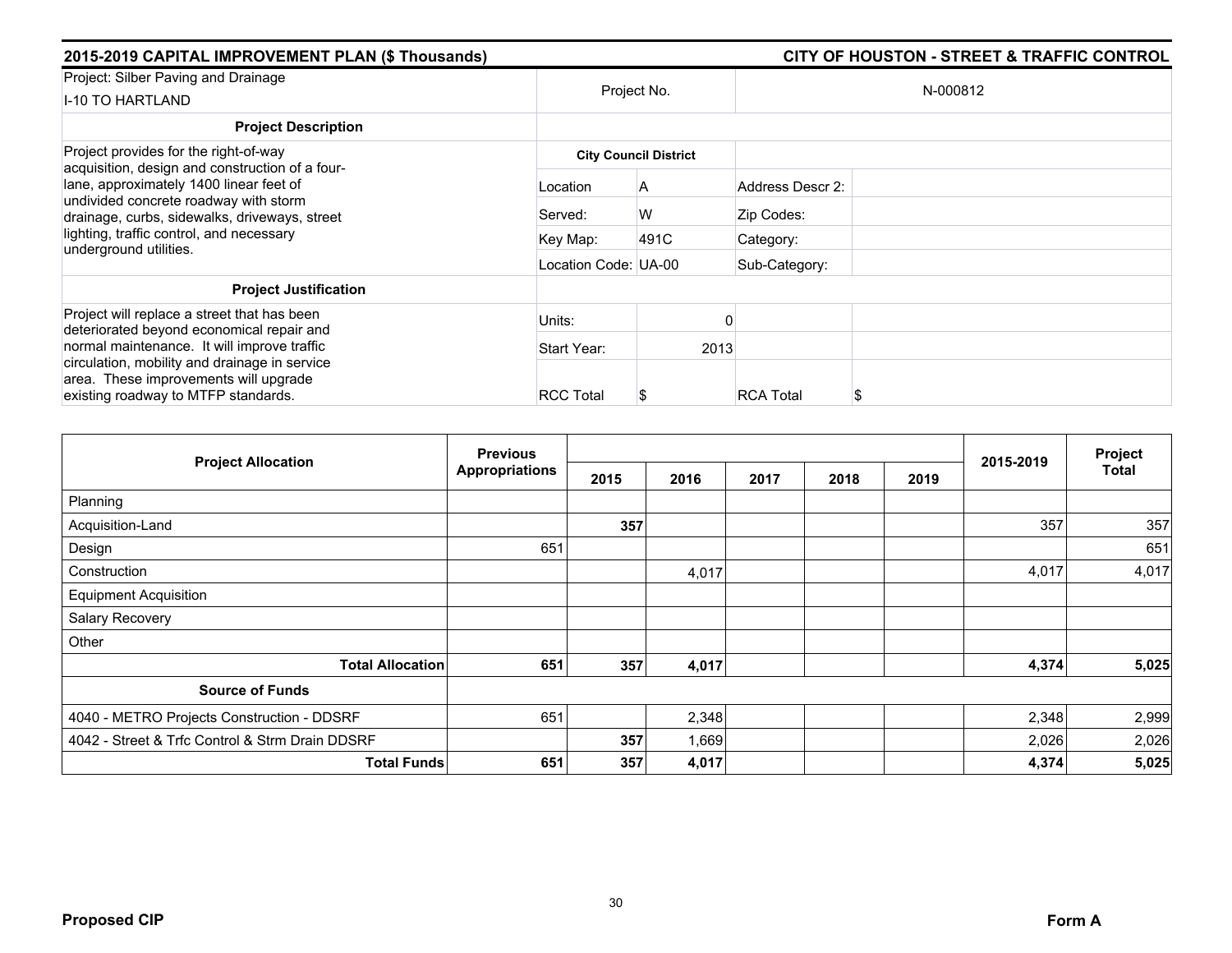| 2015-2019 CAPITAL IMPROVEMENT PLAN (\$ Thousands)                                                                                                                                                                                                                       |                      | <b>CITY OF HOUSTON - STREET &amp; TRAFFIC CONTROL</b> |                  |    |  |  |
|-------------------------------------------------------------------------------------------------------------------------------------------------------------------------------------------------------------------------------------------------------------------------|----------------------|-------------------------------------------------------|------------------|----|--|--|
| Project: Laura Koppe Paving & Drainage<br>HIRSCH TO HOMESTEAD                                                                                                                                                                                                           | Project No.          |                                                       | N-000813         |    |  |  |
| <b>Project Description</b>                                                                                                                                                                                                                                              |                      |                                                       |                  |    |  |  |
| Project provides for the right-of-wayacquisition, design and<br>construction of a four-lane undivided concrete roadway with<br>stormdrainage, curbs, sidewalks, driveways, streetlighting,<br>traffic control, and necessaryunderground utilities.                      |                      | <b>City Council District</b>                          |                  |    |  |  |
|                                                                                                                                                                                                                                                                         | Location             | B                                                     | Address Descr 2: |    |  |  |
|                                                                                                                                                                                                                                                                         | Served:              | W                                                     | Zip Codes:       |    |  |  |
|                                                                                                                                                                                                                                                                         | Key Map:             | 454 F.G.H                                             | Category:        |    |  |  |
|                                                                                                                                                                                                                                                                         | Location Code: UA-00 |                                                       | Sub-Category:    |    |  |  |
| <b>Project Justification</b>                                                                                                                                                                                                                                            |                      |                                                       |                  |    |  |  |
| Project will replace and widen a street thathas been deteriorated<br>beyond economical repair and normal maintenance. It willimprove<br>traffic circulation, mobility anddrainage in service area.<br>Theseimprovements will upgrade existing roadwayto MTFP standards. | Units:               |                                                       |                  |    |  |  |
|                                                                                                                                                                                                                                                                         | Start Year:          | 2013                                                  |                  |    |  |  |
|                                                                                                                                                                                                                                                                         | <b>RCC Total</b>     | S                                                     | <b>RCA Total</b> | \$ |  |  |

|                                                 | <b>Previous</b>       |      |       |      |      | Project |           |        |
|-------------------------------------------------|-----------------------|------|-------|------|------|---------|-----------|--------|
| <b>Project Allocation</b>                       | <b>Appropriations</b> | 2015 | 2016  | 2017 | 2018 | 2019    | 2015-2019 | Total  |
| Planning                                        |                       |      |       |      |      |         |           |        |
| Acquisition-Land                                |                       | 510  |       |      |      |         | 510       | 510    |
| Design                                          | 1,723                 |      |       |      |      |         |           | 1,723  |
| Construction                                    |                       |      | 8,258 |      |      |         | 8,258     | 8,258  |
| <b>Equipment Acquisition</b>                    |                       |      |       |      |      |         |           |        |
| Salary Recovery                                 |                       |      |       |      |      |         |           |        |
| Other                                           |                       |      |       |      |      |         |           |        |
| <b>Total Allocation</b>                         | 1,723                 | 510  | 8,258 |      |      |         | 8,768     | 10,491 |
| <b>Source of Funds</b>                          |                       |      |       |      |      |         |           |        |
| 4040 - METRO Projects Construction - DDSRF      |                       |      | 5,781 |      |      |         | 5,781     | 5,781  |
| 4042 - Street & Trfc Control & Strm Drain DDSRF | 1,723                 | 510  | 2,477 |      |      |         | 2,987     | 4,710  |
| <b>Total Funds</b>                              | 1,723                 | 510  | 8,258 |      |      |         | 8,768     | 10,491 |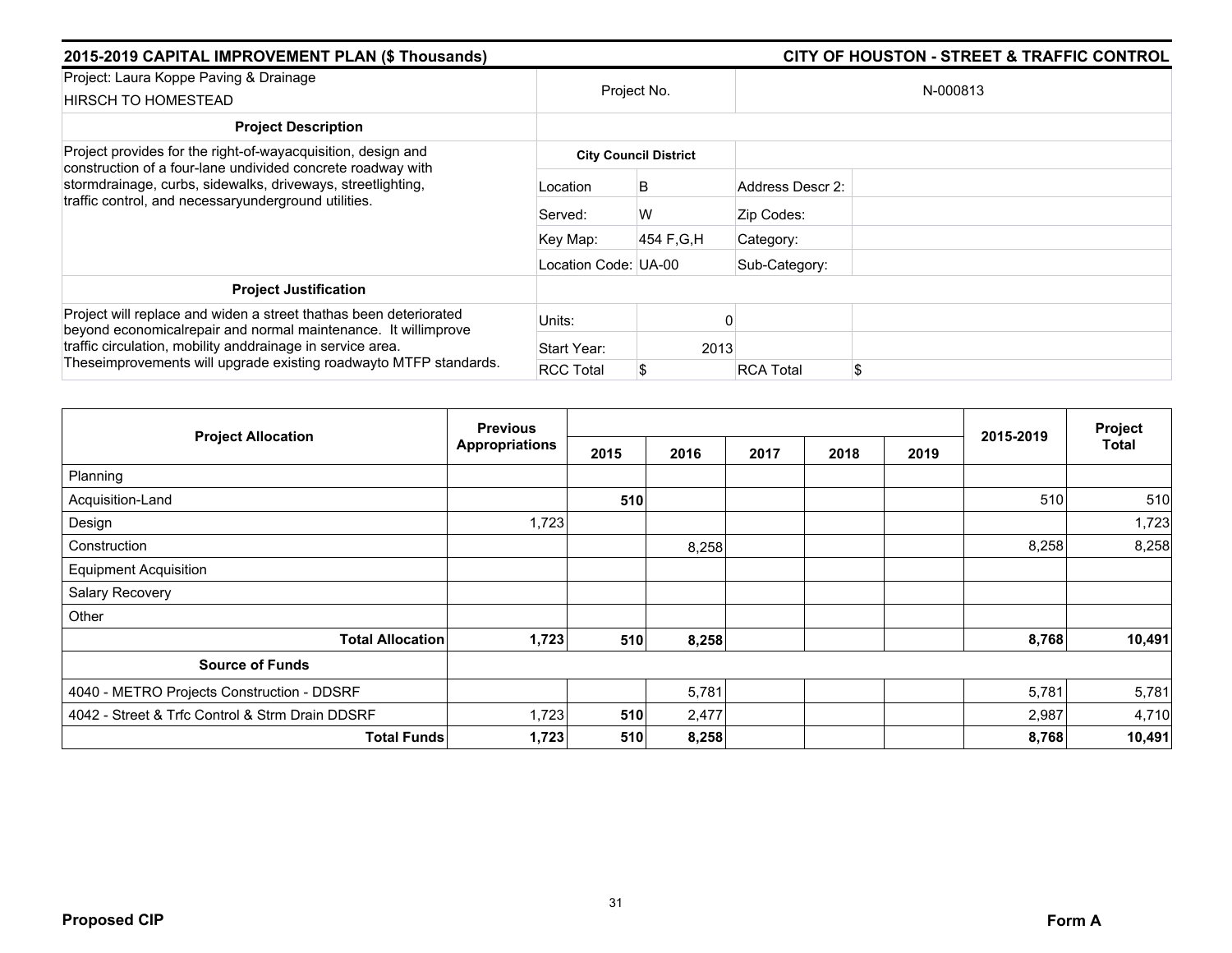| 2015-2019 CAPITAL IMPROVEMENT PLAN (\$ Thousands)                                                                          |                      |                              |                  | <b>CITY OF HOUSTON - STREET &amp; TRAFFIC CONTROL</b> |  |  |  |
|----------------------------------------------------------------------------------------------------------------------------|----------------------|------------------------------|------------------|-------------------------------------------------------|--|--|--|
| Project: Westpark Paving & Drainage<br>WILCREST TO DAIRY ASHFORD                                                           | Project No.          |                              | N-000815         |                                                       |  |  |  |
| <b>Project Description</b>                                                                                                 |                      |                              |                  |                                                       |  |  |  |
| Project provides for the design and<br>construction of a four-lane divided concrete<br>roadway with storm drainage, curbs, |                      | <b>City Council District</b> |                  |                                                       |  |  |  |
|                                                                                                                            | Location             |                              | Address Descr 2: |                                                       |  |  |  |
| sidewalks, driveways, street lighting, traffic<br>control, and necessary underground utilities.                            | Served:              | W                            | Zip Codes:       |                                                       |  |  |  |
| Project provides additional lanes to complete<br>boulevard section of roadway.                                             | Key Map:             | 488,489                      | Category:        |                                                       |  |  |  |
|                                                                                                                            | Location Code: UA-00 |                              | Sub-Category:    |                                                       |  |  |  |
| <b>Project Justification</b>                                                                                               |                      |                              |                  |                                                       |  |  |  |
| Project will widen a thoroughfare with<br>additional lanes to improve traffic circulation,                                 | Units:               |                              |                  |                                                       |  |  |  |
| mobility and drainage in service area. These                                                                               | Start Year:          | 2013                         |                  |                                                       |  |  |  |
| improvements will upgrade existing roadway<br>to MTFP standards.                                                           | <b>RCC Total</b>     |                              | <b>RCA Total</b> |                                                       |  |  |  |

|                                                 | <b>Previous</b>       |      |      |        |      |      |           | Project |
|-------------------------------------------------|-----------------------|------|------|--------|------|------|-----------|---------|
| <b>Project Allocation</b>                       | <b>Appropriations</b> | 2015 | 2016 | 2017   | 2018 | 2019 | 2015-2019 | Total   |
| Planning                                        |                       |      |      |        |      |      |           |         |
| Acquisition-Land                                |                       |      |      |        |      |      |           | 0       |
| Design                                          | 1,597                 |      |      |        |      |      |           | 1,597   |
| Construction                                    |                       |      |      | 10,736 |      |      | 10,736    | 10,736  |
| <b>Equipment Acquisition</b>                    |                       |      |      |        |      |      |           |         |
| Salary Recovery                                 |                       |      |      |        |      |      |           |         |
| Other                                           |                       |      |      |        |      |      |           |         |
| <b>Total Allocation</b>                         | 1,597                 |      |      | 10,736 |      |      | 10,736    | 12,333  |
| <b>Source of Funds</b>                          |                       |      |      |        |      |      |           |         |
| 4040 - METRO Projects Construction - DDSRF      | 1,597                 |      |      | 987    |      |      | 987       | 2,584   |
| 4042 - Street & Trfc Control & Strm Drain DDSRF |                       |      |      | 1,602  |      |      | 1,602     | 1,602   |
| Proposed TXDOT                                  |                       |      |      | 8,147  |      |      | 8,147     | 8,147   |
| <b>Total Funds</b>                              | 1,597                 |      |      | 10,736 |      |      | 10,736    | 12,333  |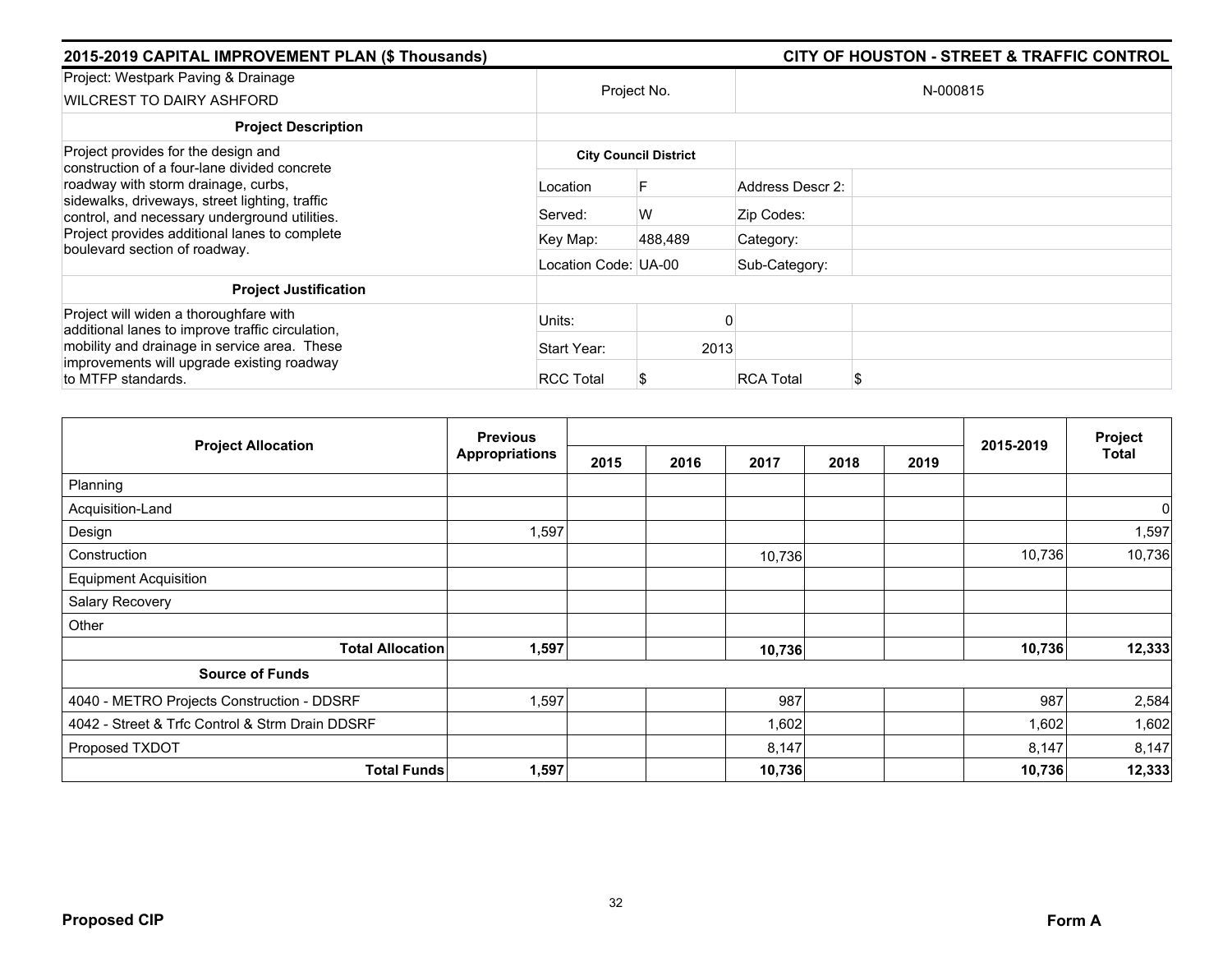| 2015-2019 CAPITAL IMPROVEMENT PLAN (\$ Thousands)                                                                                                                                                       | <b>CITY OF HOUSTON - STREET &amp; TRAFFIC CONTROL</b> |                              |                  |  |  |  |
|---------------------------------------------------------------------------------------------------------------------------------------------------------------------------------------------------------|-------------------------------------------------------|------------------------------|------------------|--|--|--|
| Project: Ft. Bend Pky Frontage Roads and Court Rd                                                                                                                                                       | Project No.                                           |                              | N-000821         |  |  |  |
| <b>Project Description</b>                                                                                                                                                                              |                                                       |                              |                  |  |  |  |
| Revised route for Fondren Project that includes design and prepare<br>plans, specifications, estimates, and construction contract<br>documents for the construction of Fort Bend Parkway frontage roads |                                                       | <b>City Council District</b> |                  |  |  |  |
|                                                                                                                                                                                                         | Location                                              | K                            | Address Descr 2: |  |  |  |
| between the existing toll road ramps and an extension of Court<br>Road.                                                                                                                                 | Served:                                               | W                            | Zip Codes:       |  |  |  |
|                                                                                                                                                                                                         | Key Map:                                              | 570Z,610C,                   | Category:        |  |  |  |
|                                                                                                                                                                                                         |                                                       | Location Code: UA-00         |                  |  |  |  |
| <b>Project Justification</b>                                                                                                                                                                            |                                                       |                              |                  |  |  |  |
| Project will construct a major thoroughfare that will improve<br>traffic circulation, mobility and drainage in service area. These                                                                      | Units:                                                |                              |                  |  |  |  |
| improvements will upgrade existing roadway to MTFP standards.<br>Improvements will provide for increased mobility in service area.                                                                      | Start Year:                                           | 2010                         |                  |  |  |  |
|                                                                                                                                                                                                         | <b>RCC Total</b>                                      | \$                           | <b>RCA Total</b> |  |  |  |

| <b>Project Allocation</b>                       | <b>Previous</b>       |       |      |      |      |      |           | Project<br><b>Total</b> |
|-------------------------------------------------|-----------------------|-------|------|------|------|------|-----------|-------------------------|
|                                                 | <b>Appropriations</b> | 2015  | 2016 | 2017 | 2018 | 2019 | 2015-2019 |                         |
| Planning                                        |                       |       |      |      |      |      |           |                         |
| Acquisition-Land                                |                       |       |      |      |      |      |           |                         |
| Design                                          | 1,871                 |       |      |      |      |      |           | 1,871                   |
| Construction                                    |                       | 7,268 |      |      |      |      | 7,268     | 7,268                   |
| <b>Equipment Acquisition</b>                    |                       |       |      |      |      |      |           |                         |
| Salary Recovery                                 |                       |       |      |      |      |      |           |                         |
| Other                                           |                       |       |      |      |      |      |           |                         |
| <b>Total Allocation</b>                         | 1,871                 | 7,268 |      |      |      |      | 7,268     | 9,139                   |
| <b>Source of Funds</b>                          |                       |       |      |      |      |      |           |                         |
| 4040 - METRO Projects Construction - DDSRF      | 238                   | 2,649 |      |      |      |      | 2,649     | 2,887                   |
| 4042 - Street & Trfc Control & Strm Drain DDSRF | 438                   | 1,019 |      |      |      |      | 1,019     | 1,457                   |
| 4510 - Contribution for Capital Projects        | 597                   |       |      |      |      |      |           | 597                     |
| Ft Bend Participate                             |                       | 3,600 |      |      |      |      | 3,600     | 3,600                   |
| <b>Total Funds</b>                              | 1,871                 | 7,268 |      |      |      |      | 7,268     | 9,139                   |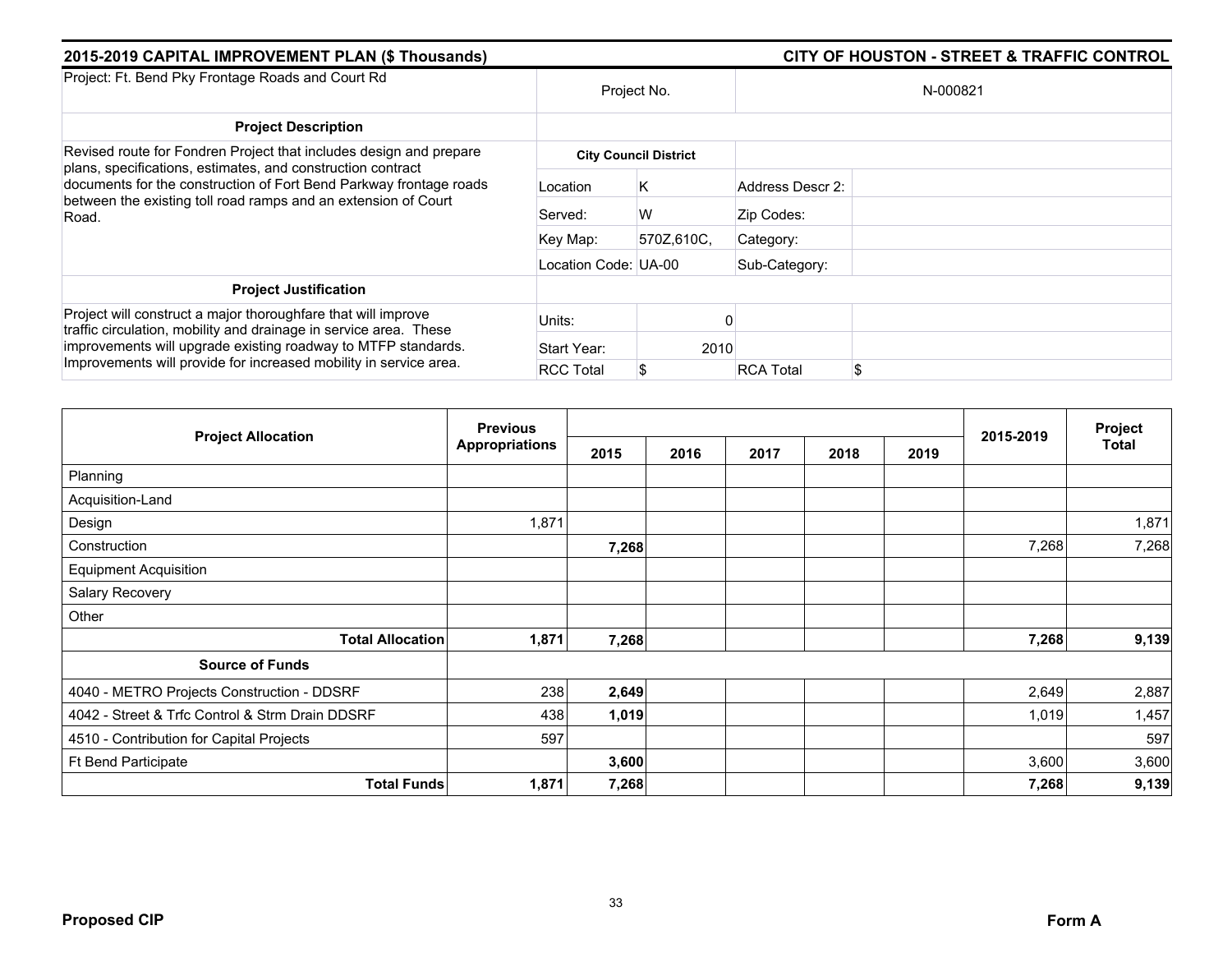| 2015-2019 CAPITAL IMPROVEMENT PLAN (\$ Thousands)                                                                                                                                                |                      |                              |                  | CITY OF HOUSTON - STREET & TRAFFIC CONTROL |
|--------------------------------------------------------------------------------------------------------------------------------------------------------------------------------------------------|----------------------|------------------------------|------------------|--------------------------------------------|
| Project: Dunlavy: West Main to Richmond<br>PAVING AND DRAINAGE                                                                                                                                   | Project No.          |                              |                  | N-100001                                   |
| <b>Project Description</b>                                                                                                                                                                       |                      |                              |                  |                                            |
| Project provides for the design and                                                                                                                                                              |                      | <b>City Council District</b> |                  |                                            |
| reconstruction of a 36-foot wide, asphalt<br>roadway with curbs, sidewalks, driveways,<br>street lighting, traffic control, inline<br>detention, and necessary underground                       | Location             | C                            | Address Descr 2: |                                            |
|                                                                                                                                                                                                  | Served:              |                              | Zip Codes:       |                                            |
| utilities.                                                                                                                                                                                       | Key Map:             | 492V,492Z                    | Category:        |                                            |
|                                                                                                                                                                                                  | Location Code: UA-00 |                              | Sub-Category:    |                                            |
| <b>Project Justification</b>                                                                                                                                                                     |                      |                              |                  |                                            |
| The project addresses a need identified and<br>prioritized through the ReBuild Houston                                                                                                           | Units:               |                              |                  |                                            |
| Process utilizing a worst first methodology,<br>objective data and benefit/cost analysis. The<br>project will be designed and constructed to<br>improve traffic circulation, drainage and safety | Start Year:          | 2014                         |                  |                                            |
|                                                                                                                                                                                                  |                      |                              |                  |                                            |
| in the service area.                                                                                                                                                                             | <b>RCC Total</b>     | Æ                            | <b>RCA Total</b> | S                                          |

| <b>Project Allocation</b>                       | <b>Previous</b>       |      |      |       |      |      |           | Project<br><b>Total</b> |
|-------------------------------------------------|-----------------------|------|------|-------|------|------|-----------|-------------------------|
|                                                 | <b>Appropriations</b> | 2015 | 2016 | 2017  | 2018 | 2019 | 2015-2019 |                         |
| Planning                                        |                       |      |      |       |      |      |           |                         |
| Acquisition-Land                                |                       |      |      |       |      |      |           |                         |
| Design                                          | 268                   |      |      |       |      |      |           | 268                     |
| Construction                                    |                       |      |      | 1,173 |      |      | 1,173     | 1,173                   |
| <b>Equipment Acquisition</b>                    |                       |      |      |       |      |      |           |                         |
| Salary Recovery                                 |                       |      |      |       |      |      |           |                         |
| Other                                           |                       |      |      |       |      |      |           |                         |
| <b>Total Allocation</b>                         | 268                   |      |      | 1,173 |      |      | 1,173     | 1,441                   |
| <b>Source of Funds</b>                          |                       |      |      |       |      |      |           |                         |
| 4040 - METRO Projects Construction - DDSRF      | 268                   |      |      | 772   |      |      | 772       | 1,040                   |
| 4042 - Street & Trfc Control & Strm Drain DDSRF |                       |      |      | 338   |      |      | 338       | 338                     |
| 8500 - PWE-W&S Syst Consolidated Constr Fd      |                       |      |      | 63    |      |      | 63        | 63                      |
| <b>Total Funds</b>                              | 268                   |      |      | 1,173 |      |      | 1,173     | 1,441                   |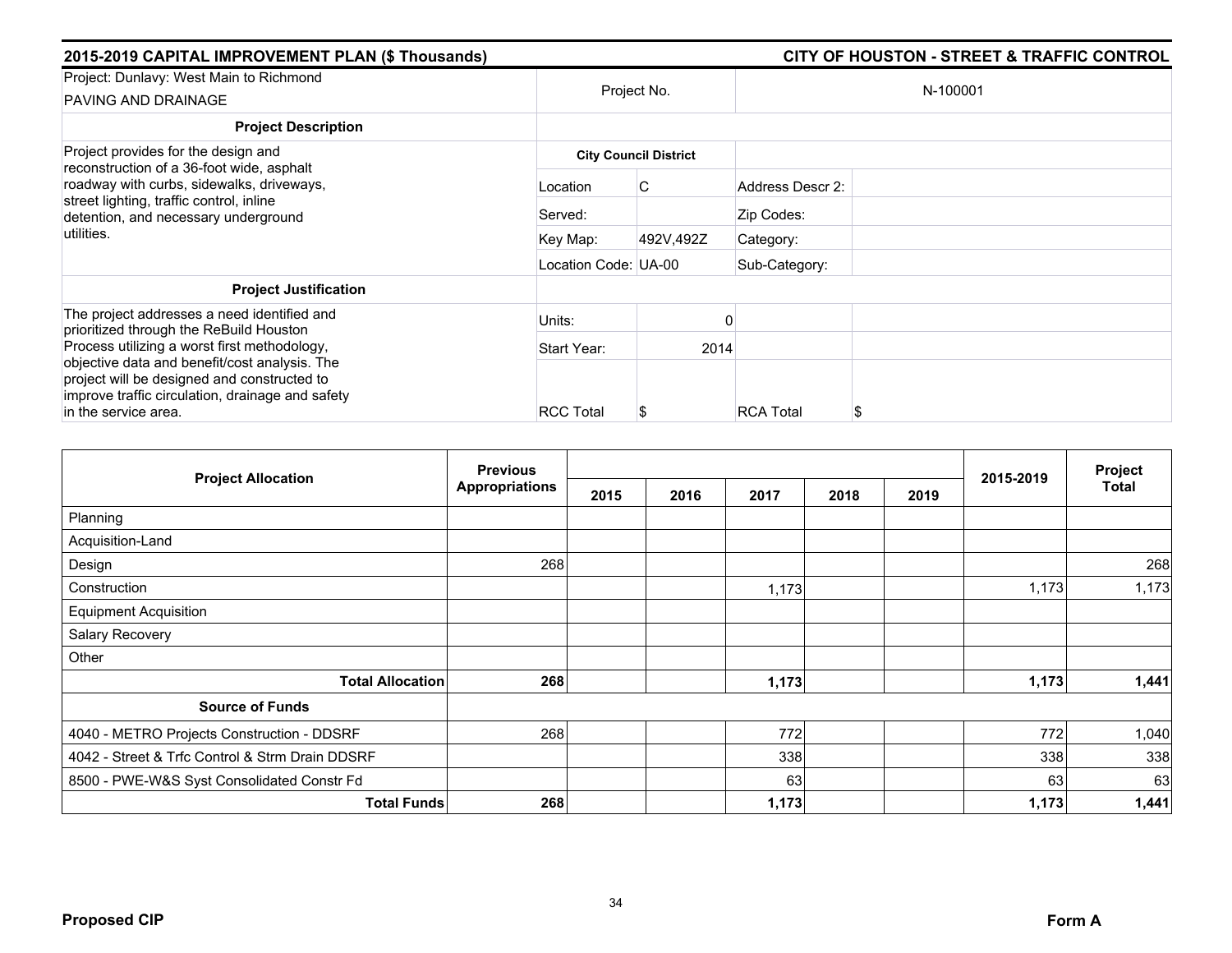| 2015-2019 CAPITAL IMPROVEMENT PLAN (\$ Thousands)                                                                                                                                                |                              |             |                  | <b>CITY OF HOUSTON - STREET &amp; TRAFFIC CONTROL</b> |  |  |  |  |
|--------------------------------------------------------------------------------------------------------------------------------------------------------------------------------------------------|------------------------------|-------------|------------------|-------------------------------------------------------|--|--|--|--|
| Project: TC Jester: Washington to I 10<br>PAVING AND DRAINAGE                                                                                                                                    |                              | Project No. |                  | N-100002                                              |  |  |  |  |
| <b>Project Description</b>                                                                                                                                                                       |                              |             |                  |                                                       |  |  |  |  |
| Project provides for the design and<br>reconstruction of a four-lane, divided,                                                                                                                   | <b>City Council District</b> |             |                  |                                                       |  |  |  |  |
| concrete roadway with curbs, sidewalks,<br>driveways, street lighting, traffic control and<br>necessary underground utilities. Project                                                           | Location                     | C           | Address Descr 2: |                                                       |  |  |  |  |
|                                                                                                                                                                                                  | Served:                      |             | Zip Codes:       |                                                       |  |  |  |  |
| includes a railroad crossing at Allen Street.                                                                                                                                                    | Key Map:                     | 492G        | Category:        |                                                       |  |  |  |  |
|                                                                                                                                                                                                  | Location Code: UA-00         |             | Sub-Category:    |                                                       |  |  |  |  |
| <b>Project Justification</b>                                                                                                                                                                     |                              |             |                  |                                                       |  |  |  |  |
| The project addresses a need identified and<br>prioritized through the ReBuild Houston                                                                                                           | Units:                       |             |                  |                                                       |  |  |  |  |
| Process utilizing a worst first methodology,<br>objective data and benefit/cost analysis. The<br>project will be designed and constructed to<br>improve traffic circulation, drainage and safety | Start Year:                  |             | 2014             |                                                       |  |  |  |  |
|                                                                                                                                                                                                  |                              |             |                  |                                                       |  |  |  |  |
| in the service area.                                                                                                                                                                             | <b>RCC Total</b>             |             | <b>RCA Total</b> | S                                                     |  |  |  |  |

| <b>Project Allocation</b>                       | <b>Previous</b>       |      |      |       |      |      | 2015-2019 | Project<br>Total |
|-------------------------------------------------|-----------------------|------|------|-------|------|------|-----------|------------------|
|                                                 | <b>Appropriations</b> | 2015 | 2016 | 2017  | 2018 | 2019 |           |                  |
| Planning                                        |                       |      |      |       |      |      |           |                  |
| Acquisition-Land                                |                       |      |      |       |      |      |           |                  |
| Design                                          | 476                   |      |      |       |      |      |           | 476              |
| Construction                                    |                       |      |      | 2,699 |      |      | 2,699     | 2,699            |
| <b>Equipment Acquisition</b>                    |                       |      |      |       |      |      |           |                  |
| Salary Recovery                                 |                       |      |      |       |      |      |           |                  |
| Other                                           |                       |      |      |       |      |      |           |                  |
| <b>Total Allocation</b>                         | 476                   |      |      | 2,699 |      |      | 2,699     | 3,175            |
| <b>Source of Funds</b>                          |                       |      |      |       |      |      |           |                  |
| 4040 - METRO Projects Construction - DDSRF      | 476                   |      |      | 1,729 |      |      | 1,729     | 2,205            |
| 4042 - Street & Trfc Control & Strm Drain DDSRF |                       |      |      | 512   |      |      | 512       | 512              |
| 8500 - PWE-W&S Syst Consolidated Constr Fd      |                       |      |      | 458   |      |      | 458       | 458              |
| <b>Total Funds</b>                              | 476                   |      |      | 2,699 |      |      | 2,699     | 3,175            |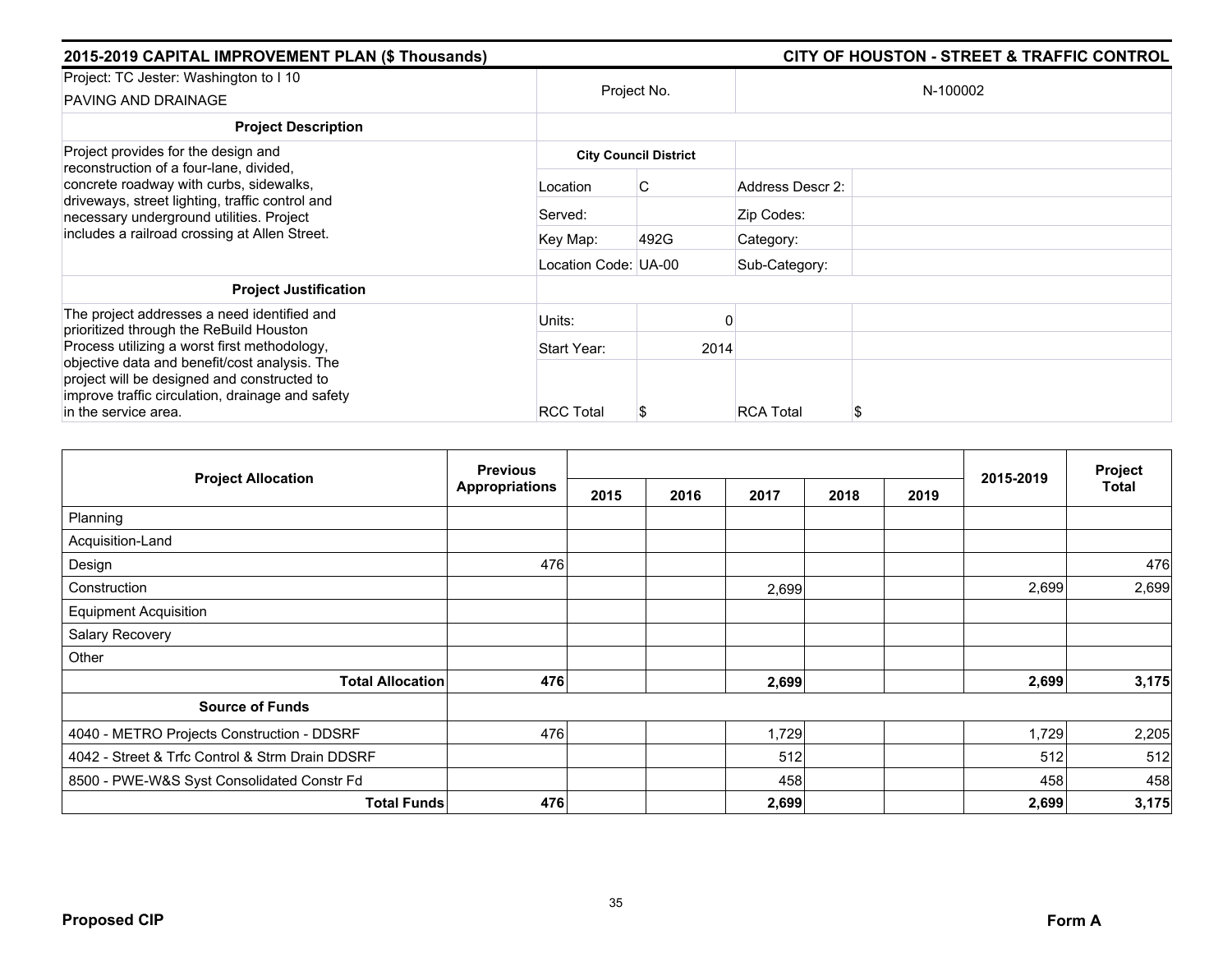| 2015-2019 CAPITAL IMPROVEMENT PLAN (\$ Thousands)                                                                                                                                                                        |                      |                              |                  | <b>CITY OF HOUSTON - STREET &amp; TRAFFIC CONTROL</b> |
|--------------------------------------------------------------------------------------------------------------------------------------------------------------------------------------------------------------------------|----------------------|------------------------------|------------------|-------------------------------------------------------|
| Project: Shepherd and Durham Paving & Drainage<br><b>WASHINGTON TO DICKSON</b>                                                                                                                                           | Project No.          |                              |                  | N-100003                                              |
| <b>Project Description</b>                                                                                                                                                                                               |                      |                              |                  |                                                       |
| Project provides for the design and                                                                                                                                                                                      |                      | <b>City Council District</b> |                  |                                                       |
| construction of a eight-lane (four lanes each<br>on Shepherd and Durham), divided, concrete<br>roadway with curbs, sidewalks, driveways,<br>street lighting, traffic control and necessary<br>underground utilities.     | Location             | C                            | Address Descr 2: |                                                       |
|                                                                                                                                                                                                                          | Served:              |                              | Zip Codes:       |                                                       |
|                                                                                                                                                                                                                          | Key Map:             | 492G, 492H,                  | Category:        |                                                       |
|                                                                                                                                                                                                                          | Location Code: UA-00 |                              | Sub-Category:    |                                                       |
| <b>Project Justification</b>                                                                                                                                                                                             |                      |                              |                  |                                                       |
| The project addresses a need identified and<br>prioritized through the ReBuild Houston                                                                                                                                   | Units:               |                              |                  |                                                       |
| Process utilizing a worst first methodology,<br>objective data and benefit/cost analysis. The<br>project will be designed and constructed to<br>improve traffic circulation, drainage and safety<br>in the service area. | Start Year:          | 2014                         |                  |                                                       |
|                                                                                                                                                                                                                          | <b>RCC Total</b>     | æ                            | <b>RCA Total</b> |                                                       |

|                                                 | <b>Previous</b>       |      |      |       |      |      | 2015-2019 | Project |
|-------------------------------------------------|-----------------------|------|------|-------|------|------|-----------|---------|
| <b>Project Allocation</b>                       | <b>Appropriations</b> | 2015 | 2016 | 2017  | 2018 | 2019 |           | Total   |
| Planning                                        |                       |      |      |       |      |      |           |         |
| Acquisition-Land                                |                       |      |      |       |      |      |           |         |
| Design                                          | 972                   |      |      |       |      |      |           | 972     |
| Construction                                    |                       |      |      | 9,429 |      |      | 9,429     | 9,429   |
| <b>Equipment Acquisition</b>                    |                       |      |      |       |      |      |           |         |
| Salary Recovery                                 |                       |      |      |       |      |      |           |         |
| Other                                           |                       |      |      |       |      |      |           |         |
| <b>Total Allocation</b>                         | 972                   |      |      | 9,429 |      |      | 9,429     | 10,401  |
| <b>Source of Funds</b>                          |                       |      |      |       |      |      |           |         |
| 4040 - METRO Projects Construction - DDSRF      | 972                   |      |      | 6,763 |      |      | 6,763     | 7,735   |
| 4042 - Street & Trfc Control & Strm Drain DDSRF |                       |      |      | 2,567 |      |      | 2,567     | 2,567   |
| 8500 - PWE-W&S Syst Consolidated Constr Fd      |                       |      |      | 99    |      |      | 99        | 99      |
| <b>Total Funds</b>                              | 972                   |      |      | 9,429 |      |      | 9,429     | 10,401  |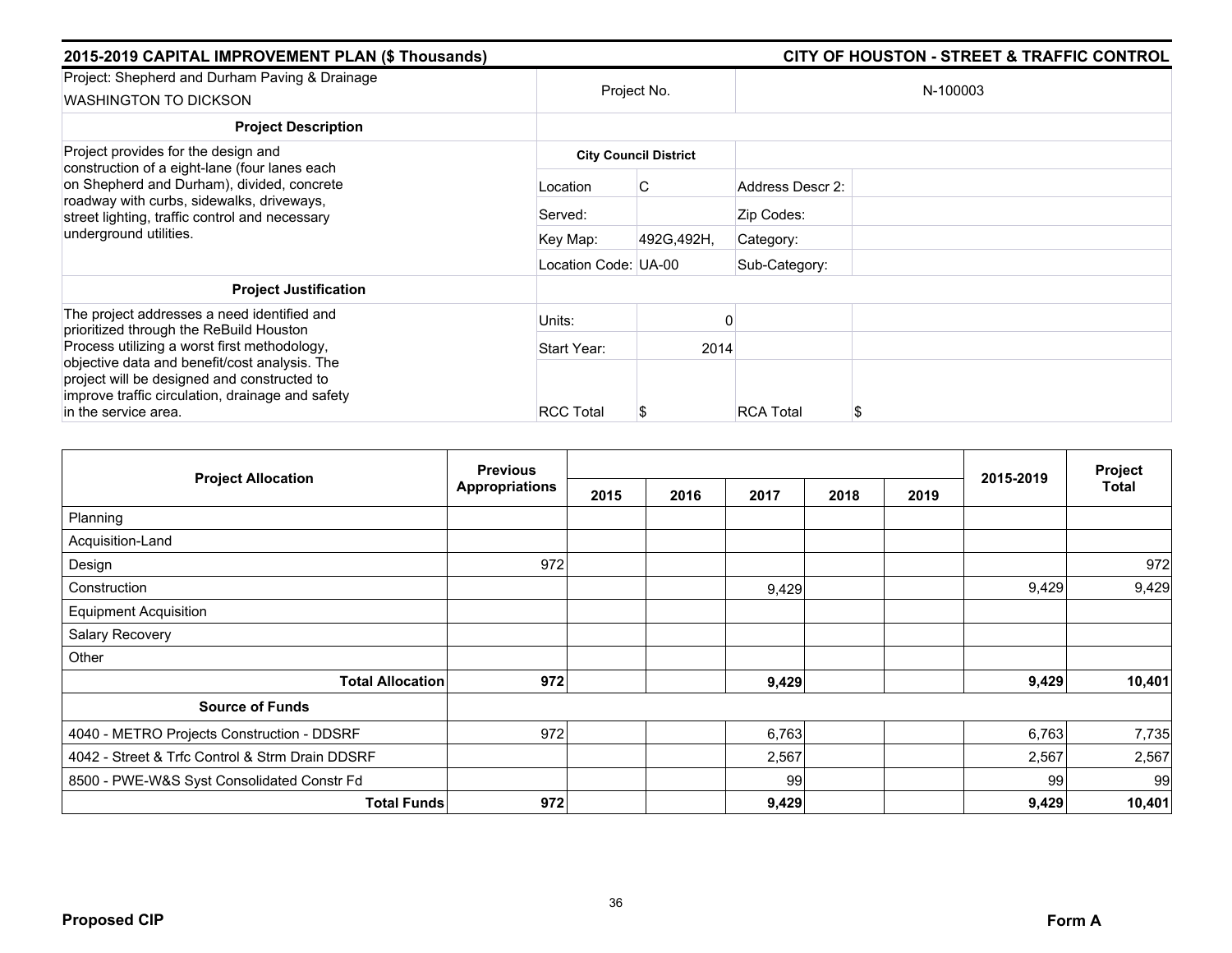| 2015-2019 CAPITAL IMPROVEMENT PLAN (\$ Thousands)                                                                                                                             |                      |                              |                  | <b>CITY OF HOUSTON - STREET &amp; TRAFFIC CONTROL</b> |
|-------------------------------------------------------------------------------------------------------------------------------------------------------------------------------|----------------------|------------------------------|------------------|-------------------------------------------------------|
| Project: Greenbriar Street Paving & Drainage<br>RICE BOULEVARD TO W. HOLCOMBE BOULEVARD                                                                                       | Project No.          |                              |                  | N-100004                                              |
| <b>Project Description</b>                                                                                                                                                    |                      |                              |                  |                                                       |
| Project provides for acquisition, design and<br>reconstruction of a four-land, non-divided,                                                                                   |                      | <b>City Council District</b> |                  |                                                       |
| concrete roadway from Rice Boulevard to<br>University Boulevard and reconstruction of a<br>three-lane, non-divided concrete roadway<br>from University Boulevard to Sheridan. | Location             | C                            | Address Descr 2: |                                                       |
|                                                                                                                                                                               | Served:              |                              | Zip Codes:       |                                                       |
|                                                                                                                                                                               | Key Map:             | 532C,532G                    | Category:        |                                                       |
|                                                                                                                                                                               | Location Code: UA-00 |                              | Sub-Category:    |                                                       |
| <b>Project Justification</b>                                                                                                                                                  |                      |                              |                  |                                                       |
| The project addresses a need identified and<br>prioritized through the ReBuild Houston                                                                                        | Units:               |                              |                  |                                                       |
| Process utilizing a worst first methodology,                                                                                                                                  | Start Year:          | 2014                         |                  |                                                       |
| objective data and benefit/cost analysis. The<br>project will be designed and constructed to<br>improve traffic circulation, drainage and safety                              |                      |                              |                  |                                                       |
| in the service area.                                                                                                                                                          | <b>RCC Total</b>     | S                            | <b>RCA Total</b> |                                                       |

|                                                 | <b>Previous</b>       |      |      |       | Project |      |           |       |
|-------------------------------------------------|-----------------------|------|------|-------|---------|------|-----------|-------|
| <b>Project Allocation</b>                       | <b>Appropriations</b> | 2015 | 2016 | 2017  | 2018    | 2019 | 2015-2019 | Total |
| Planning                                        |                       |      |      |       |         |      |           |       |
| Acquisition-Land                                |                       |      | 623  |       |         |      | 623       | 623   |
| Design                                          | 720                   |      |      |       |         |      |           | 720   |
| Construction                                    |                       |      |      | 5,237 |         |      | 5,237     | 5,237 |
| <b>Equipment Acquisition</b>                    |                       |      |      |       |         |      |           |       |
| Salary Recovery                                 |                       |      |      |       |         |      |           |       |
| Other                                           |                       |      |      |       |         |      |           |       |
| <b>Total Allocation</b>                         | 720                   |      | 623  | 5,237 |         |      | 5,860     | 6,580 |
| <b>Source of Funds</b>                          |                       |      |      |       |         |      |           |       |
| 4040 - METRO Projects Construction - DDSRF      | 720                   |      |      | 2,670 |         |      | 2,670     | 3,390 |
| 4042 - Street & Trfc Control & Strm Drain DDSRF |                       |      | 623  | 889   |         |      | 1,512     | 1,512 |
| 8500 - PWE-W&S Syst Consolidated Constr Fd      |                       |      |      | 1,678 |         |      | 1,678     | 1,678 |
| <b>Total Funds</b>                              | 720                   |      | 623  | 5,237 |         |      | 5,860     | 6,580 |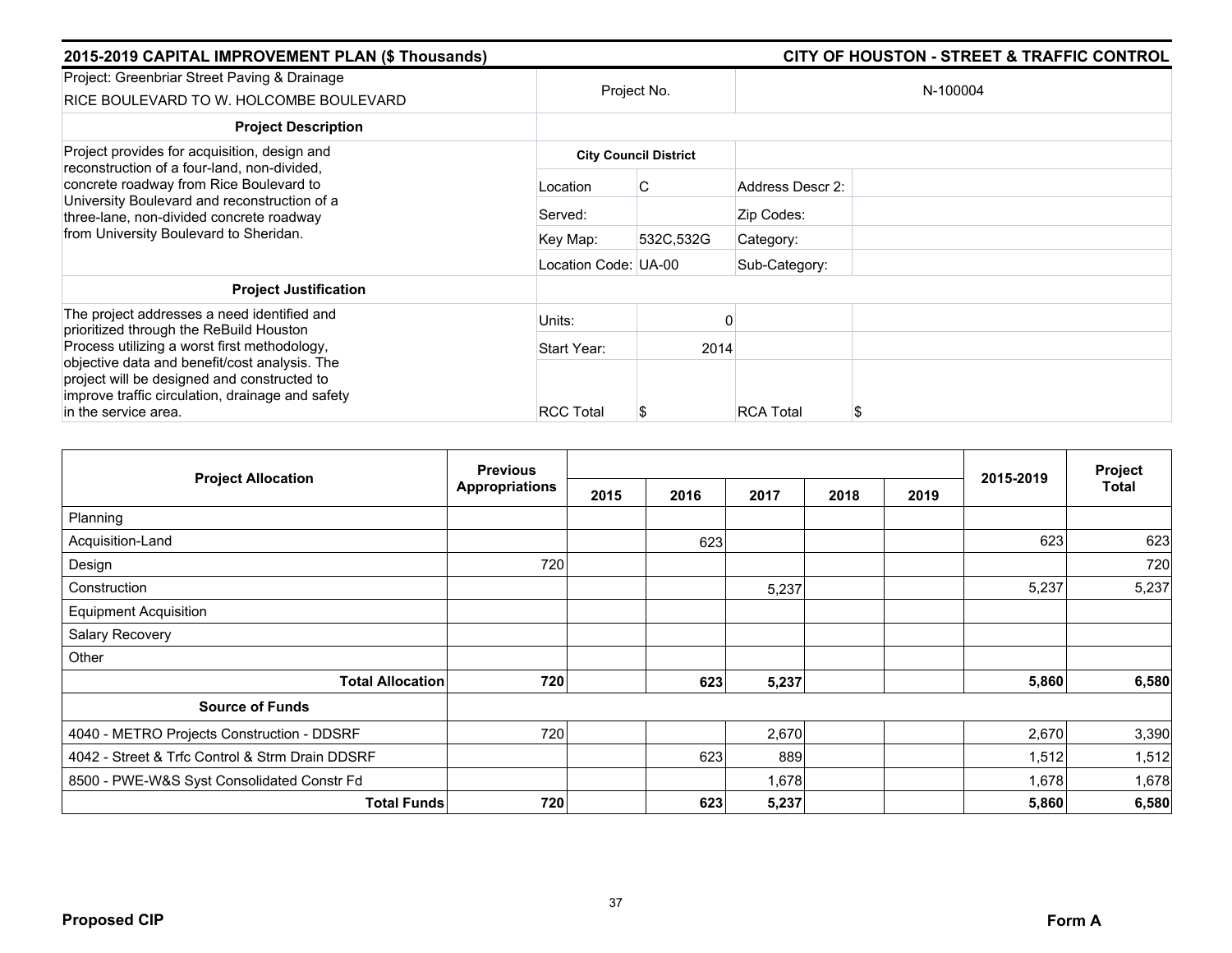| 2015-2019 CAPITAL IMPROVEMENT PLAN (\$ Thousands)                                                                                     |                      |                              |                  | <b>CITY OF HOUSTON - STREET &amp; TRAFFIC CONTROL</b> |
|---------------------------------------------------------------------------------------------------------------------------------------|----------------------|------------------------------|------------------|-------------------------------------------------------|
| Project: Houston Avenue Paving & Drainage<br>WASHINGTON AVENUE TO MEMORIAL DRIVE                                                      | Project No.          |                              |                  | N-100005                                              |
| <b>Project Description</b>                                                                                                            |                      |                              |                  |                                                       |
| Project provides for the design andconstruction of a six-lane,<br>divided, concreteroadway with an additional thru-lane               |                      | <b>City Council District</b> |                  |                                                       |
| fromWashington Avenue to Lubbock Street withcurbs, sidewalks,<br>driveways, street lighting, traffic control and necessary utilities. | Location             | H                            | Address Descr 2: |                                                       |
|                                                                                                                                       | Served:              |                              | Zip Codes:       |                                                       |
|                                                                                                                                       | Key Map:             | 493K,493L                    | Category:        |                                                       |
|                                                                                                                                       | Location Code: UA-00 |                              | Sub-Category:    |                                                       |
| <b>Project Justification</b>                                                                                                          |                      |                              |                  |                                                       |
| The project addresses a need identified and prioritized through the<br>ReBuild HoustonProcess utilizing a worst first                 | Units:               |                              |                  |                                                       |
| methodology, objective data and benefit/cost analysis. The project                                                                    | Start Year:          | 2014                         |                  |                                                       |
| will be designed and constructed toimprove traffic circulation,<br>drainage and safetyin the service area.                            | <b>RCC Total</b>     |                              | <b>RCA Total</b> |                                                       |

| <b>Project Allocation</b>                       | <b>Previous</b>       |      |      |       |      |      |           | Project |
|-------------------------------------------------|-----------------------|------|------|-------|------|------|-----------|---------|
|                                                 | <b>Appropriations</b> | 2015 | 2016 | 2017  | 2018 | 2019 | 2015-2019 | Total   |
| Planning                                        |                       |      |      |       |      |      |           |         |
| Acquisition-Land                                |                       |      |      |       |      |      |           |         |
| Design                                          | 387                   |      |      |       |      |      |           | 387     |
| Construction                                    |                       |      |      | 2,127 |      |      | 2,127     | 2,127   |
| <b>Equipment Acquisition</b>                    |                       |      |      |       |      |      |           |         |
| Salary Recovery                                 |                       |      |      |       |      |      |           |         |
| Other                                           |                       |      |      |       |      |      |           |         |
| <b>Total Allocation</b>                         | 387                   |      |      | 2,127 |      |      | 2,127     | 2,514   |
| <b>Source of Funds</b>                          |                       |      |      |       |      |      |           |         |
| 4040 - METRO Projects Construction - DDSRF      | 387                   |      |      | 2,104 |      |      | 2,104     | 2,491   |
| 4042 - Street & Trfc Control & Strm Drain DDSRF |                       |      |      | 23    |      |      | 23        | 23      |
| <b>Total Funds</b>                              | 387                   |      |      | 2,127 |      |      | 2,127     | 2,514   |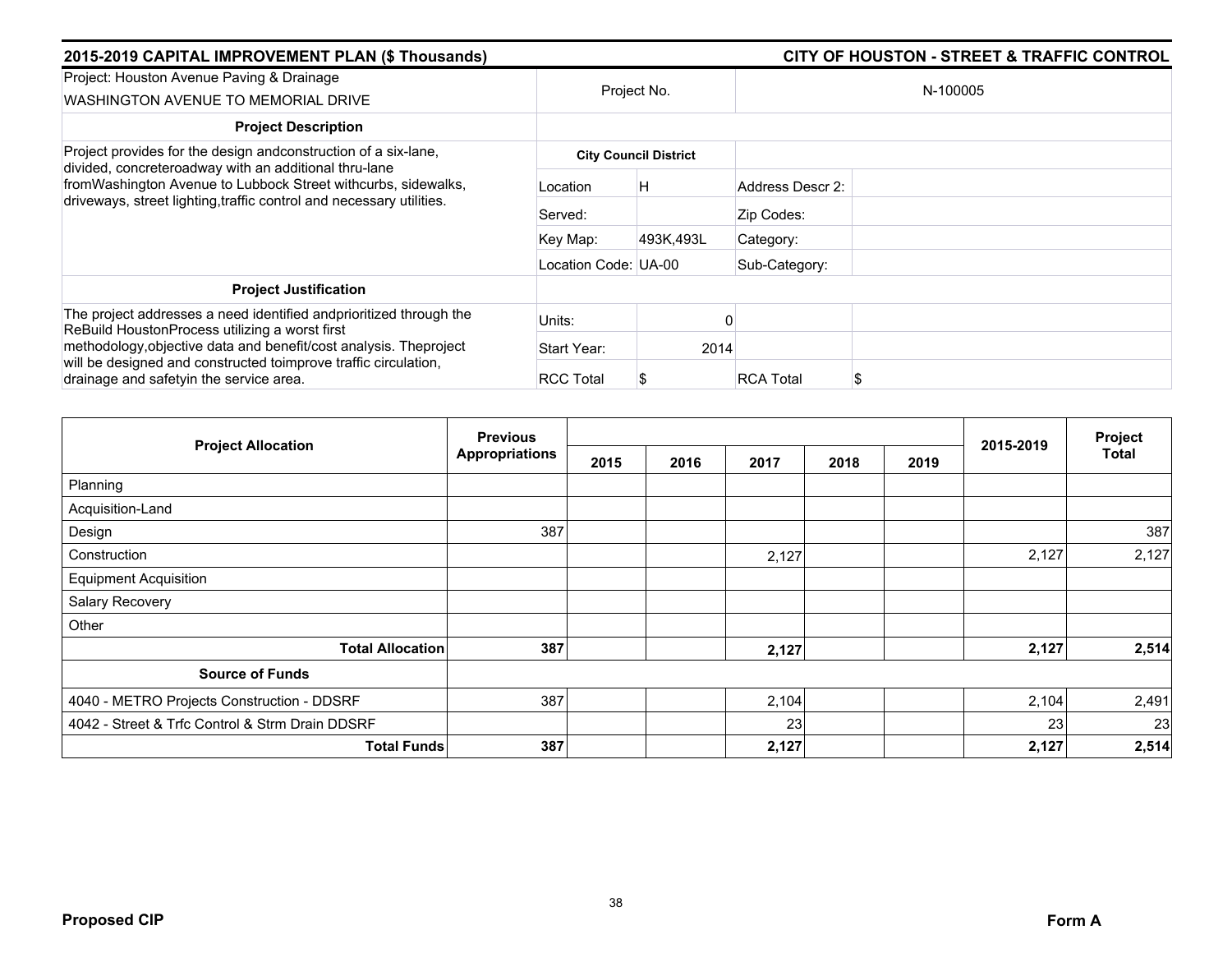| 2015-2019 CAPITAL IMPROVEMENT PLAN (\$ Thousands)                                                                                                                        |                      | <b>CITY OF HOUSTON - STREET &amp; TRAFFIC CONTROL</b> |                  |  |  |  |
|--------------------------------------------------------------------------------------------------------------------------------------------------------------------------|----------------------|-------------------------------------------------------|------------------|--|--|--|
| Project: University Blvd Paving & Drainage<br>KIRBY DRIVE TO MAIN STREET:                                                                                                | Project No.          |                                                       | N-100006         |  |  |  |
| <b>Project Description</b>                                                                                                                                               |                      |                                                       |                  |  |  |  |
| Project provides for acquisition, design and<br>construction of a two-lane, non-divided,                                                                                 |                      | <b>City Council District</b>                          |                  |  |  |  |
| concrete roadway with curbs, sidewalks,<br>driveways, street lighting, traffic control,<br>inline detention and necessary underground                                    | Location             | C, D                                                  | Address Descr 2: |  |  |  |
|                                                                                                                                                                          | Served:              |                                                       | Zip Codes:       |  |  |  |
| utilities.                                                                                                                                                               | Key Map:             | 532H                                                  | Category:        |  |  |  |
|                                                                                                                                                                          | Location Code: UA-00 |                                                       | Sub-Category:    |  |  |  |
| <b>Project Justification</b>                                                                                                                                             |                      |                                                       |                  |  |  |  |
| The project addresses a need identified and<br>prioritized through the ReBuild Houston                                                                                   | Units:               |                                                       |                  |  |  |  |
| Process utilizing a worst first methodology,                                                                                                                             | Start Year:          |                                                       |                  |  |  |  |
| objective data and benefit/cost analysis. The<br>project will be designed and constructed to<br>improve traffic circulation, drainage and safety<br>in the service area. | <b>RCC Total</b>     | S                                                     | <b>RCA Total</b> |  |  |  |

| <b>Project Allocation</b>                       | <b>Previous</b>       |      |      |      |       |      | 2015-2019 | Project<br><b>Total</b> |
|-------------------------------------------------|-----------------------|------|------|------|-------|------|-----------|-------------------------|
|                                                 | <b>Appropriations</b> | 2015 | 2016 | 2017 | 2018  | 2019 |           |                         |
| Planning                                        |                       |      |      |      |       |      |           |                         |
| Acquisition-Land                                |                       |      | 227  |      |       |      | 227       | 227                     |
| Design                                          |                       | 654  |      |      |       |      | 654       | 654                     |
| Construction                                    |                       |      |      |      | 5,610 |      | 5,610     | 5,610                   |
| <b>Equipment Acquisition</b>                    |                       |      |      |      |       |      |           |                         |
| Salary Recovery                                 |                       |      |      |      |       |      |           |                         |
| Other                                           |                       |      |      |      |       |      |           |                         |
| <b>Total Allocation</b>                         |                       | 654  | 227  |      | 5,610 |      | 6,491     | 6,491                   |
| <b>Source of Funds</b>                          |                       |      |      |      |       |      |           |                         |
| 4040 - METRO Projects Construction - DDSRF      |                       | 654  |      |      | 4,281 |      | 4,935     | 4,935                   |
| 4042 - Street & Trfc Control & Strm Drain DDSRF |                       |      | 227  |      | 1,329 |      | 1,556     | 1,556                   |
| <b>Total Funds</b>                              |                       | 654  | 227  |      | 5,610 |      | 6,491     | 6,491                   |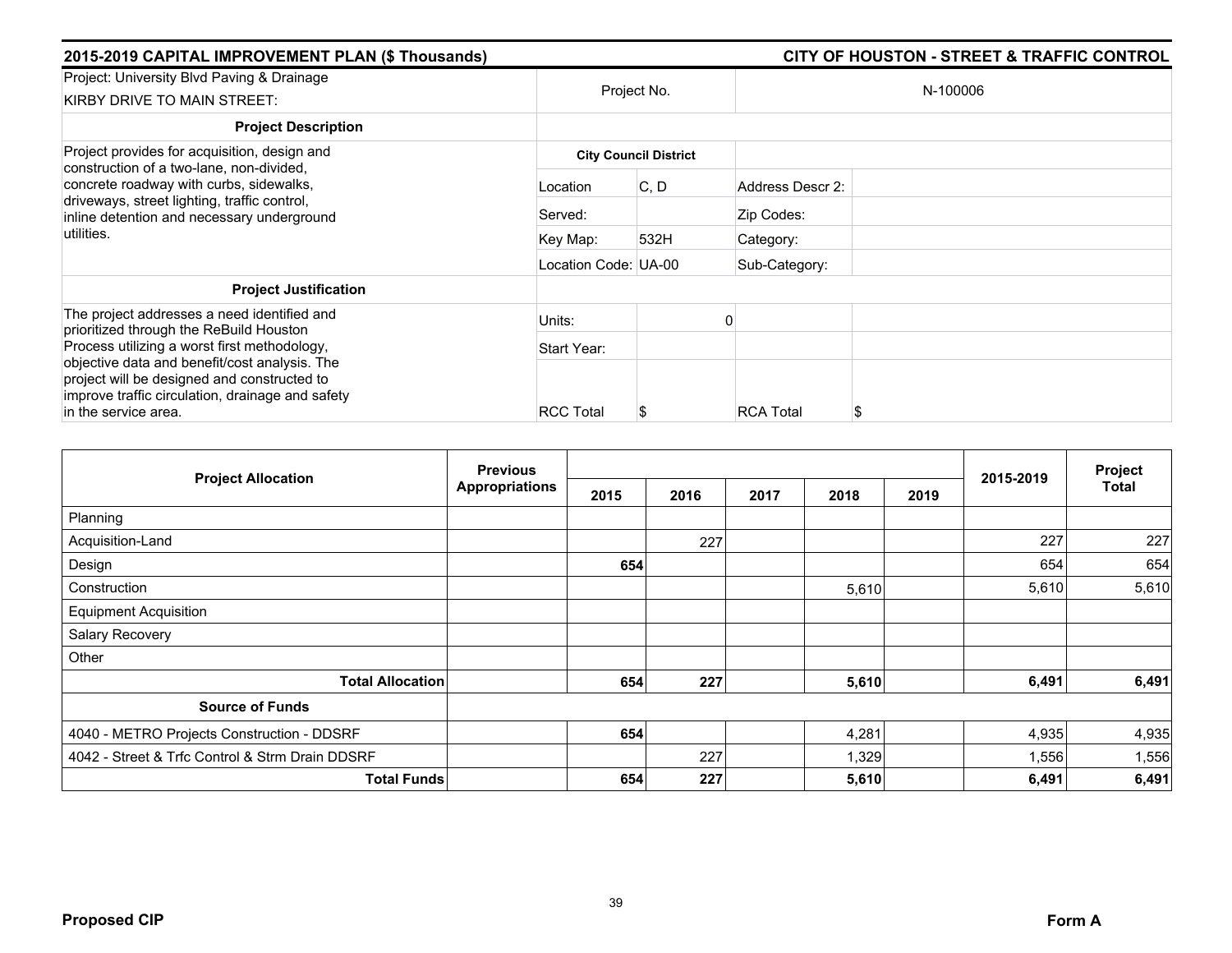| 2015-2019 CAPITAL IMPROVEMENT PLAN (\$ Thousands)                                                                                                |                      |                              |                  | CITY OF HOUSTON - STREET & TRAFFIC CONTROL |
|--------------------------------------------------------------------------------------------------------------------------------------------------|----------------------|------------------------------|------------------|--------------------------------------------|
| Project: TC Jester: Timbergrove to I-10<br>PAVING AND DRAINAGE                                                                                   |                      | Project No.                  |                  | N-100007                                   |
| <b>Project Description</b>                                                                                                                       |                      |                              |                  |                                            |
| Project provides for the design and<br>reconstruction of a six-lane, divided, concrete                                                           |                      | <b>City Council District</b> |                  |                                            |
| roadway from Interstate 10 to Petty Street,<br>with curbs, sidewalks, driveways, street<br>lighting, traffic control and necessary               | Location             | C                            | Address Descr 2: |                                            |
|                                                                                                                                                  | Served:              |                              | Zip Codes:       |                                            |
| underground utilities.                                                                                                                           | Key Map:             | 452Y,492C,                   | Category:        |                                            |
|                                                                                                                                                  | Location Code: UA-00 |                              | Sub-Category:    |                                            |
| <b>Project Justification</b>                                                                                                                     |                      |                              |                  |                                            |
| The project addresses a need identified and<br>prioritized through the ReBuild Houston                                                           | Units:               |                              |                  |                                            |
| Process utilizing a worst first methodology,                                                                                                     | Start Year:          |                              |                  |                                            |
| objective data and benefit/cost analysis. The<br>project will be designed and constructed to<br>improve traffic circulation, drainage and safety |                      |                              |                  |                                            |
| in the service area.                                                                                                                             | <b>RCC Total</b>     |                              | <b>RCA Total</b> | S                                          |

| <b>Project Allocation</b>                       | <b>Previous</b>       |      |      |      |       |      |           | Project |
|-------------------------------------------------|-----------------------|------|------|------|-------|------|-----------|---------|
|                                                 | <b>Appropriations</b> | 2015 | 2016 | 2017 | 2018  | 2019 | 2015-2019 | Total   |
| Planning                                        |                       |      |      |      |       |      |           |         |
| Acquisition-Land                                |                       |      |      |      |       |      |           |         |
| Design                                          |                       | 400  |      |      |       |      | 400       | 400     |
| Construction                                    |                       |      |      |      | 3,378 |      | 3,378     | 3,378   |
| <b>Equipment Acquisition</b>                    |                       |      |      |      |       |      |           |         |
| <b>Salary Recovery</b>                          |                       |      |      |      |       |      |           |         |
| Other                                           |                       |      |      |      |       |      |           |         |
| <b>Total Allocation</b>                         |                       | 400  |      |      | 3,378 |      | 3,778     | 3,778   |
| <b>Source of Funds</b>                          |                       |      |      |      |       |      |           |         |
| 4040 - METRO Projects Construction - DDSRF      |                       | 400  |      |      | 2,486 |      | 2,886     | 2,886   |
| 4042 - Street & Trfc Control & Strm Drain DDSRF |                       |      |      |      | 892   |      | 892       | 892     |
| <b>Total Funds</b>                              |                       | 400  |      |      | 3,378 |      | 3,778     | 3,778   |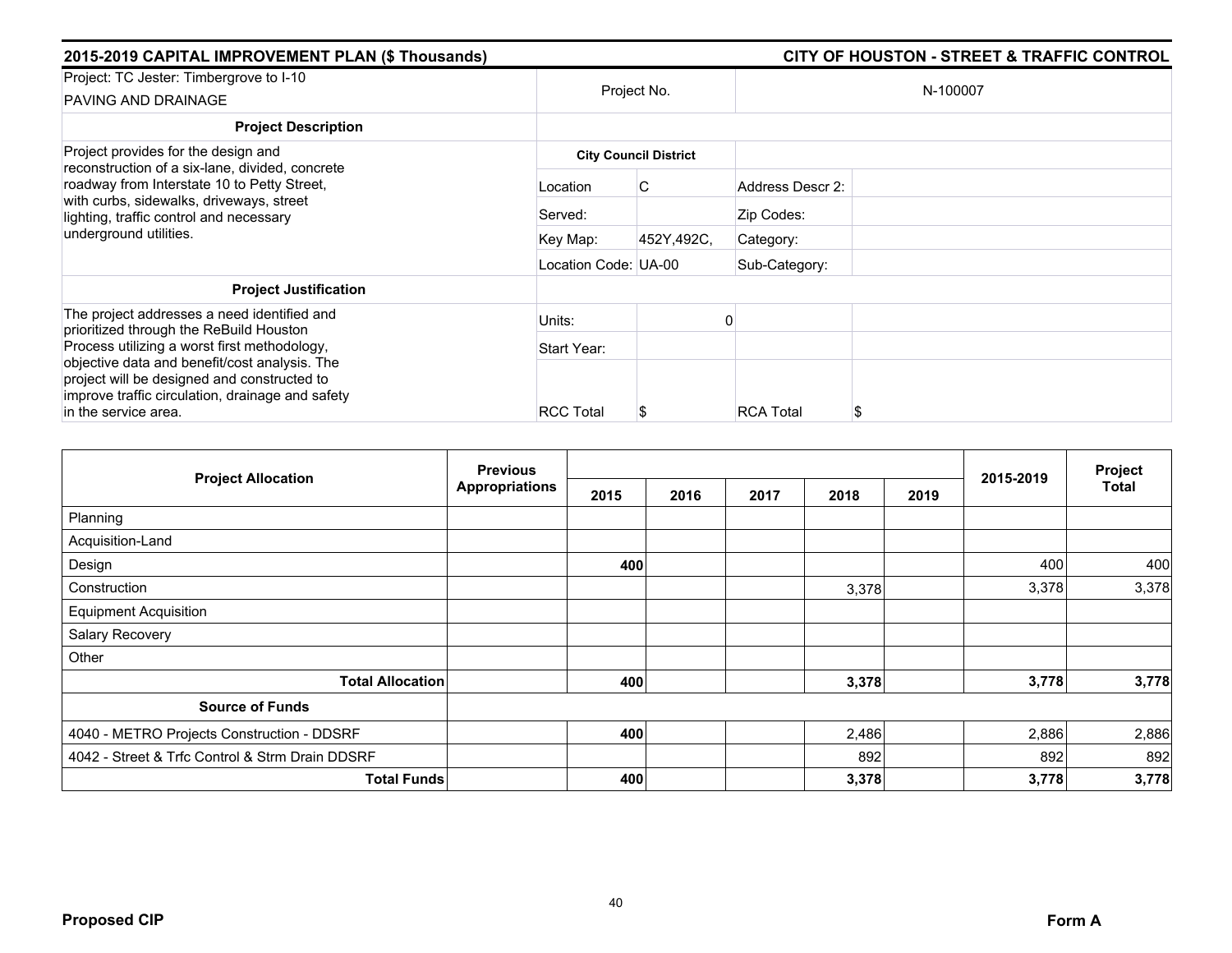| 2015-2019 CAPITAL IMPROVEMENT PLAN (\$ Thousands) |                  |                                                           |                                                                           |  |
|---------------------------------------------------|------------------|-----------------------------------------------------------|---------------------------------------------------------------------------|--|
| Project No.                                       |                  |                                                           | N-100008                                                                  |  |
|                                                   |                  |                                                           |                                                                           |  |
|                                                   |                  |                                                           |                                                                           |  |
| Location                                          | K                | Address Descr 2:                                          |                                                                           |  |
| Served:                                           |                  | Zip Codes:                                                |                                                                           |  |
| Key Map:                                          | 530Z,530V        | Category:                                                 |                                                                           |  |
|                                                   |                  | Sub-Category:                                             |                                                                           |  |
|                                                   |                  |                                                           |                                                                           |  |
| Units:                                            |                  |                                                           |                                                                           |  |
| Start Year:                                       |                  |                                                           |                                                                           |  |
|                                                   |                  |                                                           |                                                                           |  |
|                                                   | <b>RCC Total</b> | <b>City Council District</b><br>Location Code: UA-00<br>S | <b>CITY OF HOUSTON - STREET &amp; TRAFFIC CONTROL</b><br><b>RCA Total</b> |  |

|                                                 | <b>Previous</b>       |      |      | Project |       |      |           |              |
|-------------------------------------------------|-----------------------|------|------|---------|-------|------|-----------|--------------|
| <b>Project Allocation</b>                       | <b>Appropriations</b> | 2015 | 2016 | 2017    | 2018  | 2019 | 2015-2019 | <b>Total</b> |
| Planning                                        |                       |      |      |         |       |      |           |              |
| Acquisition-Land                                |                       |      |      |         |       |      |           |              |
| Design                                          |                       | 633  |      |         |       |      | 633       | 633          |
| Construction                                    |                       |      |      |         | 4,897 |      | 4,897     | 4,897        |
| <b>Equipment Acquisition</b>                    |                       |      |      |         |       |      |           |              |
| Salary Recovery                                 |                       |      |      |         |       |      |           |              |
| Other                                           |                       |      |      |         |       |      |           |              |
| <b>Total Allocation</b>                         |                       | 633  |      |         | 4,897 |      | 5,530     | 5,530        |
| <b>Source of Funds</b>                          |                       |      |      |         |       |      |           |              |
| 4040 - METRO Projects Construction - DDSRF      |                       | 633  |      |         | 4,417 |      | 5,050     | 5,050        |
| 4042 - Street & Trfc Control & Strm Drain DDSRF |                       |      |      |         | 480   |      | 480       | 480          |
| <b>Total Funds</b>                              |                       | 633  |      |         | 4,897 |      | 5,530     | 5,530        |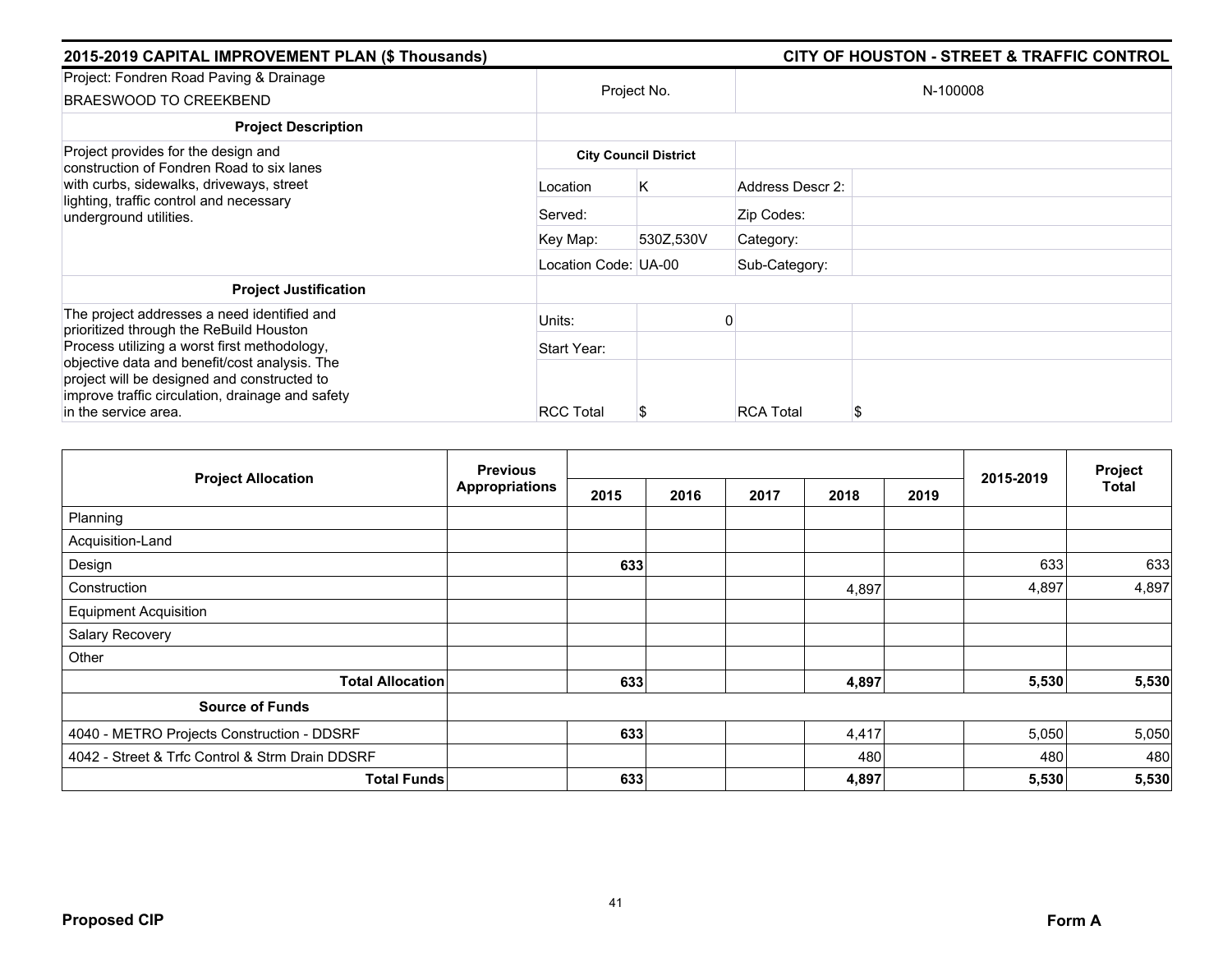| 2015-2019 CAPITAL IMPROVEMENT PLAN (\$ Thousands)                                                                                                                        |                      |                              |                  | <b>CITY OF HOUSTON - STREET &amp; TRAFFIC CONTROL</b> |  |  |  |
|--------------------------------------------------------------------------------------------------------------------------------------------------------------------------|----------------------|------------------------------|------------------|-------------------------------------------------------|--|--|--|
| Project: Antoine Drive Paving & Drainage<br><b>HAMMERLY TO HEMPSTEAD</b>                                                                                                 |                      | Project No.                  | N-100009         |                                                       |  |  |  |
| <b>Project Description</b>                                                                                                                                               |                      |                              |                  |                                                       |  |  |  |
| Project provides for acquisition, design and                                                                                                                             |                      | <b>City Council District</b> |                  |                                                       |  |  |  |
| construction of<br>Hammerly/Antoine/Hempstead intersection<br>with additional left and right turn lanes,<br>curbs, sidewalks, driveways, street lighting,                | Location             | A                            | Address Descr 2: |                                                       |  |  |  |
|                                                                                                                                                                          | Served:              |                              | Zip Codes:       |                                                       |  |  |  |
| traffic control and necessary underground<br>utilities.                                                                                                                  | Key Map:             | 451P,451T                    | Category:        |                                                       |  |  |  |
|                                                                                                                                                                          | Location Code: UA-00 |                              | Sub-Category:    |                                                       |  |  |  |
| <b>Project Justification</b>                                                                                                                                             |                      |                              |                  |                                                       |  |  |  |
| The project addresses a need identified and<br>prioritized through the ReBuild Houston                                                                                   | Units:               |                              |                  |                                                       |  |  |  |
| Process utilizing a worst first methodology,                                                                                                                             | Start Year:          |                              |                  |                                                       |  |  |  |
| objective data and benefit/cost analysis. The<br>project will be designed and constructed to<br>improve traffic circulation, drainage and safety<br>in the service area. | <b>RCC Total</b>     | S                            | <b>RCA Total</b> |                                                       |  |  |  |

| <b>Project Allocation</b>                       | <b>Previous</b>       |      |      |      |       |      |           | Project      |
|-------------------------------------------------|-----------------------|------|------|------|-------|------|-----------|--------------|
|                                                 | <b>Appropriations</b> | 2015 | 2016 | 2017 | 2018  | 2019 | 2015-2019 | <b>Total</b> |
| Planning                                        |                       |      |      |      |       |      |           |              |
| Acquisition-Land                                |                       |      |      | 168  |       |      | 168       | 168          |
| Design                                          |                       | 380  |      |      |       |      | 380       | 380          |
| Construction                                    |                       |      |      |      | 3,643 |      | 3,643     | 3,643        |
| <b>Equipment Acquisition</b>                    |                       |      |      |      |       |      |           |              |
| Salary Recovery                                 |                       |      |      |      |       |      |           |              |
| Other                                           |                       |      |      |      |       |      |           |              |
| <b>Total Allocation</b>                         |                       | 380  |      | 168  | 3,643 |      | 4,191     | 4,191        |
| <b>Source of Funds</b>                          |                       |      |      |      |       |      |           |              |
| 4040 - METRO Projects Construction - DDSRF      |                       | 380  |      |      | 3,363 |      | 3,743     | 3,743        |
| 4042 - Street & Trfc Control & Strm Drain DDSRF |                       |      |      | 168  | 280   |      | 448       | 448          |
| <b>Total Funds</b>                              |                       | 380  |      | 168  | 3,643 |      | 4,191     | 4,191        |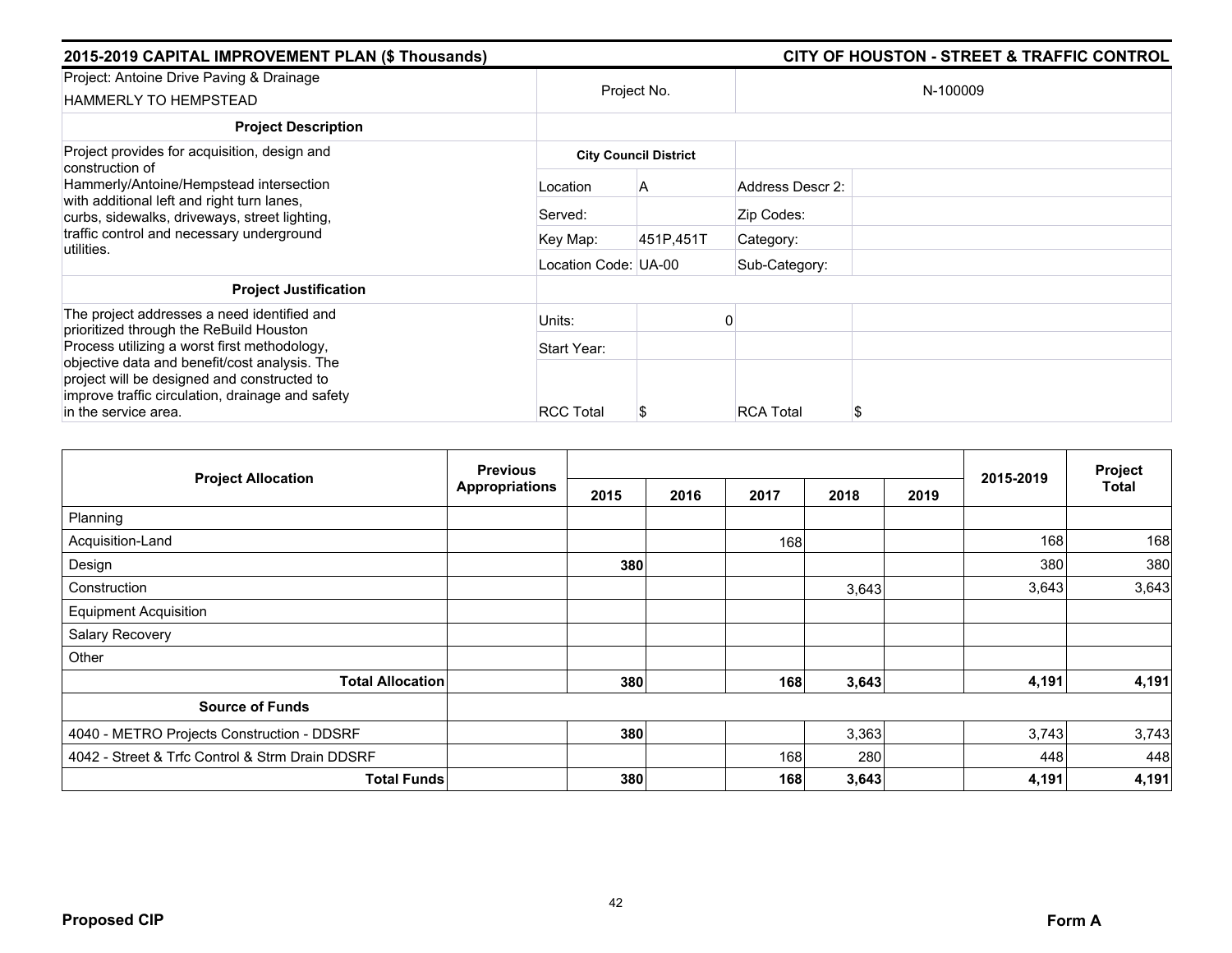| 2015-2019 CAPITAL IMPROVEMENT PLAN (\$ Thousands)                                                                                                | CITY OF HOUSTON - STREET & TRAFFIC CONTROL |             |                  |          |  |  |  |  |
|--------------------------------------------------------------------------------------------------------------------------------------------------|--------------------------------------------|-------------|------------------|----------|--|--|--|--|
| Project: Dunlavy: West Gray to Dallas<br>PAVING AND DRAINAGE                                                                                     |                                            | Project No. |                  | N-100010 |  |  |  |  |
| <b>Project Description</b>                                                                                                                       |                                            |             |                  |          |  |  |  |  |
| Project provides for acquisition, design and<br>construction of a four-lane, non-divided,                                                        | <b>City Council District</b>               |             |                  |          |  |  |  |  |
| concrete with curbs, sidewalks, driveways,<br>street lighting, traffic control and necessary<br>underground utilities.                           | Location                                   | C           | Address Descr 2: |          |  |  |  |  |
|                                                                                                                                                  | Served:                                    |             | Zip Codes:       |          |  |  |  |  |
|                                                                                                                                                  | Key Map:                                   | 492M,492R   | Category:        |          |  |  |  |  |
|                                                                                                                                                  | Location Code: UA-00                       |             | Sub-Category:    |          |  |  |  |  |
| <b>Project Justification</b>                                                                                                                     |                                            |             |                  |          |  |  |  |  |
| The project addresses a need identified and<br>prioritized through the ReBuild Houston                                                           | Units:                                     |             |                  |          |  |  |  |  |
| Process utilizing a worst first methodology,                                                                                                     | Start Year:                                |             |                  |          |  |  |  |  |
| objective data and benefit/cost analysis. The<br>project will be designed and constructed to<br>improve traffic circulation, drainage and safety |                                            |             |                  |          |  |  |  |  |
| in the service area.                                                                                                                             | <b>RCC Total</b>                           |             | <b>RCA Total</b> | S        |  |  |  |  |

| <b>Project Allocation</b>                       | <b>Previous</b><br><b>Appropriations</b> |      |      |       |       | Project |           |              |
|-------------------------------------------------|------------------------------------------|------|------|-------|-------|---------|-----------|--------------|
|                                                 |                                          | 2015 | 2016 | 2017  | 2018  | 2019    | 2015-2019 | <b>Total</b> |
| Planning                                        |                                          |      |      |       |       |         |           |              |
| Acquisition-Land                                |                                          |      |      | 2,500 |       |         | 2,500     | 2,500        |
| Design                                          |                                          | 252  |      |       |       |         | 252       | 252          |
| Construction                                    |                                          |      |      |       | 2,062 |         | 2,062     | 2,062        |
| <b>Equipment Acquisition</b>                    |                                          |      |      |       |       |         |           |              |
| Salary Recovery                                 |                                          |      |      |       |       |         |           |              |
| Other                                           |                                          |      |      |       |       |         |           |              |
| <b>Total Allocation</b>                         |                                          | 252  |      | 2,500 | 2,062 |         | 4,814     | 4,814        |
| <b>Source of Funds</b>                          |                                          |      |      |       |       |         |           |              |
| 4040 - METRO Projects Construction - DDSRF      |                                          | 252  |      |       | 1,658 |         | 1,910     | 1,910        |
| 4042 - Street & Trfc Control & Strm Drain DDSRF |                                          |      |      | 2,500 | 404   |         | 2,904     | 2,904        |
| <b>Total Funds</b>                              |                                          | 252  |      | 2,500 | 2,062 |         | 4,814     | 4,814        |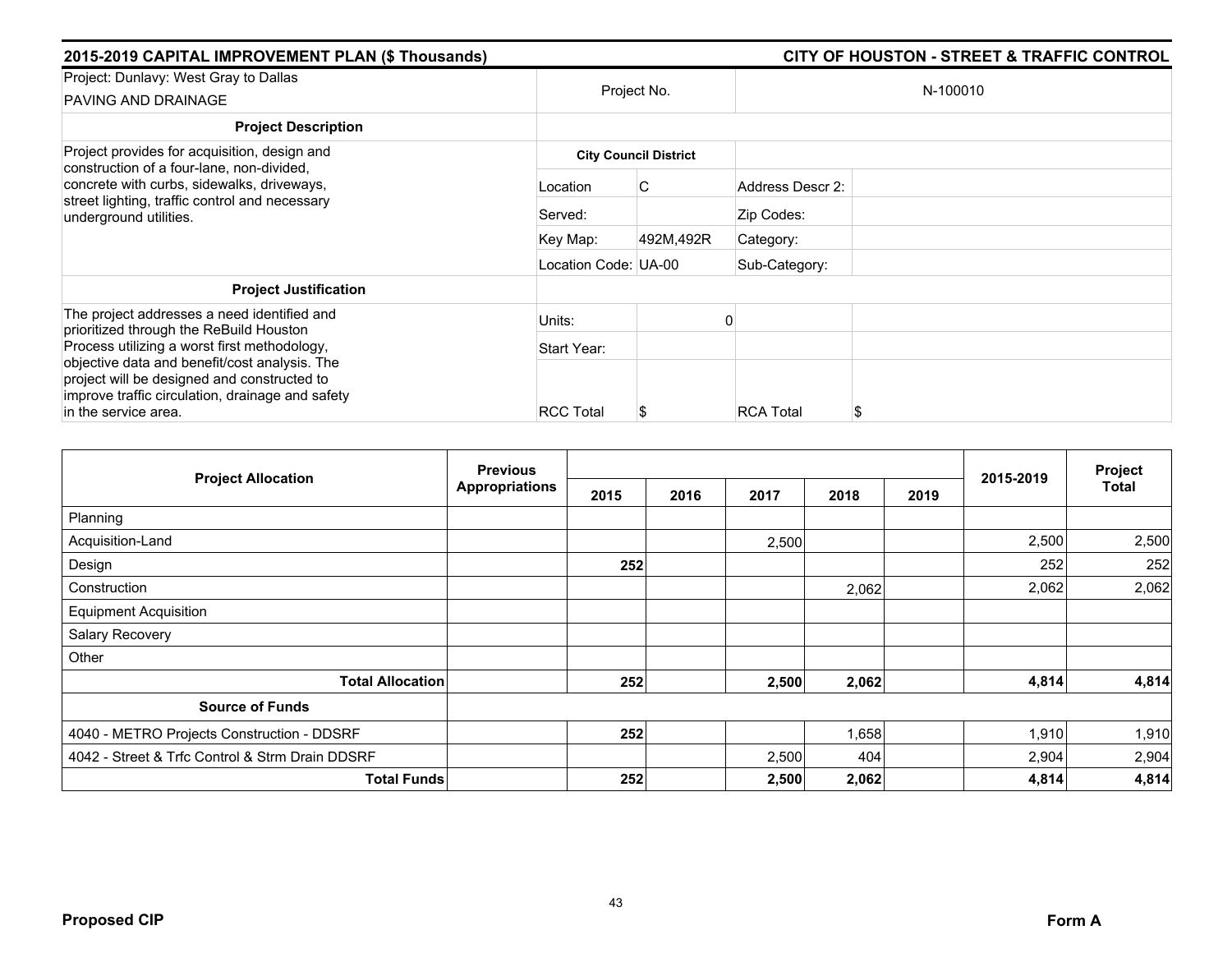| 2015-2019 CAPITAL IMPROVEMENT PLAN (\$ Thousands)                                                                                                                                                                                                                   |                      |                              |                  | <b>CITY OF HOUSTON - STREET &amp; TRAFFIC CONTROL</b> |
|---------------------------------------------------------------------------------------------------------------------------------------------------------------------------------------------------------------------------------------------------------------------|----------------------|------------------------------|------------------|-------------------------------------------------------|
| Project: Kingwood Drive Paving & Drainage<br>LOOP 494 TO WOODLAND HILLS                                                                                                                                                                                             | Project No.          |                              |                  | N-100011                                              |
| <b>Project Description</b>                                                                                                                                                                                                                                          |                      |                              |                  |                                                       |
| Project provides for acquisition, design and                                                                                                                                                                                                                        |                      | <b>City Council District</b> |                  |                                                       |
| construction of a six-lane, divided, concrete<br>roadway with curbs, sidewalks, driveways,                                                                                                                                                                          | Location             | E                            | Address Descr 2: |                                                       |
| street lighting, traffic control and necessary<br>underground utilities and in-line detention.<br>This project includes two (2) sub-projects.                                                                                                                       | Served:              |                              | Zip Codes:       |                                                       |
|                                                                                                                                                                                                                                                                     | Key Map:             | 336A, 336B,                  | Category:        |                                                       |
|                                                                                                                                                                                                                                                                     | Location Code: UA-00 |                              | Sub-Category:    |                                                       |
| <b>Project Justification</b>                                                                                                                                                                                                                                        |                      |                              |                  |                                                       |
| The project addresses a need identified and                                                                                                                                                                                                                         | Units:               |                              |                  |                                                       |
| prioritized through the ReBuild Houston<br>Process utilizing a worst first methodology,<br>objective data and benefit/cost analysis. The<br>project will be designed and constructed to<br>improve traffic circulation, drainage and safety<br>in the service area. | Start Year:          |                              |                  |                                                       |
|                                                                                                                                                                                                                                                                     | <b>RCC Total</b>     | S                            | <b>RCA Total</b> |                                                       |

|                                                 | <b>Previous</b>       |      |       |      |        |      |           | Project     |
|-------------------------------------------------|-----------------------|------|-------|------|--------|------|-----------|-------------|
| <b>Project Allocation</b>                       | <b>Appropriations</b> | 2015 | 2016  | 2017 | 2018   | 2019 | 2015-2019 | Total       |
| Planning                                        |                       |      |       |      |        |      |           |             |
| Acquisition-Land                                |                       |      |       |      |        |      |           |             |
| Design                                          |                       |      | 1,214 |      |        |      | 1,214     | 1,214       |
| Construction                                    |                       |      |       |      | 13,598 |      | 13,598    | 13,598      |
| <b>Equipment Acquisition</b>                    |                       |      |       |      |        |      |           |             |
| Salary Recovery                                 |                       |      |       |      |        |      |           |             |
| Other                                           |                       |      |       |      |        |      |           |             |
| <b>Total Allocation</b>                         |                       |      | 1,214 |      | 13,598 |      | 14,812    | 14,812      |
| <b>Source of Funds</b>                          |                       |      |       |      |        |      |           |             |
| 4040 - METRO Projects Construction - DDSRF      |                       |      | 1,214 |      |        |      | 1,214     | 1,214       |
| 4042 - Street & Trfc Control & Strm Drain DDSRF |                       |      |       |      | 2,720  |      | 2,720     | 2,720       |
| 8500 - PWE-W&S Syst Consolidated Constr Fd      |                       |      |       |      |        |      |           | $\mathbf 0$ |
| Proposed TXDOT                                  |                       |      |       |      | 10,878 |      | 10,878    | 10,878      |
| <b>Total Funds</b>                              |                       |      | 1,214 |      | 13,598 |      | 14,812    | 14,812      |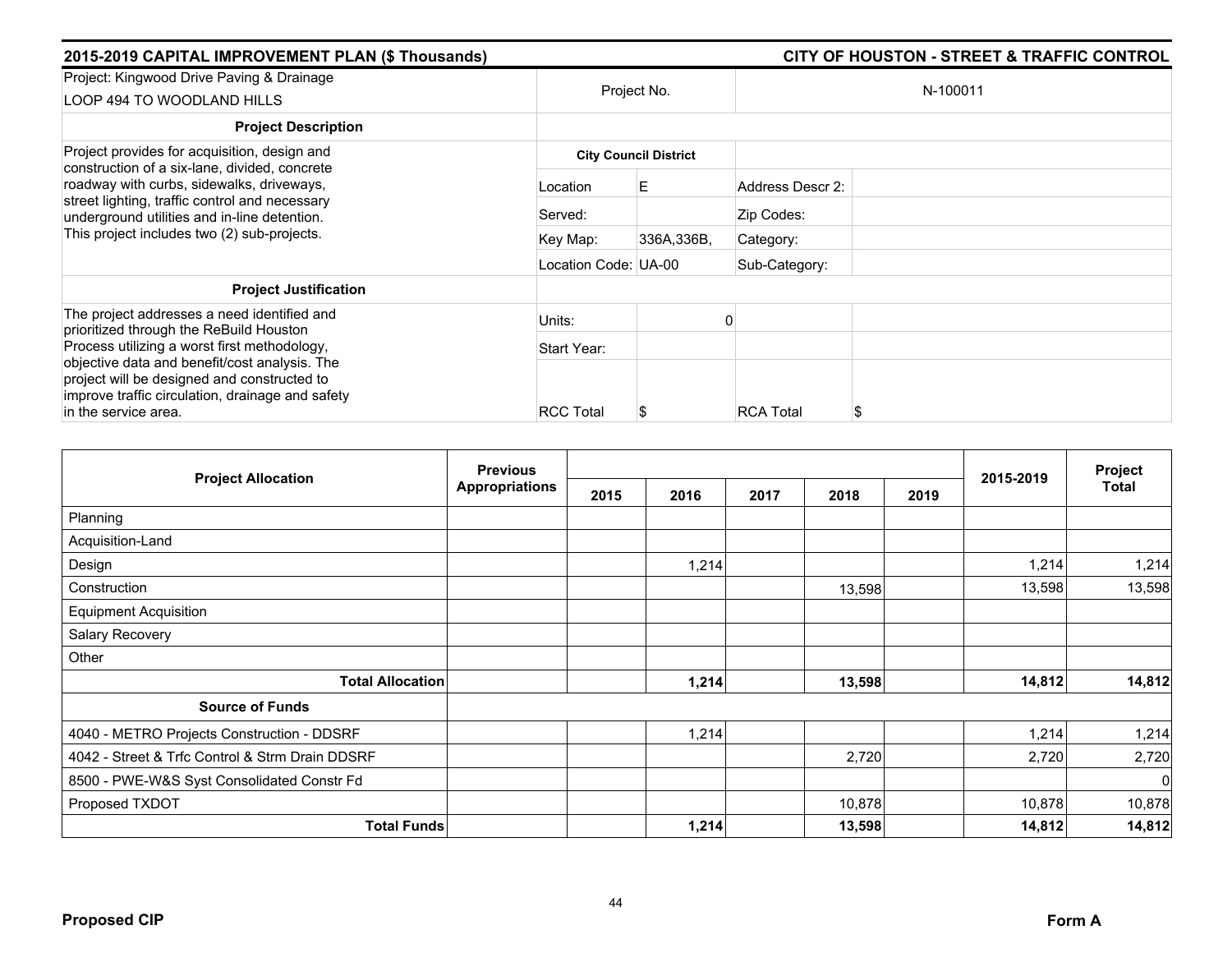| 2015-2019 CAPITAL IMPROVEMENT PLAN (\$ Thousands)                                                                                                                        |                      |                              |                  | <b>CITY OF HOUSTON - STREET &amp; TRAFFIC CONTROL</b> |  |  |
|--------------------------------------------------------------------------------------------------------------------------------------------------------------------------|----------------------|------------------------------|------------------|-------------------------------------------------------|--|--|
| Project: Hlilcroft Avenue Paving & Drainage<br><b>BISSONNET TO BEECHNUT</b>                                                                                              | Project No.          |                              | N-100012         |                                                       |  |  |
| <b>Project Description</b>                                                                                                                                               |                      |                              |                  |                                                       |  |  |
| Project provides for the design and<br>construction of Hillcroft Avenue to six lanes                                                                                     |                      | <b>City Council District</b> |                  |                                                       |  |  |
| with curbs, sidewalks, driveways, street<br>lighting, traffic control and necessary<br>underground utilities.                                                            | Location             | C                            | Address Descr 2: |                                                       |  |  |
|                                                                                                                                                                          | Served:              |                              | Zip Codes:       |                                                       |  |  |
|                                                                                                                                                                          | Key Map:             | 531N,531J                    | Category:        |                                                       |  |  |
|                                                                                                                                                                          | Location Code: UA-00 |                              | Sub-Category:    |                                                       |  |  |
| <b>Project Justification</b>                                                                                                                                             |                      |                              |                  |                                                       |  |  |
| The project addresses a need identified and<br>prioritized through the ReBuild Houston                                                                                   | Units:               |                              |                  |                                                       |  |  |
| Process utilizing a worst first methodology,                                                                                                                             | Start Year:          |                              |                  |                                                       |  |  |
| objective data and benefit/cost analysis. The<br>project will be designed and constructed to<br>improve traffic circulation, drainage and safety<br>in the service area. | <b>RCC Total</b>     | S                            | <b>RCA Total</b> |                                                       |  |  |

|                                                 | <b>Previous</b>       |      |      |      |       |      |           | Project      |
|-------------------------------------------------|-----------------------|------|------|------|-------|------|-----------|--------------|
| <b>Project Allocation</b>                       | <b>Appropriations</b> | 2015 | 2016 | 2017 | 2018  | 2019 | 2015-2019 | <b>Total</b> |
| Planning                                        |                       |      |      |      |       |      |           |              |
| Acquisition-Land                                |                       |      |      |      |       |      |           |              |
| Design                                          |                       | 520  |      |      |       |      | 520       | 520          |
| Construction                                    |                       |      |      |      | 4,251 |      | 4,251     | 4,251        |
| <b>Equipment Acquisition</b>                    |                       |      |      |      |       |      |           |              |
| Salary Recovery                                 |                       |      |      |      |       |      |           |              |
| Other                                           |                       |      |      |      |       |      |           |              |
| <b>Total Allocation</b>                         |                       | 520  |      |      | 4,251 |      | 4,771     | 4,771        |
| <b>Source of Funds</b>                          |                       |      |      |      |       |      |           |              |
| 4040 - METRO Projects Construction - DDSRF      |                       | 520  |      |      | 2,533 |      | 3,053     | 3,053        |
| 4042 - Street & Trfc Control & Strm Drain DDSRF |                       |      |      |      | 1,718 |      | 1,718     | 1,718        |
| <b>Total Funds</b>                              |                       | 520  |      |      | 4,251 |      | 4,771     | 4,771        |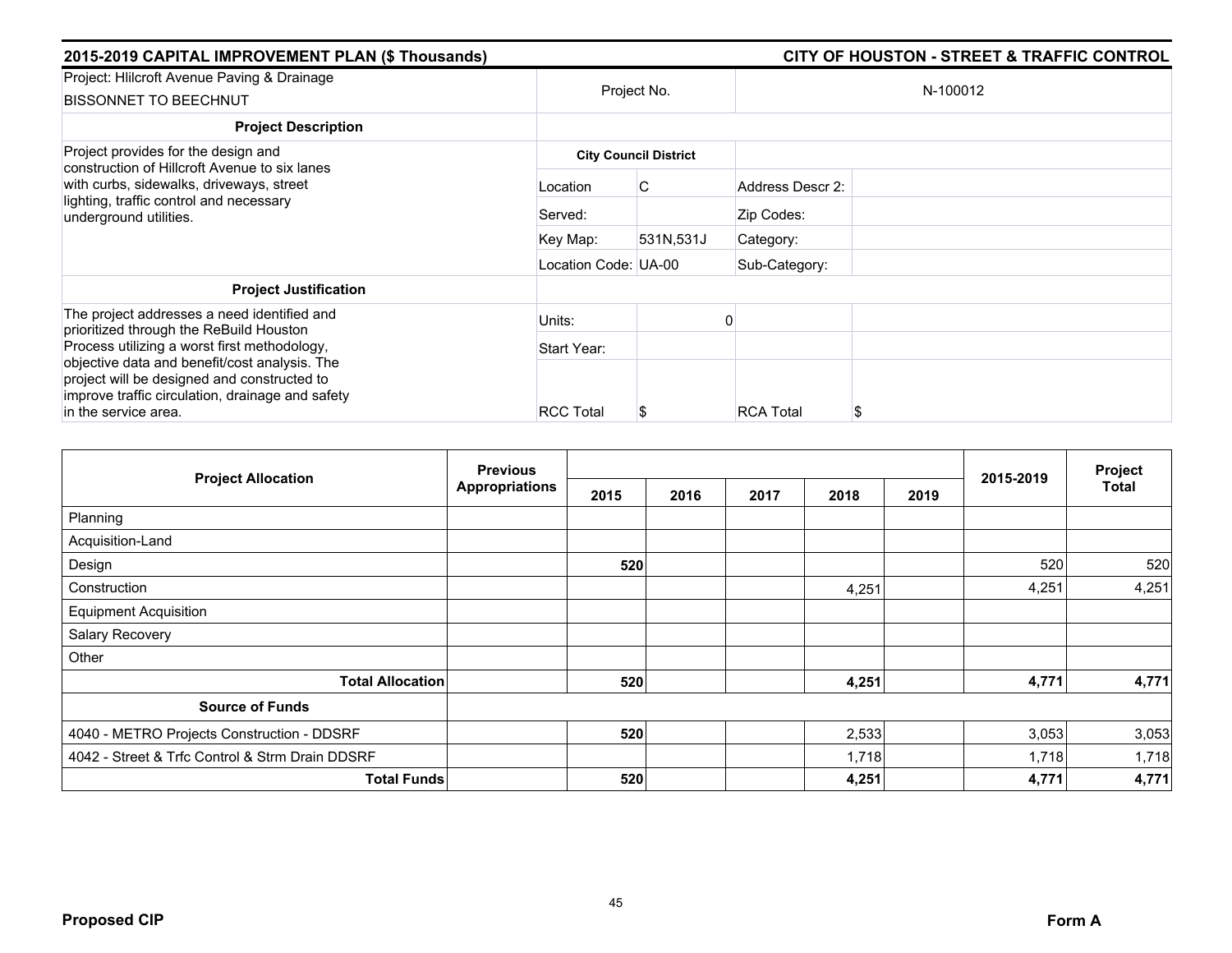| 2015-2019 CAPITAL IMPROVEMENT PLAN (\$ Thousands)                                                                                                                        |                      |                              |                  | <b>CITY OF HOUSTON - STREET &amp; TRAFFIC CONTROL</b> |  |
|--------------------------------------------------------------------------------------------------------------------------------------------------------------------------|----------------------|------------------------------|------------------|-------------------------------------------------------|--|
| Project: Broadway Street Paving & Drainage<br>IH-45 TO GALVESTON ROAD                                                                                                    | Project No.          |                              | N-100013         |                                                       |  |
| <b>Project Description</b>                                                                                                                                               |                      |                              |                  |                                                       |  |
| Project provides for design and construction                                                                                                                             |                      | <b>City Council District</b> |                  |                                                       |  |
| of a four-lane, divided concrete with curbs,<br>sidewalks, driveways, street lighting, traffic                                                                           | Location             |                              | Address Descr 2: |                                                       |  |
| control and necessary underground utilities.<br>Project includes at grade crossing over UPRR<br>tracks south of Old Galveston Road.                                      | Served:              |                              | Zip Codes:       |                                                       |  |
|                                                                                                                                                                          | Key Map:             | 535P,535K,                   | Category:        |                                                       |  |
|                                                                                                                                                                          | Location Code: UA-00 |                              | Sub-Category:    |                                                       |  |
| <b>Project Justification</b>                                                                                                                                             |                      |                              |                  |                                                       |  |
| The project addresses a need identified and<br>prioritized through the ReBuild Houston                                                                                   | Units:               |                              |                  |                                                       |  |
| Process utilizing a worst first methodology,                                                                                                                             | Start Year:          |                              |                  |                                                       |  |
| objective data and benefit/cost analysis. The<br>project will be designed and constructed to<br>improve traffic circulation, drainage and safety<br>in the service area. | <b>RCC Total</b>     | S.                           | <b>RCA Total</b> |                                                       |  |

| <b>Project Allocation</b>                       | <b>Previous</b><br><b>Appropriations</b> |       |      |      |        | Project |           |              |
|-------------------------------------------------|------------------------------------------|-------|------|------|--------|---------|-----------|--------------|
|                                                 |                                          | 2015  | 2016 | 2017 | 2018   | 2019    | 2015-2019 | <b>Total</b> |
| Planning                                        |                                          |       |      |      |        |         |           |              |
| Acquisition-Land                                |                                          |       |      |      |        |         |           |              |
| Design                                          |                                          | 1,058 |      |      |        |         | 1,058     | 1,058        |
| Construction                                    |                                          |       |      |      | 10,543 |         | 10,543    | 10,543       |
| <b>Equipment Acquisition</b>                    |                                          |       |      |      |        |         |           |              |
| Salary Recovery                                 |                                          |       |      |      |        |         |           |              |
| Other                                           |                                          |       |      |      |        |         |           |              |
| <b>Total Allocation</b>                         |                                          | 1,058 |      |      | 10,543 |         | 11,601    | 11,601       |
| <b>Source of Funds</b>                          |                                          |       |      |      |        |         |           |              |
| 4040 - METRO Projects Construction - DDSRF      |                                          | 1,058 |      |      | 9,104  |         | 10,162    | 10,162       |
| 4042 - Street & Trfc Control & Strm Drain DDSRF |                                          |       |      |      | 1,439  |         | 1,439     | 1,439        |
| <b>Total Funds</b>                              |                                          | 1,058 |      |      | 10,543 |         | 11,601    | 11,601       |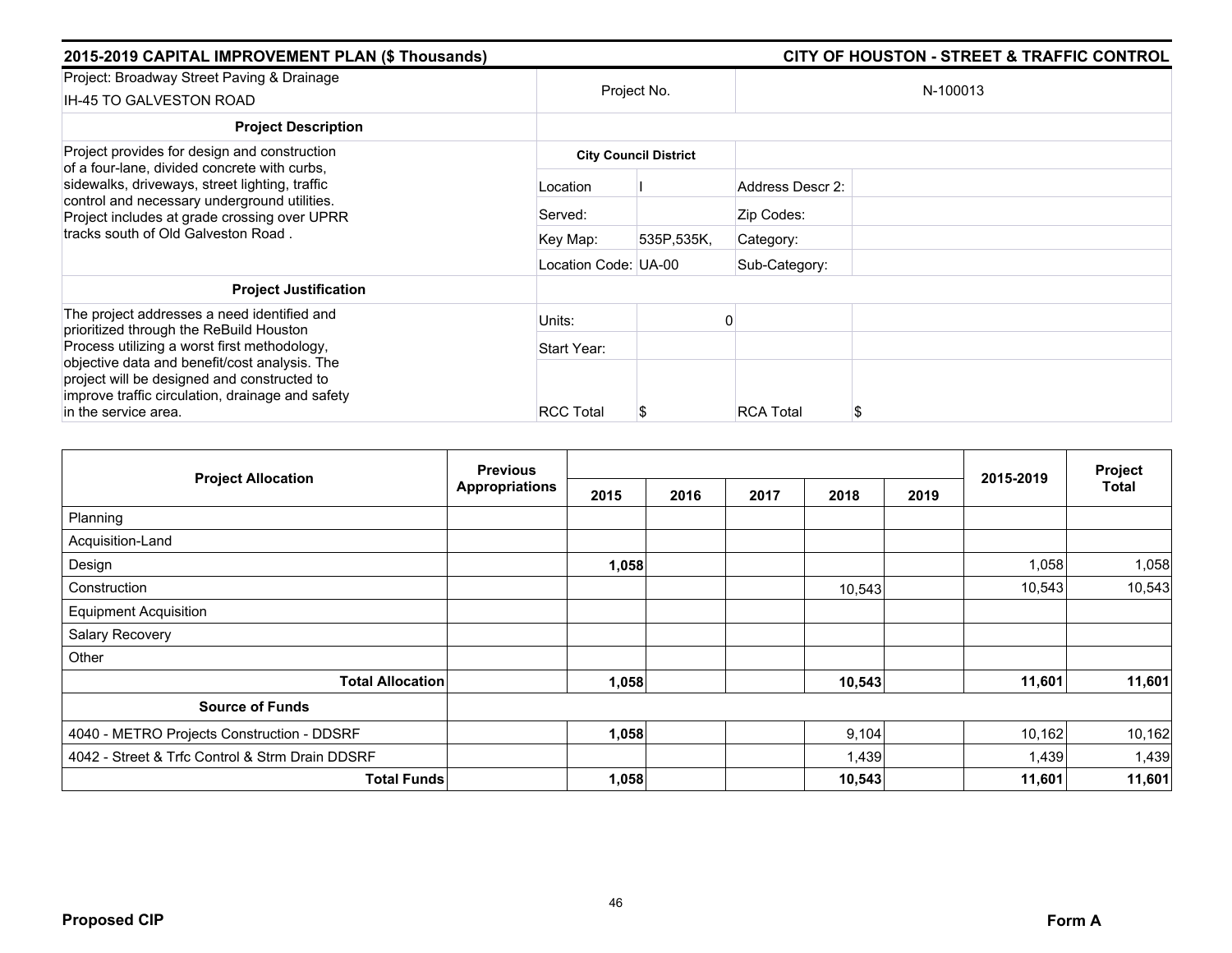| 2015-2019 CAPITAL IMPROVEMENT PLAN (\$ Thousands)                                                                                                                        |                      |                              |                  | <b>CITY OF HOUSTON - STREET &amp; TRAFFIC CONTROL</b> |
|--------------------------------------------------------------------------------------------------------------------------------------------------------------------------|----------------------|------------------------------|------------------|-------------------------------------------------------|
| Project: Gessner Street Paving and Drainage<br>BUFFALO BAYOU TO RICHMOND                                                                                                 | Project No.          |                              |                  | N-100017                                              |
| <b>Project Description</b>                                                                                                                                               |                      |                              |                  |                                                       |
| Project widens existing four lanes to six lanes,<br>constructs bridge along Westheimer (grade                                                                            |                      | <b>City Council District</b> |                  |                                                       |
| separation), replaces traffic signals and<br>upgrade storm, water and wastewater lines<br>as needed. This project includes three (3)<br>sub-projects.                    | Location             | G,F                          | Address Descr 2: |                                                       |
|                                                                                                                                                                          | Served:              |                              | Zip Codes:       |                                                       |
|                                                                                                                                                                          | Key Map:             | 490W,490S,                   | Category:        |                                                       |
|                                                                                                                                                                          | Location Code: UA-00 |                              | Sub-Category:    |                                                       |
| <b>Project Justification</b>                                                                                                                                             |                      |                              |                  |                                                       |
| The project addresses a need identified and<br>prioritized through the ReBuild Houston                                                                                   | Units:               |                              |                  |                                                       |
| Process utilizing a worst first methodology,                                                                                                                             | Start Year:          |                              |                  |                                                       |
| objective data and benefit/cost analysis. The<br>project will be designed and constructed to<br>improve traffic circulation, drainage and safety<br>in the service area. | <b>RCC Total</b>     | S                            | <b>RCA Total</b> |                                                       |

| <b>Project Allocation</b>                       | <b>Previous</b><br><b>Appropriations</b> |       |      |      | 2015-2019 | Project |        |              |
|-------------------------------------------------|------------------------------------------|-------|------|------|-----------|---------|--------|--------------|
|                                                 |                                          | 2015  | 2016 | 2017 | 2018      | 2019    |        | <b>Total</b> |
| Planning                                        |                                          |       |      |      |           |         |        |              |
| Acquisition-Land                                |                                          |       |      | 406  |           |         | 406    | 406          |
| Design                                          |                                          | 1,553 |      |      |           |         | 1,553  | 1,553        |
| Construction                                    |                                          |       |      |      | 13,573    |         | 13,573 | 13,573       |
| <b>Equipment Acquisition</b>                    |                                          |       |      |      |           |         |        |              |
| Salary Recovery                                 |                                          |       |      |      |           |         |        |              |
| Other                                           |                                          |       |      |      |           |         |        |              |
| <b>Total Allocation</b>                         |                                          | 1,553 |      | 406  | 13,573    |         | 15,532 | 15,532       |
| <b>Source of Funds</b>                          |                                          |       |      |      |           |         |        |              |
| 4040 - METRO Projects Construction - DDSRF      |                                          | 1,553 |      |      | 8,432     |         | 9,985  | 9,985        |
| 4042 - Street & Trfc Control & Strm Drain DDSRF |                                          |       |      | 406  | 5,141     |         | 5,547  | 5,547        |
| <b>Total Funds</b>                              |                                          | 1,553 |      | 406  | 13,573    |         | 15,532 | 15,532       |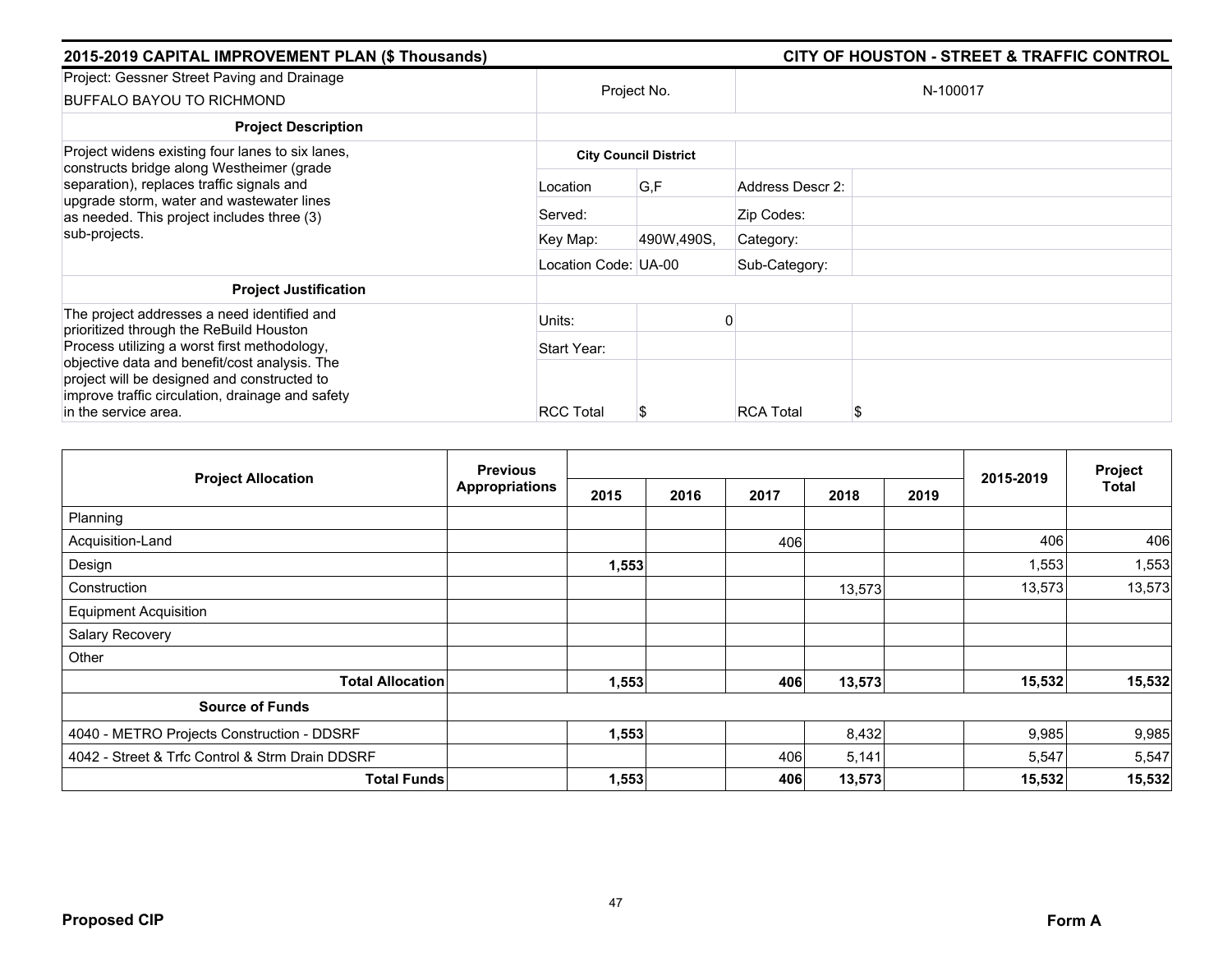| 2015-2019 CAPITAL IMPROVEMENT PLAN (\$ Thousands)                                                                                                                        |                      | <b>CITY OF HOUSTON - STREET &amp; TRAFFIC CONTROL</b> |                  |          |  |  |
|--------------------------------------------------------------------------------------------------------------------------------------------------------------------------|----------------------|-------------------------------------------------------|------------------|----------|--|--|
| Project: West Alabama Paving and Drainage<br>SHEPHERD TO SPUR 527                                                                                                        | Project No.          |                                                       |                  | N-100020 |  |  |
| <b>Project Description</b>                                                                                                                                               |                      |                                                       |                  |          |  |  |
| Project provides for the right-of-way                                                                                                                                    |                      | <b>City Council District</b>                          |                  |          |  |  |
| acquisition, design and reconstruction of an<br>undivided, concrete, roadway with storm                                                                                  | Location             | C                                                     | Address Descr 2: |          |  |  |
| drainage, curbs, sidewalks, driveways, street<br>lighting, traffic control, and necessary<br>underground utilities.                                                      | Served:              |                                                       | Zip Codes:       |          |  |  |
|                                                                                                                                                                          | Key Map:             | 492U,492V,                                            | Category:        |          |  |  |
|                                                                                                                                                                          | Location Code: UA-00 |                                                       | Sub-Category:    |          |  |  |
| <b>Project Justification</b>                                                                                                                                             |                      |                                                       |                  |          |  |  |
| The project addresses a need identified and<br>prioritized through the ReBuild Houston                                                                                   | Units:               |                                                       |                  |          |  |  |
| Process utilizing a worst first methodology,                                                                                                                             | Start Year:          |                                                       |                  |          |  |  |
| objective data and benefit/cost analysis. The<br>project will be designed and constructed to<br>improve traffic circulation, drainage and safety<br>in the service area. | <b>RCC Total</b>     | Ъ                                                     | <b>RCA Total</b> | S        |  |  |

|                                                 | <b>Previous</b>       |       |      |      |        |      |           | Project |
|-------------------------------------------------|-----------------------|-------|------|------|--------|------|-----------|---------|
| <b>Project Allocation</b>                       | <b>Appropriations</b> | 2015  | 2016 | 2017 | 2018   | 2019 | 2015-2019 | Total   |
| Planning                                        |                       |       |      |      |        |      |           |         |
| Acquisition-Land                                |                       |       |      | 485  |        |      | 485       | 485     |
| Design                                          |                       | 1,548 |      |      |        |      | 1,548     | 1,548   |
| Construction                                    |                       |       |      |      | 10,817 |      | 10,817    | 10,817  |
| <b>Equipment Acquisition</b>                    |                       |       |      |      |        |      |           |         |
| Salary Recovery                                 |                       |       |      |      |        |      |           |         |
| Other                                           |                       |       |      |      |        |      |           |         |
| <b>Total Allocation</b>                         |                       | 1,548 |      | 485  | 10,817 |      | 12,850    | 12,850  |
| <b>Source of Funds</b>                          |                       |       |      |      |        |      |           |         |
| 4040 - METRO Projects Construction - DDSRF      |                       | 1,548 |      |      | 166    |      | 1,714     | 1,714   |
| 4042 - Street & Trfc Control & Strm Drain DDSRF |                       |       |      | 485  | 1,829  |      | 2,314     | 2,314   |
| Proposed TXDOT                                  |                       |       |      |      | 8,822  |      | 8,822     | 8,822   |
| <b>Total Funds</b>                              |                       | 1,548 |      | 485  | 10,817 |      | 12,850    | 12,850  |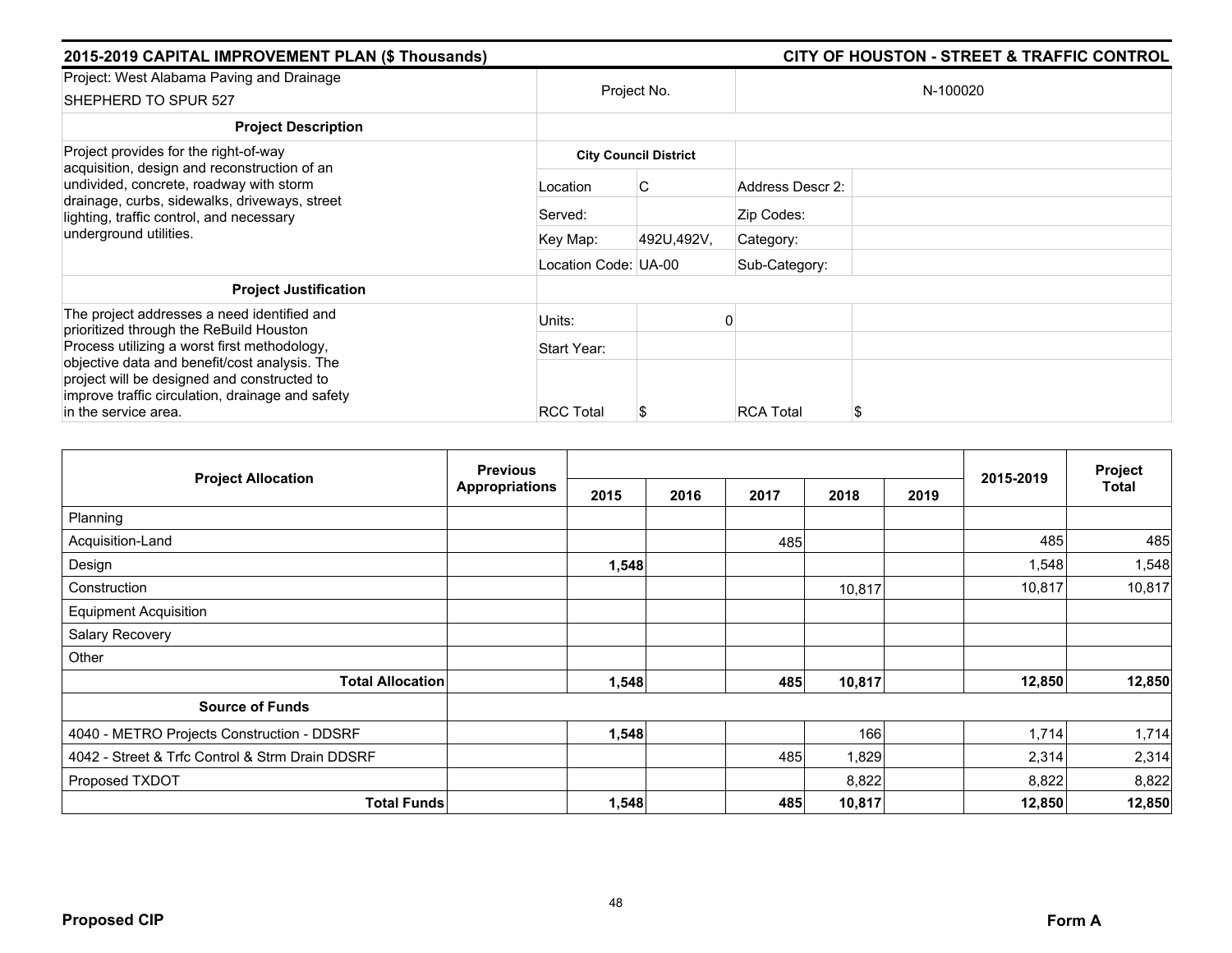| 2015-2019 CAPITAL IMPROVEMENT PLAN (\$ Thousands)                                                                                                                        |                      |                              |                  | <b>CITY OF HOUSTON - STREET &amp; TRAFFIC CONTROL</b> |
|--------------------------------------------------------------------------------------------------------------------------------------------------------------------------|----------------------|------------------------------|------------------|-------------------------------------------------------|
| Project: Fondren Paving and Drainage<br><b>CREEKBEND TO W AIRPORT</b>                                                                                                    |                      | Project No.                  |                  | N-100021                                              |
| <b>Project Description</b>                                                                                                                                               |                      |                              |                  |                                                       |
| Project provides for the design and widening                                                                                                                             |                      | <b>City Council District</b> |                  |                                                       |
| from four lanes to six with curbs, sidewalks,<br>driveways, street lighting, traffic control and<br>necessary underground utilities.                                     | Location             | Κ                            | Address Descr 2: |                                                       |
|                                                                                                                                                                          | Served:              |                              | Zip Codes:       |                                                       |
|                                                                                                                                                                          | Key Map:             | 572F,572G,                   | Category:        |                                                       |
|                                                                                                                                                                          | Location Code: UA-00 |                              | Sub-Category:    |                                                       |
| <b>Project Justification</b>                                                                                                                                             |                      |                              |                  |                                                       |
| The project addresses a need identified and<br>prioritized through the ReBuild Houston                                                                                   | Units:               |                              |                  |                                                       |
| Process utilizing a worst first methodology,                                                                                                                             | Start Year:          |                              |                  |                                                       |
| objective data and benefit/cost analysis. The<br>project will be designed and constructed to<br>improve traffic circulation, drainage and safety<br>in the service area. | <b>RCC Total</b>     | Ъ                            | <b>RCA Total</b> | S                                                     |

| <b>Project Allocation</b>                       | <b>Previous</b><br><b>Appropriations</b> |       |      |      |        | Project |           |              |
|-------------------------------------------------|------------------------------------------|-------|------|------|--------|---------|-----------|--------------|
|                                                 |                                          | 2015  | 2016 | 2017 | 2018   | 2019    | 2015-2019 | <b>Total</b> |
| Planning                                        |                                          |       |      |      |        |         |           |              |
| Acquisition-Land                                |                                          |       |      |      |        |         |           |              |
| Design                                          |                                          | 1,485 |      |      |        |         | 1,485     | 1,485        |
| Construction                                    |                                          |       |      |      | 12,415 |         | 12,415    | 12,415       |
| <b>Equipment Acquisition</b>                    |                                          |       |      |      |        |         |           |              |
| Salary Recovery                                 |                                          |       |      |      |        |         |           |              |
| Other                                           |                                          |       |      |      |        |         |           |              |
| <b>Total Allocation</b>                         |                                          | 1,485 |      |      | 12,415 |         | 13,900    | 13,900       |
| <b>Source of Funds</b>                          |                                          |       |      |      |        |         |           |              |
| 4040 - METRO Projects Construction - DDSRF      |                                          | 1,485 |      |      | 10,758 |         | 12,243    | 12,243       |
| 4042 - Street & Trfc Control & Strm Drain DDSRF |                                          |       |      |      | 1,657  |         | 1,657     | 1,657        |
| <b>Total Funds</b>                              |                                          | 1,485 |      |      | 12,415 |         | 13,900    | 13,900       |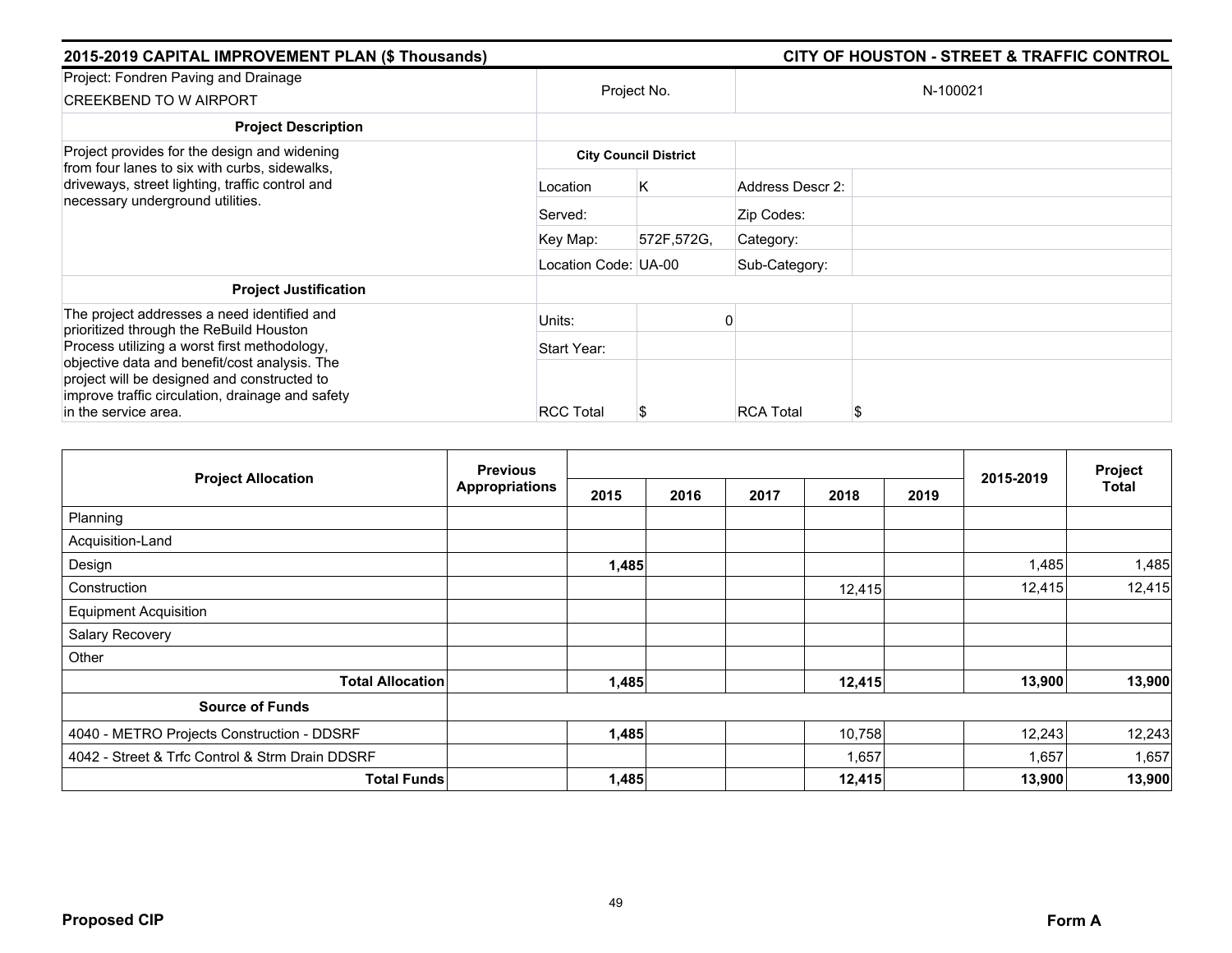| 2015-2019 CAPITAL IMPROVEMENT PLAN (\$ Thousands)                                                                                                                                                                                   |                      |                              |                  | <b>CITY OF HOUSTON - STREET &amp; TRAFFIC CONTROL</b> |
|-------------------------------------------------------------------------------------------------------------------------------------------------------------------------------------------------------------------------------------|----------------------|------------------------------|------------------|-------------------------------------------------------|
| Project: W Bellfort Paving and Drainage<br>DAIRY ASHFORD RD TO US 59                                                                                                                                                                | Project No.          |                              |                  | N-100022                                              |
| <b>Project Description</b>                                                                                                                                                                                                          |                      |                              |                  |                                                       |
| Project constructs six-lane, divided,<br>boulevard, curb and gutter section by adding                                                                                                                                               |                      | <b>City Council District</b> |                  |                                                       |
| one lane in each direction to increase the<br>newly reconstructed four-lanes divided<br>section to a six-lane, divided section, upgrade<br>storm, water, wastewater lines as needed.<br>This project includes two (2) sub-projects. | Location             | F                            | Address Descr 2: |                                                       |
|                                                                                                                                                                                                                                     | Served:              |                              | Zip Codes:       |                                                       |
|                                                                                                                                                                                                                                     | Key Map:             | 528Z,529W,                   | Category:        |                                                       |
|                                                                                                                                                                                                                                     | Location Code: UA-00 |                              | Sub-Category:    |                                                       |
| <b>Project Justification</b>                                                                                                                                                                                                        |                      |                              |                  |                                                       |
| The project addresses a need identified and<br>prioritized through the ReBuild Houston                                                                                                                                              | Units:               |                              |                  |                                                       |
| Process utilizing a worst first methodology,                                                                                                                                                                                        | Start Year:          |                              |                  |                                                       |
| objective data and benefit/cost analysis. The<br>project will be designed and constructed to<br>improve traffic circulation, drainage and safety<br>in the service area.                                                            | <b>RCC Total</b>     | S                            | <b>RCA Total</b> |                                                       |

|                                                 | <b>Previous</b>    |      |       |      |      |        |           | Project      |
|-------------------------------------------------|--------------------|------|-------|------|------|--------|-----------|--------------|
| <b>Project Allocation</b>                       | Appropriations     | 2015 | 2016  | 2017 | 2018 | 2019   | 2015-2019 | <b>Total</b> |
| Planning                                        |                    |      |       |      |      |        |           |              |
| Acquisition-Land                                |                    |      |       |      |      |        |           |              |
| Design                                          |                    |      | 1,559 |      |      |        | 1,559     | 1,559        |
| Construction                                    |                    |      |       |      |      | 11,870 | 11,870    | 11,870       |
| <b>Equipment Acquisition</b>                    |                    |      |       |      |      |        |           |              |
| Salary Recovery                                 |                    |      |       |      |      |        |           |              |
| Other                                           |                    |      |       |      |      |        |           |              |
| <b>Total Allocation</b>                         |                    |      | 1,559 |      |      | 11,870 | 13,429    | 13,429       |
| <b>Source of Funds</b>                          |                    |      |       |      |      |        |           |              |
| 4040 - METRO Projects Construction - DDSRF      |                    |      | 1,559 |      |      | 7,883  | 9,442     | 9,442        |
| 4042 - Street & Trfc Control & Strm Drain DDSRF |                    |      |       |      |      | 3,987  | 3,987     | 3,987        |
|                                                 | <b>Total Funds</b> |      | 1,559 |      |      | 11,870 | 13,429    | 13,429       |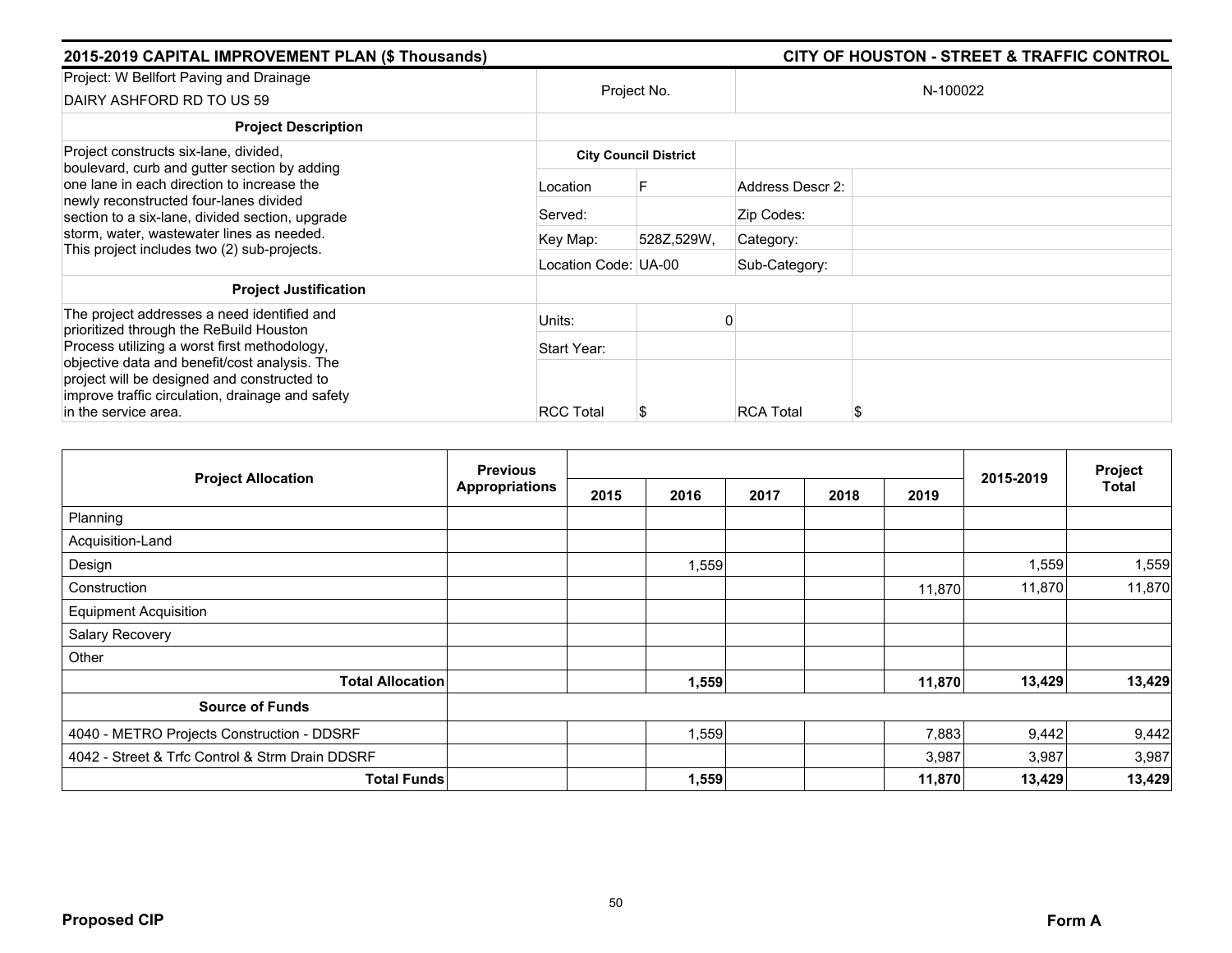| 2015-2019 CAPITAL IMPROVEMENT PLAN (\$ Thousands)                                                                                                                                |                      |                              |                  | <b>CITY OF HOUSTON - STREET &amp; TRAFFIC CONTROL</b> |
|----------------------------------------------------------------------------------------------------------------------------------------------------------------------------------|----------------------|------------------------------|------------------|-------------------------------------------------------|
| Project: Dairy Ashford Paving and Drainage<br>IH-10 TO BUFFALO BAYOU                                                                                                             |                      | Project No.                  |                  | N-100023                                              |
| <b>Project Description</b>                                                                                                                                                       |                      |                              |                  |                                                       |
| Project widens existing four lanes to six lanes, replaces traffic                                                                                                                |                      | <b>City Council District</b> |                  |                                                       |
| signals and upgrades storm andutilities as needed. This project<br>includes two (2)sub-projects.                                                                                 | Location             | G                            | Address Descr 2: |                                                       |
|                                                                                                                                                                                  | Served:              |                              | Zip Codes:       |                                                       |
|                                                                                                                                                                                  | Key Map:             | 488M,488H,                   | Category:        |                                                       |
|                                                                                                                                                                                  | Location Code: UA-00 |                              | Sub-Category:    |                                                       |
| <b>Project Justification</b>                                                                                                                                                     |                      |                              |                  |                                                       |
| The project addresses a need identified and prioritized through the<br>ReBuild HoustonProcess utilizing a worst first                                                            | Units:               |                              |                  |                                                       |
| methodology, objective data and benefit/cost analysis. The project<br>will be designed and constructed toimprove traffic circulation,<br>drainage and safetyin the service area. | Start Year:          |                              |                  |                                                       |
|                                                                                                                                                                                  | <b>RCC Total</b>     | S                            | <b>RCA Total</b> |                                                       |

| <b>Project Allocation</b>                       | <b>Previous</b>       |      |       |      |      |       |           | Project |
|-------------------------------------------------|-----------------------|------|-------|------|------|-------|-----------|---------|
|                                                 | <b>Appropriations</b> | 2015 | 2016  | 2017 | 2018 | 2019  | 2015-2019 | Total   |
| Planning                                        |                       |      |       |      |      |       |           |         |
| Acquisition-Land                                |                       |      |       |      |      |       |           |         |
| Design                                          |                       |      | 1,056 |      |      |       | 1,056     | 1,056   |
| Construction                                    |                       |      |       |      |      | 8,307 | 8,307     | 8,307   |
| <b>Equipment Acquisition</b>                    |                       |      |       |      |      |       |           |         |
| Salary Recovery                                 |                       |      |       |      |      |       |           |         |
| Other                                           |                       |      |       |      |      |       |           |         |
| <b>Total Allocation</b>                         |                       |      | 1,056 |      |      | 8,307 | 9,363     | 9,363   |
| <b>Source of Funds</b>                          |                       |      |       |      |      |       |           |         |
| 4040 - METRO Projects Construction - DDSRF      |                       |      | 1,056 |      |      |       | 1,056     | 1,056   |
| 4042 - Street & Trfc Control & Strm Drain DDSRF |                       |      |       |      |      | 1,661 | 1,661     | 1,661   |
| Proposed TXDOT                                  |                       |      |       |      |      | 6,646 | 6,646     | 6,646   |
| <b>Total Funds</b>                              |                       |      | 1,056 |      |      | 8,307 | 9,363     | 9,363   |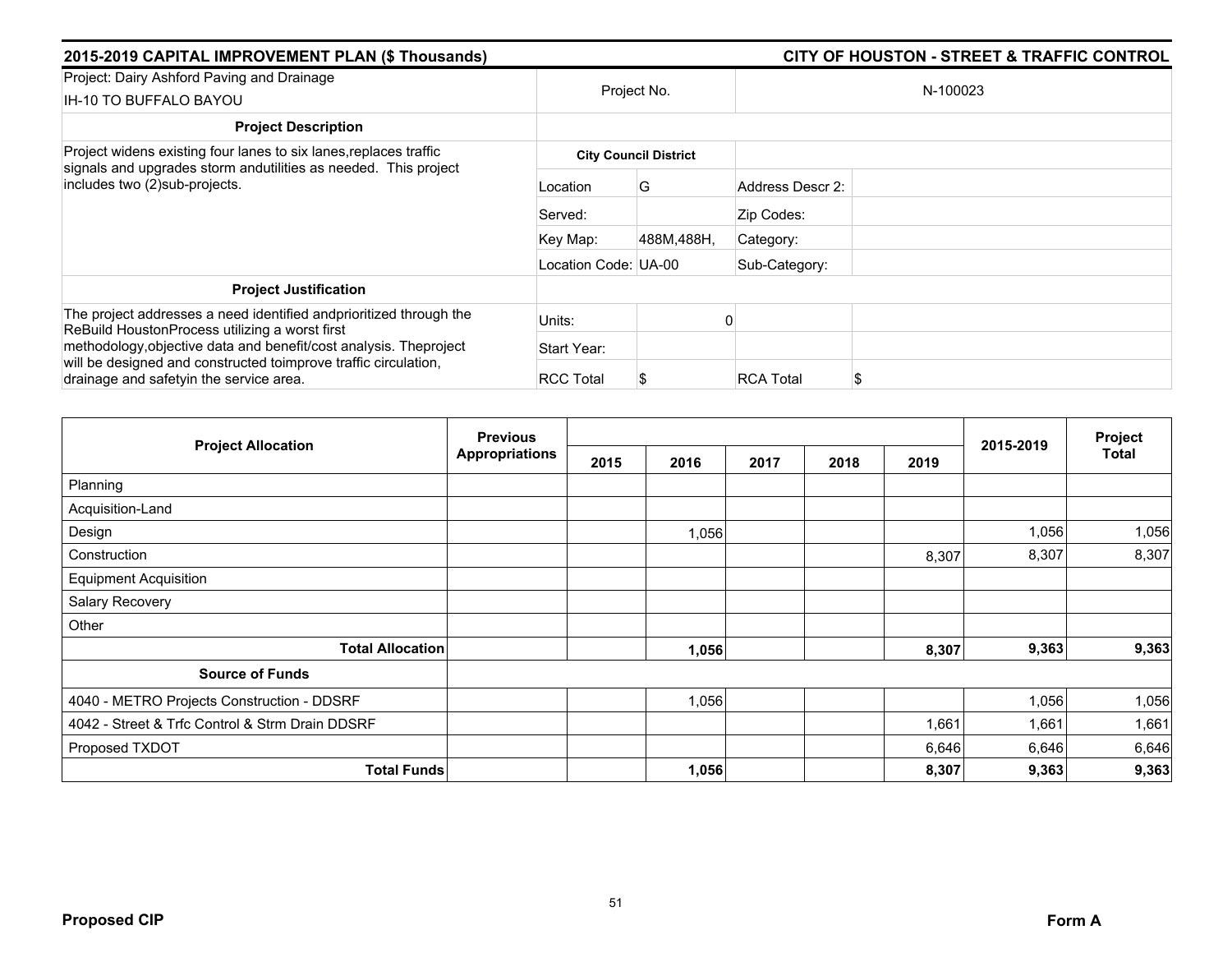| 2015-2019 CAPITAL IMPROVEMENT PLAN (\$ Thousands)                                                                                                                        |                              |             |                  | <b>CITY OF HOUSTON - STREET &amp; TRAFFIC CONTROL</b> |  |  |  |  |
|--------------------------------------------------------------------------------------------------------------------------------------------------------------------------|------------------------------|-------------|------------------|-------------------------------------------------------|--|--|--|--|
| Project: Hirsch Paving and Drainage<br>LAURA KOPPE TO CROSSTIMBERS                                                                                                       |                              | Project No. |                  | N-100024                                              |  |  |  |  |
| <b>Project Description</b>                                                                                                                                               |                              |             |                  |                                                       |  |  |  |  |
| Project constructs two-lane, half boulevard, curb<br>and gutter section, upgrades storm water and                                                                        | <b>City Council District</b> |             |                  |                                                       |  |  |  |  |
| wastewater lines as needed.                                                                                                                                              | Location                     | B           | Address Descr 2: |                                                       |  |  |  |  |
|                                                                                                                                                                          | Served:                      |             | Zip Codes:       |                                                       |  |  |  |  |
|                                                                                                                                                                          | Key Map:                     | 454K.454F   | Category:        |                                                       |  |  |  |  |
|                                                                                                                                                                          | Location Code: UA-00         |             | Sub-Category:    |                                                       |  |  |  |  |
| <b>Project Justification</b>                                                                                                                                             |                              |             |                  |                                                       |  |  |  |  |
| The project addresses a need identified and                                                                                                                              | Units:                       |             |                  |                                                       |  |  |  |  |
| prioritized through the ReBuild Houston<br>Process utilizing a worst first methodology,                                                                                  | Start Year:                  |             |                  |                                                       |  |  |  |  |
| objective data and benefit/cost analysis. The<br>project will be designed and constructed to<br>improve traffic circulation, drainage and safety<br>in the service area. | <b>RCC Total</b>             | ъ           | <b>RCA Total</b> | S                                                     |  |  |  |  |

| <b>Project Allocation</b>                       | <b>Previous</b><br><b>Appropriations</b> |      |      |      |       |      |           | Project      |
|-------------------------------------------------|------------------------------------------|------|------|------|-------|------|-----------|--------------|
|                                                 |                                          | 2015 | 2016 | 2017 | 2018  | 2019 | 2015-2019 | <b>Total</b> |
| Planning                                        |                                          |      |      |      |       |      |           |              |
| Acquisition-Land                                |                                          |      |      | 274  |       |      | 274       | 274          |
| Design                                          |                                          | 568  |      |      |       |      | 568       | 568          |
| Construction                                    |                                          |      |      |      | 2,970 |      | 2,970     | 2,970        |
| <b>Equipment Acquisition</b>                    |                                          |      |      |      |       |      |           |              |
| Salary Recovery                                 |                                          |      |      |      |       |      |           |              |
| Other                                           |                                          |      |      |      |       |      |           |              |
| <b>Total Allocation</b>                         |                                          | 568  |      | 274  | 2,970 |      | 3,812     | 3,812        |
| <b>Source of Funds</b>                          |                                          |      |      |      |       |      |           |              |
| 4040 - METRO Projects Construction - DDSRF      |                                          | 568  |      |      | 2,765 |      | 3,333     | 3,333        |
| 4042 - Street & Trfc Control & Strm Drain DDSRF |                                          |      |      | 274  | 205   |      | 479       | 479          |
| <b>Total Funds</b>                              |                                          | 568  |      | 274  | 2,970 |      | 3,812     | 3,812        |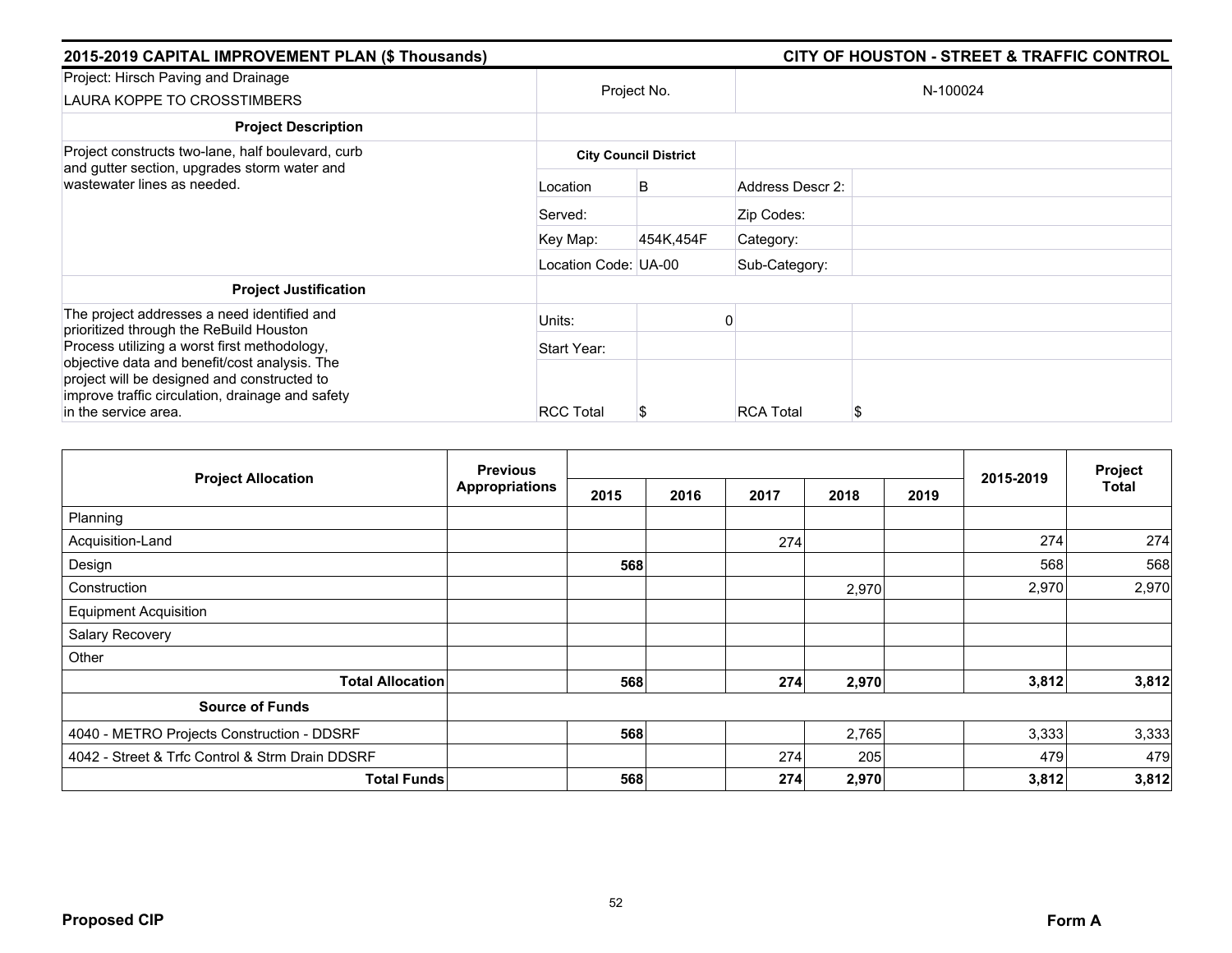| 2015-2019 CAPITAL IMPROVEMENT PLAN (\$ Thousands)                                                                                                                        |                              |             |                  | <b>CITY OF HOUSTON - STREET &amp; TRAFFIC CONTROL</b> |  |  |  |  |
|--------------------------------------------------------------------------------------------------------------------------------------------------------------------------|------------------------------|-------------|------------------|-------------------------------------------------------|--|--|--|--|
| Project: W. Fuqua Paving and Drainage<br>CITY LIMIT TO CHIMNEY ROCK                                                                                                      |                              | Project No. |                  | N-100025                                              |  |  |  |  |
| <b>Project Description</b>                                                                                                                                               |                              |             |                  |                                                       |  |  |  |  |
| Project provides for the design and construction<br>of Fuqua Road with curbs, sidewalks, driveways,                                                                      | <b>City Council District</b> |             |                  |                                                       |  |  |  |  |
| street lighting, traffic control and necessary<br>underground utilities.                                                                                                 | Location                     | Κ           | Address Descr 2: |                                                       |  |  |  |  |
|                                                                                                                                                                          | Served:                      |             | Zip Codes:       |                                                       |  |  |  |  |
|                                                                                                                                                                          | Key Map:                     | 570Z,571W   | Category:        |                                                       |  |  |  |  |
|                                                                                                                                                                          | Location Code: UA-00         |             | Sub-Category:    |                                                       |  |  |  |  |
| <b>Project Justification</b>                                                                                                                                             |                              |             |                  |                                                       |  |  |  |  |
| The project addresses a need identified and<br>prioritized through the ReBuild Houston                                                                                   | Units:                       |             |                  |                                                       |  |  |  |  |
| Process utilizing a worst first methodology,                                                                                                                             | Start Year:                  |             |                  |                                                       |  |  |  |  |
| objective data and benefit/cost analysis. The<br>project will be designed and constructed to<br>improve traffic circulation, drainage and safety<br>in the service area. | <b>RCC Total</b>             |             | <b>RCA Total</b> | S                                                     |  |  |  |  |

|                                                 | <b>Previous</b>       |       |      |      |      | Project |           |        |
|-------------------------------------------------|-----------------------|-------|------|------|------|---------|-----------|--------|
| <b>Project Allocation</b>                       | <b>Appropriations</b> | 2015  | 2016 | 2017 | 2018 | 2019    | 2015-2019 | Total  |
| Planning                                        |                       |       |      |      |      |         |           |        |
| Acquisition-Land                                |                       |       |      |      |      |         |           |        |
| Design                                          |                       | 1,608 |      |      |      |         | 1,608     | 1,608  |
| Construction                                    |                       |       |      |      |      | 13,532  | 13,532    | 13,532 |
| <b>Equipment Acquisition</b>                    |                       |       |      |      |      |         |           |        |
| Salary Recovery                                 |                       |       |      |      |      |         |           |        |
| Other                                           |                       |       |      |      |      |         |           |        |
| <b>Total Allocation</b>                         |                       | 1,608 |      |      |      | 13,532  | 15,140    | 15,140 |
| <b>Source of Funds</b>                          |                       |       |      |      |      |         |           |        |
| 4040 - METRO Projects Construction - DDSRF      |                       |       |      |      |      | 8,703   | 8,703     | 8,703  |
| 4042 - Street & Trfc Control & Strm Drain DDSRF |                       |       |      |      |      | 4,137   | 4,137     | 4,137  |
| <b>Ft Bend Participate</b>                      |                       | 1,608 |      |      |      | 692     | 2,300     | 2,300  |
| <b>Total Funds</b>                              |                       | 1,608 |      |      |      | 13,532  | 15,140    | 15,140 |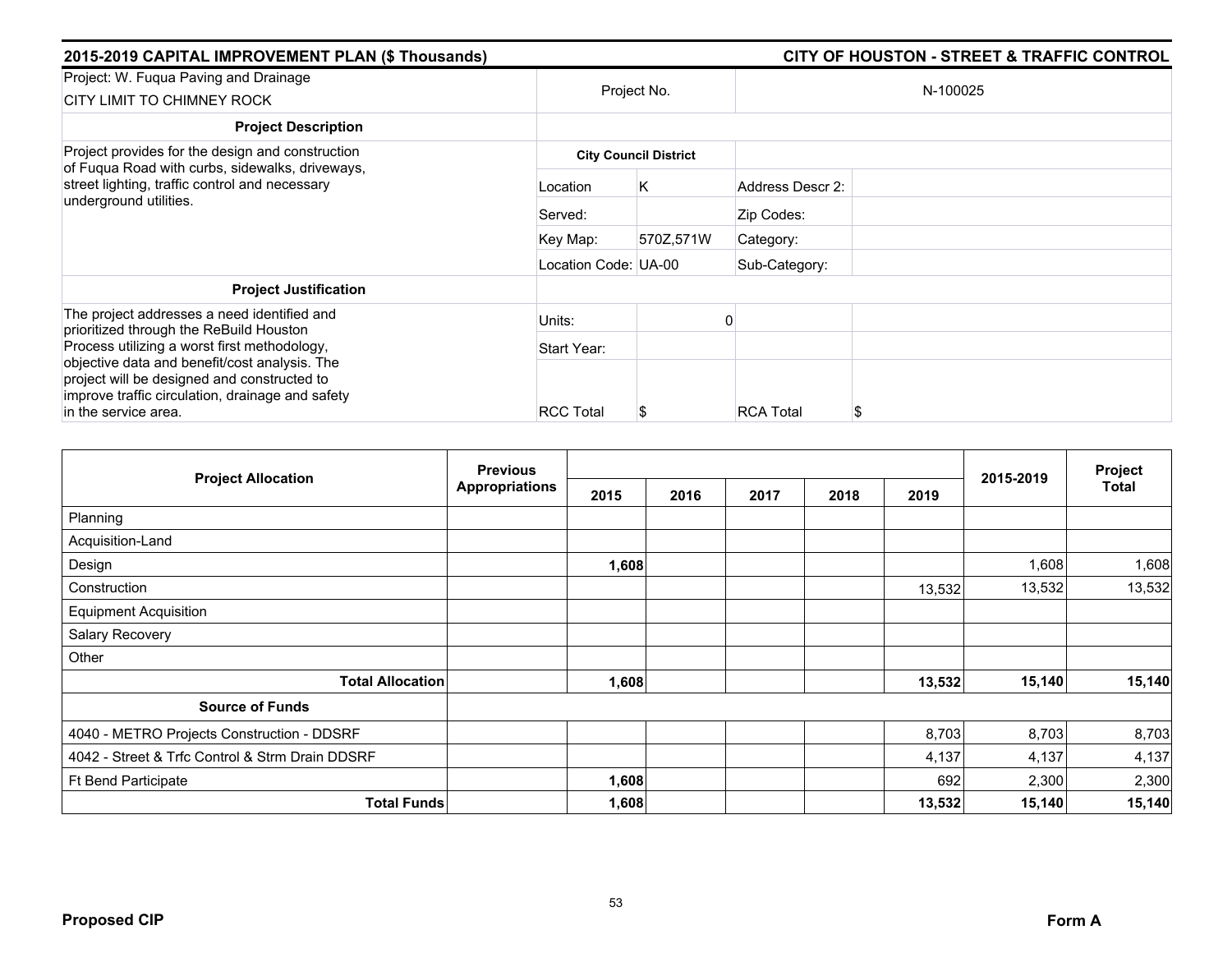| 2015-2019 CAPITAL IMPROVEMENT PLAN (\$ Thousands)                                                                                                                                |                      |                              |                  | <b>CITY OF HOUSTON - STREET &amp; TRAFFIC CONTROL</b> |
|----------------------------------------------------------------------------------------------------------------------------------------------------------------------------------|----------------------|------------------------------|------------------|-------------------------------------------------------|
| Project: Wilcrest<br>IH 10 TO BUFFALO BAYOU                                                                                                                                      | Project No.          |                              |                  | N-100026                                              |
| <b>Project Description</b>                                                                                                                                                       |                      |                              |                  |                                                       |
| Project provides for the lanes design andconstruction of a six-lane<br>(widening from fourlanes), concrete roadway with curbs, sidewalks,                                        |                      | <b>City Council District</b> |                  |                                                       |
| driveways, street lighting, trafficcontrol and necessary underground<br>utilities. Project includes crossing over Buffalo Bayou.                                                 | Location             | G                            | Address Descr 2: |                                                       |
|                                                                                                                                                                                  | Served:              |                              | Zip Codes:       |                                                       |
|                                                                                                                                                                                  | Key Map:             | 489F.489B                    | Category:        |                                                       |
|                                                                                                                                                                                  | Location Code: UA-00 |                              | Sub-Category:    |                                                       |
| <b>Project Justification</b>                                                                                                                                                     |                      |                              |                  |                                                       |
| The project addresses a need identified andprioritized through the<br>ReBuild HoustonProcess utilizing a worst first                                                             | Units:               |                              |                  |                                                       |
| methodology, objective data and benefit/cost analysis. The project<br>will be designed and constructed toimprove traffic circulation,<br>drainage and safetyin the service area. | Start Year:          |                              |                  |                                                       |
|                                                                                                                                                                                  | <b>RCC Total</b>     |                              | <b>RCA Total</b> |                                                       |

| <b>Project Allocation</b>                       | <b>Previous</b>       |      |      |      | 2015-2019 | Project |  |                |
|-------------------------------------------------|-----------------------|------|------|------|-----------|---------|--|----------------|
|                                                 | <b>Appropriations</b> | 2015 | 2016 | 2017 | 2018      | 2019    |  | <b>Total</b>   |
| Planning                                        |                       |      |      |      |           |         |  |                |
| Acquisition-Land                                |                       |      |      |      |           |         |  |                |
| Design                                          |                       |      |      |      |           |         |  |                |
| Construction                                    |                       |      |      |      |           |         |  | $\overline{0}$ |
| <b>Equipment Acquisition</b>                    |                       |      |      |      |           |         |  |                |
| Salary Recovery                                 |                       |      |      |      |           |         |  |                |
| Other                                           |                       |      |      |      |           |         |  |                |
| <b>Total Allocation</b>                         |                       |      |      |      |           |         |  |                |
| <b>Source of Funds</b>                          |                       |      |      |      |           |         |  |                |
| 4042 - Street & Trfc Control & Strm Drain DDSRF |                       |      |      |      |           |         |  | $\overline{0}$ |
| <b>Total Funds</b>                              |                       |      |      |      |           |         |  | $\mathbf 0$    |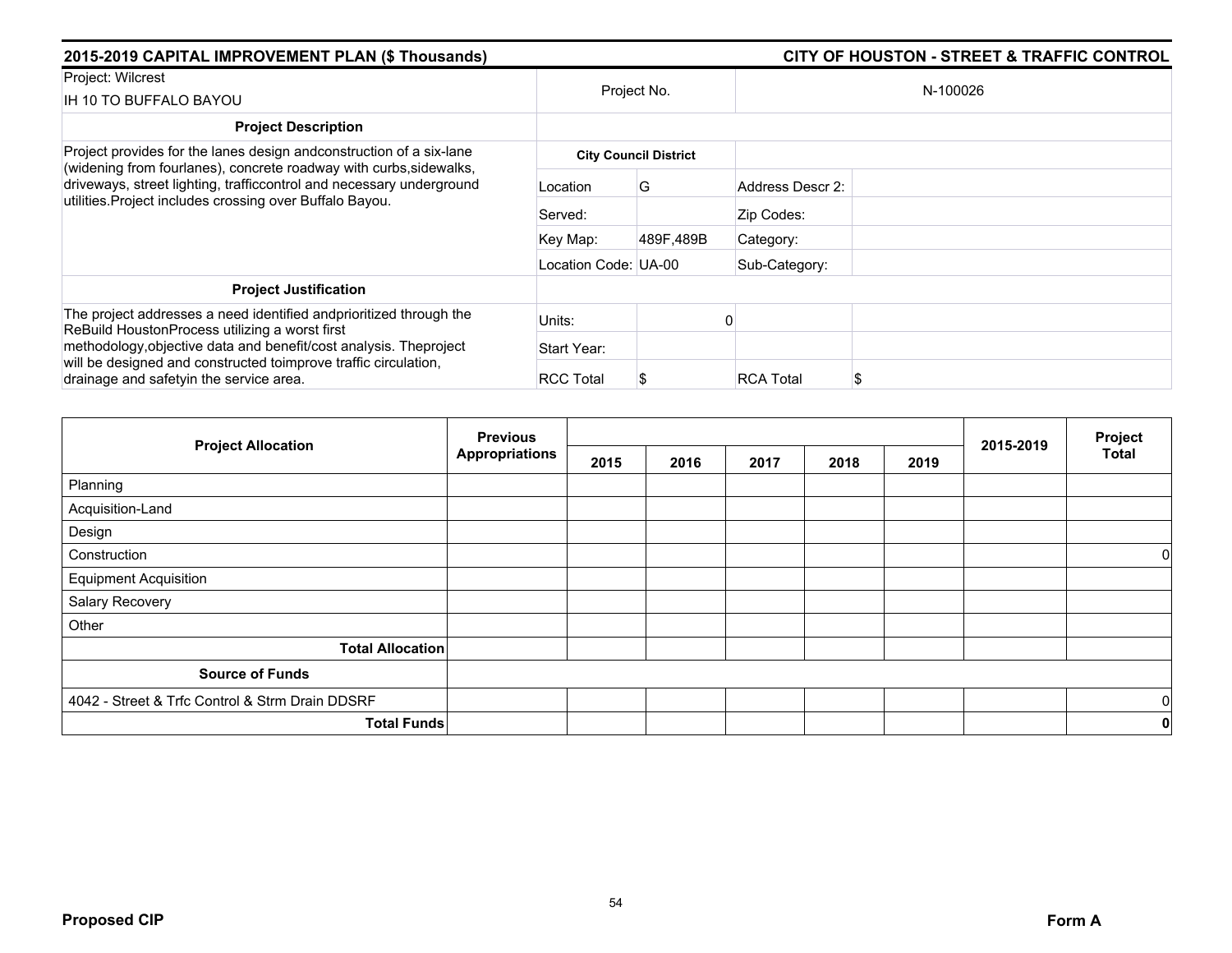| 2015-2019 CAPITAL IMPROVEMENT PLAN (\$ Thousands)                                                                                                                                                                                                                                              |                      |                              |                  | <b>CITY OF HOUSTON - STREET &amp; TRAFFIC CONTROL</b> |
|------------------------------------------------------------------------------------------------------------------------------------------------------------------------------------------------------------------------------------------------------------------------------------------------|----------------------|------------------------------|------------------|-------------------------------------------------------|
| Project: S. Lockwood Paving and Drainage<br><b>CRITES STREET TO HARRISBURG</b>                                                                                                                                                                                                                 |                      | Project No.                  |                  | N-100027                                              |
| <b>Project Description</b>                                                                                                                                                                                                                                                                     |                      |                              |                  |                                                       |
| Project provides for the design and<br>reconstruction of a six-lane, divided, concrete<br>roadway from Crites Street to south of<br>Navigation Boulevard and four-lane, divided,<br>concrete roadway from south of Navigation<br>Boulevard to Harrisburg Boulevard and<br>necessary utilities. |                      | <b>City Council District</b> |                  |                                                       |
|                                                                                                                                                                                                                                                                                                | Location             | Η                            | Address Descr 2: |                                                       |
|                                                                                                                                                                                                                                                                                                | Served:              |                              | Zip Codes:       |                                                       |
|                                                                                                                                                                                                                                                                                                | Key Map:             | 494P,494T                    | Category:        |                                                       |
|                                                                                                                                                                                                                                                                                                | Location Code: UA-00 |                              | Sub-Category:    |                                                       |
| <b>Project Justification</b>                                                                                                                                                                                                                                                                   |                      |                              |                  |                                                       |
| The project addresses a need identified and<br>prioritized through the ReBuild Houston                                                                                                                                                                                                         | Units:               |                              |                  |                                                       |
| Process utilizing a worst first methodology,                                                                                                                                                                                                                                                   | Start Year:          |                              |                  |                                                       |
| objective data and benefit/cost analysis. The<br>project will be designed and constructed to<br>improve traffic circulation, drainage and safety<br>in the service area.                                                                                                                       | <b>RCC Total</b>     | S                            | <b>RCA Total</b> |                                                       |

| <b>Project Allocation</b>                       | <b>Previous</b>       |      |      |      |      | Project |           |        |
|-------------------------------------------------|-----------------------|------|------|------|------|---------|-----------|--------|
|                                                 | <b>Appropriations</b> | 2015 | 2016 | 2017 | 2018 | 2019    | 2015-2019 | Total  |
| Planning                                        |                       |      |      |      |      |         |           |        |
| Acquisition-Land                                |                       |      |      |      |      |         |           |        |
| Design                                          |                       |      | 891  |      |      |         | 891       | 891    |
| Construction                                    |                       |      |      |      |      | 9,140   | 9,140     | 9,140  |
| <b>Equipment Acquisition</b>                    |                       |      |      |      |      |         |           |        |
| Salary Recovery                                 |                       |      |      |      |      |         |           |        |
| Other                                           |                       |      |      |      |      |         |           |        |
| <b>Total Allocation</b>                         |                       |      | 891  |      |      | 9,140   | 10,031    | 10,031 |
| <b>Source of Funds</b>                          |                       |      |      |      |      |         |           |        |
| 4040 - METRO Projects Construction - DDSRF      |                       |      | 891  |      |      | 6,288   | 7,179     | 7,179  |
| 4042 - Street & Trfc Control & Strm Drain DDSRF |                       |      |      |      |      | 1,567   | 1,567     | 1,567  |
| 8500 - PWE-W&S Syst Consolidated Constr Fd      |                       |      |      |      |      | 1,285   | 1,285     | 1,285  |
| <b>Total Funds</b>                              |                       |      | 891  |      |      | 9,140   | 10,031    | 10,031 |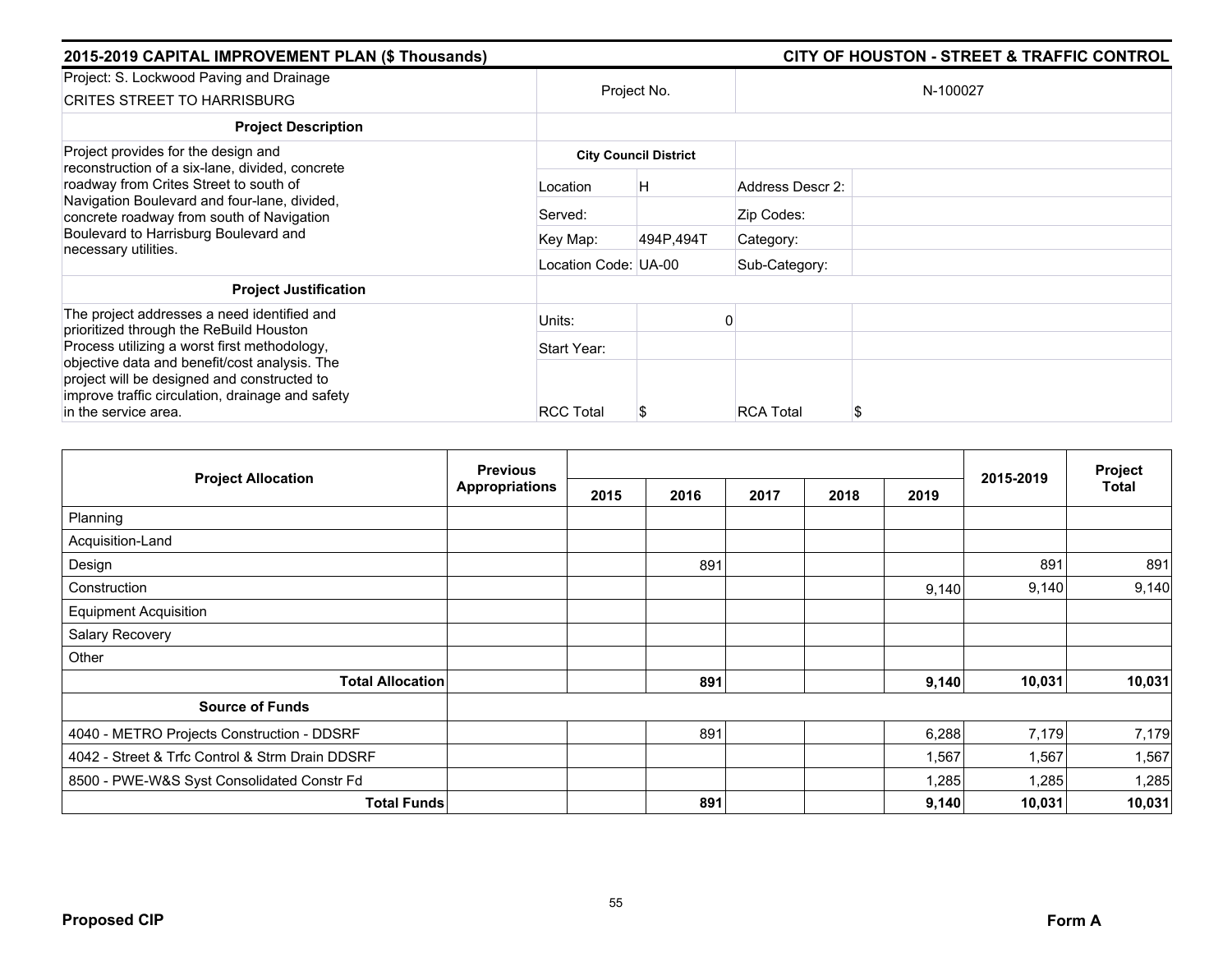| 2015-2019 CAPITAL IMPROVEMENT PLAN (\$ Thousands)                                                                                                                                                                                                                   |                      |                              |                  | <b>CITY OF HOUSTON - STREET &amp; TRAFFIC CONTROL</b> |
|---------------------------------------------------------------------------------------------------------------------------------------------------------------------------------------------------------------------------------------------------------------------|----------------------|------------------------------|------------------|-------------------------------------------------------|
| Project: Lorraine Paving and Drainage<br><b>HOUSTON AVE TO JENSEN DR</b>                                                                                                                                                                                            | Project No.          |                              |                  | N-100028                                              |
| <b>Project Description</b>                                                                                                                                                                                                                                          |                      |                              |                  |                                                       |
| Project provides for acquisition, design and                                                                                                                                                                                                                        |                      | <b>City Council District</b> |                  |                                                       |
| reconstruction of a four-lane, non-divided,<br>concrete roadway from Houston Avenue to                                                                                                                                                                              | Location             | H,B                          | Address Descr 2: |                                                       |
| Jensen Drive as listed in Major Thoroughfare<br>Plan with curbs, sidewalks, driveways, street<br>lighting, traffic control and necessary<br>underground utilities.                                                                                                  | Served:              |                              | Zip Codes:       |                                                       |
|                                                                                                                                                                                                                                                                     | Key Map:             | 493G, 493H,                  | Category:        |                                                       |
|                                                                                                                                                                                                                                                                     | Location Code: UA-00 |                              | Sub-Category:    |                                                       |
| <b>Project Justification</b>                                                                                                                                                                                                                                        |                      |                              |                  |                                                       |
| The project addresses a need identified and                                                                                                                                                                                                                         | Units:               |                              |                  |                                                       |
| prioritized through the ReBuild Houston<br>Process utilizing a worst first methodology,<br>objective data and benefit/cost analysis. The<br>project will be designed and constructed to<br>improve traffic circulation, drainage and safety<br>in the service area. | Start Year:          |                              |                  |                                                       |
|                                                                                                                                                                                                                                                                     | <b>RCC Total</b>     | Ъ                            | <b>RCA Total</b> |                                                       |

| <b>Project Allocation</b>                       | <b>Previous</b>       |      |       |      | 2015-2019 | Project |        |        |
|-------------------------------------------------|-----------------------|------|-------|------|-----------|---------|--------|--------|
|                                                 | <b>Appropriations</b> | 2015 | 2016  | 2017 | 2018      | 2019    |        | Total  |
| Planning                                        |                       |      |       |      |           |         |        |        |
| Acquisition-Land                                |                       |      |       |      |           |         |        |        |
| Design                                          |                       |      | 2,403 |      |           |         | 2,403  | 2,403  |
| Construction                                    |                       |      |       |      |           | 21,208  | 21,208 | 21,208 |
| <b>Equipment Acquisition</b>                    |                       |      |       |      |           |         |        |        |
| Salary Recovery                                 |                       |      |       |      |           |         |        |        |
| Other                                           |                       |      |       |      |           |         |        |        |
| <b>Total Allocation</b>                         |                       |      | 2,403 |      |           | 21,208  | 23,611 | 23,611 |
| <b>Source of Funds</b>                          |                       |      |       |      |           |         |        |        |
| 4040 - METRO Projects Construction - DDSRF      |                       |      | 2,403 |      |           | 10,371  | 12,774 | 12,774 |
| 4042 - Street & Trfc Control & Strm Drain DDSRF |                       |      |       |      |           | 10,837  | 10,837 | 10,837 |
| <b>Total Funds</b>                              |                       |      | 2,403 |      |           | 21,208  | 23,611 | 23,611 |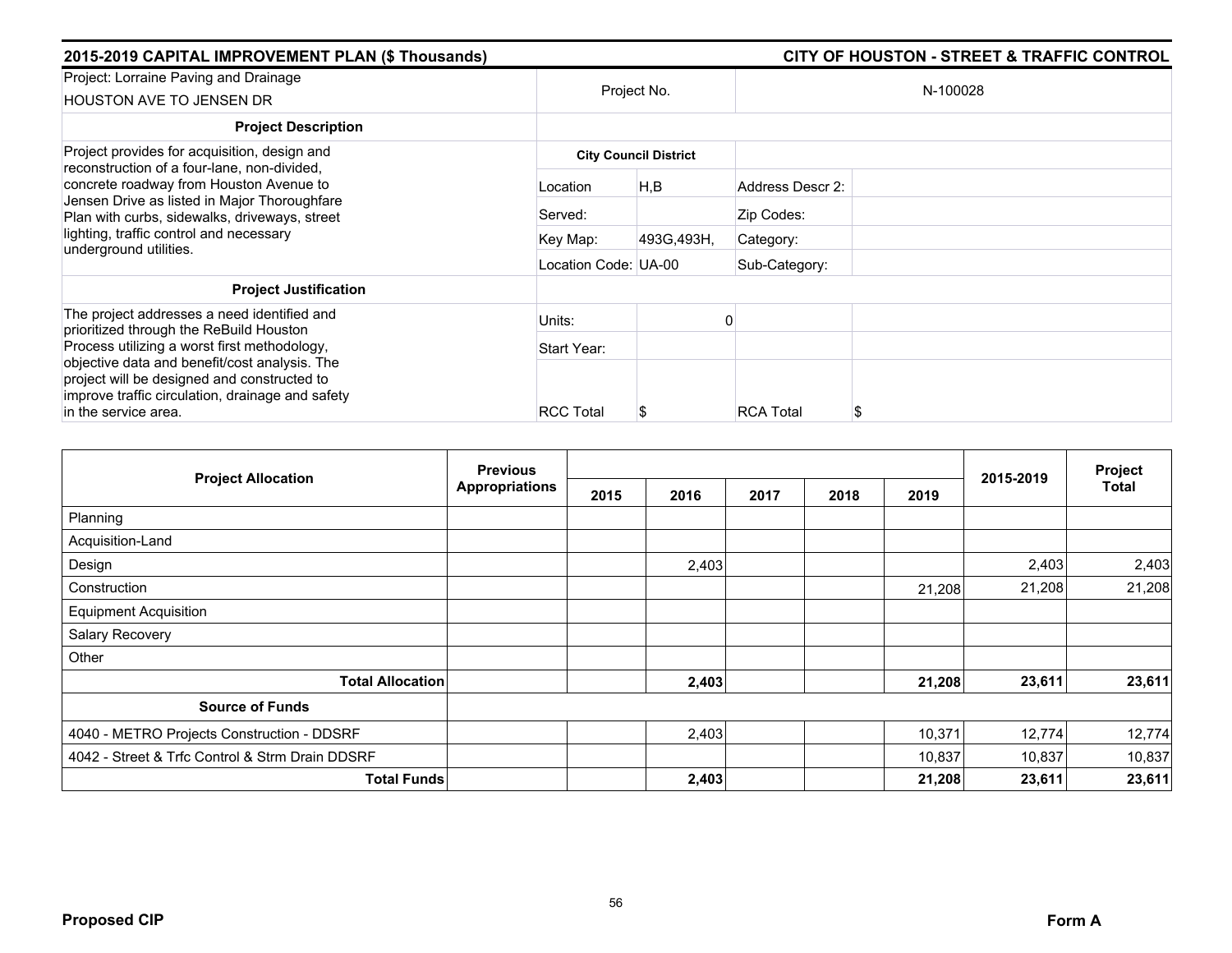| 2015-2019 CAPITAL IMPROVEMENT PLAN (\$ Thousands)                                                                                                                                                                                                                   |                      |                              |                  | <b>CITY OF HOUSTON - STREET &amp; TRAFFIC CONTROL</b> |
|---------------------------------------------------------------------------------------------------------------------------------------------------------------------------------------------------------------------------------------------------------------------|----------------------|------------------------------|------------------|-------------------------------------------------------|
| Project: Kirkwood Paving and Drainage<br><b>BUFFALO BAYOU TO WESTHEIMER</b>                                                                                                                                                                                         | Project No.          |                              |                  | N-100029                                              |
| <b>Project Description</b>                                                                                                                                                                                                                                          |                      |                              |                  |                                                       |
| Project provides for the design and<br>reconstruction of Kirkwood Road with curbs.                                                                                                                                                                                  |                      | <b>City Council District</b> |                  |                                                       |
| sidewalks, driveways, street lighting, traffic<br>control and necessary underground utilities<br>along with in-line detention. This project<br>includes two (2) sub-projects.                                                                                       | Location             | G                            | Address Descr 2: |                                                       |
|                                                                                                                                                                                                                                                                     | Served:              |                              | Zip Codes:       |                                                       |
|                                                                                                                                                                                                                                                                     | Key Map:             | 489S,489N                    | Category:        |                                                       |
|                                                                                                                                                                                                                                                                     | Location Code: UA-00 |                              | Sub-Category:    |                                                       |
| <b>Project Justification</b>                                                                                                                                                                                                                                        |                      |                              |                  |                                                       |
| The project addresses a need identified and                                                                                                                                                                                                                         | Units:               |                              |                  |                                                       |
| prioritized through the ReBuild Houston<br>Process utilizing a worst first methodology,<br>objective data and benefit/cost analysis. The<br>project will be designed and constructed to<br>improve traffic circulation, drainage and safety<br>in the service area. | Start Year:          |                              |                  |                                                       |
|                                                                                                                                                                                                                                                                     | <b>RCC Total</b>     | Ъ                            | <b>RCA Total</b> |                                                       |

| <b>Project Allocation</b>                       | <b>Previous</b>       |       |      |      |        |      |           | Project      |
|-------------------------------------------------|-----------------------|-------|------|------|--------|------|-----------|--------------|
|                                                 | <b>Appropriations</b> | 2015  | 2016 | 2017 | 2018   | 2019 | 2015-2019 | <b>Total</b> |
| Planning                                        |                       |       |      |      |        |      |           |              |
| Acquisition-Land                                |                       |       |      |      |        |      |           |              |
| Design                                          |                       | 1,270 |      |      |        |      | 1,270     | 1,270        |
| Construction                                    |                       |       |      |      | 10,959 |      | 10,959    | 10,959       |
| <b>Equipment Acquisition</b>                    |                       |       |      |      |        |      |           |              |
| Salary Recovery                                 |                       |       |      |      |        |      |           |              |
| Other                                           |                       |       |      |      |        |      |           |              |
| <b>Total Allocation</b>                         |                       | 1,270 |      |      | 10,959 |      | 12,229    | 12,229       |
| <b>Source of Funds</b>                          |                       |       |      |      |        |      |           |              |
| 4040 - METRO Projects Construction - DDSRF      |                       | 1,270 |      |      | 4,398  |      | 5,668     | 5,668        |
| 4042 - Street & Trfc Control & Strm Drain DDSRF |                       |       |      |      | 6,561  |      | 6,561     | 6,561        |
| <b>Total Funds</b>                              |                       | 1,270 |      |      | 10,959 |      | 12,229    | 12,229       |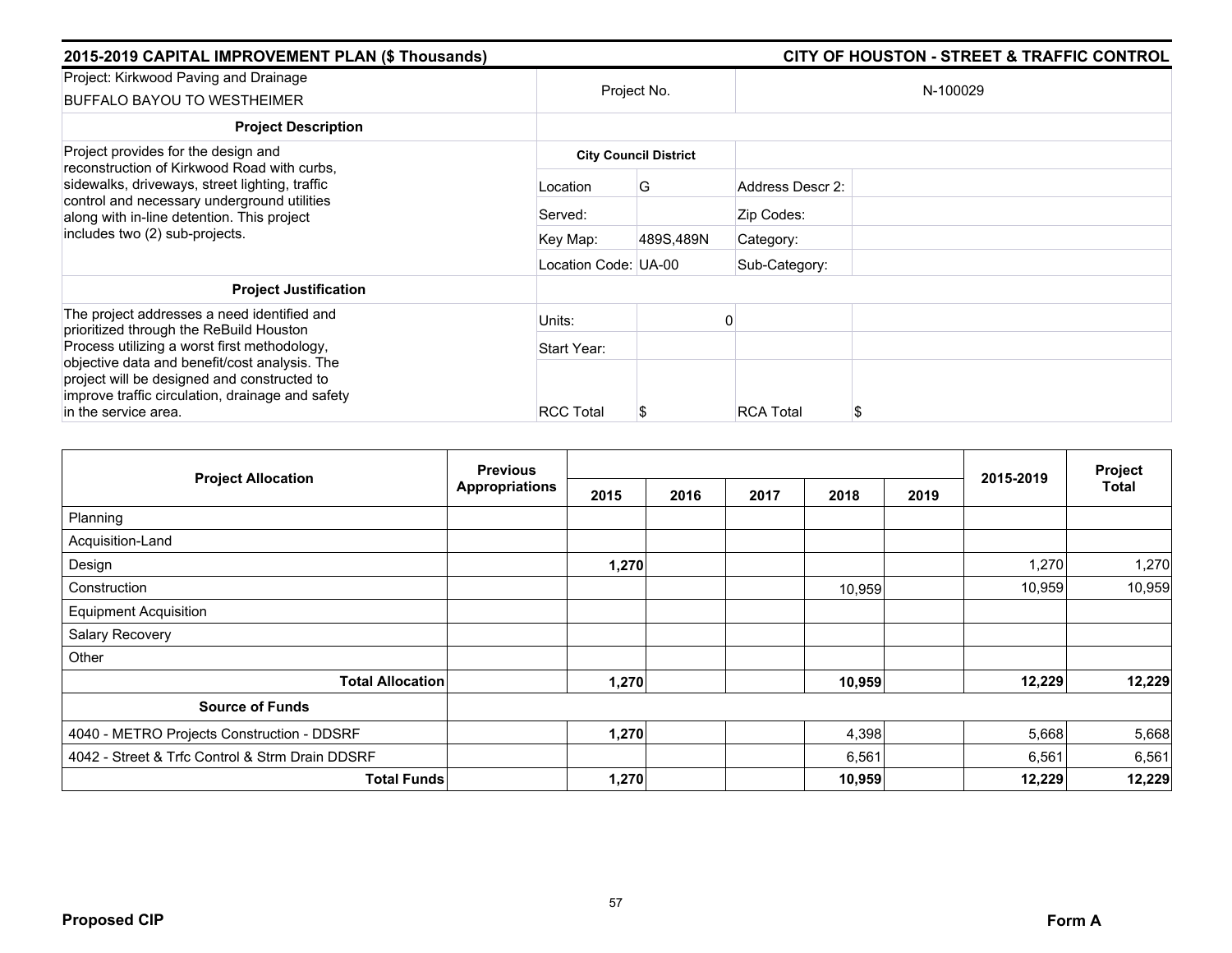| 2015-2019 CAPITAL IMPROVEMENT PLAN (\$ Thousands)                                                  |                              |             |                  | <b>CITY OF HOUSTON - STREET &amp; TRAFFIC CONTROL</b> |  |  |  |
|----------------------------------------------------------------------------------------------------|------------------------------|-------------|------------------|-------------------------------------------------------|--|--|--|
| Project: Market Street Bridge<br><b>HUNTING BAYOU</b>                                              |                              | Project No. |                  | N-140001                                              |  |  |  |
| <b>Project Description</b>                                                                         |                              |             |                  |                                                       |  |  |  |
| Provides for the design and construction of a<br>new bridge in response to federally mandated      | <b>City Council District</b> |             |                  |                                                       |  |  |  |
| program for public safety.                                                                         | Location                     | E, I        | Address Descr 2: |                                                       |  |  |  |
|                                                                                                    | Served:                      |             | Zip Codes:       |                                                       |  |  |  |
|                                                                                                    | Key Map:                     | 496K,496L   | Category:        |                                                       |  |  |  |
|                                                                                                    | Location Code: UA-00         |             | Sub-Category:    |                                                       |  |  |  |
| <b>Project Justification</b>                                                                       |                              |             |                  |                                                       |  |  |  |
| Existing bridge has a below-standard<br>inspection<br>reports and has deteriorated to the point of | Units:                       |             |                  |                                                       |  |  |  |
|                                                                                                    | Start Year:                  |             |                  |                                                       |  |  |  |
| requiring replacement.                                                                             | <b>RCC Total</b>             | S           | <b>RCA Total</b> | \$                                                    |  |  |  |

|                                            | <b>Previous</b> |      |       |      |      |      | 2015-2019 | Project      |
|--------------------------------------------|-----------------|------|-------|------|------|------|-----------|--------------|
| <b>Project Allocation</b>                  | Appropriations  | 2015 | 2016  | 2017 | 2018 | 2019 |           | <b>Total</b> |
| Planning                                   |                 |      |       |      |      |      |           |              |
| Acquisition-Land                           |                 |      |       |      |      |      |           |              |
| Design                                     |                 |      |       |      |      |      |           |              |
| Construction                               |                 |      |       |      |      |      |           |              |
| <b>Equipment Acquisition</b>               |                 |      |       |      |      |      |           |              |
| Salary Recovery                            |                 |      |       |      |      |      |           |              |
| Other                                      |                 |      | 2,150 |      |      |      | 2,150     | 2,150        |
| <b>Total Allocation</b>                    |                 |      | 2,150 |      |      |      | 2,150     | 2,150        |
| <b>Source of Funds</b>                     |                 |      |       |      |      |      |           |              |
| 8500 - PWE-W&S Syst Consolidated Constr Fd |                 |      | 150   |      |      |      | 150       | 150          |
| TXDOT-9999                                 |                 |      | 2,000 |      |      |      | 2,000     | 2,000        |
| <b>Total Funds</b>                         |                 |      | 2,150 |      |      |      | 2,150     | 2,150        |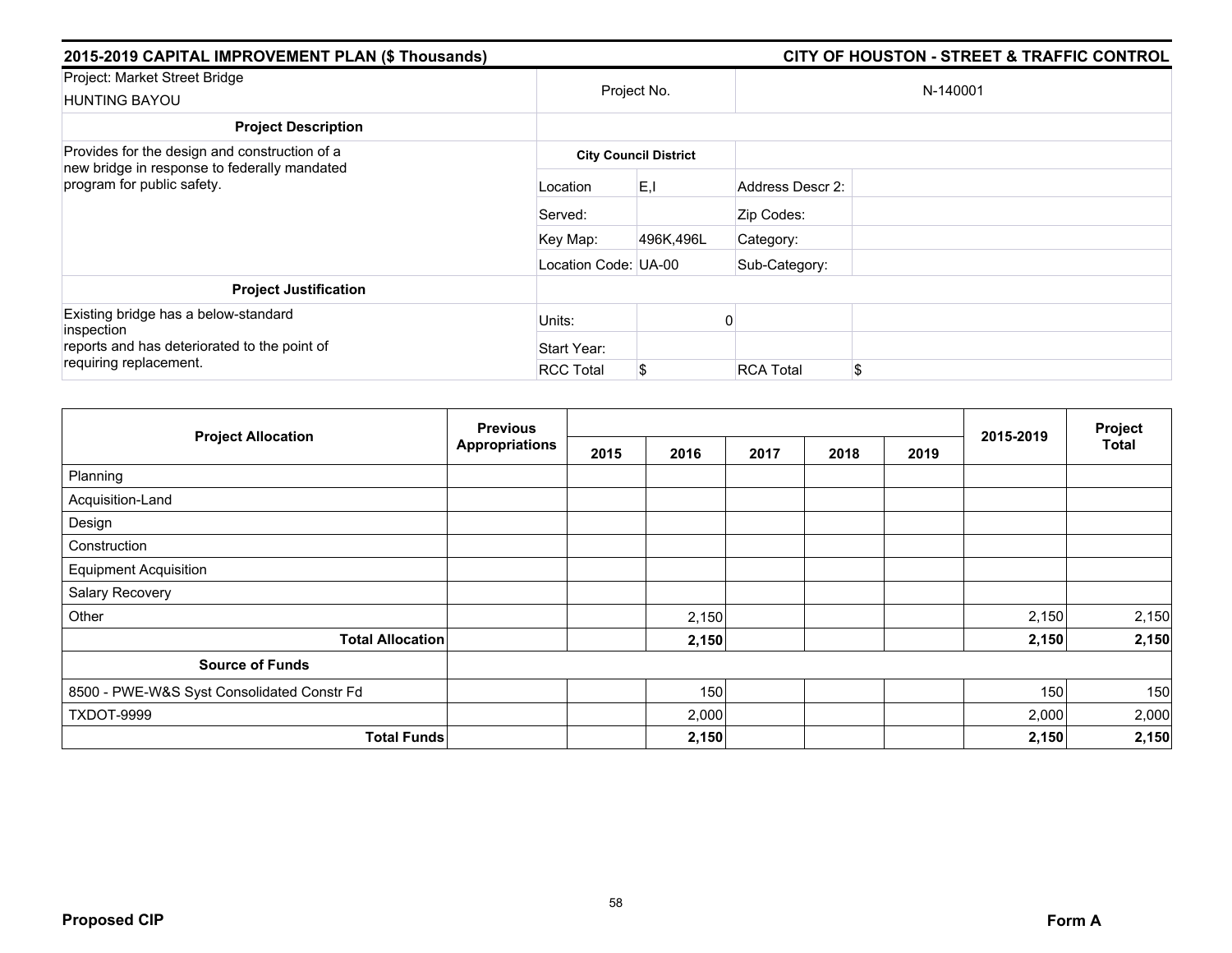| 2015-2019 CAPITAL IMPROVEMENT PLAN (\$ Thousands)                                                                      |                      |                              |                  |          |  |
|------------------------------------------------------------------------------------------------------------------------|----------------------|------------------------------|------------------|----------|--|
| Project: Hollister Street Bridge<br><b>PROETZEL'S BRANCH BRIDGE REPLACEMENT</b>                                        |                      | Project No.                  |                  | N-140002 |  |
| <b>Project Description</b>                                                                                             |                      |                              |                  |          |  |
| Provides for the design and construction of a new bridge in response                                                   |                      | <b>City Council District</b> |                  |          |  |
| to federally mandated program for public safety.                                                                       | Location             | A                            | Address Descr 2: |          |  |
|                                                                                                                        | Served:              |                              | Zip Codes:       |          |  |
|                                                                                                                        | Key Map:             | 450V                         | Category:        |          |  |
|                                                                                                                        | Location Code: UA-00 |                              | Sub-Category:    |          |  |
| <b>Project Justification</b>                                                                                           |                      |                              |                  |          |  |
| Existing bridge has a below-standard inspection reports and has<br>deteriorated to the point of requiring replacement. | Units:               |                              |                  |          |  |
|                                                                                                                        | Start Year:          |                              |                  |          |  |
|                                                                                                                        | <b>RCC Total</b>     | S.                           | <b>RCA Total</b> | \$       |  |

| <b>Project Allocation</b>                  | <b>Previous</b><br><b>Appropriations</b> |      |      |      |      | Project |           |              |
|--------------------------------------------|------------------------------------------|------|------|------|------|---------|-----------|--------------|
|                                            |                                          | 2015 | 2016 | 2017 | 2018 | 2019    | 2015-2019 | <b>Total</b> |
| Planning                                   |                                          |      |      |      |      |         |           |              |
| Acquisition-Land                           |                                          |      |      |      |      |         |           |              |
| Design                                     |                                          |      |      |      |      |         |           |              |
| Construction                               |                                          |      |      |      |      |         |           |              |
| <b>Equipment Acquisition</b>               |                                          |      |      |      |      |         |           |              |
| Salary Recovery                            |                                          |      |      |      |      |         |           |              |
| Other                                      |                                          |      | 530  |      |      |         | 530       | 530          |
| <b>Total Allocation</b>                    |                                          |      | 530  |      |      |         | 530       | 530          |
| <b>Source of Funds</b>                     |                                          |      |      |      |      |         |           |              |
| 8500 - PWE-W&S Syst Consolidated Constr Fd |                                          |      | 30   |      |      |         | 30        | 30           |
| TXDOT-9999                                 |                                          |      | 500  |      |      |         | 500       | 500          |
| <b>Total Funds</b>                         |                                          |      | 530  |      |      |         | 530       | 530          |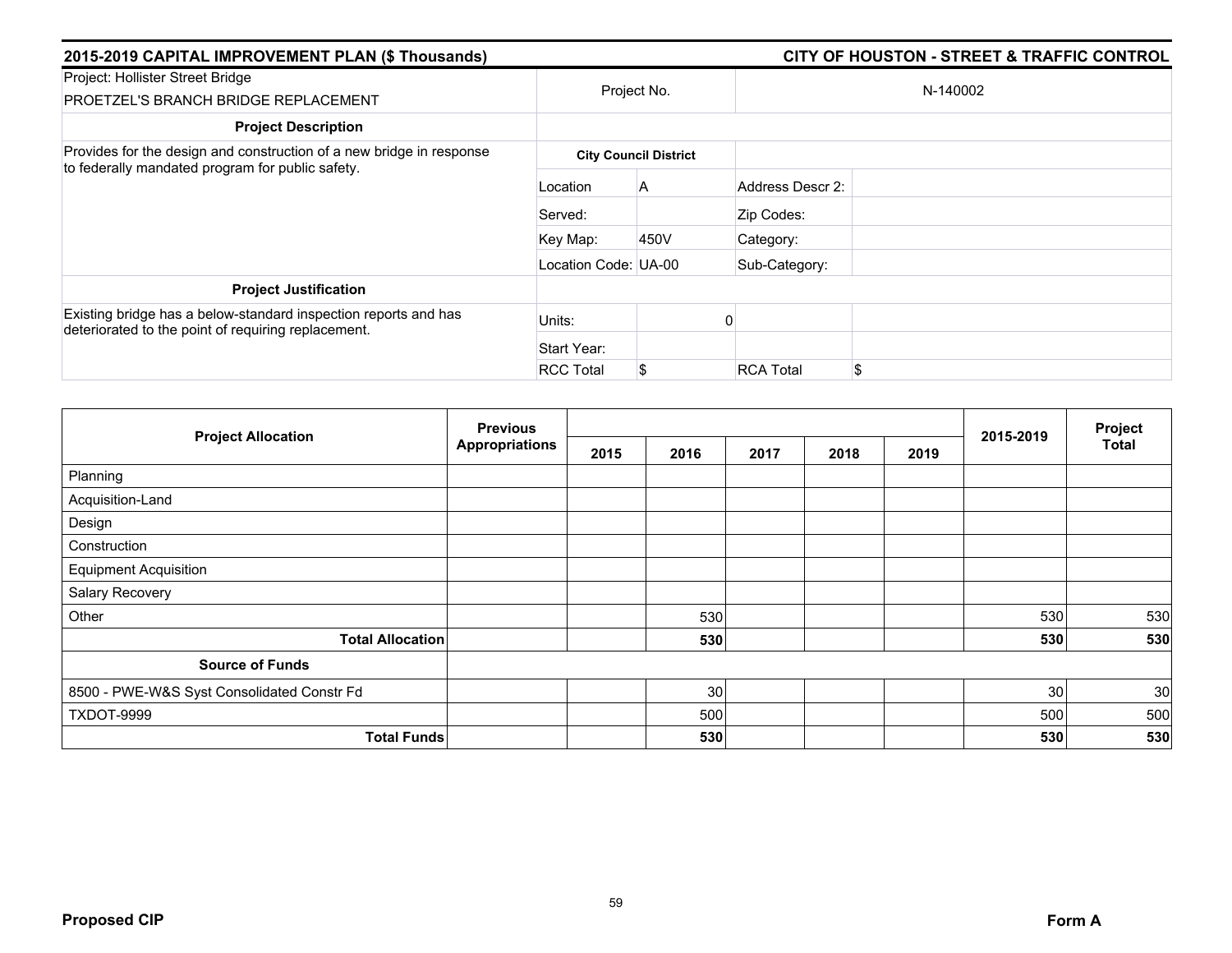| 2015-2019 CAPITAL IMPROVEMENT PLAN (\$ Thousands)                                               |                      |                              |                  | <b>CITY OF HOUSTON - STREET &amp; TRAFFIC CONTROL</b> |  |  |  |
|-------------------------------------------------------------------------------------------------|----------------------|------------------------------|------------------|-------------------------------------------------------|--|--|--|
| Project: Yale Street Bridge<br>WHITE OAK BAYOU                                                  | Project No.          |                              | N-140003         |                                                       |  |  |  |
| <b>Project Description</b>                                                                      |                      |                              |                  |                                                       |  |  |  |
| Provides for the design and construction of a                                                   |                      | <b>City Council District</b> |                  |                                                       |  |  |  |
| new bridge in response to federally mandated<br>program for public safety.                      | Location             | C                            | Address Descr 2: |                                                       |  |  |  |
|                                                                                                 | Served:              |                              | Zip Codes:       |                                                       |  |  |  |
|                                                                                                 | Key Map:             | 492H                         | Category:        |                                                       |  |  |  |
|                                                                                                 | Location Code: UA-00 |                              | Sub-Category:    |                                                       |  |  |  |
| <b>Project Justification</b>                                                                    |                      |                              |                  |                                                       |  |  |  |
| Existing bridge has a below-standard inspection<br>reports and has deteriorated to the point of | Units:               |                              |                  |                                                       |  |  |  |
| requiring replacement.                                                                          | Start Year:          |                              |                  |                                                       |  |  |  |
|                                                                                                 | <b>RCC Total</b>     | S                            | <b>RCA Total</b> | \$                                                    |  |  |  |

|                                            | <b>Previous</b><br><b>Appropriations</b> |      |      |       |      | Project |           |              |
|--------------------------------------------|------------------------------------------|------|------|-------|------|---------|-----------|--------------|
| <b>Project Allocation</b>                  |                                          | 2015 | 2016 | 2017  | 2018 | 2019    | 2015-2019 | <b>Total</b> |
| Planning                                   |                                          |      |      |       |      |         |           |              |
| Acquisition-Land                           |                                          |      |      |       |      |         |           |              |
| Design                                     |                                          |      |      |       |      |         |           |              |
| Construction                               |                                          |      |      |       |      |         |           |              |
| <b>Equipment Acquisition</b>               |                                          |      |      |       |      |         |           |              |
| Salary Recovery                            |                                          |      |      |       |      |         |           |              |
| Other                                      |                                          |      |      | 3,400 |      |         | 3,400     | 3,400        |
| <b>Total Allocation</b>                    |                                          |      |      | 3,400 |      |         | 3,400     | 3,400        |
| <b>Source of Funds</b>                     |                                          |      |      |       |      |         |           |              |
| 8500 - PWE-W&S Syst Consolidated Constr Fd |                                          |      |      | 1,400 |      |         | 1,400     | 1,400        |
| Harris Ct FCD                              |                                          |      |      | 2,000 |      |         | 2,000     | 2,000        |
| <b>Total Funds</b>                         |                                          |      |      | 3,400 |      |         | 3,400     | 3,400        |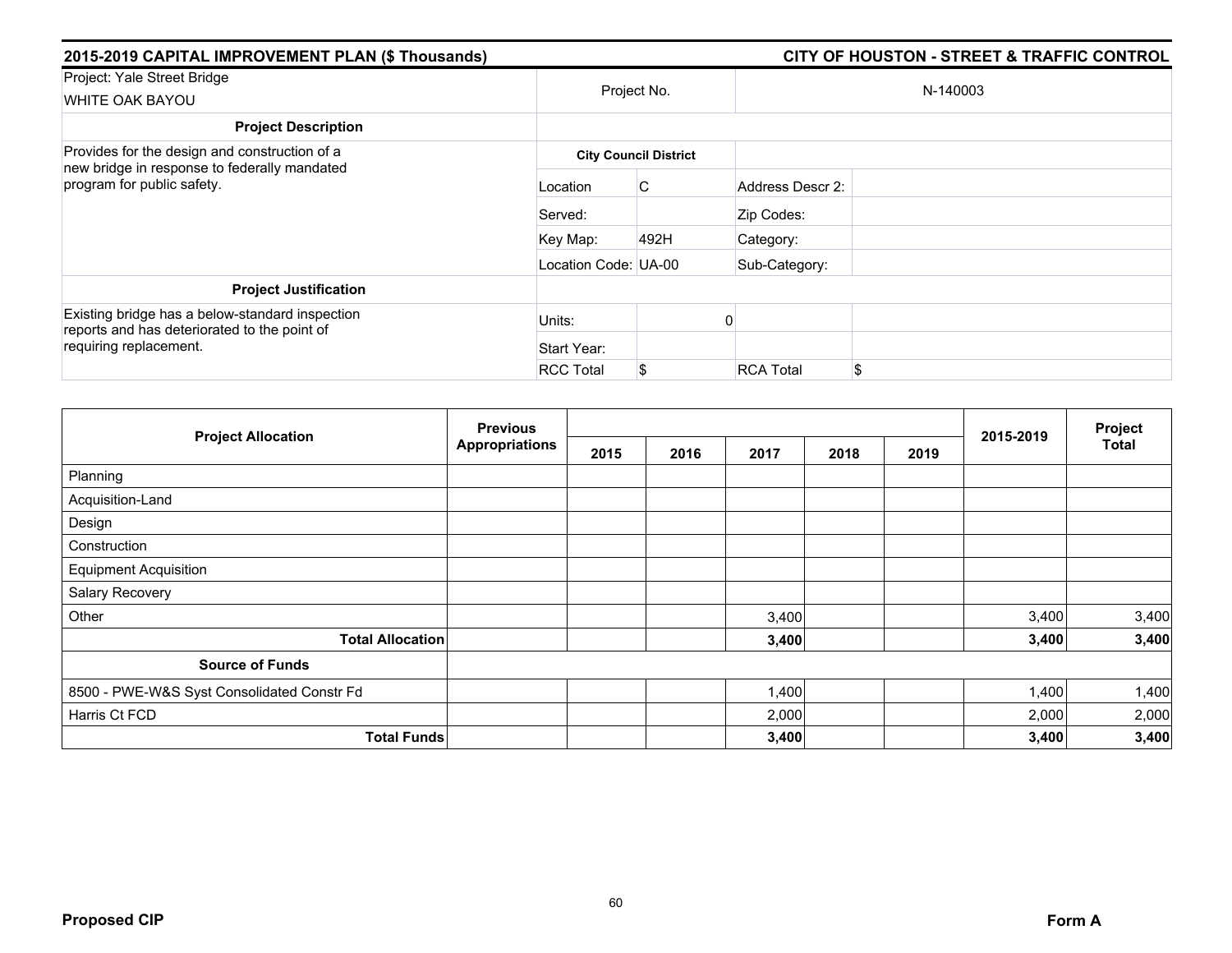| 2015-2019 CAPITAL IMPROVEMENT PLAN (\$ Thousands)                                               |                      |                              |                  | <b>CITY OF HOUSTON - STREET &amp; TRAFFIC CONTROL</b> |
|-------------------------------------------------------------------------------------------------|----------------------|------------------------------|------------------|-------------------------------------------------------|
| Project: Windfern Road Bridge                                                                   |                      |                              |                  |                                                       |
| <b>COLE CREEK</b>                                                                               |                      | Project No.                  |                  | N-140004                                              |
| <b>Project Description</b>                                                                      |                      |                              |                  |                                                       |
| Provides for the design and construction of a<br>new bridge in response to federally mandated   |                      | <b>City Council District</b> |                  |                                                       |
| program for public safety.                                                                      | Location             | A                            | Address Descr 2: |                                                       |
|                                                                                                 | Served:              |                              | Zip Codes:       |                                                       |
|                                                                                                 | Key Map:             | 410S                         | Category:        |                                                       |
|                                                                                                 | Location Code: UA-00 |                              | Sub-Category:    |                                                       |
| <b>Project Justification</b>                                                                    |                      |                              |                  |                                                       |
| Existing bridge has a below-standard inspection<br>reports and has deteriorated to the point of | Units:               |                              |                  |                                                       |
| requiring replacement.                                                                          | Start Year:          |                              |                  |                                                       |
|                                                                                                 | <b>RCC Total</b>     |                              | <b>RCA Total</b> | \$                                                    |

| <b>Project Allocation</b>                  | <b>Previous</b><br><b>Appropriations</b> |      |      |      |      | Project |           |              |
|--------------------------------------------|------------------------------------------|------|------|------|------|---------|-----------|--------------|
|                                            |                                          | 2015 | 2016 | 2017 | 2018 | 2019    | 2015-2019 | <b>Total</b> |
| Planning                                   |                                          |      |      |      |      |         |           |              |
| Acquisition-Land                           |                                          |      |      |      |      |         |           |              |
| Design                                     |                                          |      |      |      |      |         |           |              |
| Construction                               |                                          |      |      |      |      |         |           |              |
| <b>Equipment Acquisition</b>               |                                          |      |      |      |      |         |           |              |
| Salary Recovery                            |                                          |      |      |      |      |         |           |              |
| Other                                      |                                          |      | 550  |      |      |         | 550       | 550          |
| <b>Total Allocation</b>                    |                                          |      | 550  |      |      |         | 550       | 550          |
| <b>Source of Funds</b>                     |                                          |      |      |      |      |         |           |              |
| 8500 - PWE-W&S Syst Consolidated Constr Fd |                                          |      | 50   |      |      |         | 50        | 50           |
| TXDOT-9999                                 |                                          |      | 500  |      |      |         | 500       | 500          |
| <b>Total Funds</b>                         |                                          |      | 550  |      |      |         | 550       | 550          |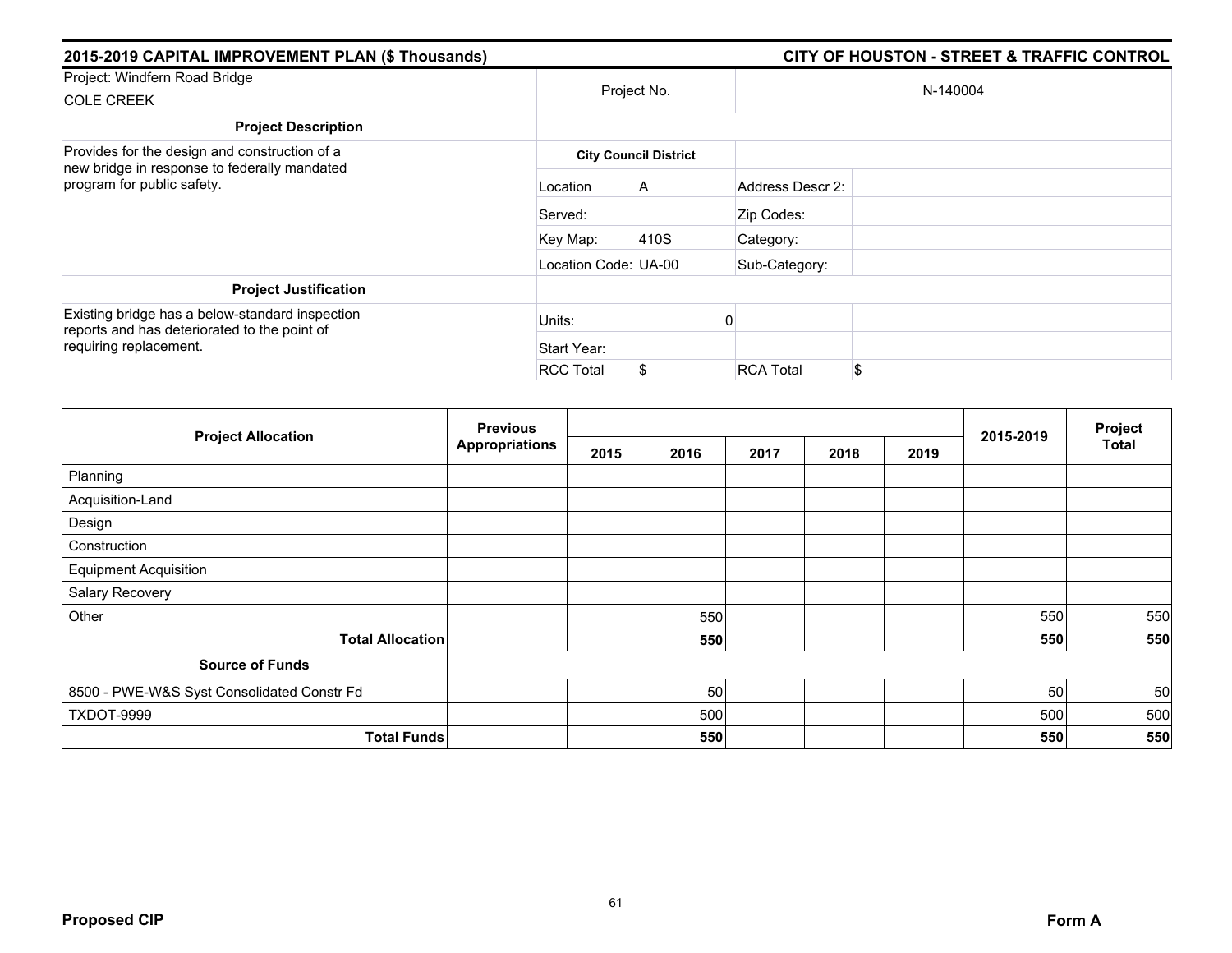| 2015-2019 CAPITAL IMPROVEMENT PLAN (\$ Thousands)                                               |                      |                              |                  | <b>CITY OF HOUSTON - STREET &amp; TRAFFIC CONTROL</b> |  |  |  |
|-------------------------------------------------------------------------------------------------|----------------------|------------------------------|------------------|-------------------------------------------------------|--|--|--|
| Project: Calhoun Bridge                                                                         |                      | Project No.                  |                  |                                                       |  |  |  |
| <b>BRAYS BAYOU</b>                                                                              |                      |                              | N-140005         |                                                       |  |  |  |
| <b>Project Description</b>                                                                      |                      |                              |                  |                                                       |  |  |  |
| Provides for the design and construction of a<br>new bridge in response to federally mandated   |                      | <b>City Council District</b> |                  |                                                       |  |  |  |
| program for public safety.                                                                      | Location             | D                            | Address Descr 2: |                                                       |  |  |  |
|                                                                                                 | Served:              |                              | Zip Codes:       |                                                       |  |  |  |
|                                                                                                 | Key Map:             | 534E                         | Category:        |                                                       |  |  |  |
|                                                                                                 | Location Code: UA-00 |                              | Sub-Category:    |                                                       |  |  |  |
| <b>Project Justification</b>                                                                    |                      |                              |                  |                                                       |  |  |  |
| Existing bridge has a below-standard inspection<br>reports and has deteriorated to the point of | Units:               |                              |                  |                                                       |  |  |  |
| requiring replacement.                                                                          | Start Year:          |                              |                  |                                                       |  |  |  |
|                                                                                                 | <b>RCC Total</b>     | S                            | <b>RCA Total</b> | \$                                                    |  |  |  |

|                                            | <b>Previous</b><br><b>Appropriations</b> |      |       |      | Project |      |           |              |
|--------------------------------------------|------------------------------------------|------|-------|------|---------|------|-----------|--------------|
| <b>Project Allocation</b>                  |                                          | 2015 | 2016  | 2017 | 2018    | 2019 | 2015-2019 | <b>Total</b> |
| Planning                                   |                                          |      |       |      |         |      |           |              |
| Acquisition-Land                           |                                          |      |       |      |         |      |           |              |
| Design                                     |                                          |      |       |      |         |      |           |              |
| Construction                               |                                          |      |       |      |         |      |           |              |
| <b>Equipment Acquisition</b>               |                                          |      |       |      |         |      |           |              |
| Salary Recovery                            |                                          |      |       |      |         |      |           |              |
| Other                                      |                                          |      | 3,075 |      |         |      | 3,075     | 3,075        |
| <b>Total Allocation</b>                    |                                          |      | 3,075 |      |         |      | 3,075     | 3,075        |
| <b>Source of Funds</b>                     |                                          |      |       |      |         |      |           |              |
| 8500 - PWE-W&S Syst Consolidated Constr Fd |                                          |      | 75    |      |         |      | 75        | 75           |
| TXDOT-9999                                 |                                          |      | 3,000 |      |         |      | 3,000     | 3,000        |
| <b>Total Funds</b>                         |                                          |      | 3,075 |      |         |      | 3,075     | 3,075        |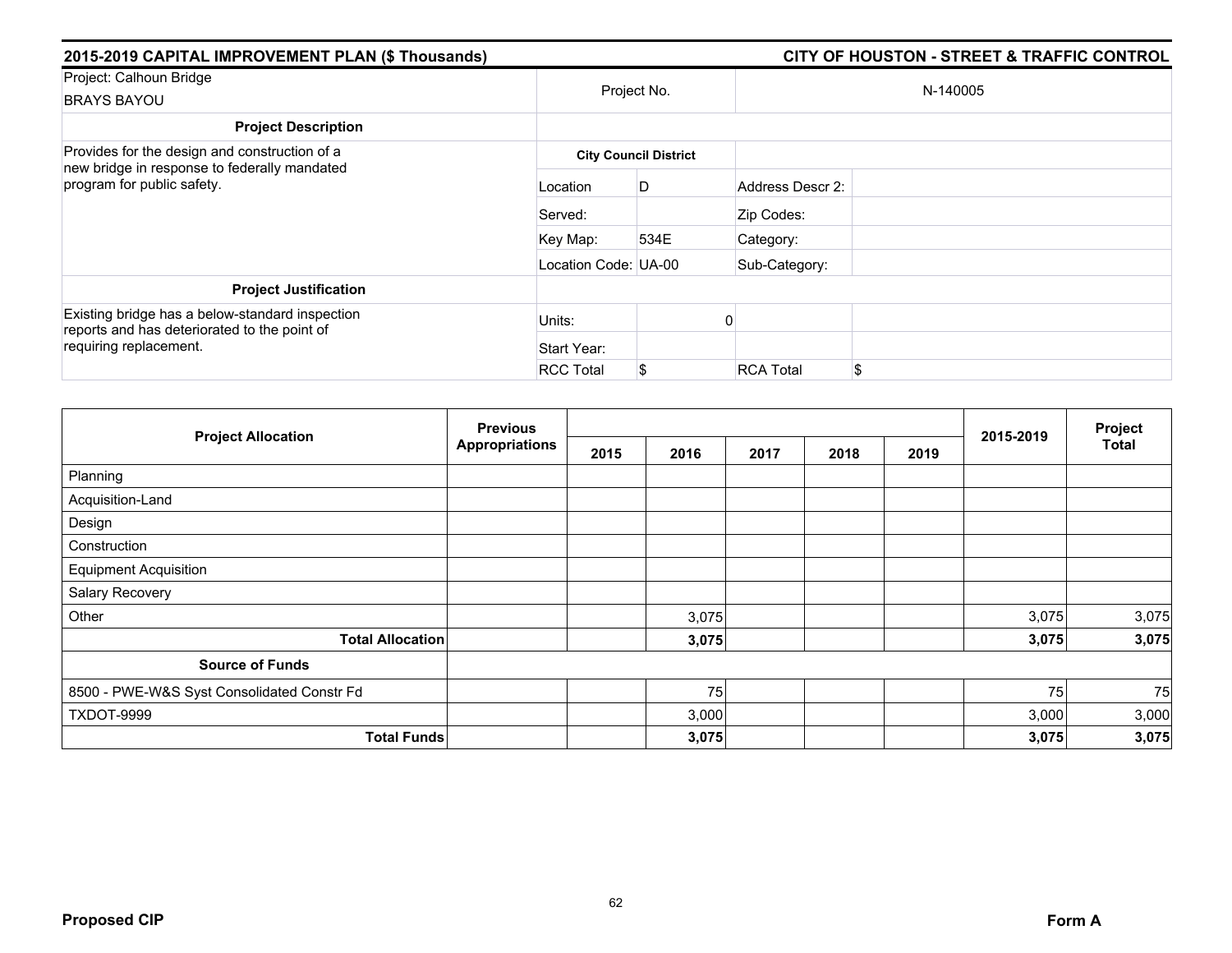| 2015-2019 CAPITAL IMPROVEMENT PLAN (\$ Thousands)                                                                                                                                                                        |                      |                              |                  | <b>CITY OF HOUSTON - STREET &amp; TRAFFIC CONTROL</b> |
|--------------------------------------------------------------------------------------------------------------------------------------------------------------------------------------------------------------------------|----------------------|------------------------------|------------------|-------------------------------------------------------|
| Project: Houston Heights, John Brasher, Memorial<br>PAVING AND DRAINAGE                                                                                                                                                  | Project No.          |                              |                  | N-210001                                              |
| <b>Project Description</b>                                                                                                                                                                                               |                      |                              |                  |                                                       |
| Project will replace existing asphalt streets and<br>roadside ditches with concrete curb-and-gutter<br>roads. Water lines will be replaced according to<br>the COH recommendation.                                       |                      | <b>City Council District</b> |                  |                                                       |
|                                                                                                                                                                                                                          | Location             | IC, H                        | Address Descr 2: |                                                       |
|                                                                                                                                                                                                                          | Served:              |                              | Zip Codes:       |                                                       |
|                                                                                                                                                                                                                          | Key Map:             | 493E                         | Category:        |                                                       |
|                                                                                                                                                                                                                          | Location Code: UA-00 |                              | Sub-Category:    |                                                       |
| <b>Project Justification</b>                                                                                                                                                                                             |                      |                              |                  |                                                       |
| The project addresses a need identified and<br>prioritized through the ReBuild Houston                                                                                                                                   | Units:               |                              |                  |                                                       |
| Process utilizing a worst first methodology,<br>objective data and benefit/cost analysis. The<br>project will be designed and constructed to<br>improve traffic circulation, drainage and safety<br>in the service area. | Start Year:          | 2014                         |                  |                                                       |
|                                                                                                                                                                                                                          | <b>RCC Total</b>     |                              | <b>RCA Total</b> | S                                                     |
|                                                                                                                                                                                                                          |                      | ъ                            |                  |                                                       |

|                                                 | <b>Previous</b> |      |      |       |      |      |           | Project |
|-------------------------------------------------|-----------------|------|------|-------|------|------|-----------|---------|
| <b>Project Allocation</b>                       | Appropriations  | 2015 | 2016 | 2017  | 2018 | 2019 | 2015-2019 | Total   |
| Planning                                        |                 |      |      |       |      |      |           |         |
| Acquisition-Land                                |                 |      |      |       |      |      |           |         |
| Design                                          | 263             | 510  |      |       |      |      | 510       | 773     |
| Construction                                    |                 |      |      | 8,341 |      |      | 8,341     | 8,341   |
| <b>Equipment Acquisition</b>                    |                 |      |      |       |      |      |           |         |
| Salary Recovery                                 |                 |      |      |       |      |      |           |         |
| Other                                           |                 |      |      |       |      |      |           |         |
| <b>Total Allocation</b>                         | 263             | 510  |      | 8,341 |      |      | 8,851     | 9,114   |
| <b>Source of Funds</b>                          |                 |      |      |       |      |      |           |         |
| 4042 - Street & Trfc Control & Strm Drain DDSRF | 263             | 510  |      | 3,860 |      |      | 4,370     | 4,633   |
| 8500 - PWE-W&S Syst Consolidated Constr Fd      |                 |      |      | 4,481 |      |      | 4,481     | 4,481   |
| <b>Total Funds</b>                              | 263             | 510  |      | 8,341 |      |      | 8,851     | 9,114   |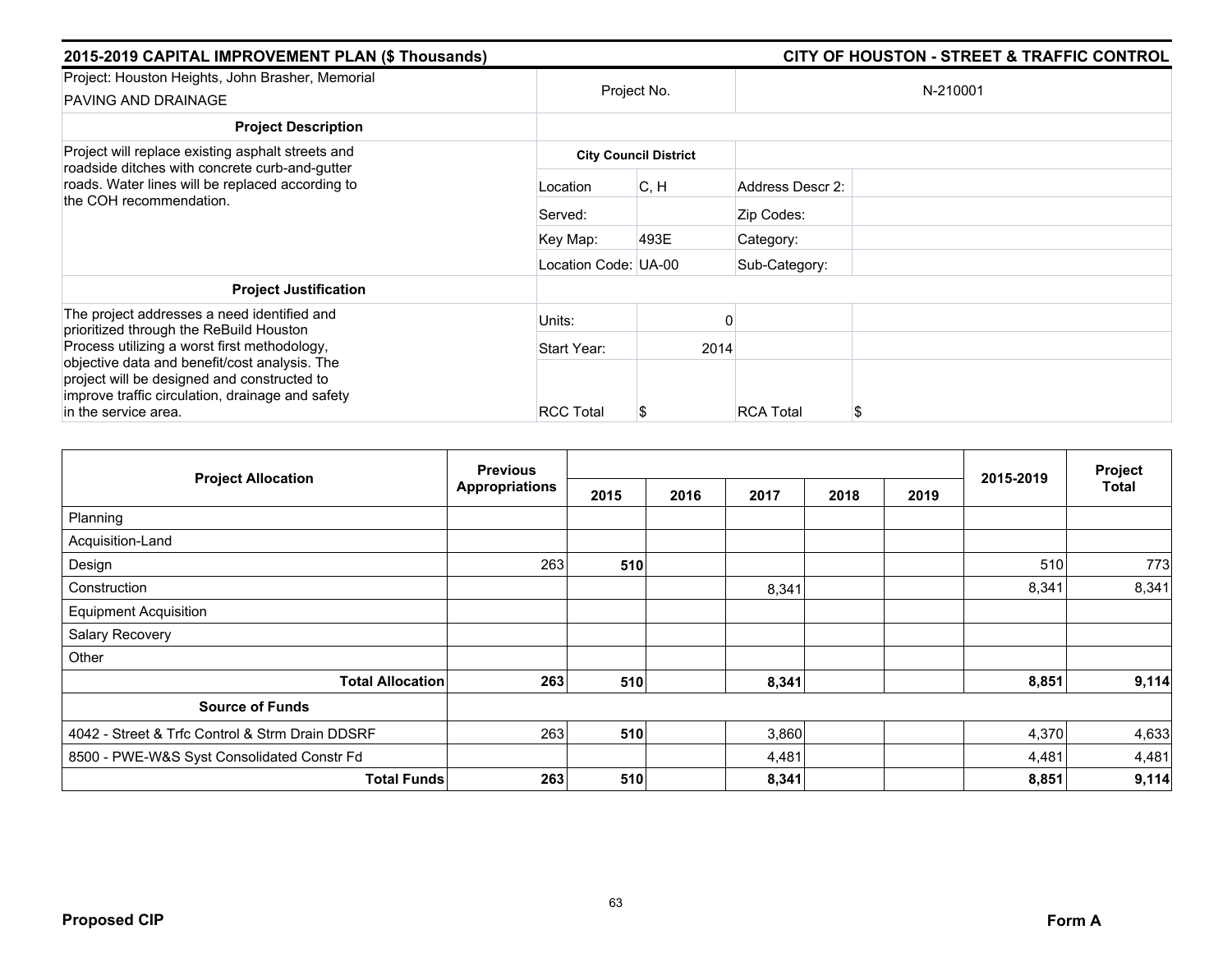| 2015-2019 CAPITAL IMPROVEMENT PLAN (\$ Thousands)                                                                                                |                      | <b>CITY OF HOUSTON - STREET &amp; TRAFFIC CONTROL</b> |                  |          |  |
|--------------------------------------------------------------------------------------------------------------------------------------------------|----------------------|-------------------------------------------------------|------------------|----------|--|
| Project: Linkwood Area<br>PAVING AND DRAINAGE                                                                                                    |                      | Project No.                                           |                  | N-210002 |  |
| <b>Project Description</b>                                                                                                                       |                      |                                                       |                  |          |  |
| Project provides for the design and construction<br>for concrete paving with storm drainage, curbs,                                              |                      | <b>City Council District</b>                          |                  |          |  |
| sidewalks, driveways, street lighting and<br>necessary underground utilities.                                                                    | Location             | Κ                                                     | Address Descr 2: |          |  |
|                                                                                                                                                  | Served:              |                                                       | Zip Codes:       |          |  |
|                                                                                                                                                  | Key Map:             | 532N                                                  | Category:        |          |  |
|                                                                                                                                                  | Location Code: UA-00 |                                                       | Sub-Category:    |          |  |
| <b>Project Justification</b>                                                                                                                     |                      |                                                       |                  |          |  |
| The project addresses a need identified and<br>prioritized through the ReBuild Houston                                                           | Units:               |                                                       |                  |          |  |
| Process utilizing a worst first methodology,                                                                                                     | Start Year:          |                                                       | 2014             |          |  |
| objective data and benefit/cost analysis. The<br>project will be designed and constructed to<br>improve traffic circulation, drainage and safety |                      |                                                       |                  |          |  |
| in the service area.                                                                                                                             | <b>RCC Total</b>     |                                                       | <b>RCA Total</b> | S        |  |

|                                                 | <b>Previous</b>       |      |      |        |      |      |           | Project      |
|-------------------------------------------------|-----------------------|------|------|--------|------|------|-----------|--------------|
| <b>Project Allocation</b>                       | <b>Appropriations</b> | 2015 | 2016 | 2017   | 2018 | 2019 | 2015-2019 | <b>Total</b> |
| Planning                                        |                       |      |      |        |      |      |           |              |
| Acquisition-Land                                |                       |      |      |        |      |      |           |              |
| Design                                          | 884                   |      |      |        |      |      |           | 884          |
| Construction                                    |                       |      |      | 11,047 |      |      | 11,047    | 11,047       |
| <b>Equipment Acquisition</b>                    |                       |      |      |        |      |      |           |              |
| Salary Recovery                                 |                       |      |      |        |      |      |           |              |
| Other                                           |                       |      |      |        |      |      |           |              |
| <b>Total Allocation</b>                         | 884                   |      |      | 11,047 |      |      | 11,047    | 11,931       |
| <b>Source of Funds</b>                          |                       |      |      |        |      |      |           |              |
| 4042 - Street & Trfc Control & Strm Drain DDSRF | 884                   |      |      | 8,050  |      |      | 8,050     | 8,934        |
| 8500 - PWE-W&S Syst Consolidated Constr Fd      |                       |      |      | 2,997  |      |      | 2,997     | 2,997        |
| <b>Total Funds</b>                              | 884                   |      |      | 11,047 |      |      | 11,047    | 11,931       |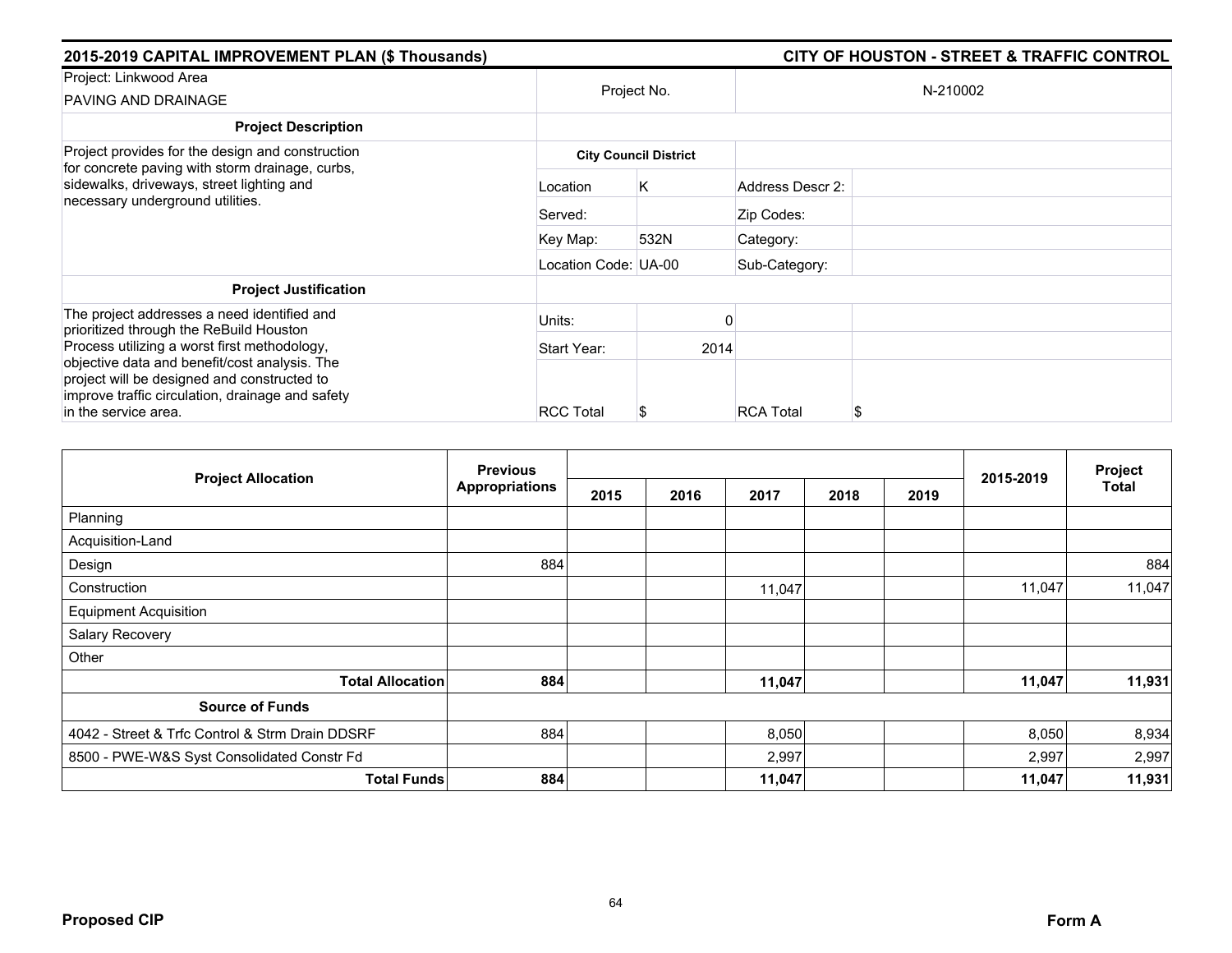| 2015-2019 CAPITAL IMPROVEMENT PLAN (\$ Thousands)                                                                                                |                      |                              |                  | <b>CITY OF HOUSTON - STREET &amp; TRAFFIC CONTROL</b> |  |  |
|--------------------------------------------------------------------------------------------------------------------------------------------------|----------------------|------------------------------|------------------|-------------------------------------------------------|--|--|
| Project: Augusta, Grant Park, & Ballard Gardens<br>PAVING AND DRAINAGE                                                                           | Project No.          |                              |                  | N-210003                                              |  |  |
| <b>Project Description</b>                                                                                                                       |                      |                              |                  |                                                       |  |  |
| Project provides for the design and<br>construction                                                                                              |                      | <b>City Council District</b> |                  |                                                       |  |  |
| for concrete paving with storm drainage,<br>curbs,<br>sidewalks, driveways, street lighting and<br>necessary underground utilities.              | Location             | B                            | Address Descr 2: |                                                       |  |  |
|                                                                                                                                                  | Served:              |                              | Zip Codes:       |                                                       |  |  |
|                                                                                                                                                  | Key Map:             | 454X,454Y,                   | Category:        |                                                       |  |  |
|                                                                                                                                                  | Location Code: UA-00 |                              | Sub-Category:    |                                                       |  |  |
| <b>Project Justification</b>                                                                                                                     |                      |                              |                  |                                                       |  |  |
| The project addresses a need identified and<br>prioritized through the ReBuild Houston                                                           | Units:               |                              |                  |                                                       |  |  |
| Process utilizing a worst first methodology,                                                                                                     | Start Year:          | 2014                         |                  |                                                       |  |  |
| objective data and benefit/cost analysis. The<br>project will be designed and constructed to<br>improve traffic circulation, drainage and safety |                      |                              |                  |                                                       |  |  |
| in the service area.                                                                                                                             | <b>RCC Total</b>     | S                            | <b>RCA Total</b> |                                                       |  |  |

|                                                 | <b>Previous</b>       |      |      |      | 2015-2019 | Project |       |              |
|-------------------------------------------------|-----------------------|------|------|------|-----------|---------|-------|--------------|
| <b>Project Allocation</b>                       | <b>Appropriations</b> | 2015 | 2016 | 2017 | 2018      | 2019    |       | <b>Total</b> |
| Planning                                        |                       |      |      |      |           |         |       |              |
| Acquisition-Land                                |                       |      |      | 158  |           |         | 158   | 158          |
| Design                                          | 1,752                 |      |      |      |           |         |       | 1,752        |
| Construction                                    |                       |      |      |      | 7,013     |         | 7,013 | 7,013        |
| <b>Equipment Acquisition</b>                    |                       |      |      |      |           |         |       |              |
| Salary Recovery                                 |                       |      |      |      |           |         |       |              |
| Other                                           |                       |      |      |      |           |         |       |              |
| <b>Total Allocation</b>                         | 1,752                 |      |      | 158  | 7,013     |         | 7,171 | 8,923        |
| <b>Source of Funds</b>                          |                       |      |      |      |           |         |       |              |
| 4042 - Street & Trfc Control & Strm Drain DDSRF | 1,752                 |      |      | 158  | 7,013     |         | 7,171 | 8,923        |
| <b>Total Funds</b>                              | 1,752                 |      |      | 158  | 7,013     |         | 7,171 | 8,923        |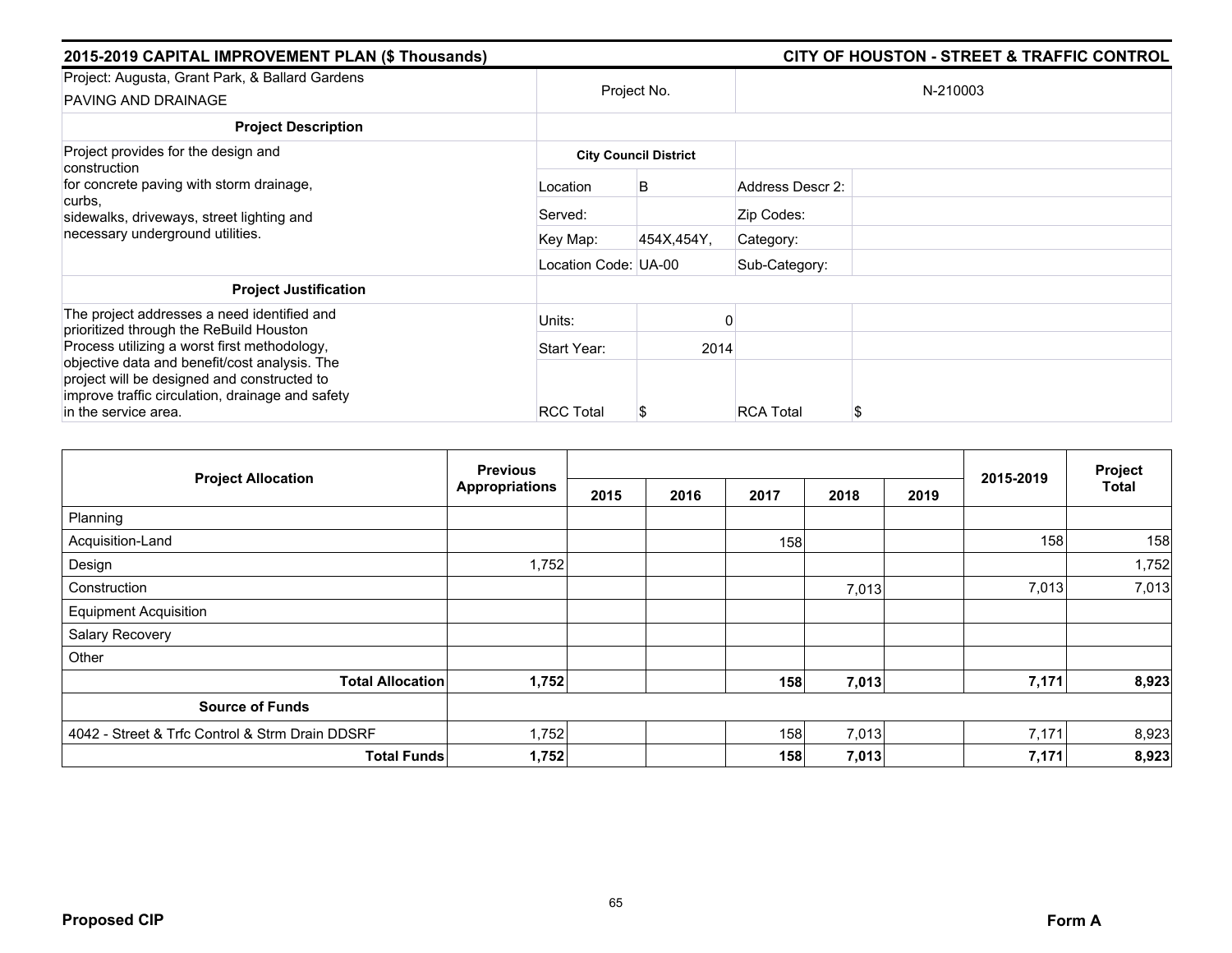| 2015-2019 CAPITAL IMPROVEMENT PLAN (\$ Thousands)                                                                                                                                            |                              |             |                  | <b>CITY OF HOUSTON - STREET &amp; TRAFFIC CONTROL</b> |  |  |  |  |
|----------------------------------------------------------------------------------------------------------------------------------------------------------------------------------------------|------------------------------|-------------|------------------|-------------------------------------------------------|--|--|--|--|
| Project: Cloverland Area<br>PAVING AND DRAINAGE                                                                                                                                              |                              | Project No. |                  | N-210004                                              |  |  |  |  |
| <b>Project Description</b>                                                                                                                                                                   |                              |             |                  |                                                       |  |  |  |  |
| Project provides for the design and                                                                                                                                                          | <b>City Council District</b> |             |                  |                                                       |  |  |  |  |
| construction for concrete paving with storm<br>drainage, curbs, sidewalks, driveways, street<br>lighting and necessary underground utilities.<br>This project includes two (2) sub-projects. | Location                     | D           | Address Descr 2: |                                                       |  |  |  |  |
|                                                                                                                                                                                              | Served:                      |             | Zip Codes:       |                                                       |  |  |  |  |
|                                                                                                                                                                                              | Key Map:                     | 573L        | Category:        |                                                       |  |  |  |  |
|                                                                                                                                                                                              | Location Code: UA-00         |             | Sub-Category:    |                                                       |  |  |  |  |
| <b>Project Justification</b>                                                                                                                                                                 |                              |             |                  |                                                       |  |  |  |  |
| The project addresses a need identified and<br>prioritized through the ReBuild Houston                                                                                                       | Units:                       |             |                  |                                                       |  |  |  |  |
| Process utilizing a worst first methodology,                                                                                                                                                 | Start Year:                  |             |                  |                                                       |  |  |  |  |
| objective data and benefit/cost analysis. The<br>project will be designed and constructed to<br>improve traffic circulation, drainage and safety                                             |                              |             |                  |                                                       |  |  |  |  |
| in the service area.                                                                                                                                                                         | <b>RCC Total</b>             |             | <b>RCA Total</b> | S                                                     |  |  |  |  |

|                                                 | <b>Previous</b> |      |       |      |      | 2015-2019 | Project |              |
|-------------------------------------------------|-----------------|------|-------|------|------|-----------|---------|--------------|
| <b>Project Allocation</b>                       | Appropriations  | 2015 | 2016  | 2017 | 2018 | 2019      |         | <b>Total</b> |
| Planning                                        |                 |      |       |      |      |           |         |              |
| Acquisition-Land                                |                 |      |       |      |      |           |         |              |
| Design                                          |                 |      | 1,004 |      |      |           | 1,004   | 1,004        |
| Construction                                    |                 |      |       |      |      | 14,320    | 14,320  | 14,320       |
| <b>Equipment Acquisition</b>                    |                 |      |       |      |      |           |         |              |
| Salary Recovery                                 |                 |      |       |      |      |           |         |              |
| Other                                           |                 |      |       |      |      |           |         |              |
| <b>Total Allocation</b>                         |                 |      | 1,004 |      |      | 14,320    | 15,324  | 15,324       |
| <b>Source of Funds</b>                          |                 |      |       |      |      |           |         |              |
| 4042 - Street & Trfc Control & Strm Drain DDSRF |                 |      | 1,004 |      |      | 10,311    | 11,315  | 11,315       |
| 8500 - PWE-W&S Syst Consolidated Constr Fd      |                 |      |       |      |      | 4,009     | 4,009   | 4,009        |
| <b>Total Funds</b>                              |                 |      | 1,004 |      |      | 14,320    | 15,324  | 15,324       |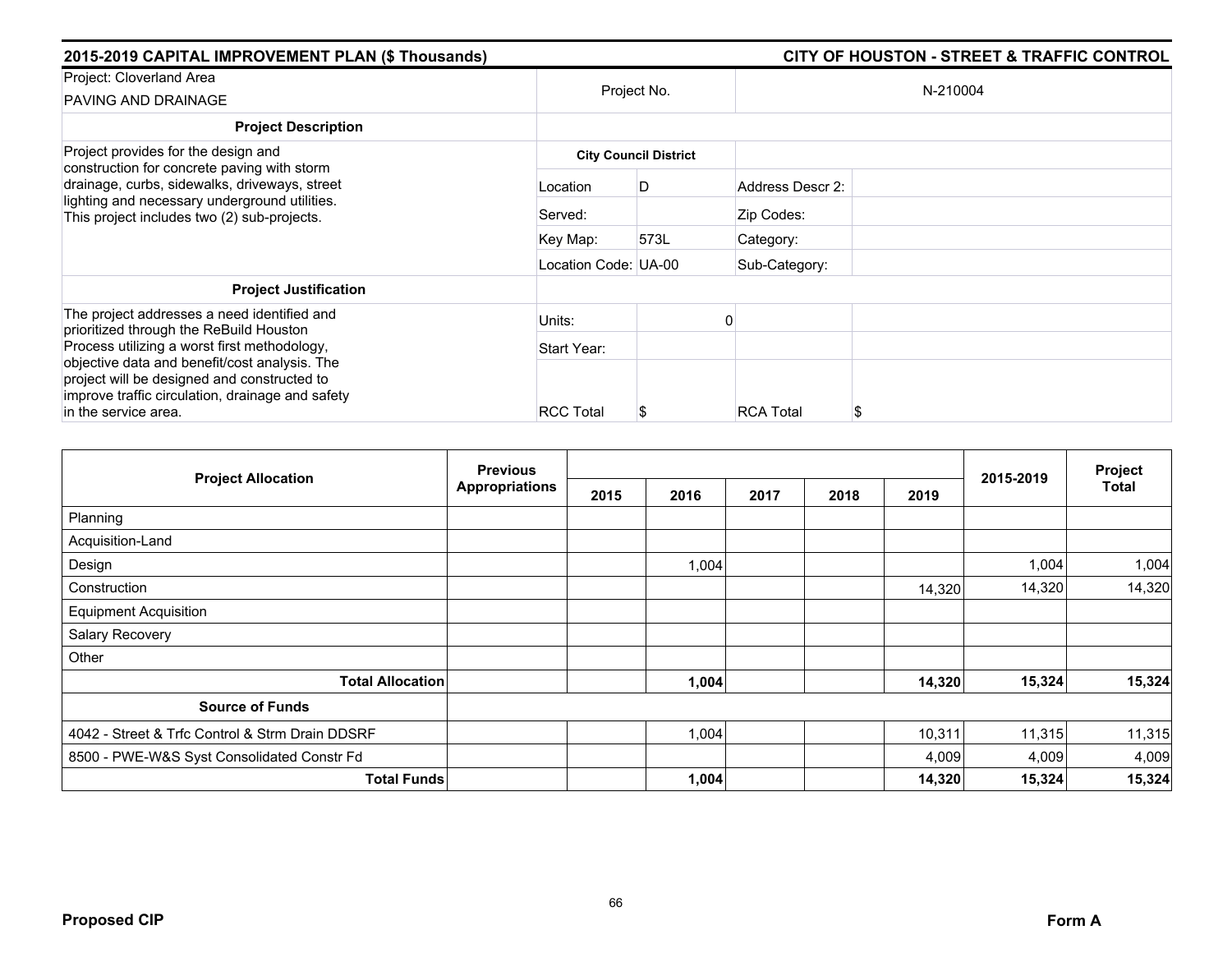| 2015-2019 CAPITAL IMPROVEMENT PLAN (\$ Thousands)                                                                                                |                              | <b>CITY OF HOUSTON - STREET &amp; TRAFFIC CONTROL</b> |                  |          |  |  |  |  |
|--------------------------------------------------------------------------------------------------------------------------------------------------|------------------------------|-------------------------------------------------------|------------------|----------|--|--|--|--|
| Project: Roseland Area<br>PAVING AND DRAINAGE                                                                                                    |                              | Project No.                                           |                  | N-210005 |  |  |  |  |
| <b>Project Description</b>                                                                                                                       |                              |                                                       |                  |          |  |  |  |  |
| Project provides for the design and construction<br>for concrete paving with storm drainage, curbs,                                              | <b>City Council District</b> |                                                       |                  |          |  |  |  |  |
| sidewalks, driveways, street lighting and<br>necessary underground utilities.                                                                    | Location                     | C.                                                    | Address Descr 2: |          |  |  |  |  |
|                                                                                                                                                  | Served:                      |                                                       | Zip Codes:       |          |  |  |  |  |
|                                                                                                                                                  | Key Map:                     | 493W                                                  | Category:        |          |  |  |  |  |
|                                                                                                                                                  | Location Code: UA-00         |                                                       | Sub-Category:    |          |  |  |  |  |
| <b>Project Justification</b>                                                                                                                     |                              |                                                       |                  |          |  |  |  |  |
| The project addresses a need identified and                                                                                                      | Units:                       |                                                       |                  |          |  |  |  |  |
| prioritized through the ReBuild Houston<br>Process utilizing a worst first methodology,                                                          | Start Year:                  |                                                       |                  |          |  |  |  |  |
| objective data and benefit/cost analysis. The<br>project will be designed and constructed to<br>improve traffic circulation, drainage and safety |                              |                                                       |                  |          |  |  |  |  |
| in the service area.                                                                                                                             | <b>RCC Total</b>             |                                                       | <b>RCA Total</b> | S        |  |  |  |  |

|                                                 | <b>Previous</b>       |      |      |      |      |       | Project   |              |
|-------------------------------------------------|-----------------------|------|------|------|------|-------|-----------|--------------|
| <b>Project Allocation</b>                       | <b>Appropriations</b> | 2015 | 2016 | 2017 | 2018 | 2019  | 2015-2019 | <b>Total</b> |
| Planning                                        |                       |      |      |      |      |       |           |              |
| Acquisition-Land                                |                       |      |      |      |      |       |           |              |
| Design                                          |                       |      | 578  |      |      |       | 578       | 578          |
| Construction                                    |                       |      |      |      |      | 5,935 | 5,935     | 5,935        |
| <b>Equipment Acquisition</b>                    |                       |      |      |      |      |       |           |              |
| Salary Recovery                                 |                       |      |      |      |      |       |           |              |
| Other                                           |                       |      |      |      |      |       |           |              |
| <b>Total Allocation</b>                         |                       |      | 578  |      |      | 5,935 | 6,513     | 6,513        |
| <b>Source of Funds</b>                          |                       |      |      |      |      |       |           |              |
| 4042 - Street & Trfc Control & Strm Drain DDSRF |                       |      | 578  |      |      | 3,091 | 3,669     | 3,669        |
| 8500 - PWE-W&S Syst Consolidated Constr Fd      |                       |      |      |      |      | 2,844 | 2,844     | 2,844        |
| <b>Total Funds</b>                              |                       |      | 578  |      |      | 5,935 | 6,513     | 6,513        |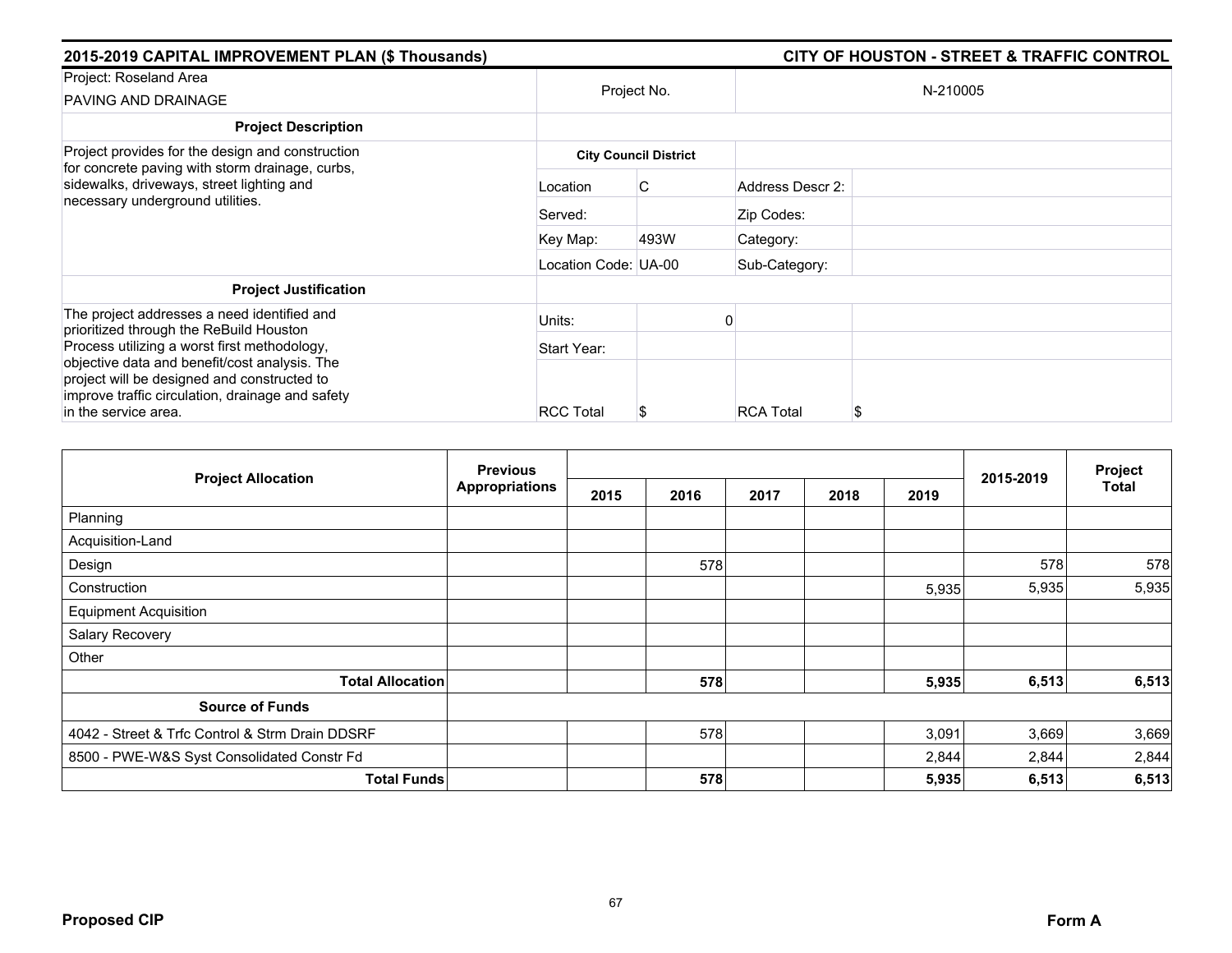| 2015-2019 CAPITAL IMPROVEMENT PLAN (\$ Thousands)                                                                                                                        |                      | <b>CITY OF HOUSTON - STREET &amp; TRAFFIC CONTROL</b> |                  |          |  |  |
|--------------------------------------------------------------------------------------------------------------------------------------------------------------------------|----------------------|-------------------------------------------------------|------------------|----------|--|--|
| Project: Huntington Village Sec4 Area<br>PAVING AND DRAINAGE                                                                                                             | Project No.          |                                                       |                  | N-210006 |  |  |
| <b>Project Description</b>                                                                                                                                               |                      |                                                       |                  |          |  |  |
| Project provides for the design and<br>construction                                                                                                                      |                      | <b>City Council District</b>                          |                  |          |  |  |
| for concrete paving with storm drainage,<br>curbs.<br>sidewalks, driveways, street lighting and<br>necessary underground utilities.                                      | Location             | F                                                     | Address Descr 2: |          |  |  |
|                                                                                                                                                                          | Served:              |                                                       | Zip Codes:       |          |  |  |
|                                                                                                                                                                          | Key Map:             | 528U,528V,                                            | Category:        |          |  |  |
|                                                                                                                                                                          | Location Code: UA-00 |                                                       | Sub-Category:    |          |  |  |
| <b>Project Justification</b>                                                                                                                                             |                      |                                                       |                  |          |  |  |
| The project addresses a need identified and<br>prioritized through the ReBuild Houston                                                                                   | Units:               |                                                       |                  |          |  |  |
| Process utilizing a worst first methodology,                                                                                                                             | Start Year:          |                                                       |                  |          |  |  |
| objective data and benefit/cost analysis. The<br>project will be designed and constructed to<br>improve traffic circulation, drainage and safety<br>in the service area. | <b>RCC Total</b>     | Ъ                                                     | <b>RCA Total</b> | S        |  |  |

| <b>Project Allocation</b>                       | <b>Previous</b><br><b>Appropriations</b> |      |       |      | 2015-2019 | Project |        |              |
|-------------------------------------------------|------------------------------------------|------|-------|------|-----------|---------|--------|--------------|
|                                                 |                                          | 2015 | 2016  | 2017 | 2018      | 2019    |        | <b>Total</b> |
| Planning                                        |                                          |      |       |      |           |         |        |              |
| Acquisition-Land                                |                                          |      |       |      |           |         |        |              |
| Design                                          |                                          |      | 2,257 |      |           |         | 2,257  | 2,257        |
| Construction                                    |                                          |      |       |      |           | 23,173  | 23,173 | 23,173       |
| <b>Equipment Acquisition</b>                    |                                          |      |       |      |           |         |        |              |
| Salary Recovery                                 |                                          |      |       |      |           |         |        |              |
| Other                                           |                                          |      |       |      |           |         |        |              |
| <b>Total Allocation</b>                         |                                          |      | 2,257 |      |           | 23,173  | 25,430 | 25,430       |
| <b>Source of Funds</b>                          |                                          |      |       |      |           |         |        |              |
| 4042 - Street & Trfc Control & Strm Drain DDSRF |                                          |      | 2,257 |      |           | 11,761  | 14,018 | 14,018       |
| 8500 - PWE-W&S Syst Consolidated Constr Fd      |                                          |      |       |      |           | 11,412  | 11,412 | 11,412       |
| <b>Total Funds</b>                              |                                          |      | 2,257 |      |           | 23,173  | 25,430 | 25,430       |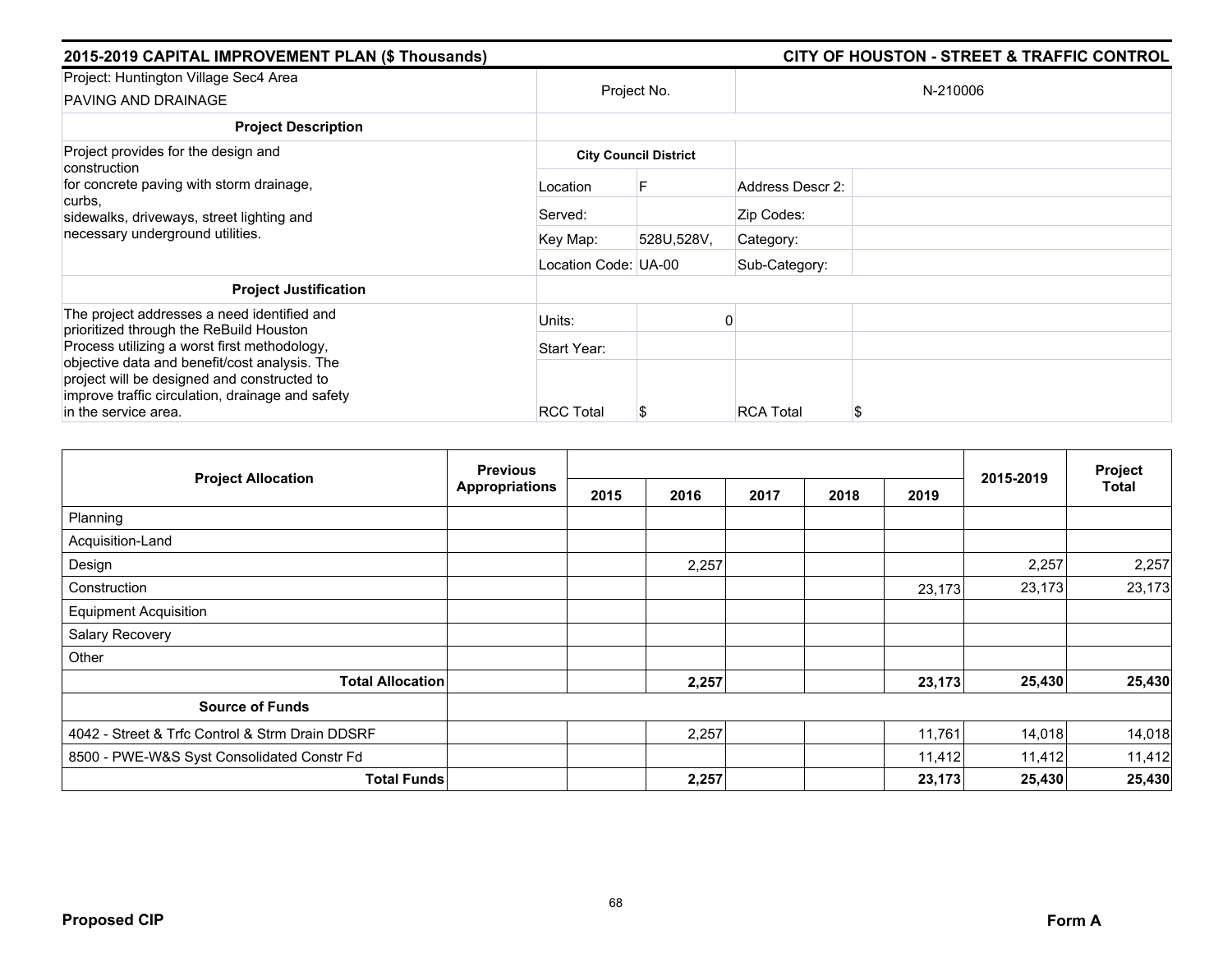| 2015-2019 CAPITAL IMPROVEMENT PLAN (\$ Thousands)                                                                      |                      |                              |                  | <b>CITY OF HOUSTON - STREET &amp; TRAFFIC CONTROL</b> |
|------------------------------------------------------------------------------------------------------------------------|----------------------|------------------------------|------------------|-------------------------------------------------------|
| Project: Westerland Dr Bridge At HCFCD Ditch                                                                           |                      | Project No.                  |                  | N-240001                                              |
| AT HCFCD DITCH                                                                                                         |                      |                              |                  |                                                       |
| <b>Project Description</b>                                                                                             |                      |                              |                  |                                                       |
| Provides for the design and construction of anew bridge in response<br>to federally mandatedprogram for public safety. |                      | <b>City Council District</b> |                  |                                                       |
|                                                                                                                        | Location             |                              | Address Descr 2: |                                                       |
|                                                                                                                        | Served:              |                              | Zip Codes:       |                                                       |
|                                                                                                                        | Key Map:             | 490T                         | Category:        |                                                       |
|                                                                                                                        | Location Code: UA-00 |                              | Sub-Category:    |                                                       |
| <b>Project Justification</b>                                                                                           |                      |                              |                  |                                                       |
| Existing bridge has a below-standard inspectionreport and has<br>deteriorated to the point ofrequiring replacement.    | Units:               |                              |                  |                                                       |
|                                                                                                                        | Start Year:          |                              |                  |                                                       |
|                                                                                                                        | <b>RCC Total</b>     | \$                           | <b>RCA Total</b> | \$.                                                   |

| <b>Project Allocation</b>                  | <b>Previous</b>       |      |      |      |      | Project |           |              |
|--------------------------------------------|-----------------------|------|------|------|------|---------|-----------|--------------|
|                                            | <b>Appropriations</b> | 2015 | 2016 | 2017 | 2018 | 2019    | 2015-2019 | <b>Total</b> |
| Planning                                   |                       |      |      |      |      |         |           |              |
| Acquisition-Land                           |                       |      |      |      |      |         |           |              |
| Design                                     |                       |      |      |      |      |         |           |              |
| Construction                               |                       |      |      |      |      |         |           | 0            |
| <b>Equipment Acquisition</b>               |                       |      |      |      |      |         |           |              |
| Salary Recovery                            |                       |      |      |      |      |         |           |              |
| Other                                      |                       |      | 600  |      |      |         | 600       | 600          |
| <b>Total Allocation</b>                    |                       |      | 600  |      |      |         | 600       | 600          |
| <b>Source of Funds</b>                     |                       |      |      |      |      |         |           |              |
| 8500 - PWE-W&S Syst Consolidated Constr Fd |                       |      | 100  |      |      |         | 100       | 100          |
| TXDOT-9999                                 |                       |      | 500  |      |      |         | 500       | 500          |
| <b>Total Funds</b>                         |                       |      | 600  |      |      |         | 600       | 600          |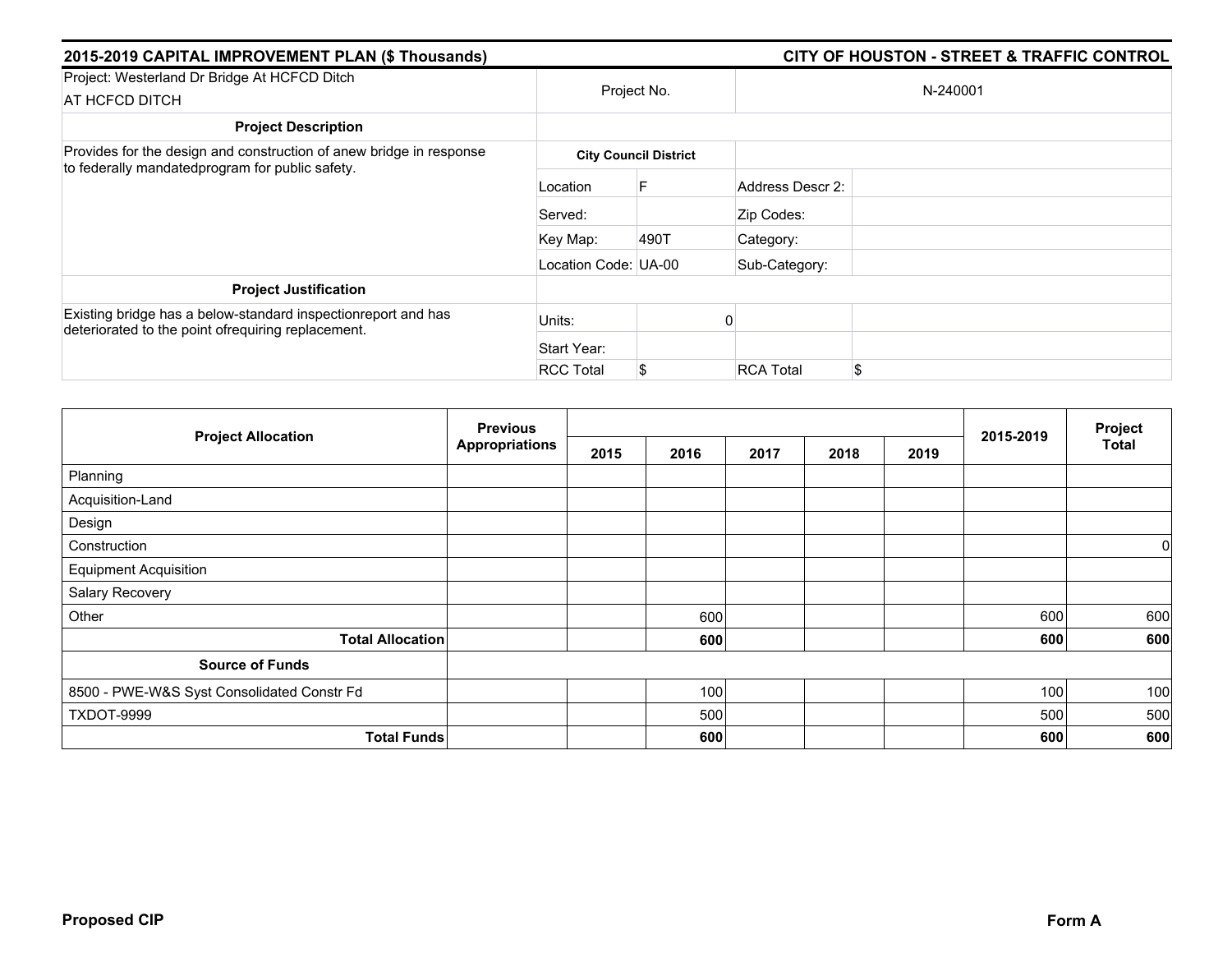| 2015-2019 CAPITAL IMPROVEMENT PLAN (\$ Thousands)                                                                                       |                      |                              |                  | <b>CITY OF HOUSTON - STREET &amp; TRAFFIC CONTROL</b> |  |  |  |
|-----------------------------------------------------------------------------------------------------------------------------------------|----------------------|------------------------------|------------------|-------------------------------------------------------|--|--|--|
| Project: Traffic Signal Management Program/ITS                                                                                          | Project No.          |                              | N-310650         |                                                       |  |  |  |
| <b>Project Description</b>                                                                                                              |                      |                              |                  |                                                       |  |  |  |
| The design and installation of a computerized                                                                                           |                      | <b>City Council District</b> |                  |                                                       |  |  |  |
| traffic signal system and intelligent transportation<br>system equipment.                                                               | Location             | V                            | Address Descr 2: |                                                       |  |  |  |
|                                                                                                                                         | Served:              | V                            | Zip Codes:       |                                                       |  |  |  |
|                                                                                                                                         | Key Map:             |                              | Category:        |                                                       |  |  |  |
|                                                                                                                                         | Location Code: UA-00 |                              | Sub-Category:    |                                                       |  |  |  |
| <b>Project Justification</b>                                                                                                            |                      |                              |                  |                                                       |  |  |  |
| Program improves citywide mobility to reduce<br>accidents and minimize congestion. (Program<br>includes Candidate TIP and TIP Projects) | Units:               |                              |                  |                                                       |  |  |  |
|                                                                                                                                         | Start Year:          | 2014                         |                  |                                                       |  |  |  |
|                                                                                                                                         | <b>RCC Total</b>     | \$                           | <b>RCA Total</b> | S                                                     |  |  |  |

|                                            | <b>Previous</b><br><b>Appropriations</b> |       |       |       |       | Project |           |              |
|--------------------------------------------|------------------------------------------|-------|-------|-------|-------|---------|-----------|--------------|
| <b>Project Allocation</b>                  |                                          | 2015  | 2016  | 2017  | 2018  | 2019    | 2015-2019 | <b>Total</b> |
| Planning                                   |                                          |       |       |       |       |         |           |              |
| Acquisition-Land                           |                                          |       |       |       |       |         |           |              |
| Design                                     | 870                                      | 1,019 | 1,038 | 1,058 | 1,078 | 1,099   | 5,292     | 6,162        |
| Construction                               | 2,852                                    | 5,605 | 5,709 | 5,819 | 5,929 | 6,045   | 29,107    | 31,959       |
| <b>Equipment Acquisition</b>               |                                          |       |       |       |       |         |           |              |
| Salary Recovery                            |                                          |       |       |       |       |         |           |              |
| Other                                      | 5                                        |       |       |       |       |         |           | 5            |
| <b>Total Allocation</b>                    | 3,726                                    | 6,624 | 6,747 | 6,877 | 7,007 | 7,144   | 34,399    | 38,125       |
| <b>Source of Funds</b>                     |                                          |       |       |       |       |         |           |              |
| 4040 - METRO Projects Construction - DDSRF | 3,726                                    | 6,624 | 6,747 | 6,877 | 7,007 | 7,144   | 34,399    | 38,125       |
| <b>TxDot</b>                               |                                          |       |       |       |       |         |           | $\mathbf{0}$ |
| <b>Total Funds</b>                         | 3,726                                    | 6,624 | 6,747 | 6,877 | 7,007 | 7,144   | 34,399    | 38,125       |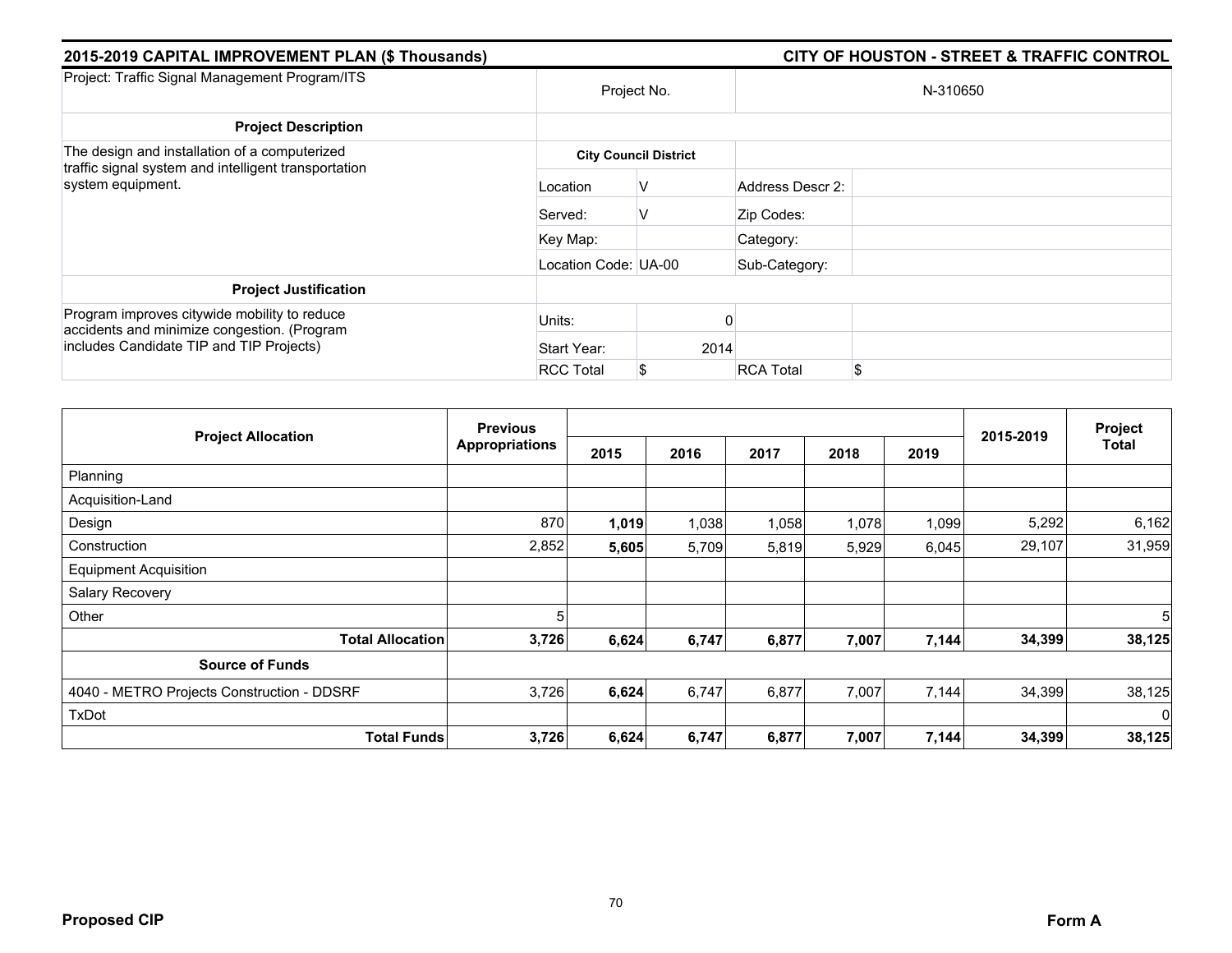| 2015-2019 CAPITAL IMPROVEMENT PLAN (\$ Thousands)                                                                                                                                                                                              |                      |                              |      |                  | <b>CITY OF HOUSTON - STREET &amp; TRAFFIC CONTROL</b> |
|------------------------------------------------------------------------------------------------------------------------------------------------------------------------------------------------------------------------------------------------|----------------------|------------------------------|------|------------------|-------------------------------------------------------|
| Project: Intersection Redesign & Safety Imprvmnts                                                                                                                                                                                              |                      | Project No.                  |      |                  | N-310662                                              |
| <b>Project Description</b>                                                                                                                                                                                                                     |                      |                              |      |                  |                                                       |
| Redesign, reconstruct, or make other<br>improvements to those intersections and<br>street sections which represent existing or<br>potential hazards to traffic citywide. Projects<br>improve intersection geometrics and access<br>management. |                      | <b>City Council District</b> |      |                  |                                                       |
|                                                                                                                                                                                                                                                | Location             | V                            |      | Address Descr 2: |                                                       |
|                                                                                                                                                                                                                                                | Served:              | V                            |      | Zip Codes:       |                                                       |
|                                                                                                                                                                                                                                                | Key Map:             |                              |      | Category:        |                                                       |
|                                                                                                                                                                                                                                                | Location Code: UA-00 |                              |      | Sub-Category:    |                                                       |
| <b>Project Justification</b>                                                                                                                                                                                                                   |                      |                              |      |                  |                                                       |
| These projects are required to reduce delays<br>and accident potential at various locations.                                                                                                                                                   | Units:               |                              |      |                  |                                                       |
|                                                                                                                                                                                                                                                | Start Year:          |                              | 2014 |                  |                                                       |
|                                                                                                                                                                                                                                                | <b>RCC Total</b>     | \$                           |      | <b>RCA Total</b> | \$                                                    |

|                                            | <b>Previous</b>       |       |       |       |       | Project |           |              |
|--------------------------------------------|-----------------------|-------|-------|-------|-------|---------|-----------|--------------|
| <b>Project Allocation</b>                  | <b>Appropriations</b> | 2015  | 2016  | 2017  | 2018  | 2019    | 2015-2019 | <b>Total</b> |
| Planning                                   |                       |       |       |       |       |         |           |              |
| Acquisition-Land                           |                       |       |       |       |       |         |           |              |
| Design                                     | 522                   | 623   | 634   | 646   | 659   | 671     | 3,233     | 3,755        |
| Construction                               | 1,984                 | 1,019 | 1,038 | 1,058 | 1,078 | 1,099   | 5,292     | 7,276        |
| <b>Equipment Acquisition</b>               |                       |       |       |       |       |         |           |              |
| Salary Recovery                            |                       |       |       |       |       |         |           |              |
| Other                                      |                       |       |       |       |       |         |           |              |
| <b>Total Allocation</b>                    | 2,506                 | 1,642 | 1,672 | 1,704 | 1,737 | 1,770   | 8,525     | 11,031       |
| <b>Source of Funds</b>                     |                       |       |       |       |       |         |           |              |
| 4040 - METRO Projects Construction - DDSRF | 2,506                 | 1,642 | 1,672 | 1,704 | 1,737 | 1,770   | 8,525     | 11,031       |
| <b>Total Funds</b>                         | 2,506                 | 1,642 | 1,672 | 1,704 | 1,737 | 1,770   | 8,525     | 11,031       |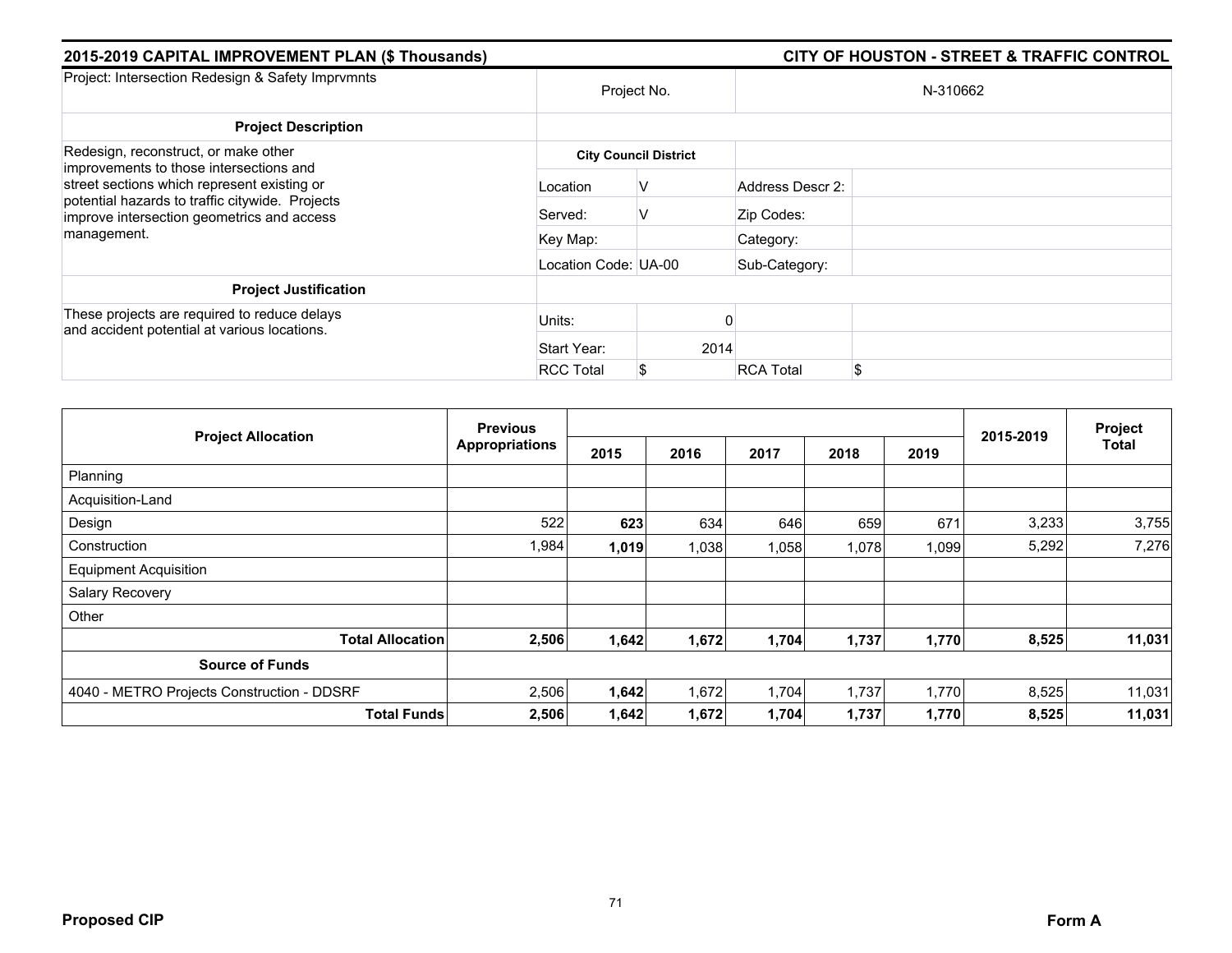| 2015-2019 CAPITAL IMPROVEMENT PLAN (\$ Thousands)                                                                                                                                                                                    |                      |                              | <b>CITY OF HOUSTON - STREET &amp; TRAFFIC CONTROL</b> |          |  |  |  |
|--------------------------------------------------------------------------------------------------------------------------------------------------------------------------------------------------------------------------------------|----------------------|------------------------------|-------------------------------------------------------|----------|--|--|--|
| Project: Pre-Engineering for Street and Traffic                                                                                                                                                                                      | Project No.          |                              |                                                       | N-320100 |  |  |  |
| <b>Project Description</b>                                                                                                                                                                                                           |                      |                              |                                                       |          |  |  |  |
| Program supports development of CandidateProjects for programming in<br>future yearsCapital Improvement Plans. FeasibilityAssessments are<br>performed annually on needareas to define projects including<br>detailedproject scopes. |                      | <b>City Council District</b> |                                                       |          |  |  |  |
|                                                                                                                                                                                                                                      | Location             | v                            | Address Descr 2:                                      |          |  |  |  |
|                                                                                                                                                                                                                                      | Served:              | V                            | Zip Codes:                                            |          |  |  |  |
|                                                                                                                                                                                                                                      | Key Map:             |                              | Category:                                             |          |  |  |  |
|                                                                                                                                                                                                                                      | Location Code: UA-00 |                              | Sub-Category:                                         |          |  |  |  |
| <b>Project Justification</b>                                                                                                                                                                                                         |                      |                              |                                                       |          |  |  |  |
| Program supports development of CandidateProjects for future CIPs.<br>Assessments areperformed, annually on Need Areas to defineprojects                                                                                             | Units:               |                              |                                                       |          |  |  |  |
| including scopes, cost estimates andimplementation schedules. Need                                                                                                                                                                   | Start Year:          | 2014                         |                                                       |          |  |  |  |
| Areas to bePre-Engineered are consistent with published 5+5 Plan<br>and the CIP Process Manual.                                                                                                                                      | <b>RCC Total</b>     |                              | <b>RCA Total</b>                                      |          |  |  |  |

|                                                 | <b>Previous</b>       |       |       |       | 2015-2019 | Project |        |        |
|-------------------------------------------------|-----------------------|-------|-------|-------|-----------|---------|--------|--------|
| <b>Project Allocation</b>                       | <b>Appropriations</b> | 2015  | 2016  | 2017  | 2018      | 2019    |        | Total  |
| Planning                                        |                       |       |       |       |           |         |        |        |
| Acquisition-Land                                |                       |       |       |       |           |         |        |        |
| Design                                          | 3,250                 | 4,331 | 4,671 | 5,026 | 5,390     | 5,770   | 25,188 | 28,438 |
| Construction                                    |                       |       |       |       |           |         |        |        |
| <b>Equipment Acquisition</b>                    |                       |       |       |       |           |         |        |        |
| Salary Recovery                                 |                       |       |       |       |           |         |        |        |
| Other                                           |                       |       |       |       |           |         |        |        |
| <b>Total Allocation</b>                         | 3,250                 | 4,331 | 4,671 | 5,026 | 5,390     | 5,770   | 25,188 | 28,438 |
| <b>Source of Funds</b>                          |                       |       |       |       |           |         |        |        |
| 4040 - METRO Projects Construction - DDSRF      | 3,250                 | 2,802 | 3,010 | 3,227 | 3,450     | 3,682   | 16,171 | 19,421 |
| 4042 - Street & Trfc Control & Strm Drain DDSRF |                       | 1,529 | 1,661 | 1,799 | 1,940     | 2,088   | 9,017  | 9,017  |
| <b>Total Funds</b>                              | 3,250                 | 4,331 | 4,671 | 5,026 | 5,390     | 5,770   | 25,188 | 28,438 |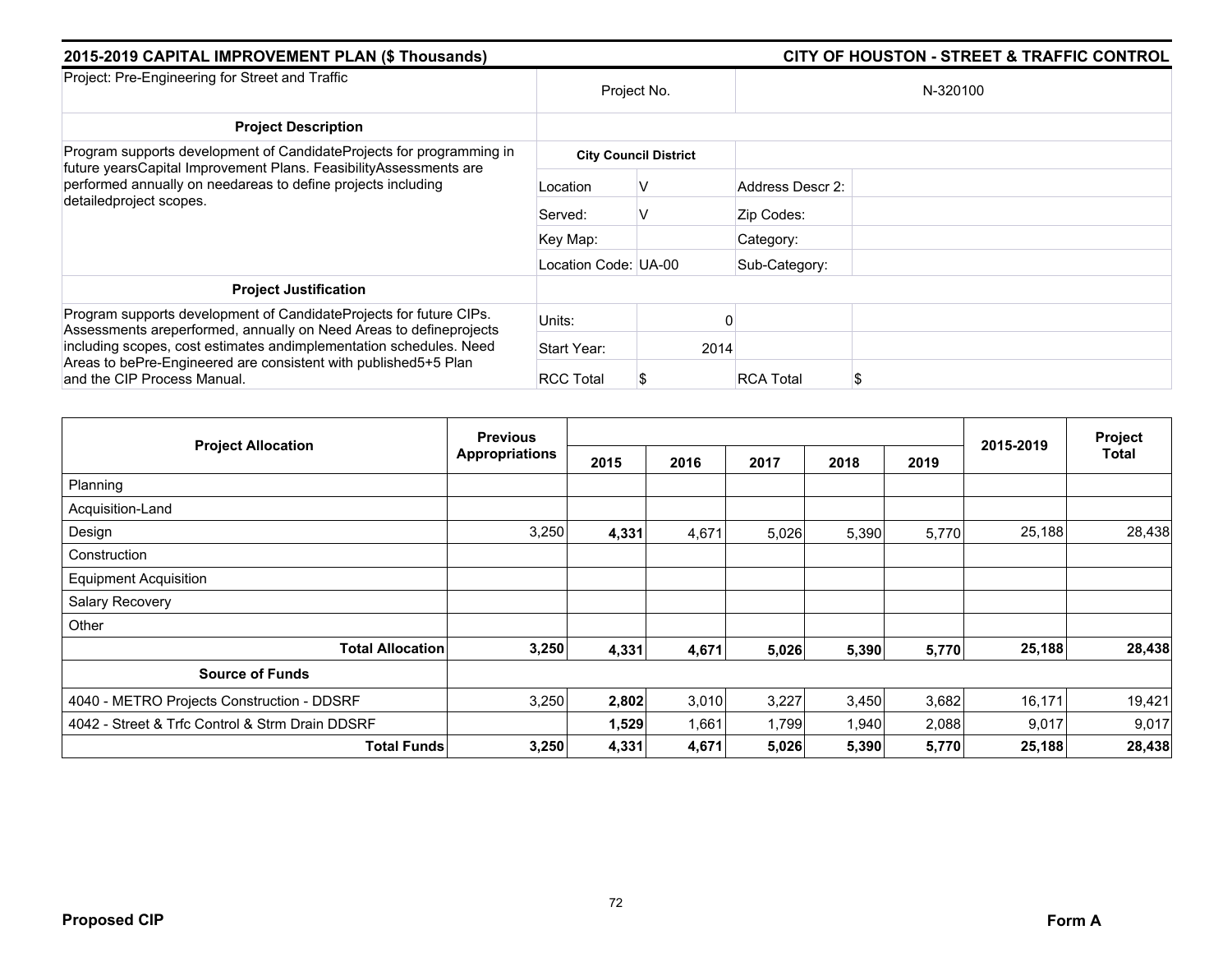| 2015-2019 CAPITAL IMPROVEMENT PLAN (\$ Thousands)                                          |                      |                              |                  | <b>CITY OF HOUSTON - STREET &amp; TRAFFIC CONTROL</b> |  |
|--------------------------------------------------------------------------------------------|----------------------|------------------------------|------------------|-------------------------------------------------------|--|
| Project: Misc Right of Way Preparation                                                     | Project No.          |                              | N-320396         |                                                       |  |
| <b>Project Description</b>                                                                 |                      |                              |                  |                                                       |  |
| Project provides for miscellaneous and/or<br>unforeseen costs of right-of-way acquisition, |                      | <b>City Council District</b> |                  |                                                       |  |
| design and construction relating to the Street,<br>Bridge and Traffic Control Program.     | Location             | v                            | Address Descr 2: |                                                       |  |
|                                                                                            | Served:              | v                            | Zip Codes:       |                                                       |  |
|                                                                                            | Key Map:             |                              | Category:        |                                                       |  |
|                                                                                            | Location Code: UA-00 |                              | Sub-Category:    |                                                       |  |
| <b>Project Justification</b>                                                               |                      |                              |                  |                                                       |  |
| Requests from other department or<br>governmental agencies including the                   | Units:               |                              |                  |                                                       |  |
| Metropolitan Transit Authority, or developers                                              | Start Year:          | 2014                         |                  |                                                       |  |
| for joint participation in the cost of Street,<br>Bridge and Traffic Control projects.     | <b>RCC Total</b>     |                              | <b>RCA Total</b> |                                                       |  |

| <b>Project Allocation</b>                  | <b>Previous</b>       |      |      |      |      |      | 2015-2019 | Project      |
|--------------------------------------------|-----------------------|------|------|------|------|------|-----------|--------------|
|                                            | <b>Appropriations</b> | 2015 | 2016 | 2017 | 2018 | 2019 |           | <b>Total</b> |
| Planning                                   |                       |      |      |      |      |      |           |              |
| Acquisition-Land                           |                       |      |      |      |      |      |           |              |
| Design                                     |                       |      |      |      |      |      |           |              |
| Construction                               | 278                   | 306  | 311  | 317  | 323  | 330  | 1,587     | 1,865        |
| <b>Equipment Acquisition</b>               |                       |      |      |      |      |      |           |              |
| Salary Recovery                            |                       |      |      |      |      |      |           |              |
| Other                                      |                       |      |      |      |      |      |           |              |
| <b>Total Allocation</b>                    | 278                   | 306  | 311  | 317  | 323  | 330  | 1,587     | 1,865        |
| <b>Source of Funds</b>                     |                       |      |      |      |      |      |           |              |
| 4040 - METRO Projects Construction - DDSRF | 278                   | 306  | 311  | 317  | 323  | 330  | 1,587     | 1,865        |
| <b>Total Funds</b>                         | 278                   | 306  | 311  | 317  | 323  | 330  | 1,587     | 1,865        |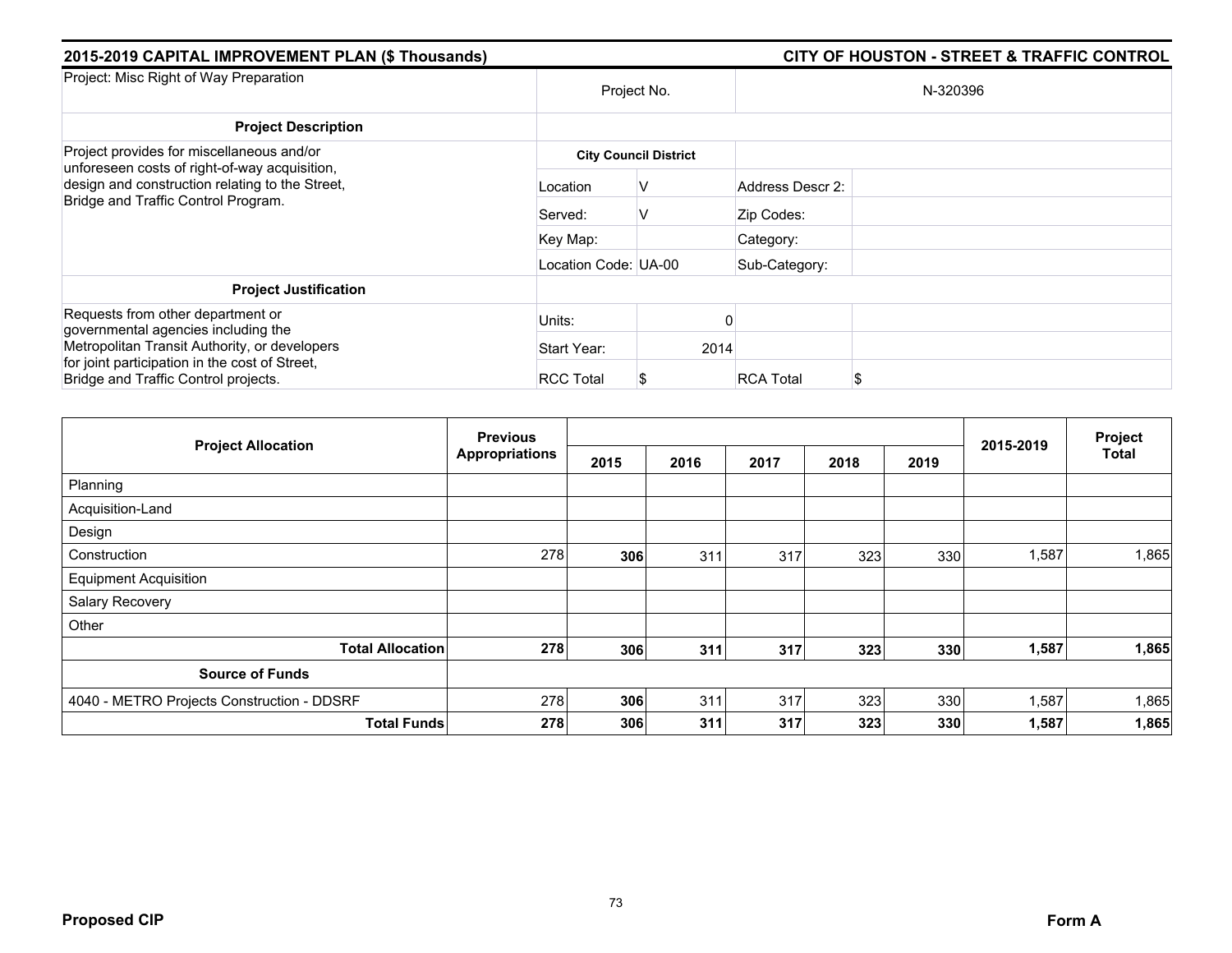| 2015-2019 CAPITAL IMPROVEMENT PLAN (\$ Thousands)                                                                                    |                      | CITY OF HOUSTON - STREET & TRAFFIC CONTROL |                  |          |  |  |  |
|--------------------------------------------------------------------------------------------------------------------------------------|----------------------|--------------------------------------------|------------------|----------|--|--|--|
| Project: Hike & Bike trail Program                                                                                                   |                      | Project No.                                |                  | N-320420 |  |  |  |
| <b>Project Description</b>                                                                                                           |                      |                                            |                  |          |  |  |  |
| Design, acquisition and construction of Hike and Bike Trails<br>throughout the City. Projects areidentified through the City of      |                      | <b>City Council District</b>               |                  |          |  |  |  |
| Houston BikewayMaster plan.                                                                                                          | Location             | V                                          | Address Descr 2: |          |  |  |  |
|                                                                                                                                      | Served:              | v                                          | Zip Codes:       |          |  |  |  |
|                                                                                                                                      | Key Map:             |                                            | Category:        |          |  |  |  |
|                                                                                                                                      | Location Code: UA-00 |                                            | Sub-Category:    |          |  |  |  |
| <b>Project Justification</b>                                                                                                         |                      |                                            |                  |          |  |  |  |
| Program provides an alternate route of travelfor bicyclist's and/or<br>hikers away from streettraffic. Various trails will encourage | Units:               |                                            |                  |          |  |  |  |
| analternative method of commute within the City.                                                                                     | Start Year:          | 2014                                       |                  |          |  |  |  |
|                                                                                                                                      | <b>RCC Total</b>     |                                            | <b>RCA Total</b> | \$       |  |  |  |

|                                            | <b>Previous</b>       |      |      |      | Project |      |           |              |
|--------------------------------------------|-----------------------|------|------|------|---------|------|-----------|--------------|
| <b>Project Allocation</b>                  | <b>Appropriations</b> | 2015 | 2016 | 2017 | 2018    | 2019 | 2015-2019 | <b>Total</b> |
| Planning                                   |                       |      |      |      |         |      |           |              |
| Acquisition-Land                           |                       |      |      |      |         |      |           |              |
| Design                                     | 116                   |      |      |      |         |      |           | 116          |
| Construction                               |                       | 200  |      |      |         |      | 200       | 200          |
| <b>Equipment Acquisition</b>               |                       |      |      |      |         |      |           |              |
| Salary Recovery                            |                       |      |      |      |         |      |           |              |
| Other                                      | 14                    |      |      |      |         |      |           | 14           |
| <b>Total Allocation</b>                    | 131                   | 200  |      |      |         |      | 200       | 331          |
| <b>Source of Funds</b>                     |                       |      |      |      |         |      |           |              |
| 4040A - Metro Construction - Other         | 131                   | 200  |      |      |         |      | 200       | 331          |
| 4040 - METRO Projects Construction - DDSRF |                       |      |      |      |         |      |           | 0            |
| 4510 - Contribution for Capital Projects   |                       |      |      |      |         |      |           | $\mathbf 0$  |
| Army Corp of Eng.                          |                       |      |      |      |         |      |           | 0            |
| Metro Const. Fund                          |                       |      |      |      |         |      |           | 0            |
| TxDot                                      |                       |      |      |      |         |      |           | $\mathbf 0$  |
| <b>Total Funds</b>                         | 131                   | 200  |      |      |         |      | 200       | 331          |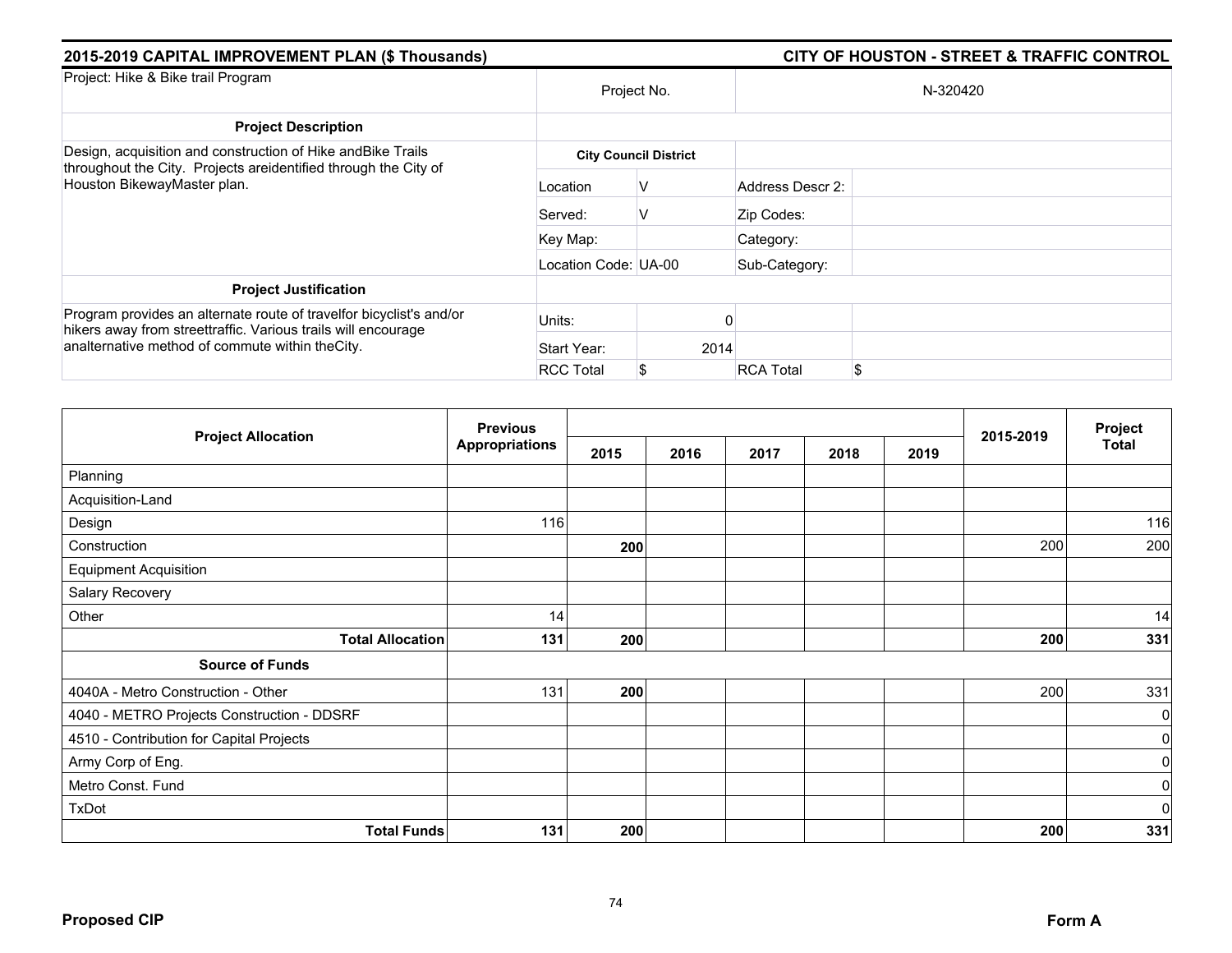| 2015-2019 CAPITAL IMPROVEMENT PLAN (\$ Thousands)                                                |                      |                              |                  | <b>CITY OF HOUSTON - STREET &amp; TRAFFIC CONTROL</b> |
|--------------------------------------------------------------------------------------------------|----------------------|------------------------------|------------------|-------------------------------------------------------|
| Project: Bridge Rehabilition/Replacement                                                         |                      | Project No.                  |                  | N-320445                                              |
| <b>Project Description</b>                                                                       |                      |                              |                  |                                                       |
| Project provides design and<br>rehabilitation/replacement of existing bridges                    |                      | <b>City Council District</b> |                  |                                                       |
| throughout the City.                                                                             | Location             | V                            | Address Descr 2: |                                                       |
|                                                                                                  | Served:              | V                            | Zip Codes:       |                                                       |
|                                                                                                  | Key Map:             |                              | Category:        |                                                       |
|                                                                                                  | Location Code: UA-00 |                              | Sub-Category:    |                                                       |
| <b>Project Justification</b>                                                                     |                      |                              |                  |                                                       |
| Existing bridges have received below-standard<br>inspection reports and have deteriorated to the | Units:               |                              |                  |                                                       |
| point of requiring rehabilitation or replacement.                                                | Start Year:          | 2014                         |                  |                                                       |
|                                                                                                  | <b>RCC Total</b>     | \$                           | <b>RCA Total</b> | \$.                                                   |

| <b>Project Allocation</b>                  | <b>Previous</b>       |       |       |       |       | Project |           |              |
|--------------------------------------------|-----------------------|-------|-------|-------|-------|---------|-----------|--------------|
|                                            | <b>Appropriations</b> | 2015  | 2016  | 2017  | 2018  | 2019    | 2015-2019 | <b>Total</b> |
| Planning                                   |                       |       |       |       |       |         |           |              |
| Acquisition-Land                           |                       |       |       |       |       |         |           |              |
| Design                                     |                       | 212   | 216   | 220   | 224   | 229     | 1,101     | 1,101        |
| Construction                               | 550                   | 869   | 885   | 902   | 920   | 937     | 4,513     | 5,063        |
| <b>Equipment Acquisition</b>               |                       |       |       |       |       |         |           |              |
| Salary Recovery                            |                       |       |       |       |       |         |           |              |
| Other                                      |                       |       |       |       |       |         |           |              |
| <b>Total Allocation</b>                    | 550                   | 1,081 | 1,101 | 1,122 | 1,144 | 1,166   | 5,614     | 6,164        |
| <b>Source of Funds</b>                     |                       |       |       |       |       |         |           |              |
| 4040 - METRO Projects Construction - DDSRF | 550                   | 1,081 | 1,101 | 1,122 | 1,144 | 1,166   | 5,614     | 6,164        |
| <b>Total Funds</b>                         | 550                   | 1,081 | 1,101 | 1,122 | 1,144 | 1,166   | 5,614     | 6,164        |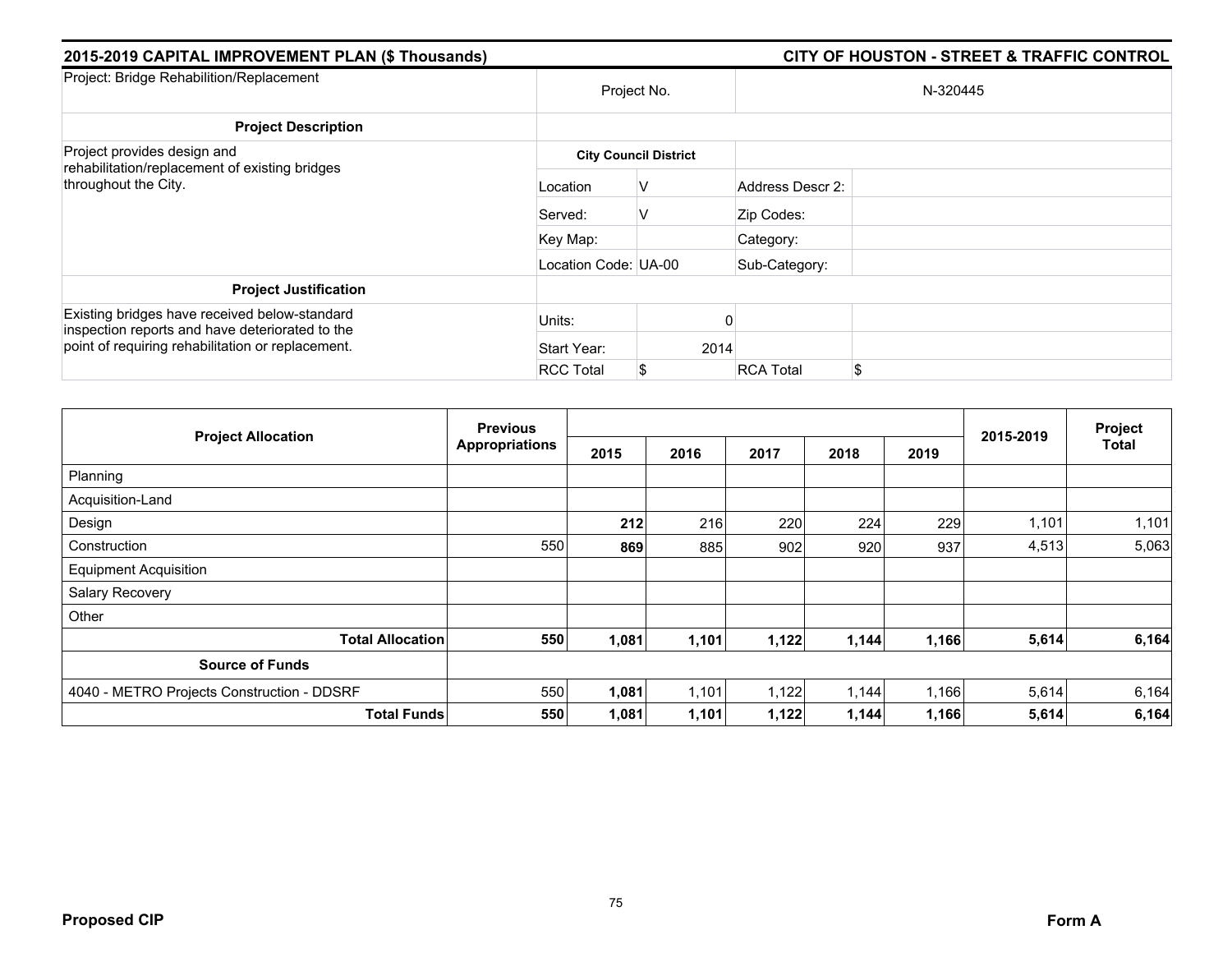| 2015-2019 CAPITAL IMPROVEMENT PLAN (\$ Thousands)                                                                                  |                      |                              | <b>CITY OF HOUSTON - STREET &amp; TRAFFIC CONTROL</b> |  |  |  |
|------------------------------------------------------------------------------------------------------------------------------------|----------------------|------------------------------|-------------------------------------------------------|--|--|--|
| Project: Safe Sidewalk Program                                                                                                     |                      | Project No.                  | N-320610                                              |  |  |  |
| <b>Project Description</b>                                                                                                         |                      |                              |                                                       |  |  |  |
| Program provides for the design and<br>construction of sidewalks throughout the                                                    |                      | <b>City Council District</b> |                                                       |  |  |  |
| City. Program includes Safe School Sidewalk<br>Program, Major Thoroughfare Sidewalk<br>Program, Safe Routes to School Program, and | Location             | V                            | Address Descr 2:                                      |  |  |  |
|                                                                                                                                    | Served:              | V                            | Zip Codes:                                            |  |  |  |
| Pedestrian Accessibility Review (PAR).                                                                                             | Key Map:             |                              | Category:                                             |  |  |  |
|                                                                                                                                    | Location Code: UA-00 |                              | Sub-Category:                                         |  |  |  |
| <b>Project Justification</b>                                                                                                       |                      |                              |                                                       |  |  |  |
| Program is needed to address the health, safety,<br>and welfare of pedestrians within the City Right-                              | Units:               |                              |                                                       |  |  |  |
| of-Way.                                                                                                                            | Start Year:          | 2014                         |                                                       |  |  |  |
|                                                                                                                                    | <b>RCC Total</b>     | \$                           | <b>RCA Total</b><br>\$                                |  |  |  |

| <b>Project Allocation</b>                  | <b>Previous</b>       |       |       |       |       |       |           | Project  |
|--------------------------------------------|-----------------------|-------|-------|-------|-------|-------|-----------|----------|
|                                            | <b>Appropriations</b> | 2015  | 2016  | 2017  | 2018  | 2019  | 2015-2019 | Total    |
| Planning                                   |                       |       |       |       |       |       |           |          |
| Acquisition-Land                           |                       |       |       |       |       |       |           |          |
| Design                                     | 435                   |       | 538   | 548   | 558   | 569   | 2,213     | 2,648    |
| Construction                               | 6,022                 | 4,513 | 4,597 | 4,686 | 4,774 | 4,867 | 23,437    | 29,459   |
| <b>Equipment Acquisition</b>               |                       |       |       |       |       |       |           |          |
| Salary Recovery                            |                       |       |       |       |       |       |           |          |
| Other                                      |                       |       |       |       |       |       |           |          |
| <b>Total Allocation</b>                    | 6,457                 | 4,513 | 5,135 | 5,234 | 5,332 | 5,436 | 25,650    | 32,107   |
| <b>Source of Funds</b>                     |                       |       |       |       |       |       |           |          |
| 4040A - Metro Construction - Other         | 6,457                 | 4,513 | 5,135 | 5,234 | 5,332 | 5,436 | 25,650    | 32,107   |
| 4040 - METRO Projects Construction - DDSRF |                       |       |       |       |       |       |           | $\Omega$ |
| <b>Total Funds</b>                         | 6,457                 | 4,513 | 5,135 | 5,234 | 5,332 | 5,436 | 25,650    | 32,107   |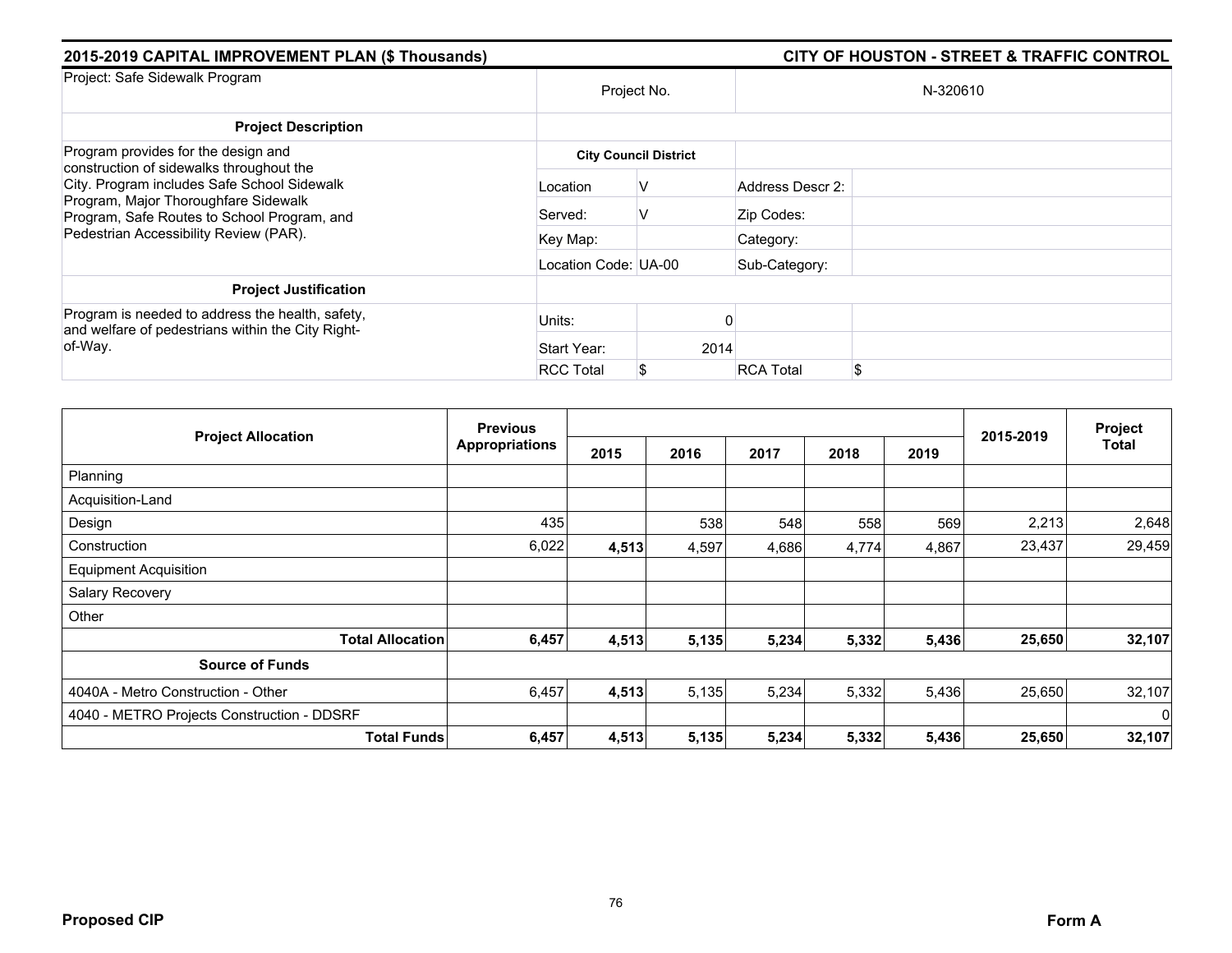| 2015-2019 CAPITAL IMPROVEMENT PLAN (\$ Thousands)                                         |                      |                              |                  | <b>CITY OF HOUSTON - STREET &amp; TRAFFIC CONTROL</b> |
|-------------------------------------------------------------------------------------------|----------------------|------------------------------|------------------|-------------------------------------------------------|
| Project: Neighborhood Traffic Management Program                                          | Project No.          |                              |                  | N-320660                                              |
| <b>Project Description</b>                                                                |                      |                              |                  |                                                       |
| Project provides for various traffic calming<br>improvements petitioned by neighborhoods. |                      | <b>City Council District</b> |                  |                                                       |
|                                                                                           | Location             | V                            | Address Descr 2: |                                                       |
|                                                                                           | Served:              | V                            | Zip Codes:       |                                                       |
|                                                                                           | Key Map:             |                              | Category:        |                                                       |
|                                                                                           | Location Code: UA-00 |                              | Sub-Category:    |                                                       |
| <b>Project Justification</b>                                                              |                      |                              |                  |                                                       |
| These projects are requested by petition<br>from                                          | Units:               |                              |                  |                                                       |
| neighborhoods to address traffic related                                                  | Start Year:          |                              |                  |                                                       |
| problems including excessive vehicular<br>speed                                           |                      |                              |                  |                                                       |
| and                                                                                       |                      |                              |                  |                                                       |
| cut-through traffic.                                                                      | <b>RCC Total</b>     | S                            | <b>RCA Total</b> | \$                                                    |

|                                                 | <b>Previous</b>       |      | Project |      |      |      |           |          |
|-------------------------------------------------|-----------------------|------|---------|------|------|------|-----------|----------|
| <b>Project Allocation</b>                       | <b>Appropriations</b> | 2015 | 2016    | 2017 | 2018 | 2019 | 2015-2019 | Total    |
| Planning                                        |                       |      |         |      |      |      |           |          |
| Acquisition-Land                                |                       |      |         |      |      |      |           |          |
| Design                                          |                       |      |         |      |      |      |           |          |
| Construction                                    |                       | 251  | 255     | 260  | 265  | 270  | 1,301     | 1,301    |
| <b>Equipment Acquisition</b>                    |                       |      |         |      |      |      |           |          |
| Salary Recovery                                 |                       |      |         |      |      |      |           |          |
| Other                                           |                       |      |         |      |      |      |           |          |
| <b>Total Allocation</b>                         |                       | 251  | 255     | 260  | 265  | 270  | 1,301     | 1,301    |
| <b>Source of Funds</b>                          |                       |      |         |      |      |      |           |          |
| 4040 - METRO Projects Construction - DDSRF      |                       |      |         |      |      |      |           | $\Omega$ |
| 4042 - Street & Trfc Control & Strm Drain DDSRF |                       | 251  | 255     | 260  | 265  | 270  | 1,301     | 1,301    |
| 4504 - Police Consolidated Construction Fund    |                       |      |         |      |      |      |           | $\Omega$ |
| <b>Total Funds</b>                              |                       | 251  | 255     | 260  | 265  | 270  | 1,301     | 1,301    |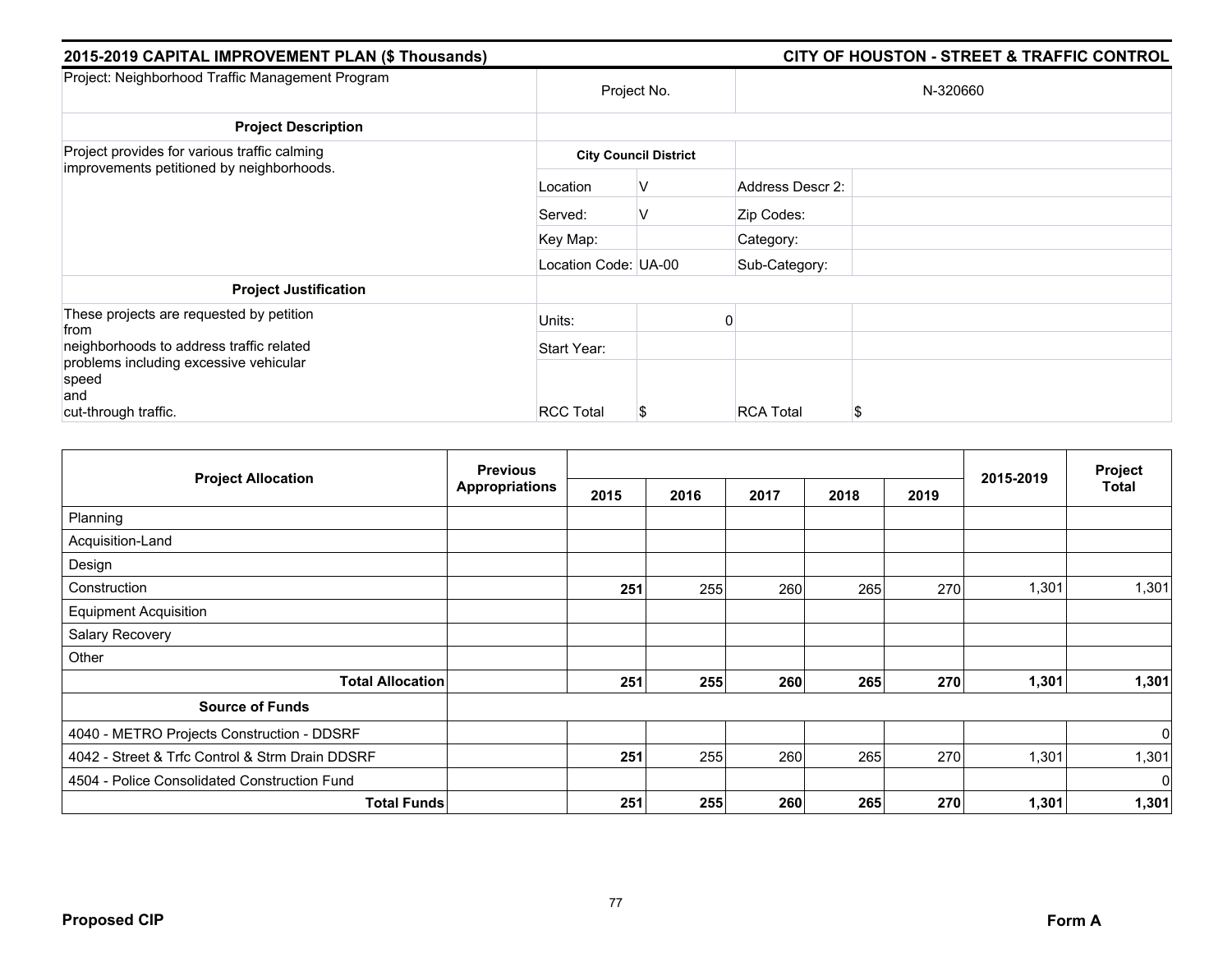| 2015-2019 CAPITAL IMPROVEMENT PLAN (\$ Thousands)                                                      |                      |                              |                  | <b>CITY OF HOUSTON - STREET &amp; TRAFFIC CONTROL</b> |
|--------------------------------------------------------------------------------------------------------|----------------------|------------------------------|------------------|-------------------------------------------------------|
| Project: Miscellaneous Land Acquistion                                                                 | Project No.          |                              |                  | N-320663                                              |
| <b>Project Description</b>                                                                             |                      |                              |                  |                                                       |
| Project provides for the incidental acquisition of<br>right-of-way associated with capital improvement |                      | <b>City Council District</b> |                  |                                                       |
| projects.                                                                                              | Location             | V                            | Address Descr 2: |                                                       |
|                                                                                                        | Served:              | V                            | Zip Codes:       |                                                       |
|                                                                                                        | Key Map:             |                              | Category:        |                                                       |
|                                                                                                        | Location Code: UA-00 |                              | Sub-Category:    |                                                       |
| <b>Project Justification</b>                                                                           |                      |                              |                  |                                                       |
| Project needed to expedite the unanticipated<br>acquisition of right-of-way.                           | Units:               |                              |                  |                                                       |
|                                                                                                        | Start Year:          | 2014                         |                  |                                                       |
|                                                                                                        | <b>RCC Total</b>     | \$                           | <b>RCA Total</b> | \$.                                                   |

|                                                 | <b>Previous</b>       |      |      |      |      | Project |           |              |
|-------------------------------------------------|-----------------------|------|------|------|------|---------|-----------|--------------|
| <b>Project Allocation</b>                       | <b>Appropriations</b> | 2015 | 2016 | 2017 | 2018 | 2019    | 2015-2019 | <b>Total</b> |
| Planning                                        |                       |      |      |      |      |         |           |              |
| Acquisition-Land                                | 3,500                 | 201  | 204  | 208  | 212  | 217     | 1,042     | 4,542        |
| Design                                          |                       |      |      |      |      |         |           |              |
| Construction                                    |                       |      |      |      |      |         |           |              |
| <b>Equipment Acquisition</b>                    |                       |      |      |      |      |         |           |              |
| Salary Recovery                                 |                       |      |      |      |      |         |           |              |
| Other                                           |                       |      |      |      |      |         |           |              |
| <b>Total Allocation</b>                         | 3,500                 | 201  | 204  | 208  | 212  | 217     | 1,042     | 4,542        |
| <b>Source of Funds</b>                          |                       |      |      |      |      |         |           |              |
| 4042 - Street & Trfc Control & Strm Drain DDSRF | 3,500                 | 201  | 204  | 208  | 212  | 217     | 1,042     | 4,542        |
| <b>Total Funds</b>                              | 3,500                 | 201  | 204  | 208  | 212  | 217     | 1,042     | 4,542        |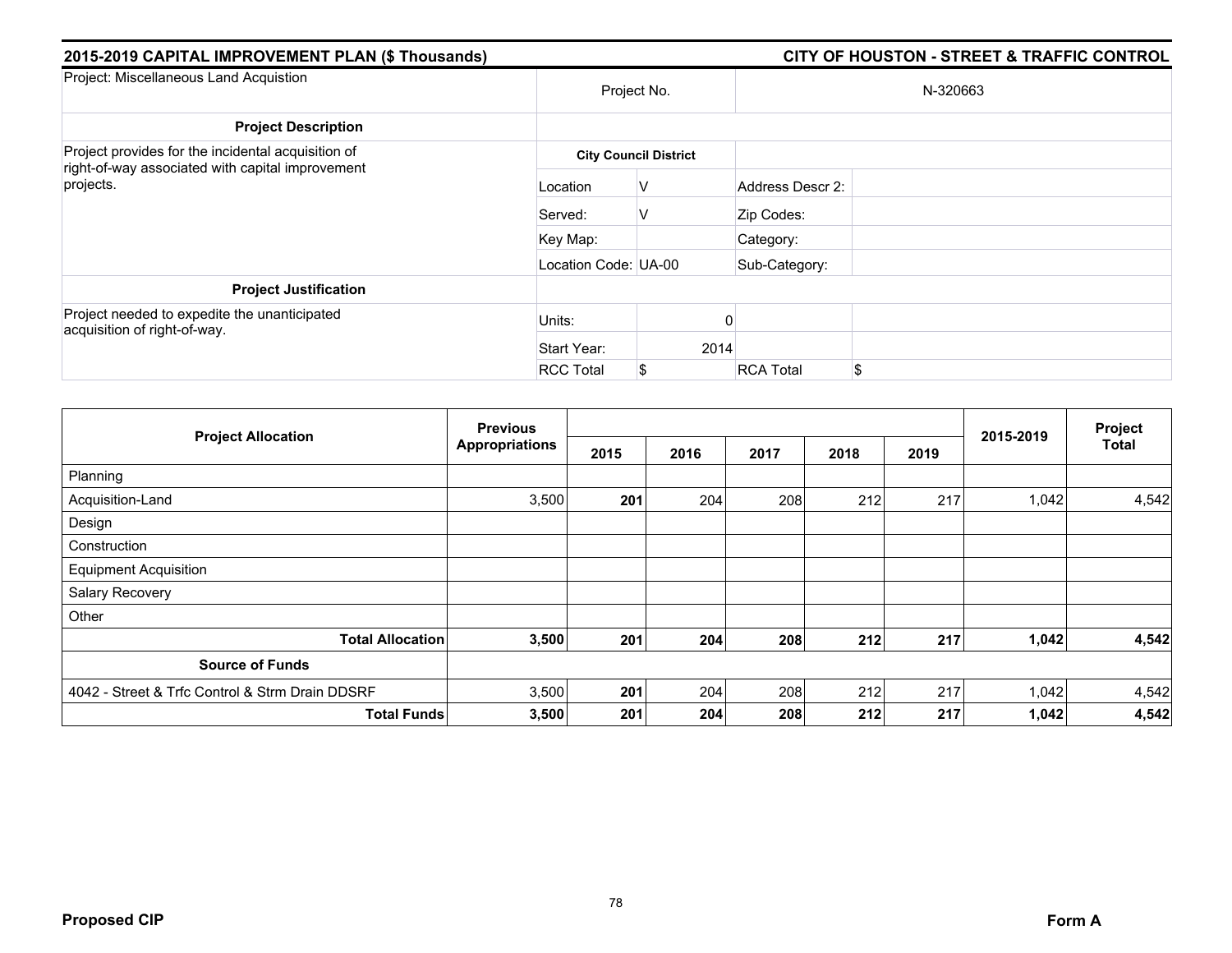| 2015-2019 CAPITAL IMPROVEMENT PLAN (\$ Thousands)                                                                                                                                                                                  |                      |                              |                  | <b>CITY OF HOUSTON - STREET &amp; TRAFFIC CONTROL</b> |
|------------------------------------------------------------------------------------------------------------------------------------------------------------------------------------------------------------------------------------|----------------------|------------------------------|------------------|-------------------------------------------------------|
| Project: Street Pavement Maint. and Management                                                                                                                                                                                     | Project No.          |                              |                  | N-320667                                              |
| <b>Project Description</b>                                                                                                                                                                                                         |                      |                              |                  |                                                       |
| This project includes program upgrades and<br>support for the PMMP. This program includes<br>the Street Surface Assessment Vehicle that is<br>used to determine Pavement Condition<br>Ratings used to develop priorities for major |                      | <b>City Council District</b> |                  |                                                       |
|                                                                                                                                                                                                                                    | Location             | V                            | Address Descr 2: |                                                       |
|                                                                                                                                                                                                                                    | Served:              | V                            | Zip Codes:       |                                                       |
| thoroughfare, collector and local street<br>reconstruction or rehabilitation.                                                                                                                                                      | Key Map:             |                              | Category:        |                                                       |
|                                                                                                                                                                                                                                    | Location Code: UA-00 |                              | Sub-Category:    |                                                       |
| <b>Project Justification</b>                                                                                                                                                                                                       |                      |                              |                  |                                                       |
| The program will allow the City to monitor and<br>rate the existing condition of the City's major                                                                                                                                  | Units:               |                              |                  |                                                       |
| investment in transportation infrastructure.                                                                                                                                                                                       | Start Year:          |                              |                  |                                                       |
|                                                                                                                                                                                                                                    | <b>RCC Total</b>     | \$                           | <b>RCA Total</b> | \$                                                    |

|                                            | <b>Previous</b>       |       |       |       |      |      |           | Project      |
|--------------------------------------------|-----------------------|-------|-------|-------|------|------|-----------|--------------|
| <b>Project Allocation</b>                  | <b>Appropriations</b> | 2015  | 2016  | 2017  | 2018 | 2019 | 2015-2019 | <b>Total</b> |
| Planning                                   |                       |       |       |       |      |      |           |              |
| Acquisition-Land                           |                       |       |       |       |      |      |           |              |
| Design                                     |                       |       |       |       |      |      |           |              |
| Construction                               |                       |       |       |       |      |      |           |              |
| <b>Equipment Acquisition</b>               |                       | 1,019 | 2,076 | 1,058 |      |      | 4,153     | 4,153        |
| Salary Recovery                            |                       |       |       |       |      |      |           |              |
| Other                                      |                       |       |       |       |      |      |           |              |
| <b>Total Allocation</b>                    |                       | 1,019 | 2,076 | 1,058 |      |      | 4,153     | 4,153        |
| <b>Source of Funds</b>                     |                       |       |       |       |      |      |           |              |
| 4040 - METRO Projects Construction - DDSRF |                       | 1,019 | 2,076 | 1,058 |      |      | 4,153     | 4,153        |
| <b>Total Funds</b>                         |                       | 1,019 | 2,076 | 1,058 |      |      | 4,153     | 4,153        |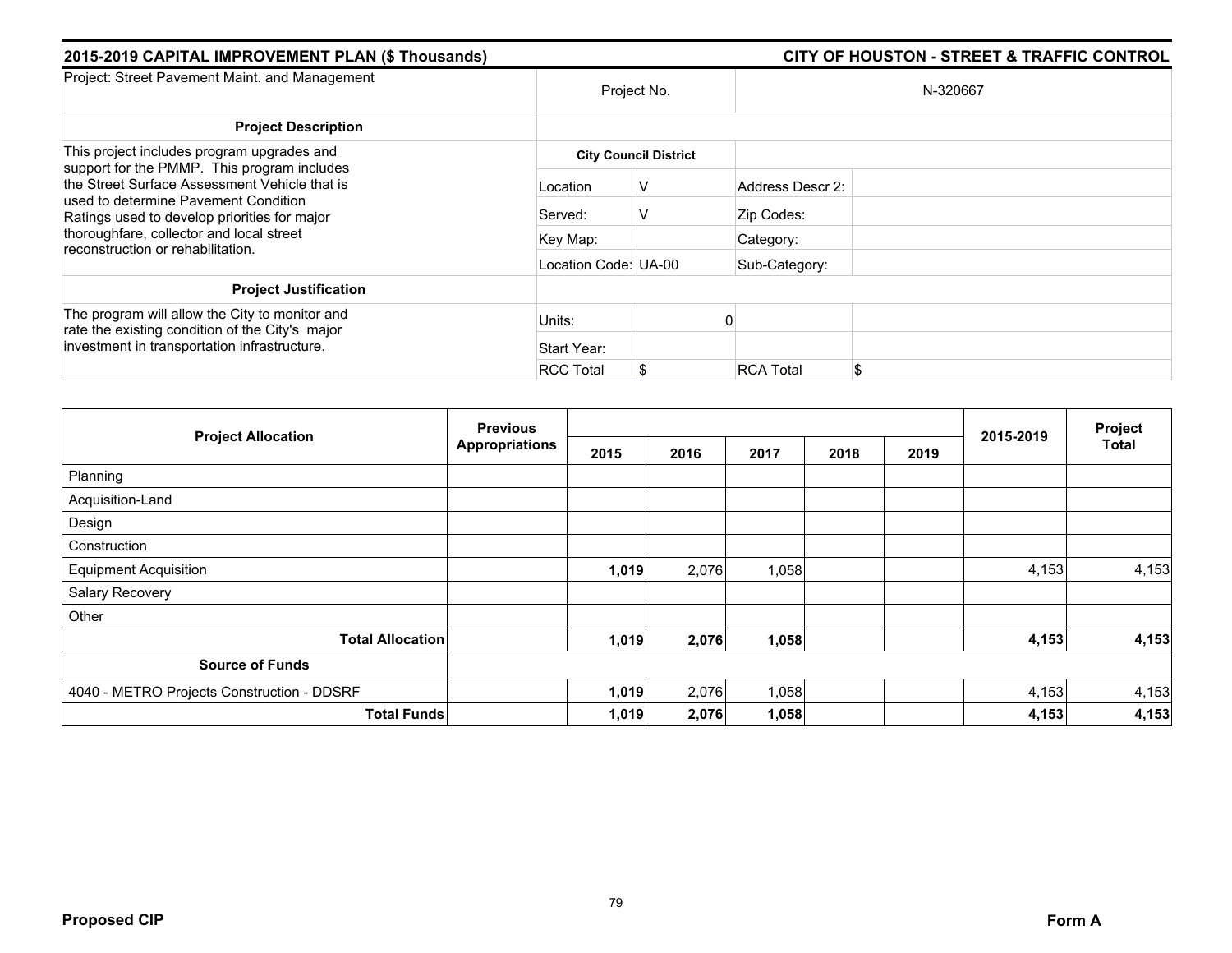| 2015-2019 CAPITAL IMPROVEMENT PLAN (\$ Thousands)                                                                                                                        |                      |                              |                  | <b>CITY OF HOUSTON - STREET &amp; TRAFFIC CONTROL</b> |  |  |  |
|--------------------------------------------------------------------------------------------------------------------------------------------------------------------------|----------------------|------------------------------|------------------|-------------------------------------------------------|--|--|--|
| Project: Street and Bridge Management                                                                                                                                    | Project No.          |                              | N-320668         |                                                       |  |  |  |
| <b>Project Description</b>                                                                                                                                               |                      |                              |                  |                                                       |  |  |  |
| This project provides for the Professional<br>Engineering Program Management Services of<br>assigned Street and Bridge contracts.                                        |                      | <b>City Council District</b> |                  |                                                       |  |  |  |
|                                                                                                                                                                          | Location             | v                            | Address Descr 2: |                                                       |  |  |  |
|                                                                                                                                                                          | Served:              | V                            | Zip Codes:       |                                                       |  |  |  |
|                                                                                                                                                                          | Key Map:             |                              | Category:        |                                                       |  |  |  |
|                                                                                                                                                                          | Location Code: UA-00 |                              | Sub-Category:    |                                                       |  |  |  |
| <b>Project Justification</b>                                                                                                                                             |                      |                              |                  |                                                       |  |  |  |
| Due to the increased volume of street and                                                                                                                                | Units:               |                              |                  |                                                       |  |  |  |
| traffic projects it was necessary to secure<br>professional management services to assist in<br>scheduling and cost control of engineering<br>and construction projects. | Start Year:          | 2014                         |                  |                                                       |  |  |  |
|                                                                                                                                                                          | <b>RCC Total</b>     |                              | <b>RCA Total</b> | S                                                     |  |  |  |

| <b>Project Allocation</b>                  | <b>Previous</b>       |      |      |      |      | 2015-2019 | Project |              |
|--------------------------------------------|-----------------------|------|------|------|------|-----------|---------|--------------|
|                                            | <b>Appropriations</b> | 2015 | 2016 | 2017 | 2018 | 2019      |         | <b>Total</b> |
| Planning                                   |                       |      |      |      |      |           |         |              |
| Acquisition-Land                           |                       |      |      |      |      |           |         |              |
| Design                                     |                       | 201  | 204  | 208  | 212  | 217       | 1,042   | 1,042        |
| Construction                               | 120                   |      |      |      |      |           |         | 120          |
| <b>Equipment Acquisition</b>               |                       |      |      |      |      |           |         |              |
| Salary Recovery                            |                       |      |      |      |      |           |         |              |
| Other                                      |                       |      |      |      |      |           |         |              |
| <b>Total Allocation</b>                    | 120                   | 201  | 204  | 208  | 212  | 217       | 1,042   | 1,162        |
| <b>Source of Funds</b>                     |                       |      |      |      |      |           |         |              |
| 4040 - METRO Projects Construction - DDSRF | 120                   | 201  | 204  | 208  | 212  | 217       | 1,042   | 1,162        |
| <b>Total Funds</b>                         | 120                   | 201  | 204  | 208  | 212  | 217       | 1,042   | 1,162        |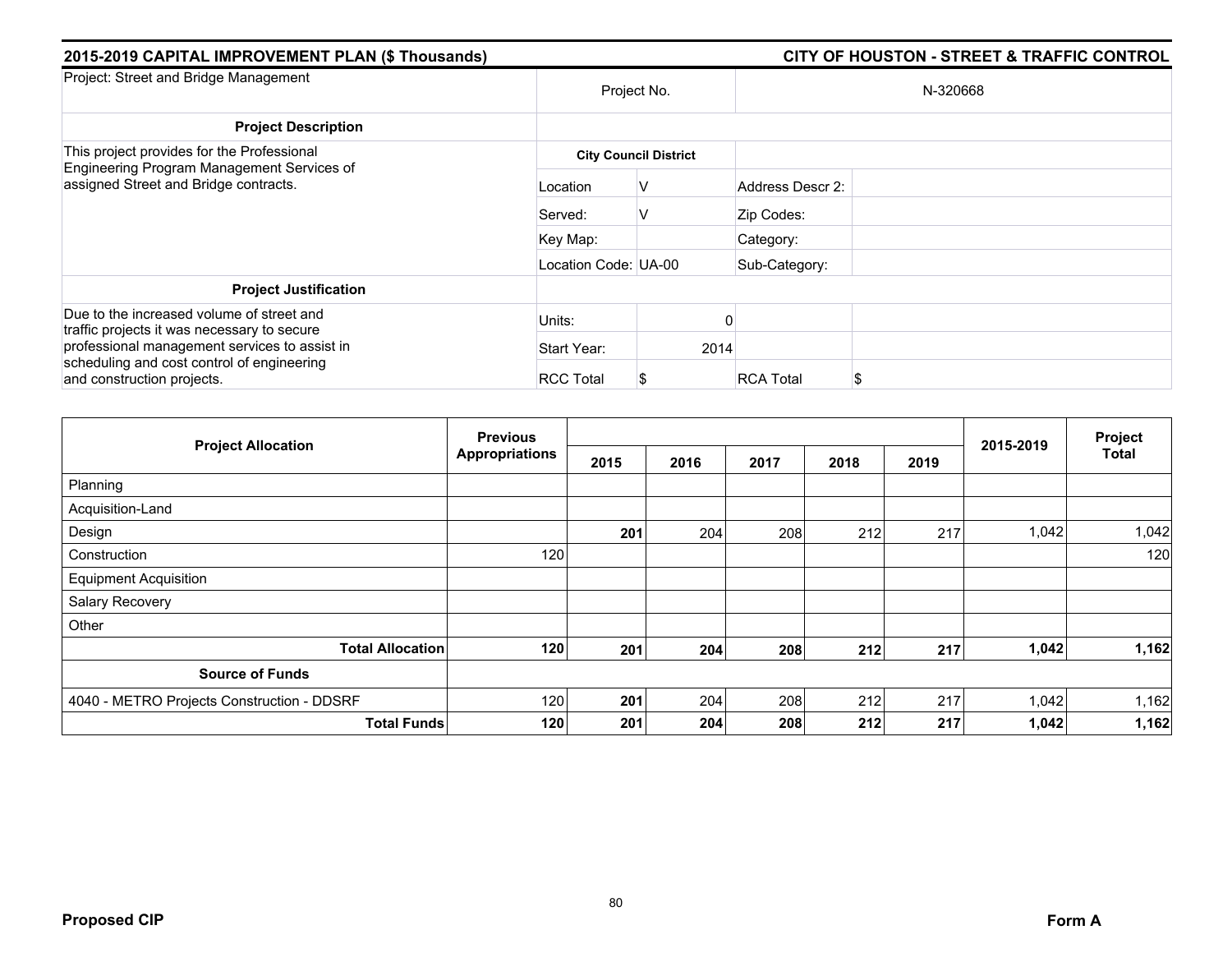| 2015-2019 CAPITAL IMPROVEMENT PLAN (\$ Thousands)                                                   |                      |                              |                  | <b>CITY OF HOUSTON - STREET &amp; TRAFFIC CONTROL</b> |  |  |  |
|-----------------------------------------------------------------------------------------------------|----------------------|------------------------------|------------------|-------------------------------------------------------|--|--|--|
| Project: RR Crossing - Quiet Zones and Safety                                                       | Project No.          |                              | N-320817         |                                                       |  |  |  |
| <b>Project Description</b>                                                                          |                      |                              |                  |                                                       |  |  |  |
| Program provides for the installation and/or<br>modification of various railroad crossings to meet  |                      | <b>City Council District</b> |                  |                                                       |  |  |  |
| safety and Federal Railroad Administration<br>requirements.                                         | Location             | V                            | Address Descr 2: |                                                       |  |  |  |
|                                                                                                     | Served:              | V                            | Zip Codes:       |                                                       |  |  |  |
|                                                                                                     | Key Map:             |                              | Category:        |                                                       |  |  |  |
|                                                                                                     | Location Code: UA-00 |                              | Sub-Category:    |                                                       |  |  |  |
| <b>Project Justification</b>                                                                        |                      |                              |                  |                                                       |  |  |  |
| These projects are required to improve safety<br>and train noise related issued at various railroad | Units:               |                              |                  |                                                       |  |  |  |
| crossings throughout the City.                                                                      | Start Year:          |                              |                  |                                                       |  |  |  |
|                                                                                                     | <b>RCC Total</b>     | \$                           | <b>RCA Total</b> | S                                                     |  |  |  |

| <b>Project Allocation</b>                       | <b>Previous</b>       |      |      |       |       |       | Project   |              |
|-------------------------------------------------|-----------------------|------|------|-------|-------|-------|-----------|--------------|
|                                                 | <b>Appropriations</b> | 2015 | 2016 | 2017  | 2018  | 2019  | 2015-2019 | <b>Total</b> |
| Planning                                        |                       |      |      |       |       |       |           |              |
| Acquisition-Land                                |                       |      |      |       |       |       |           |              |
| Design                                          |                       |      |      |       |       |       |           |              |
| Construction                                    |                       |      |      | 2,000 | 2,037 | 2,077 | 6,114     | 6,114        |
| <b>Equipment Acquisition</b>                    |                       |      |      |       |       |       |           |              |
| Salary Recovery                                 |                       |      |      |       |       |       |           |              |
| Other                                           |                       |      |      |       |       |       |           |              |
| <b>Total Allocation</b>                         |                       |      |      | 2,000 | 2,037 | 2,077 | 6,114     | 6,114        |
| <b>Source of Funds</b>                          |                       |      |      |       |       |       |           |              |
| 4042 - Street & Trfc Control & Strm Drain DDSRF |                       |      |      | 2,000 | 2,037 | 2,077 | 6,114     | 6,114        |
| <b>Total Funds</b>                              |                       |      |      | 2,000 | 2,037 | 2,077 | 6,114     | 6,114        |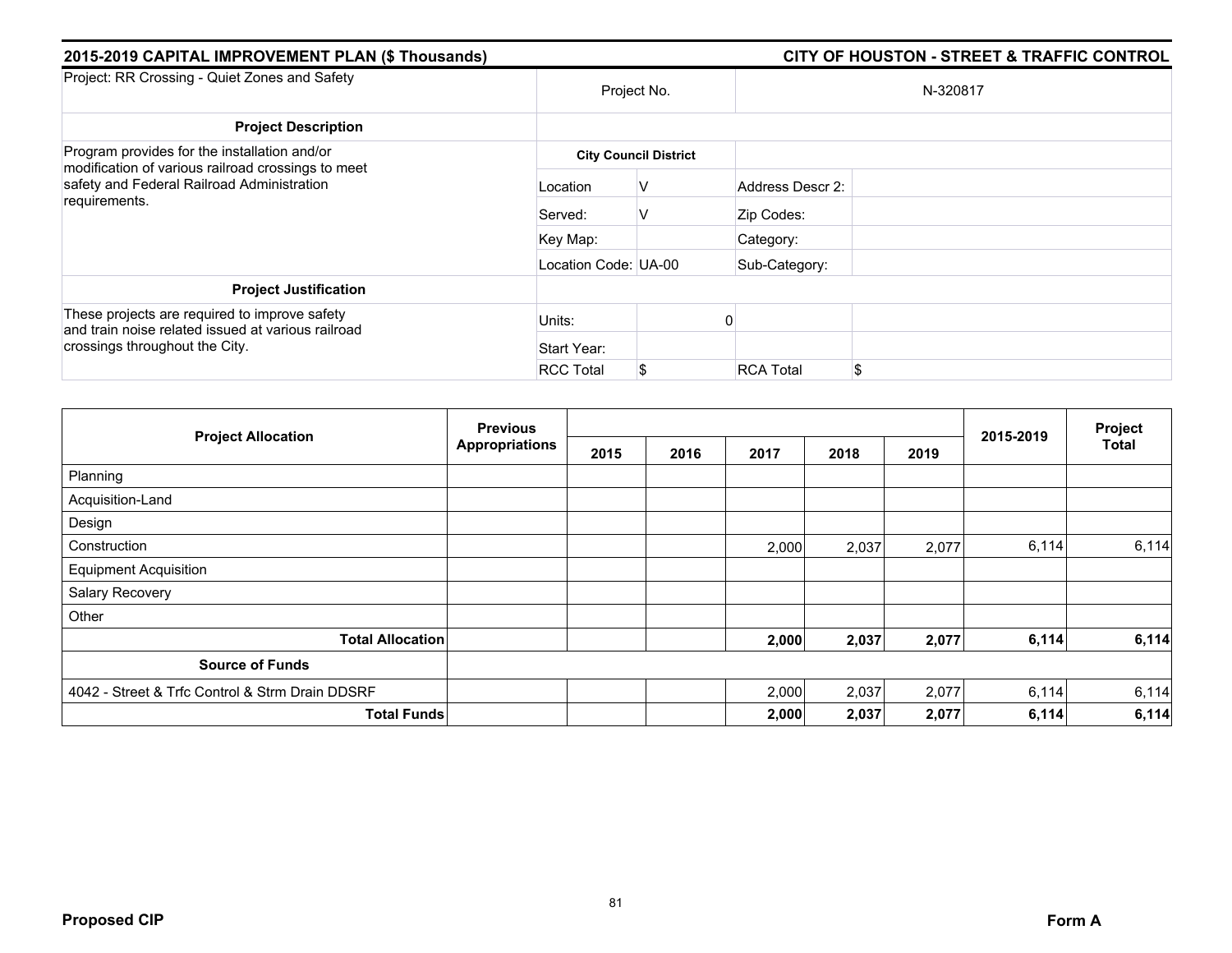| 2015-2019 CAPITAL IMPROVEMENT PLAN (\$ Thousands)                                                                                                                                                         |                              |    |          |                  | <b>CITY OF HOUSTON - STREET &amp; TRAFFIC CONTROL</b> |  |  |
|-----------------------------------------------------------------------------------------------------------------------------------------------------------------------------------------------------------|------------------------------|----|----------|------------------|-------------------------------------------------------|--|--|
| Project: Citywide Overlay/Rehabilitation Program                                                                                                                                                          | Project No.                  |    | N-321037 |                  |                                                       |  |  |
| <b>Project Description</b>                                                                                                                                                                                |                              |    |          |                  |                                                       |  |  |
| Program provides for the overlay/rehabilitation<br>of arterial and major thoroughfares with<br>asphalt overlay or panel replacement along<br>with the repair and improvements to curbs<br>and curb ramps. | <b>City Council District</b> |    |          |                  |                                                       |  |  |
|                                                                                                                                                                                                           | Location                     | V  |          | Address Descr 2: |                                                       |  |  |
|                                                                                                                                                                                                           | Served:                      | V  |          | Zip Codes:       |                                                       |  |  |
|                                                                                                                                                                                                           | Key Map:                     |    |          | Category:        |                                                       |  |  |
|                                                                                                                                                                                                           | Location Code: UA-00         |    |          | Sub-Category:    |                                                       |  |  |
| <b>Project Justification</b>                                                                                                                                                                              |                              |    |          |                  |                                                       |  |  |
| This program is required to improve and maintain<br>a safe road surface and accessibility, and to                                                                                                         | Units:                       |    |          |                  |                                                       |  |  |
| prolong the life of the roadway.                                                                                                                                                                          | Start Year:                  |    | 2014     |                  |                                                       |  |  |
|                                                                                                                                                                                                           | <b>RCC Total</b>             | \$ |          | <b>RCA Total</b> | \$                                                    |  |  |

|                                            | <b>Previous</b>       |       |       |       | Project |       |           |              |
|--------------------------------------------|-----------------------|-------|-------|-------|---------|-------|-----------|--------------|
| <b>Project Allocation</b>                  | <b>Appropriations</b> | 2015  | 2016  | 2017  | 2018    | 2019  | 2015-2019 | <b>Total</b> |
| Planning                                   |                       |       |       |       |         |       |           |              |
| Acquisition-Land                           |                       |       |       |       |         |       |           |              |
| Design                                     | 433                   |       | 311   | 317   | 323     | 330   | 1,281     | 1,714        |
| Construction                               | 5,912                 | 3,000 | 3,114 | 3,174 | 3,234   | 3,297 | 15,819    | 21,731       |
| <b>Equipment Acquisition</b>               |                       |       |       |       |         |       |           |              |
| Salary Recovery                            |                       |       |       |       |         |       |           |              |
| Other                                      |                       |       |       |       |         |       |           |              |
| <b>Total Allocation</b>                    | 6,345                 | 3,000 | 3,425 | 3,491 | 3,557   | 3,627 | 17,100    | 23,445       |
| <b>Source of Funds</b>                     |                       |       |       |       |         |       |           |              |
| 4040 - METRO Projects Construction - DDSRF | 6,345                 | 3,000 | 3,425 | 3,491 | 3,557   | 3,627 | 17,100    | 23,445       |
| <b>Total Funds</b>                         | 6,345                 | 3,000 | 3,425 | 3,491 | 3,557   | 3,627 | 17,100    | 23,445       |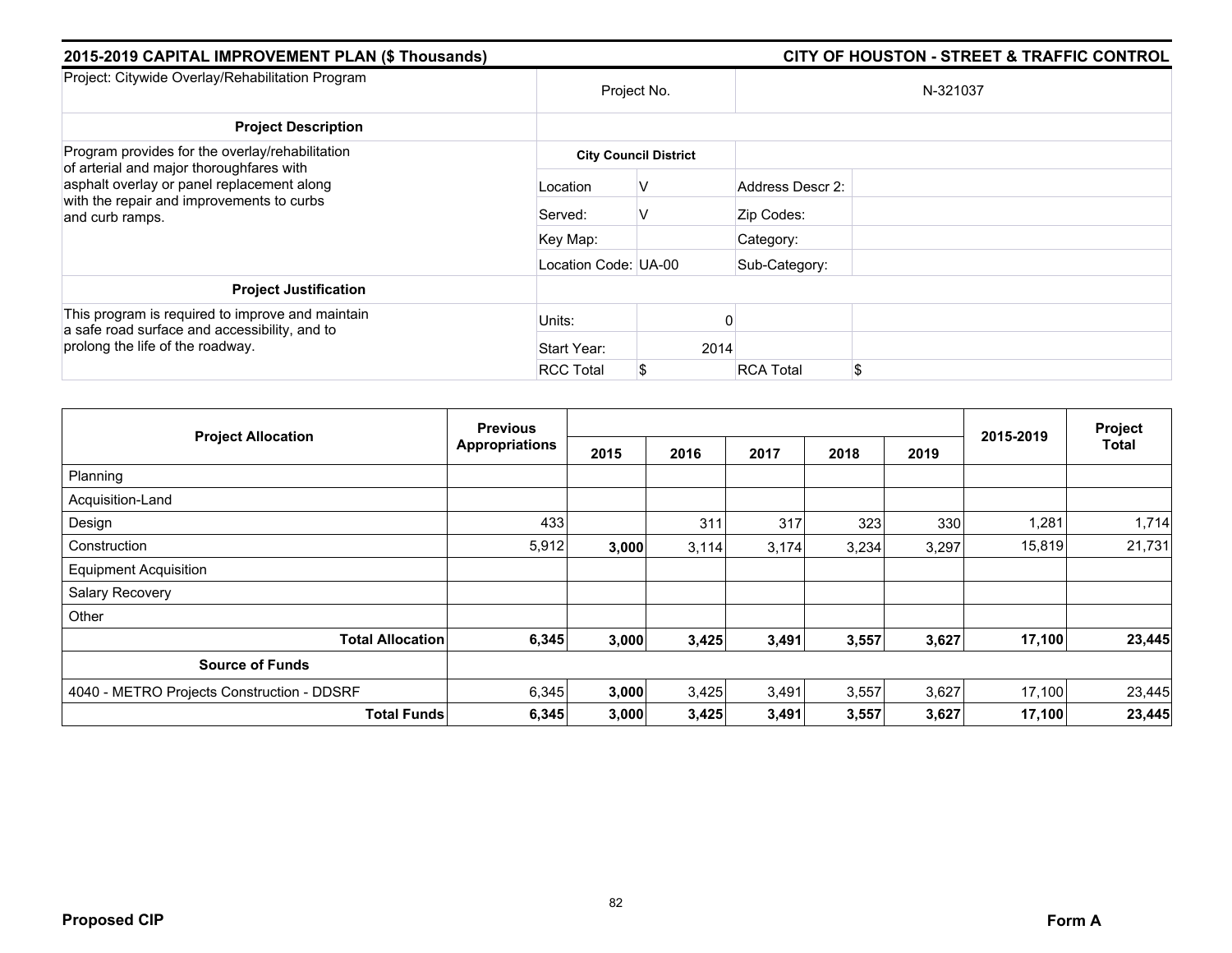| 2015-2019 CAPITAL IMPROVEMENT PLAN (\$ Thousands)                                                                                                                                              |                              |    |          |                  | <b>CITY OF HOUSTON - STREET &amp; TRAFFIC CONTROL</b> |  |  |
|------------------------------------------------------------------------------------------------------------------------------------------------------------------------------------------------|------------------------------|----|----------|------------------|-------------------------------------------------------|--|--|
| Project: Concrete Panel Replacement Program                                                                                                                                                    | Project No.                  |    | N-321038 |                  |                                                       |  |  |
| <b>Project Description</b>                                                                                                                                                                     |                              |    |          |                  |                                                       |  |  |
| Program provides for the rehabilitation of<br>arterial and major thoroughfares with by<br>panel replacement along with the repair and<br>improvements to curbs and curb ramps as<br>necessary. | <b>City Council District</b> |    |          |                  |                                                       |  |  |
|                                                                                                                                                                                                | Location                     | V  |          | Address Descr 2: |                                                       |  |  |
|                                                                                                                                                                                                | Served:                      | V  |          | Zip Codes:       |                                                       |  |  |
|                                                                                                                                                                                                | Key Map:                     |    |          | Category:        |                                                       |  |  |
|                                                                                                                                                                                                | Location Code: UA-00         |    |          | Sub-Category:    |                                                       |  |  |
| <b>Project Justification</b>                                                                                                                                                                   |                              |    |          |                  |                                                       |  |  |
| This program is required to improve and maintain<br>a safe road surface and accessibility, and to<br>prolong the life of the roadway.                                                          | Units:                       |    |          |                  |                                                       |  |  |
|                                                                                                                                                                                                | Start Year:                  |    | 2014     |                  |                                                       |  |  |
|                                                                                                                                                                                                | <b>RCC Total</b>             | \$ |          | <b>RCA Total</b> | \$                                                    |  |  |

|                                            | <b>Previous</b>       |       |       |       |       | Project |           |              |
|--------------------------------------------|-----------------------|-------|-------|-------|-------|---------|-----------|--------------|
| <b>Project Allocation</b>                  | <b>Appropriations</b> | 2015  | 2016  | 2017  | 2018  | 2019    | 2015-2019 | <b>Total</b> |
| Planning                                   |                       |       |       |       |       |         |           |              |
| Acquisition-Land                           |                       |       |       |       |       |         |           |              |
| Design                                     | 170                   | 500   | 519   | 529   | 539   | 550     | 2,637     | 2,807        |
| Construction                               | 4,206                 | 5,000 | 5,190 | 5,290 | 5,390 | 5,495   | 26,365    | 30,571       |
| <b>Equipment Acquisition</b>               |                       |       |       |       |       |         |           |              |
| Salary Recovery                            |                       |       |       |       |       |         |           |              |
| Other                                      | 8                     |       |       |       |       |         |           | 8            |
| <b>Total Allocation</b>                    | 4,384                 | 5,500 | 5,709 | 5,819 | 5,929 | 6,045   | 29,002    | 33,386       |
| <b>Source of Funds</b>                     |                       |       |       |       |       |         |           |              |
| 4040 - METRO Projects Construction - DDSRF | 4,384                 | 5,500 | 5,709 | 5,819 | 5,929 | 6,045   | 29,002    | 33,386       |
| <b>Total Funds</b>                         | 4,384                 | 5,500 | 5,709 | 5,819 | 5,929 | 6,045   | 29,002    | 33,386       |